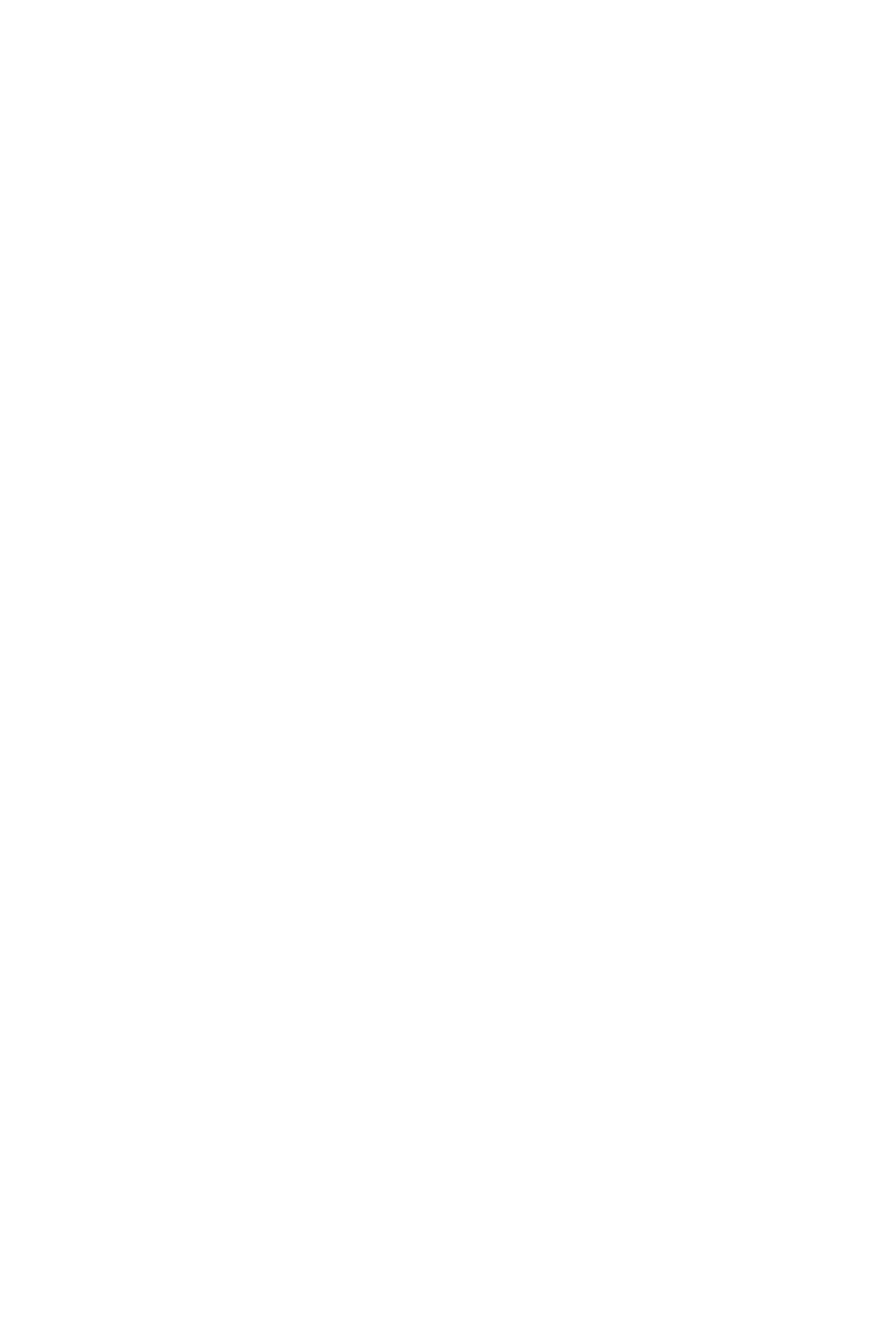### **Long-Range Strike: Imperatives, Urgency and Options**

by

Barry D. Watts

Center for Strategic and Budgetary Assessments

April 2005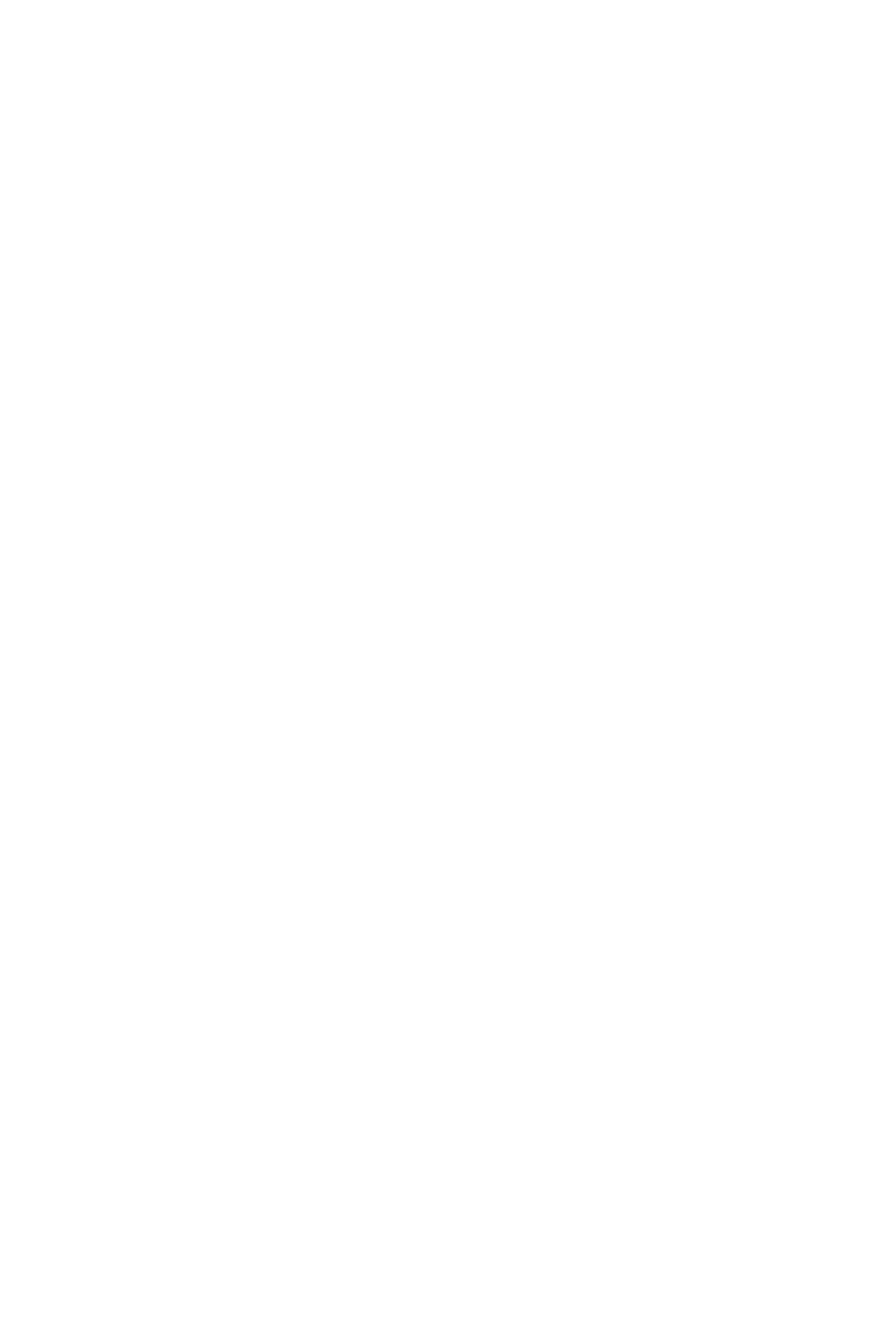#### **ABOUT THE CENTER FOR STRATEGIC AND BUDGETARY ASSESSMENTS**

The Center for Strategic and Budgetary Assessments is an independent, non-partisan policy research institute established to promote innovative thinking and debate about national security strategy and investment options. CSBA's goal is to enable policymakers to make informed decisions in matters of strategy, security policy, and resource allocation.

This report is one in a series of CSBA analyses on future U.S. military strategy, force structure, operations, and budgets. These assessments are integrally linked to CSBA's research on the emerging military revolution. Previous reports in this series include *The Military-Technical Revolution: A Preliminary Assessment* (2002), *Meeting the Anti-Access and Area-Denial Challenge* (2003), *The Revolution in War* (2004), and *Winning the Race: A Naval Architecture for Enduring Maritime Supremacy* (forthcoming, 2005).

The analysis and findings presented here are solely the responsibility of the Center for Strategic and the Budgetary Assessments and the author.

> 1730 Rhode Island Ave., NW Suite 912 Washington, DC 20036 (202) 331-7990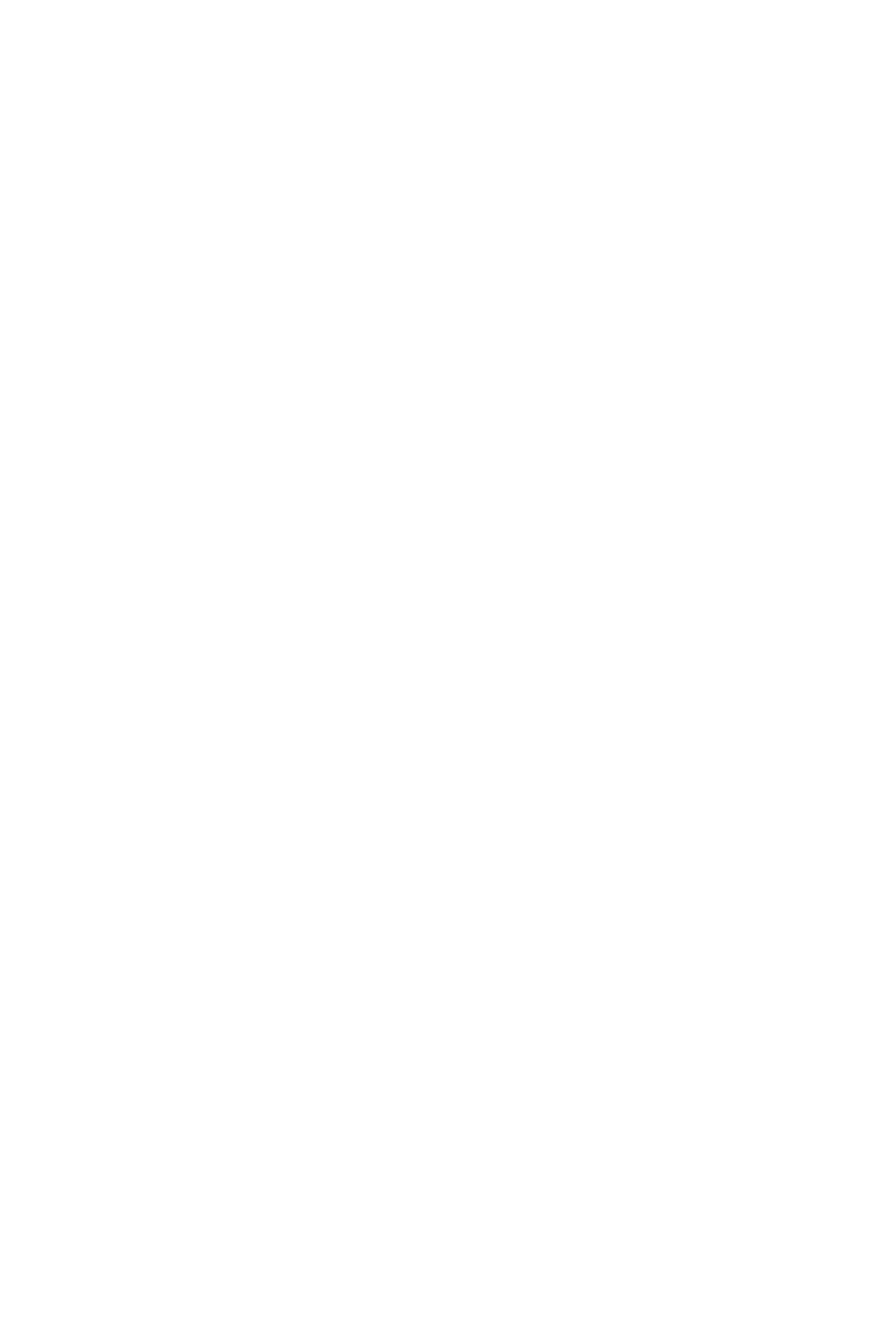## **CONTENTS**

#### **GLOSSARY**

| LONG-, MEDIUM- AND SHORT-RANGE 4                                      |
|-----------------------------------------------------------------------|
| STRATEGIC AND                                                         |
| TECHNOLOGICAL UNCERTAINTIES4                                          |
|                                                                       |
|                                                                       |
|                                                                       |
| <b>II. THE CASE FOR NEAR-TERM ACTION 23</b>                           |
| THE INEVITABILITY OF A FORCE MIX 23                                   |
| NON-NUCLEAR STRATEGIC ATTACK, DENYING                                 |
| SANCTUARIES, IMPOSING COSTS 30                                        |
| HEDGING AGAINST A SECOND NUCLEAR AGE AND                              |
|                                                                       |
| <b>GAPS: EMERGING OR</b><br>TIME-SENSITIVE TARGETS AND 24/7 STEALTH49 |
|                                                                       |
|                                                                       |
|                                                                       |
|                                                                       |
| THE RELATIVE COSTS OF                                                 |
|                                                                       |
|                                                                       |
| <b>IMPLICATIONS FOR MOVING AHEAD IN LRS76</b>                         |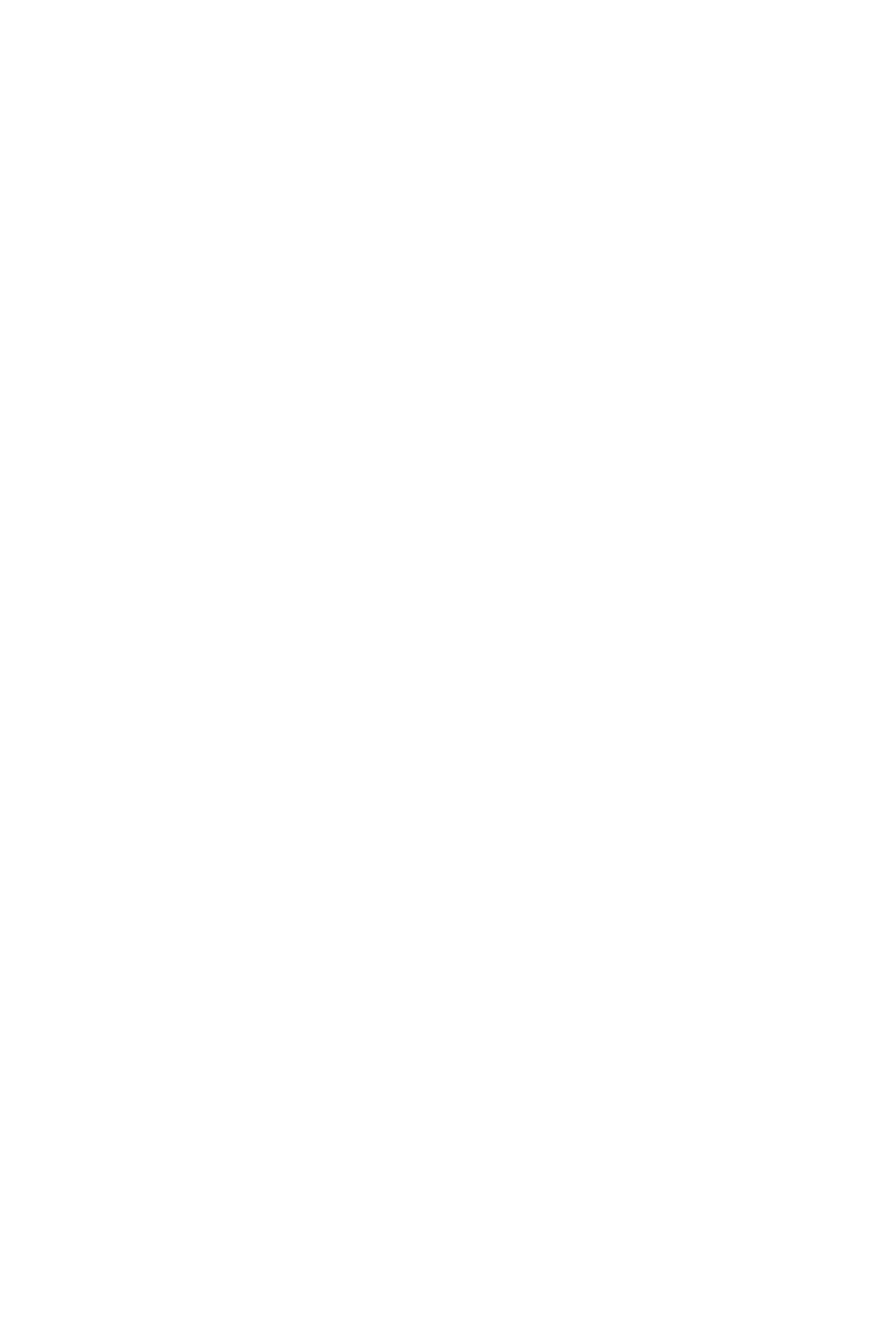# **Glossary**

| Anti-aircraft artillery                               |
|-------------------------------------------------------|
| Air hase                                              |
| Air Combat Command                                    |
| Air and Space Expeditionary Force                     |
| Active electronically scanned array                   |
| Air Force Base                                        |
| Advanced medium-range air-to-air missile              |
| <b>Acquisition, Technology and Logistics</b>          |
| Air tasking order                                     |
| <b>Airborne Warning and Control System</b>            |
| <b>Broad agency announcement</b>                      |
| Command and control                                   |
| <b>Convention Air Launched Cruise Missile</b>         |
| Common Aero Vehicle                                   |
| Close air support                                     |
| <b>Combined Bomber Offensive</b>                      |
| Circular error probable                               |
| <b>Central Intelligence Agency</b>                    |
| <b>Conventional Mission Upgrade Program</b>           |
| <b>Continental United States</b>                      |
| <b>Commission on Roles and Missions</b>               |
| <b>Center for Strategic and Budgetary Assessments</b> |
| Defense Advanced Projects Research Agency             |
| <b>Department of the Air Force</b>                    |
|                                                       |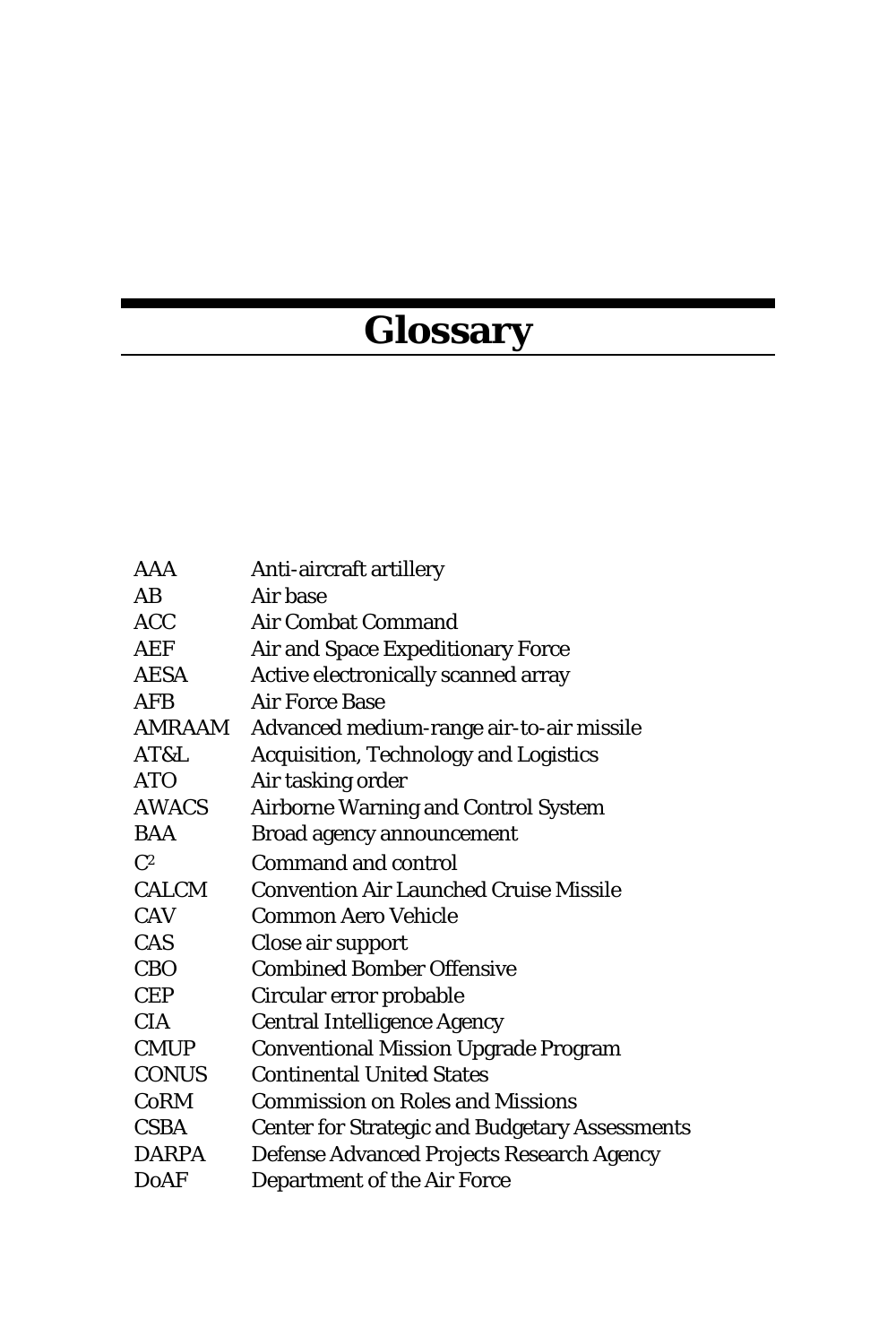| DoD           | <b>Department of Defense</b>                         |
|---------------|------------------------------------------------------|
| <b>DSB</b>    | Defense Science Board                                |
| <b>FALCON</b> | Force Application and Launch from CONUS              |
| <b>FOFA</b>   | <b>Follow-On Forces Attack</b>                       |
| FY            | <b>Fiscal</b> year                                   |
| <b>GBU</b>    | <b>Guided bomb unit</b>                              |
| <b>GMTI</b>   | Ground moving target indicator                       |
| <b>GPS</b>    | <b>Global Positioning System</b>                     |
| <b>HCV</b>    | Hypersonic cruise vehicle                            |
| <b>HDBT</b>   | Hard and deeply buried target                        |
| <b>ICBM</b>   | Intercontinental ballistic missile                   |
| ID            | <b>Infantry division</b>                             |
| IED           | <b>Improvised explosive device</b>                   |
| <b>INS</b>    | inertial navigation system                           |
| <b>IOC</b>    | Initial operational capability                       |
| IR            | <b>Infrared</b>                                      |
| <b>JASSM</b>  | Joint Air-to-Surface Standoff Missile                |
| <b>JDAM</b>   | <b>Joint Direct Attack Munition</b>                  |
| <b>JSTARS</b> | Joint Surveillance Target Attack Radar System        |
| JORN          | <b>Jindalee Operational Radar Network</b>            |
| <b>JSF</b>    | <b>Joint Strike Fighter</b>                          |
| <b>J-UCAS</b> | <b>Joint Unmanned Combat Attack Systems</b>          |
| LGB           | Laser-guided bomb                                    |
| <b>LRAP</b>   | Long-Range Air Power                                 |
| <b>LRRDPP</b> | Long Term Research and Development Planning Program  |
| <b>LRS</b>    | Long-range strike                                    |
| <b>LRSA</b>   | Long-range strike aircraft                           |
| <b>NATO</b>   | North Atlantic Treaty Organization                   |
| <b>NASA</b>   | <b>National Aeronautics and Space Administration</b> |
| <b>ODS</b>    | <b>Operation Desert Storm</b>                        |
| <b>OEF</b>    | <b>Operation Enduring Freedom</b>                    |
| <b>OIF</b>    | <b>Operation Iraqi Freedom</b>                       |
| <b>OSD</b>    | Office of the Secretary of Defense                   |
| <b>PGM</b>    | Precision-guided munition                            |
| PLA           | <b>People's Liberation Army</b>                      |
| PRC           | People's of China                                    |
| QDR           | Quadrennial Defense Review                           |
| <b>RCS</b>    | Radar cross section                                  |
| RDT&E         | Research, development, testing and evaluation        |
|               |                                                      |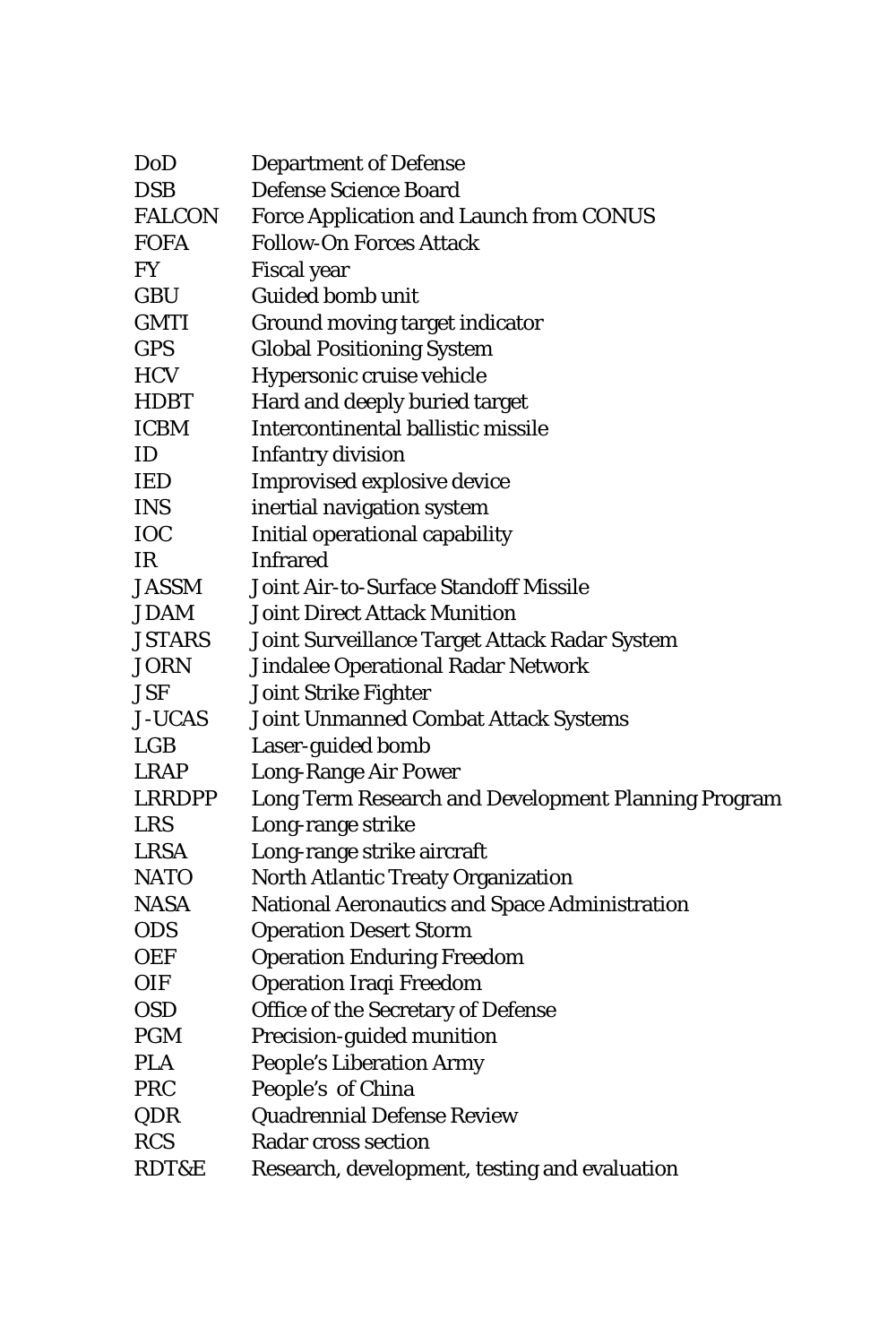| <b>RFI</b>  | <b>Request for information</b>                              |
|-------------|-------------------------------------------------------------|
| <b>SAC</b>  | <b>Strategic Air Command</b>                                |
| SAM         | Surface-to-air missile                                      |
| <b>SAR</b>  | Synthetic aperture radar (also Selected Acquisition Report) |
| <b>SBR</b>  | Space-based radar                                           |
| <b>SDB</b>  | Small diameter bomb                                         |
| <b>SLBM</b> | Submarine-launched ballistic missile                        |
| <b>SLV</b>  | Small launch vehicle                                        |
| <b>SOF</b>  | <b>Special operations forces</b>                            |
| <b>SSBN</b> | Ballistic missile submarine, nuclear                        |
| <b>SSGN</b> | Guided-missile submarine, nuclear                           |
| TEL         | Transporter erector launcher                                |
| <b>TLAM</b> | <b>Tomahawk Land Attack Cruise Missile</b>                  |
| TST         | Time-sensitive target                                       |
| <b>USAF</b> | <b>US Air Force</b>                                         |
| <b>USSR</b> | <b>Union of Soviet Socialist Republics</b>                  |
| <b>VLS</b>  | Vertical launch system                                      |
| WP          | <b>Warsaw Pact</b>                                          |
|             |                                                             |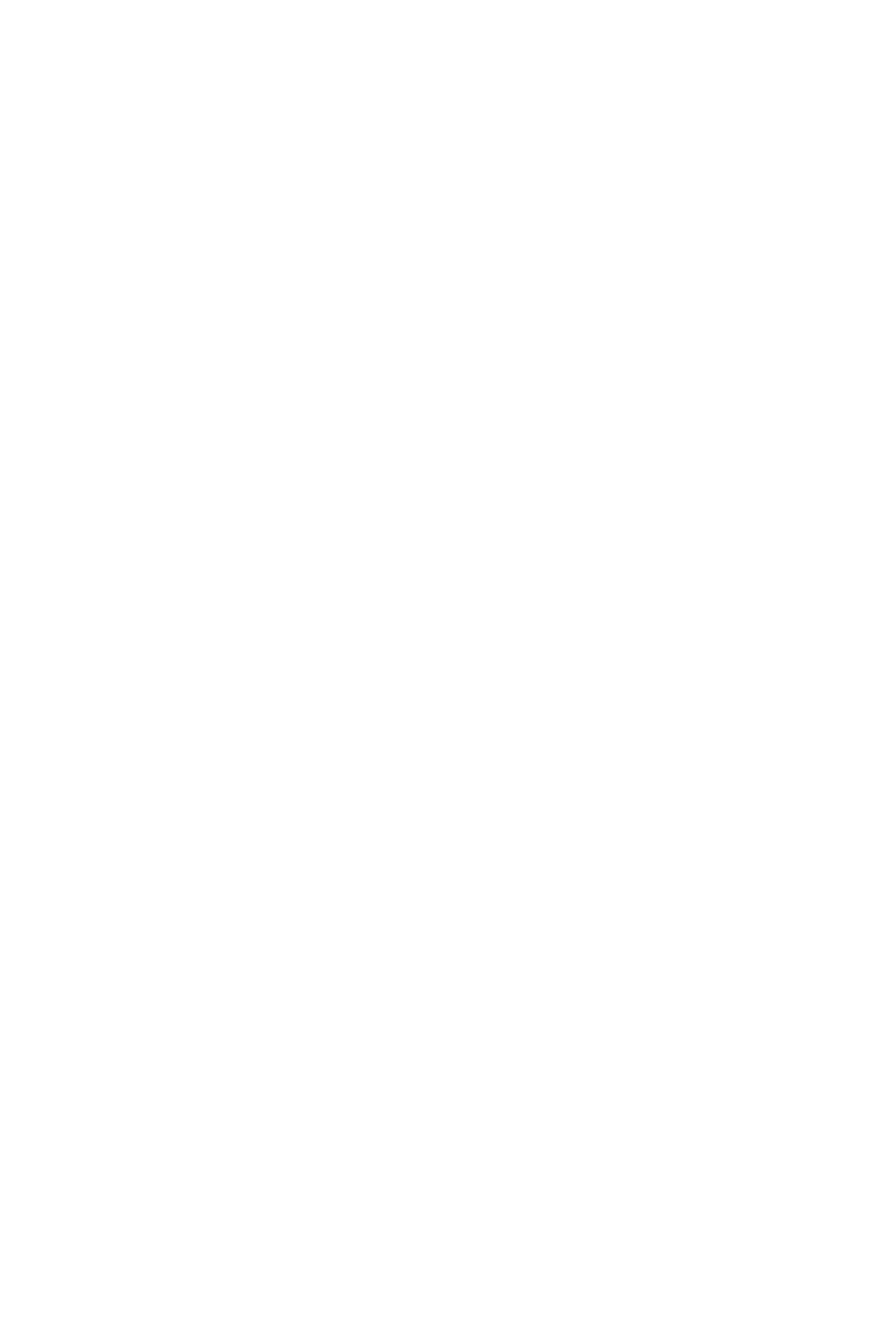### **Executive Summary**

This report has two main thrusts: first, to articulate the prospective role of long-range strike (LRS) in future US military strategy; and, second, to explore American LRS needs in the mid- to long-term. With regard to the first aim, the report argues that long-range strike is a core area of US strategic advantage in the current era. The growing ability of accurate, non-nuclear (or "conventional") munitions to achieve military effects comparable to nuclear weapons, *without* the collateral damage of nuclear employment, means that conventional LRS can be used for more than deterrence, which was the overriding goal of American and Soviet long-range, offensive forces during the Cold War.

Currently, however, American LRS capabilities are largely in the hands of a single military service, the US Air Force, and the evidence argues that the institutional Air Force is neither taking—nor planning to take—the near-term steps to ensure that the United States will have the long-range strike capabilities the country will need in the mid- to long-term. Hence, the principal implication of this report is that decisions and actions to move ahead in LRS—to maintain a position of substantial American military advantage—should be undertaken sooner rather than later, meaning within the next 5-10 years.

The heart of the argument for this conclusion lies in the strategic opportunities likely to be foregone, and challenges unmet, if greater priority and urgency are not accorded to LRS. The most important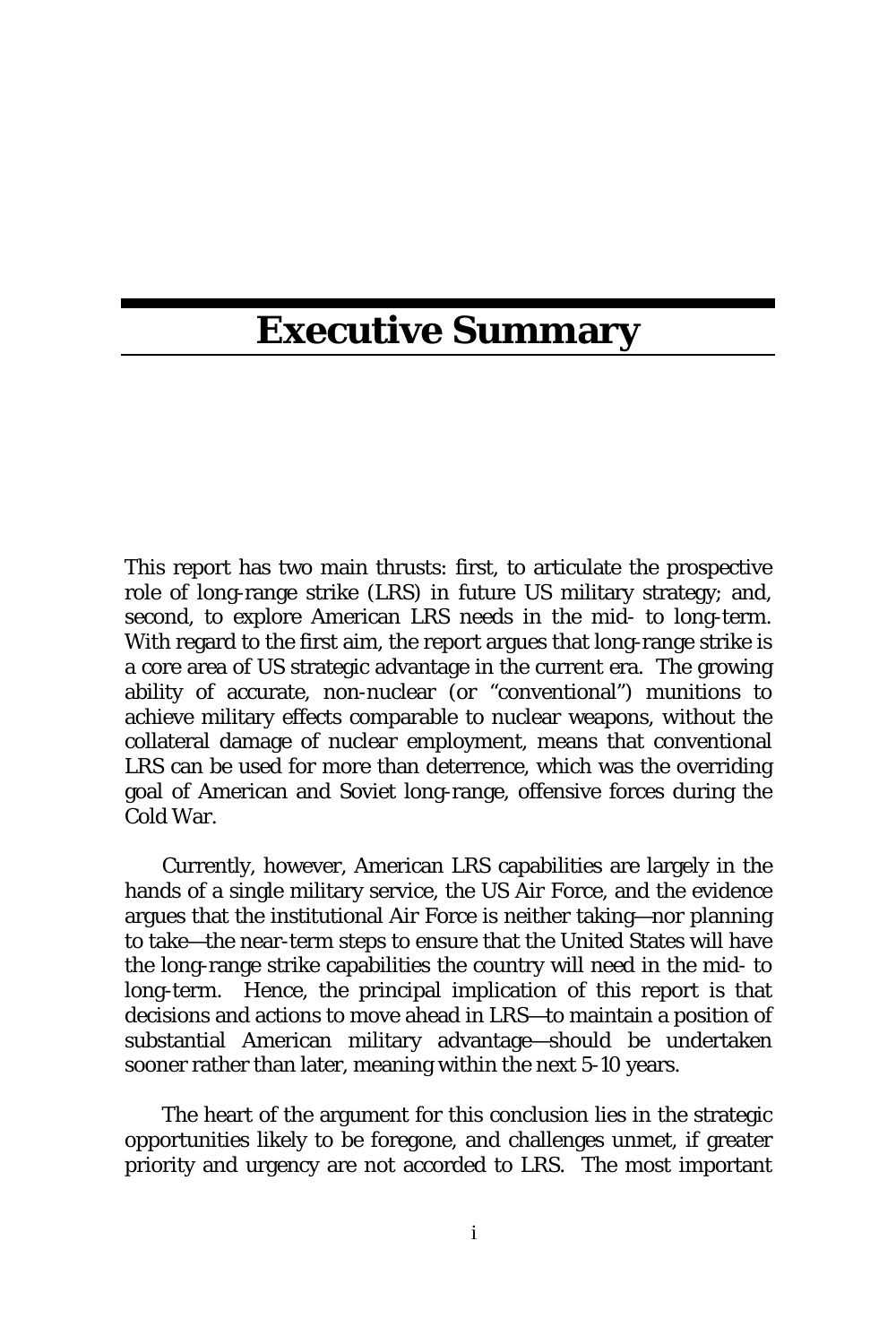opportunity likely to be foregone is failing to maintain America's early lead in precision strike by building a robust capability to hold enemy targets at risk with accurate, conventional munitions at global distances. A crucial challenge likely to be unmet is neglecting to hedge against the rise of Asian powers and the spread of nuclear weapons. Other lost opportunities and unmet challenges include: reducing American reliance on nuclear weapons, denying prospective enemies sanctuaries, shaping their investments by forcing them to spend more on defending against American LRS capabilities, and closing capability gaps—preeminently the ability to prosecute emergent and timesensitive targets deep inside defended airspace. These issues provide the strategic rationale for moving ahead promptly in LRS and are the focus of the second chapter of this report.

To be as clear as possible, the conclusion that it is urgent to begin developing a future LRS system in the near-term should not be construed as a call to neglect or jettison short-range strike. The issue is one of regaining more balance between long-range and short-range strike rather than betting everything—or nearly everything—on one or the other. The spending imbalance discussed at the end of the first chapter documents just how heavily Defense Department investments in precision strike are weighted in favor of short-range.

If the need to begin moving forward in the near-term to develop future long-range strike capabilities is truly urgent and compelling, then what sorts of new systems or platforms should the Defense Department consider? The LRS options that the Air Force has considered in recent years cover a bewildering range of prospective solutions. At the more familiar end of the spectrum are improved versions of the B-1B and B-2A, an "arsenal" plane based on equipping a commercial transport such as a 747 with large numbers of missiles that would be employed from a standoff position outside the reach of enemy air defenses, a strike variant of the F/A-22, and long-range unmanned aerial vehicles able to deliver air-to-ground munitions. At the more exotic end of the spectrum lie possibilities such as a Mach 8 hypersonic cruise vehicle able to reach any point on the globe in two hours from bases in the United States, and a space maneuver vehicle able to deliver conventional munitions worldwide from either a suborbital trajectory or low-earth orbit.

Narrowing the range of options is the focus of the third chapter in this report. Keeping prospective investment costs under control and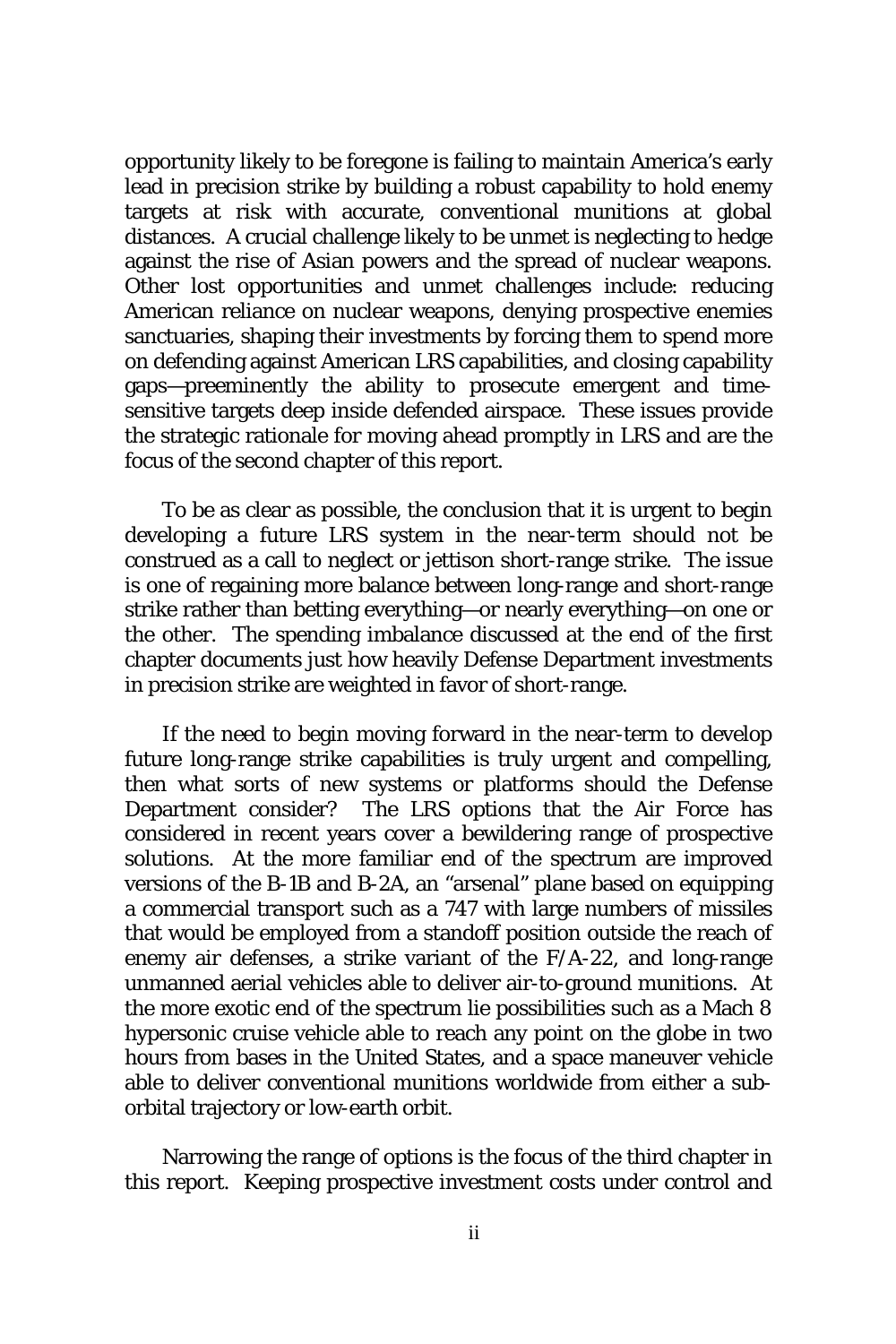constraining the technological risk provide at least part of the basis for eliminating various options. However, the heart of the matter is the trend among prospective American adversaries to exploit mobility, periodic relocation, concealment and camouflage, hardening, underground facilities, and geographic depth to deny US forces the targeting information required by non-nuclear guided weapons.

This central matter of being able to cope with the growing challenge of emergent, time-sensitive, fleeting and moving targets is raised in the second chapter of this report. It furnishes the key to sorting through the wide array of possible LRS options that is the task of the final chapter. When applied in conjunction with attention to affordability and technical risk, it leads to the following judgments about options for moving forward on LRS:

- For those rare occasions when it really is imperative to be able to strike anywhere on the globe from the United States as quickly as possible, a long-range ballistic-missile solution is the most sensible near-term option in light of cost and technological risk. The existing Peacekeeper and Minuteman inventory can provide the required launch vehicles. The key to positioning the Department of Defense to be able to field such a capability quickly is the Common Aero Vehicle (CAV)—a maneuverable, hypersonic glide vehicle that will be able to dispense around 1,000 pounds of conventional guided munitions. It is conceivable that the future security environment will evolve in a direction that will not require the United States to be able to strike any target on the globe in 35 minutes or less. Nevertheless, moving ahead to bring CAV to maturity will provide the essential hedge should this capability be needed down the road.
- For the vast majority of situations and targets—especially those that are only briefly vulnerable to attack—the principal requirement is the capability to dwell or loiter close enough to be able to acquire and strike emergent targets within minutes of the moment they reveal themselves. Future adversaries have powerful incentives to locate the targets they most want to protect—as well as the one US leaders are likely to deem most urgent to strike deep in defended airspace and to make every effort to deny American forces the targeting information needed to strike effectively with non-nuclear precision munitions. To retain a dominant US capability to find and strike such targets despite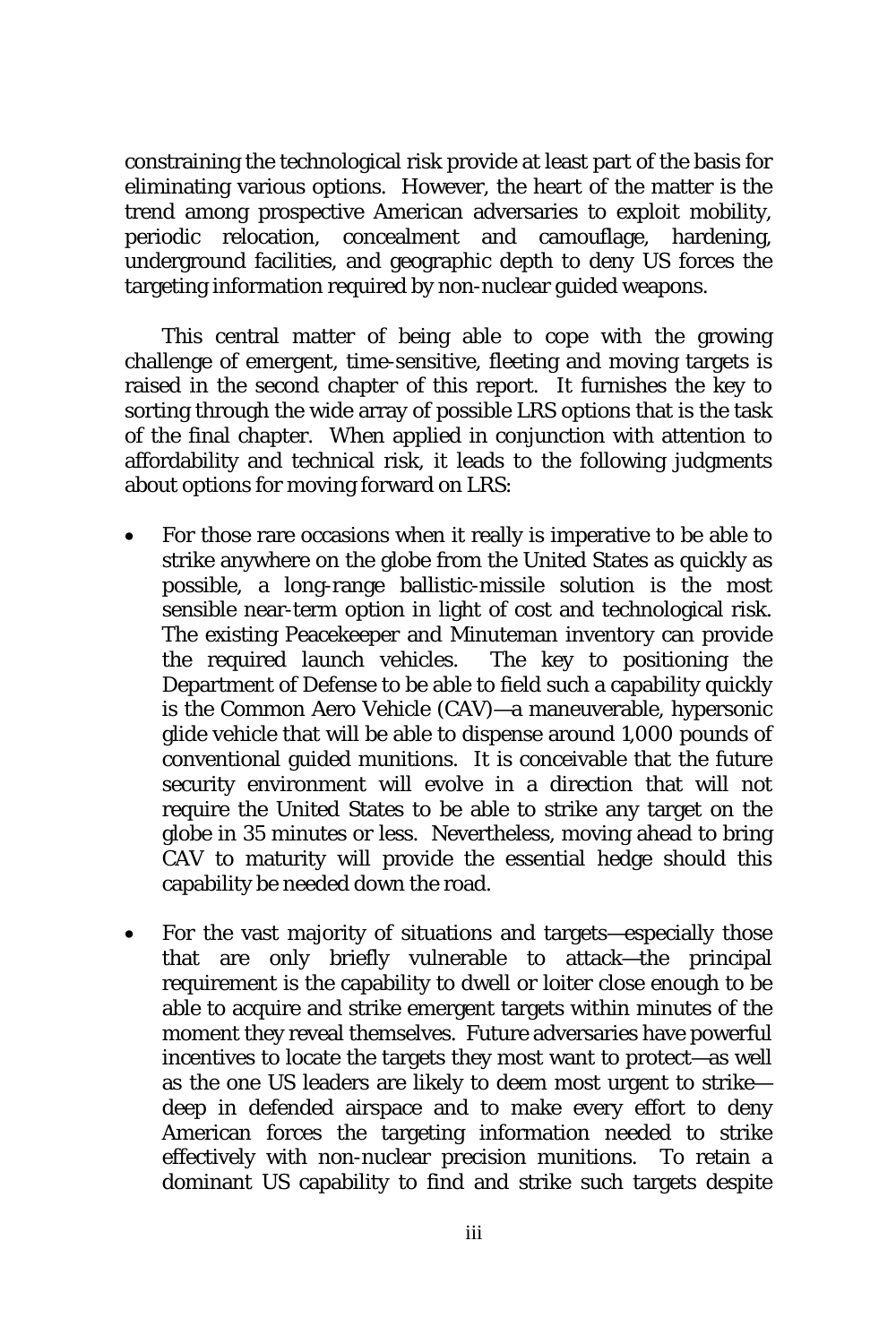mounting efforts on the other side to hide and conceal them, longrange and survivability will clearly be needed. The question underlying the bewildering array of LRS options the Air Force has been examining since 1999 is how much speed will be needed, whether in long-range platforms or their expendable munitions. The key answer suggested in the final chapter of this report is that, in light of affordability constraints and technical risk, the top-end cruise speed for a next-generation LRS platform, whether manned or unmanned, should probably be no higher than Mach 2.5.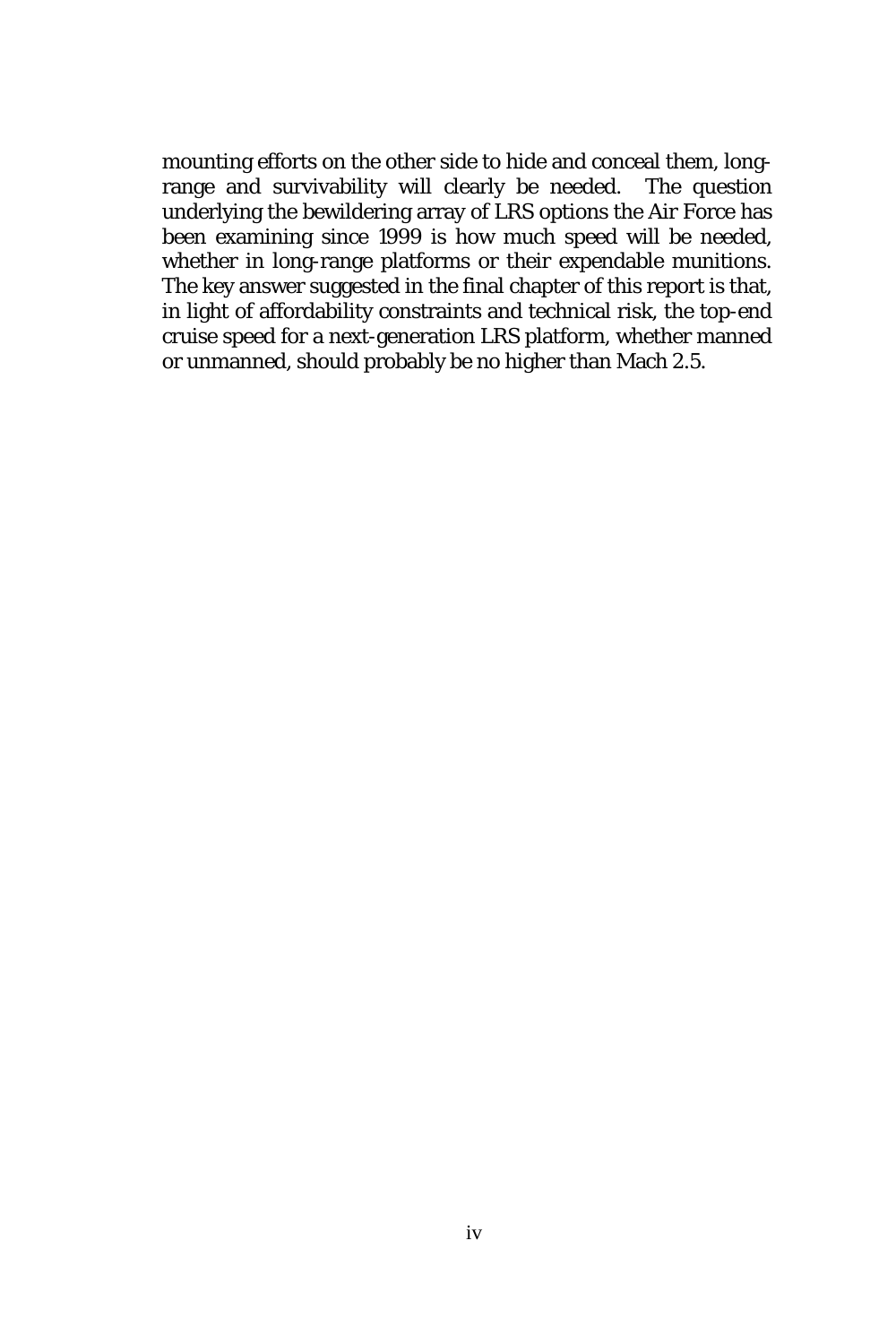### **I. Framing the Problem**

This report seeks, first, to delineate the importance of long-range strike (LRS) in American military strategy in the early decades of the 21st century and, second, to explore US needs for LRS improvements in the mid- to long-term, meaning from around 2015 to roughly 2030. The first order of business is to consider how to think about the problem of long-range strike over a timeframe that extends to out to 2030, which is the focus of this chapter. The second chapter sets out the strategic case for moving forward on long-range strike, and the third tries to sort through the various options for near-term action.

### **BACKGROUND**

In September 2004, CSBA published a backgrounder suggesting steps the Department of Defense (DoD) could take in the near-term to enhance American capabilities for long-range, non-nuclear (or "conventional") strike.1 The three steps recommended in 2004 were to:

1. modernize the avionics in the existing fleet of 21 B-2s to give these bombers a robust capability against relocatable, time-sensitive, emergent and moving targets, as well as to free them from being rigidly tied to a pre-planned route or "blue line" inside defended airspace;

 <sup>1</sup> Barry Watts, "Moving Forward on Long-Range Strike," is available online at http://www.csbaonline.org.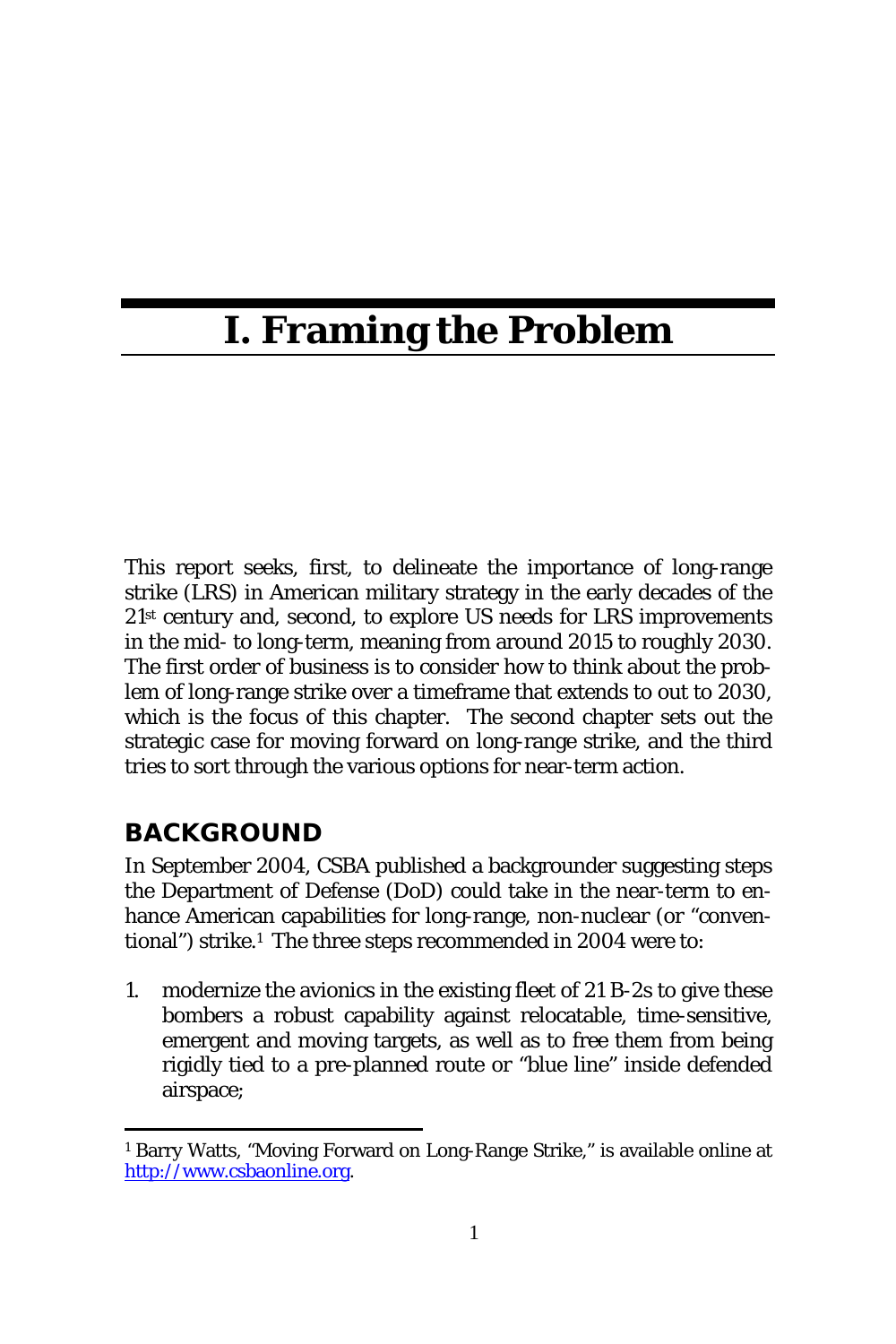- 2. equip some existing Peacekeeper or Minuteman intercontinental ballistic missiles (ICBMs) with conventional warheads to provide the United States with a prompt (under 35 minutes from launch to ordnance on target) global-response capability (as a Defense Science Board task force recommended in February 20042); and
- 3. reorient the older B-52s and B-1s to the direct support of land forces in low-threat or benign air-defense environments.3

While some LRS options for the mid- to long-term were surveyed in CSBA's 2004 backgrounder, detailed analysis was deferred. This report endeavors to supply that analysis.

### **THE AIMS OF THIS REPORT**

What *mix* of capabilities, systems, and platforms will meet US needs for long-range strike with non-nuclear, precision-guided munitions (PGMs) in the mid- to long-term at acceptable costs in terms of both resource investment and technological risk? And how important is it to take action in the near-term to improve America's LRS capabilities? These questions constitute both the focus of this report and the fundamental issues it addresses.

Future capabilities for long-range strike could, of course, also be adapted to deliver nuclear weapons. As the 2004 Defense Science Board (DSB) on strategic strike forces noted, during the Cold War America's "strategic" forces were designed to achieve the central goal of deterring a Soviet nuclear attack on the continental United States.4 Toward this end, the DoD fielded a "nuclear triad" of long-range, offensive, nuclear forces consisting of manned bombers, ICBMs, and submarine-launched ballistic missiles (SLBMs).

<sup>2</sup> Admiral Dennis Blair, General Michael Carns, and Vincent Vitto, *Report of the Defense Science Board Task Force on Future Strategic Strike Forces* (Washington, DC: Office of the Under Secretary of Defense for Acquisition, Technology, and Logistics, February 2004), pp. 1-8.

<sup>3</sup> Barry D. Watts, "Moving Forward on Long-Range Strike," CSBA backgrounder, September 27, 2004, pp. 2, 15-18.

<sup>4</sup> Blair, Carns, and Vitto, *Report of the Defense Science Board Task Force on Future Strategic Strike Forces*, p. 2-2.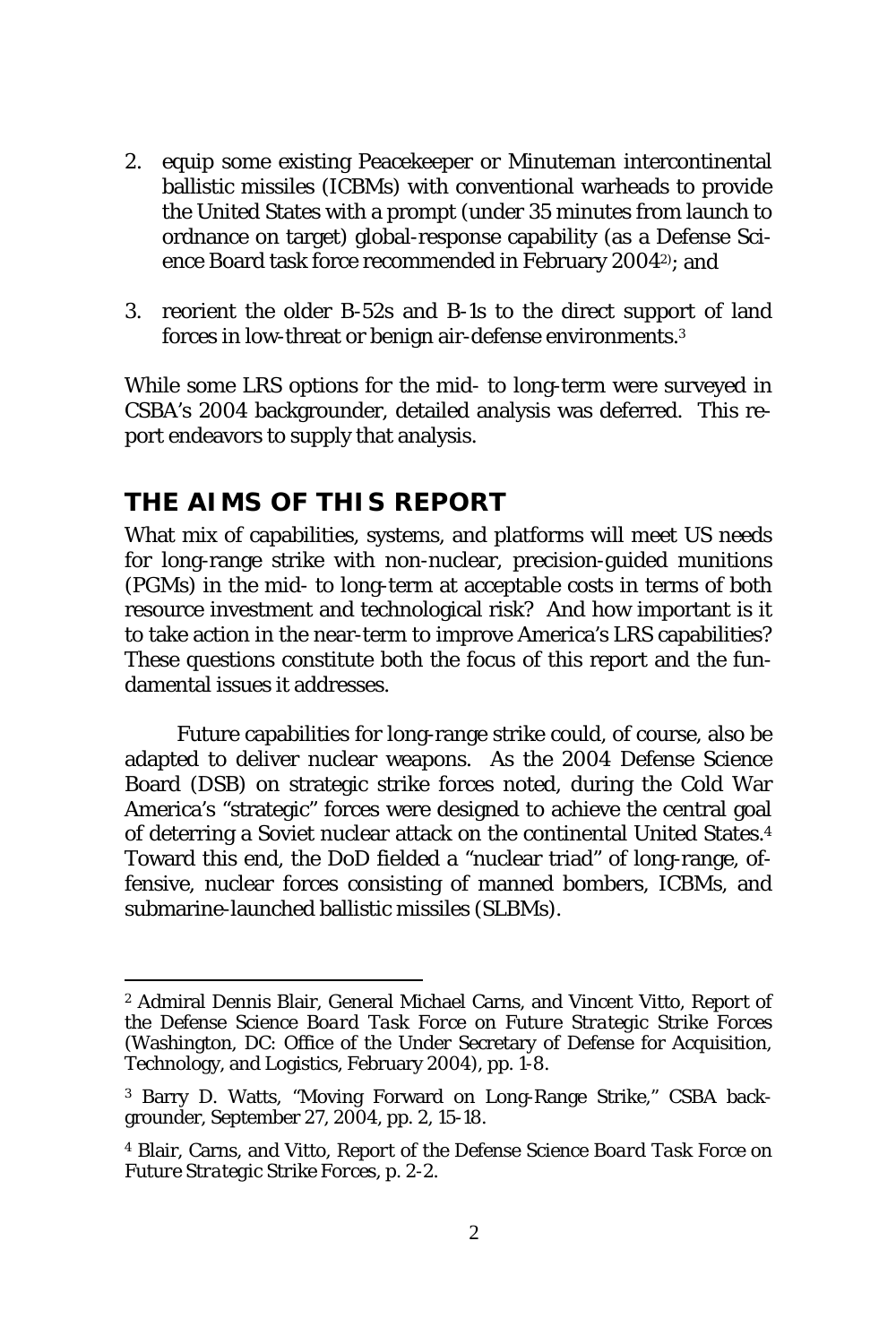Nevertheless, B-52 heavy bombers, which comprised the bulk of the manned "leg" of the nuclear triad from the mid-1960s through the early 1990s, were utilized for conventional operations in Southeast Asia during 1965-72 and, again, in the Persian Gulf during January-February 1991 just before the Soviet Union's collapse.<sup>5</sup> Conversely, short-range fighter-bombers were equipped with nuclear weapons and sat nuclear alert in Western Europe and South Korea. So even during the Cold War, "nuclear" bombers were used in conventional operations and "conventional" fighter-bombers played a role (albeit a limited one) in nuclear deterrence.

In light of the post-Cold War security environment, the Pentagon's December 2001 *Nuclear Posture Review* advanced a new "strategic" triad of (1) long-range strike systems broadened to include both nuclear and non-nuclear systems, (2) active and passive defenses, and (3) a responsive industrial base.6 One aim of this new triad was "to reduce" American "dependency on nuclear forces" by substituting accurate conventional munitions for nuclear warheads.7 Given this history, it should suffice for purposes of this report to concentrate on the capabilities of long-range strike systems to deliver accurate conventional munitions.8

7 Crouch, "Special Briefing on the Nuclear Posture Review."

<sup>&</sup>lt;sup>5</sup> The last of the B-47s were retired by 1966. The B-58s that followed and, later, the FB-111As were never more than a quarter of Strategic Air Command's bomber force. Not only were the B-52s employed, but in December 1972 fifteen were lost to North Vietnamese SA-2 surface-to-air missiles.

<sup>6</sup> The Cold War triad of manned bombers, ICBMs, and SLBMs was to be reduced in size but retained as part of the offensive component of the new strategic triad (J. D. Crouch, "Special Briefing on the Nuclear Posture Review," January 9, 2002 (updated January 14, 2002), available online at http://www.defenselink.mil/transcripts/2002/t01092002\_t0109npr.html).

<sup>8</sup> The one exception may be hard and deeply buried targets. Whether increased accuracy (single-digit miss distances) and better high-explosive, penetrating munitions can overcome the ability of "hiders" to place high-value assets deeper and deeper remains to be seen, although the 2004 DSB report on future strike was optimistic: "In the years ahead, we anticipate continued technological options to emerge that, when combined with operational experience, will open up new opportunities for non-nuclear payloads for strategic strike missions" (Blair, Carns, and Vitto, *Report of the Defense Science Board Task Force on Future Strategic Strike Forces*, p. 6-5).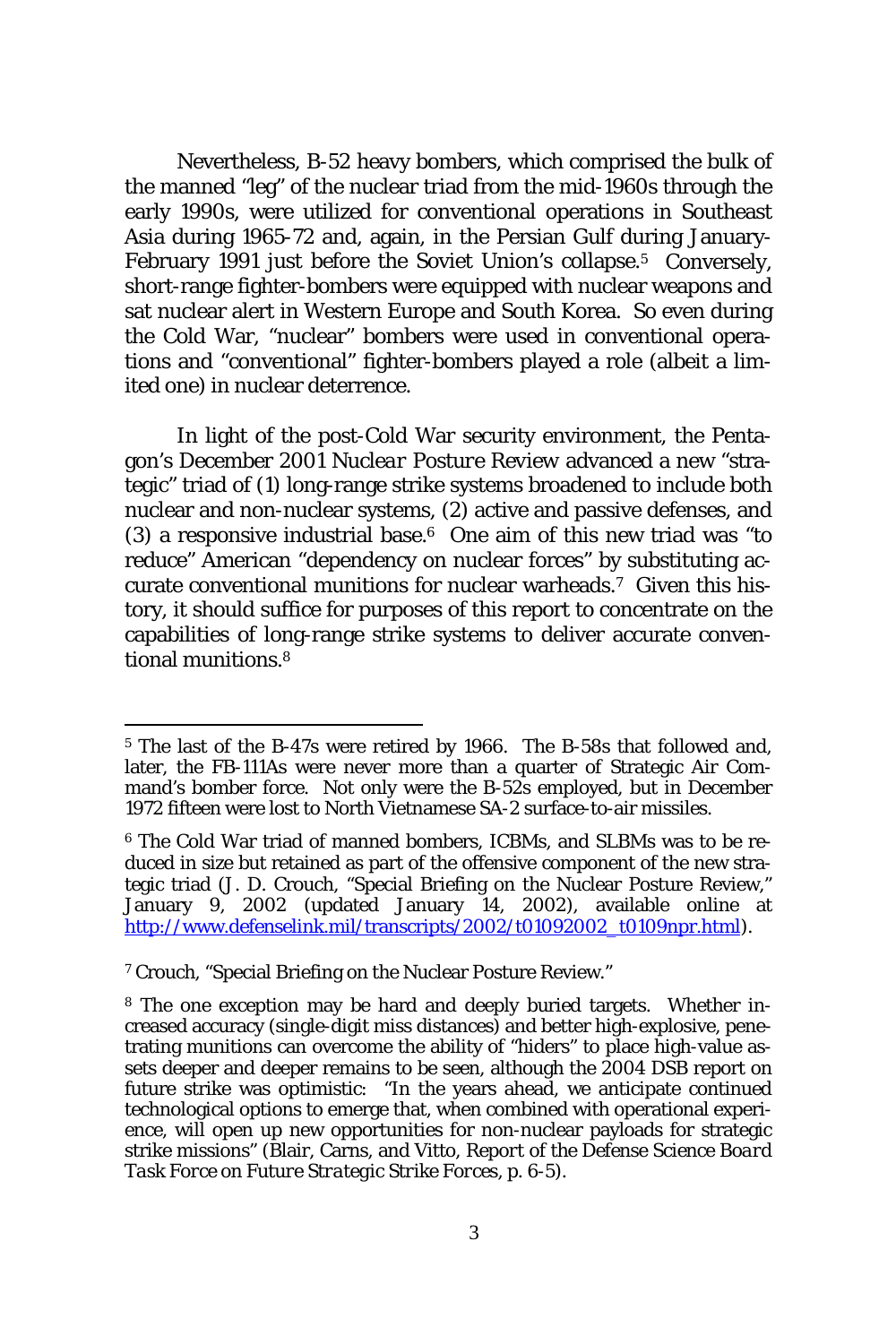### **LONG-, MEDIUM- AND SHORT-RANGE**

As in CSBA's 2004 backgrounder, *long-range* is understood to mean combat aircraft with an unrefueled combat radius around 3,000 nautical miles (nm), or missiles with a one-way range around 3,000 nm. *Short-range*, by comparison, denotes combat aircraft with an unrefueled combat radius out to roughly 1,000 nm (or missiles with a oneway range around 1,000 nm). *Medium-range* will refers to aircraft and missiles with around 2,000 nm of reach, the medium-range envelope being 1,500-2,500 nm (Figure 1).



Also as before, a short-range missile, such as the AGM-86C Conventional Air Launched Cruise Missile (CALCM), if launched from a long-range bomber, will be taken to constitute part of a long-range strike system because the bomber itself is not tied to the sea as are ships and submarines. The B-52Gs, for instance, that fired 35 CALCMs at targets in Iraq on the opening day of Operation Desert Storm (ODS) launched from, and recovered at, Barksdale Air Force Base (AFB) in Louisiana.<sup>9</sup> Following this same logic, a submarine or a surface combatant that launches short-range UGM/RGM-109 Tomahawk Land Attack Missiles (TLAMs) against targets ashore will be understood to be a short-range system on the grounds that these launch platforms are tied to the sea, thereby limiting their reach against inland targets.10

### **STRATEGIC AND TECHNOLOGICAL UNCERTAINTIES**

While articulating the main issues about American LRS options in the mid- to long-term is relatively easy and straightforward, resolving them with any degree of precision is not for at least two reasons. First,

 9 John Tirpak, "The Secret Squirrels," *AIR FORCE Magazine*, April 1994.

<sup>&</sup>lt;sup>10</sup> To underscore the importance of being clear about terminology, the US Navy refers to the TLAM and its successor, Tactical Tomahawk, as munitions used for the "precision destruction of targets at *long range* [italics added]."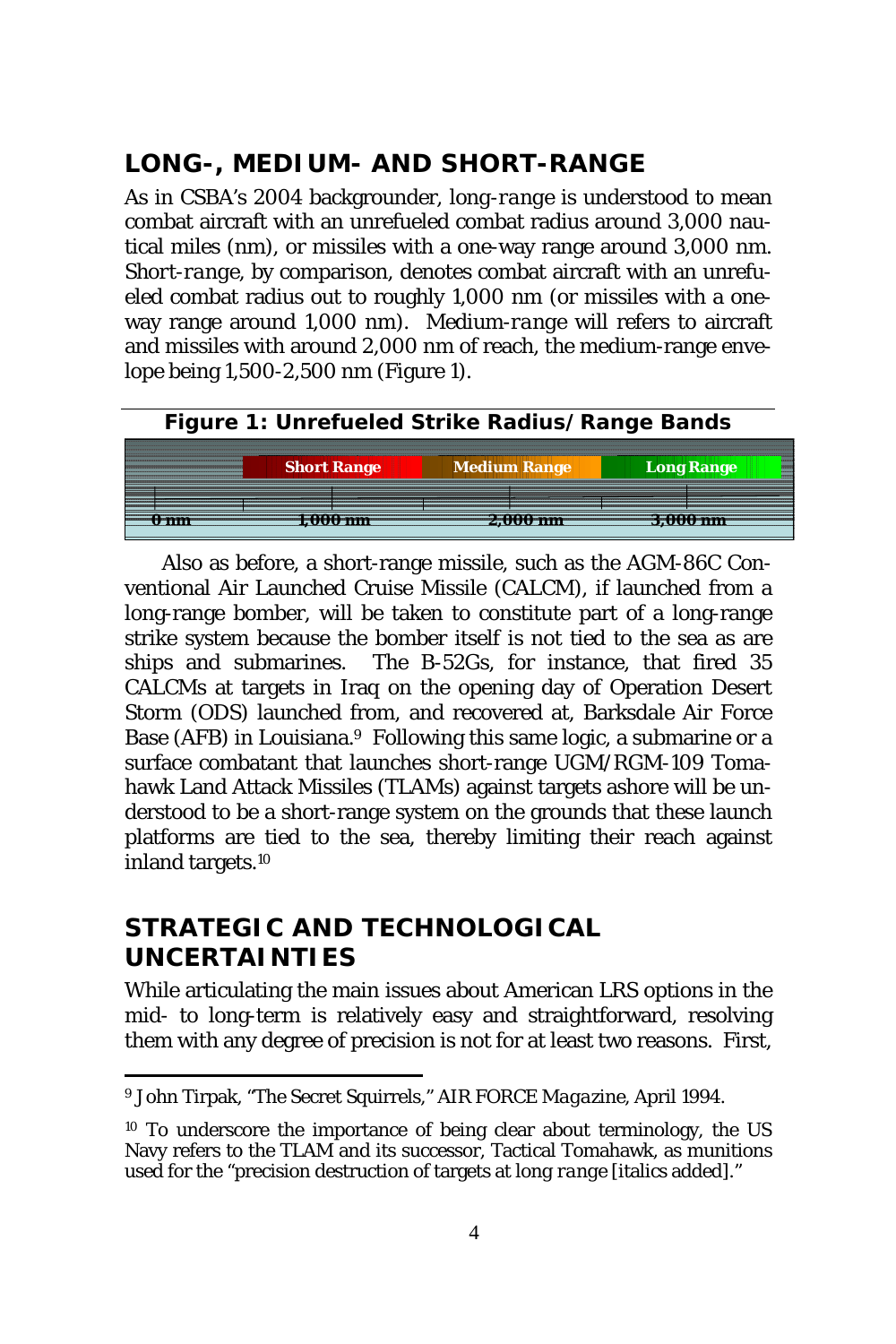there are a number of considerations bearing on US needs for conventional LRS in the mid- to long-term that cannot be known today with any degree of confidence. The more obvious of these uncertainties include, but are not limited to, the following questions, most of which involve the future international security environment and American foreign policy in that environment. Who or what will be the nation's principal military competitors in this period, and what sorts of operations and conflicts will US military forces either conduct or seek to deter? What strategic objectives will the United States pursue during the years 2015-2030? Will the current "uni-polar moment" in which the United States is the world's sole superpower give way to a Cold-War type rivalry with another peer competitor or, alternatively, to the kind of balance-of-power competition among a number of "great powers" that preceded World War II? Regarding the infrequent, but fundamental changes in how wars are fought for which the Pentagon's Andrew W. Marshall introduced the term "revolution in military affairs," how much will war's conduct be transformed over the next two or three decades?11 And, last but not least, how costly will the more attractive or militarily desirable LRS options be to acquire and operate, and what risks might they entail?

Second, the notion embedded in the question of what might constitute a prudent or preferred mix of LRS capabilities, systems, and platforms for the long haul points to at least two levels of prospective metrics: (1) broad, force-level characteristics such as the adequacy of a given force mix in some set of scenarios to strike various targets or target systems within some timeframe; and (2) the performance characteristics of individual systems and platforms within the LRS force mix—combat radius, persistence in defended airspace, speed (cruise and dash), payload, etc. Force-level characteristics such as being able to hold at risk or cover specific target sets with some degree of assurance, however, ultimately depend not only on system/platform characteristics, but also on the details of the opponent and the contingency at

<sup>&</sup>lt;sup>11</sup> Marshall has been the Director of Net Assessment in the Office of the Secretary of Defense (OSD/NA) since 1973. He introduced the term *revolution in military affairs* (*RMA*) in 1993 (A. W. Marshall, "Some Thoughts on Military Revolutions," OSD/NA memorandum for the record, July 27, 1993, p. 1). His aim at the time was to emphasize that even in technology-enabled RMAs such as the creation of *Blitzkrieg*, new operational concepts and organizational arrangements often played a greater role in the maturation and success of the new way of fighting than possession of the new military hardware.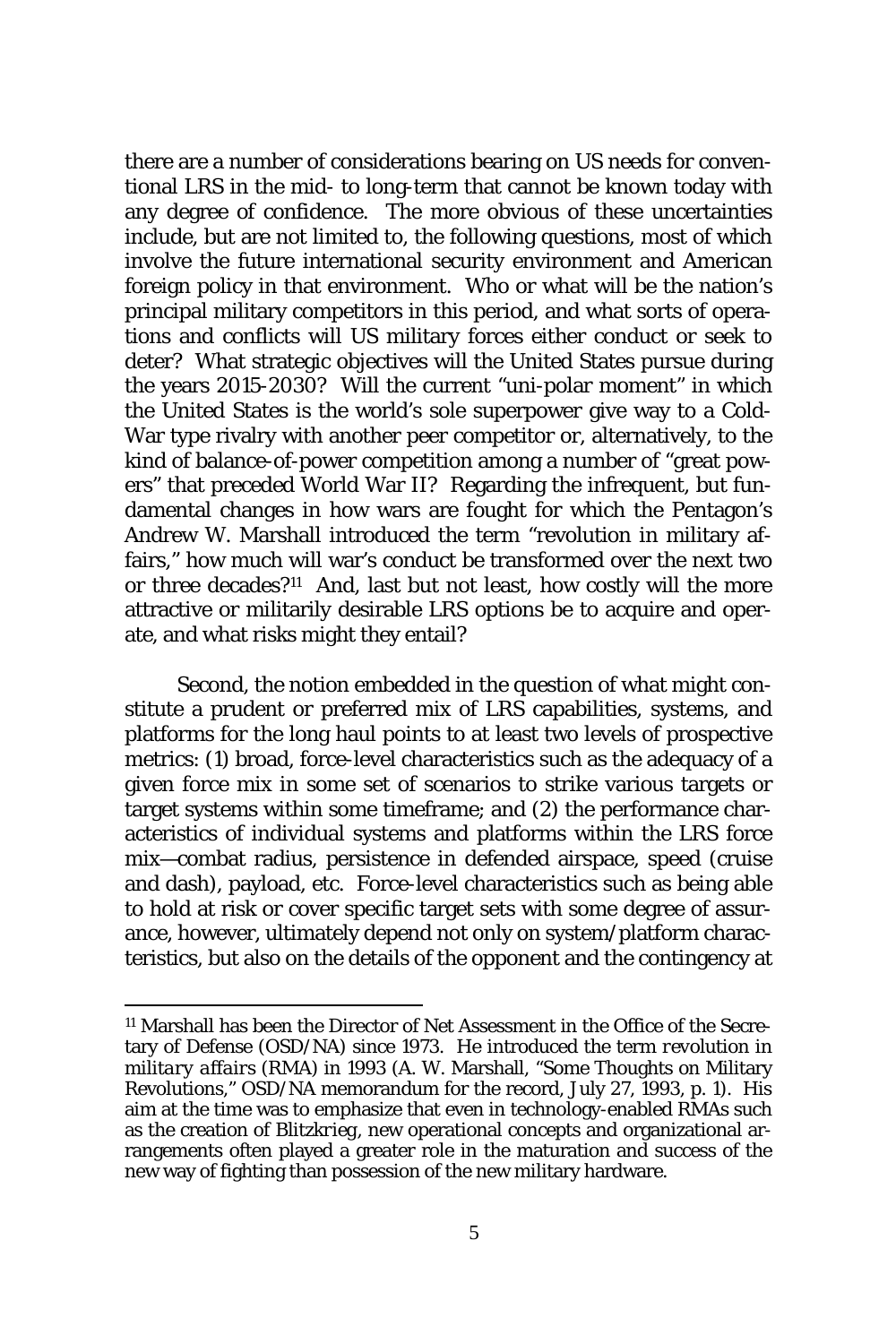issue. Yet these specifics are precisely the kinds of things about the mid- to long-term future that cannot be known with much certainty at all. Indeed, it was the much greater uncertainty about the *who?* and *where?* of America's future wars in the post-Cold War era that prompted the Pentagon in 2001 to try to move away from threat-based planning and embrace what was termed a "capabilities-based approach," meaning one that would concentrate more on the *how*?<sup>12</sup> Thus, capabilities-based planning arose from recognizing that in the early 21st century, key elements of America's future security environment will most likely be far less predictable than they had been during the US-Soviet Cold War.

The combined uncertainties affecting decisions about what combination of range, persistence, payload, sensors, speed, and survivability a given LRS system or platform might need in 2015 or 2030 are, if anything, even more daunting. Besides those pertaining to the future security environment and strategy on both sides, there are also significant technological uncertainties. Take, for example, the low observability (particularly to radar) that, when combined with sound tactics, have given F-117s and B-2s the stealth to strike targets within the reach of enemy air defenses since the late 1980s. The emphasis on low radar cross section (RCS) in the F/A-22 and F-35 Joint Strike Fighter (JSF) programs indicates that the US Air Force, Navy, and Marine Corps are betting heavily that stealth will continue to stay ahead of air defenses for at least 2-3 more decades. In other words, America's ability to hide its strike platforms using low observability and tactics will continue to be more successful than the ability of enemy air defenses to find them.

While current technological trends do suggest that "informationdenial capabilities will generally keep pace with the development of new sensor and information acquisition technologies"—implying that

<sup>12</sup> Department of Defense, *Quadrennial Defense Review Report*, September 30, 2001, p. 15. As Secretary Donald Rumsfeld observed in early 2002, "with the disappearance of the relatively predictable and potentially existential Soviet threat," US strategy should focus "less on who might threaten us or where we might be threatened, and more on how we might be threatened and what we need to do to deter and defend against such threats" (transcript of speech on transformation, National Defense University, Washington DC, January 31, 2002; available at http://www.defenselink.mil/speeches/2002/s20020131secdef.html).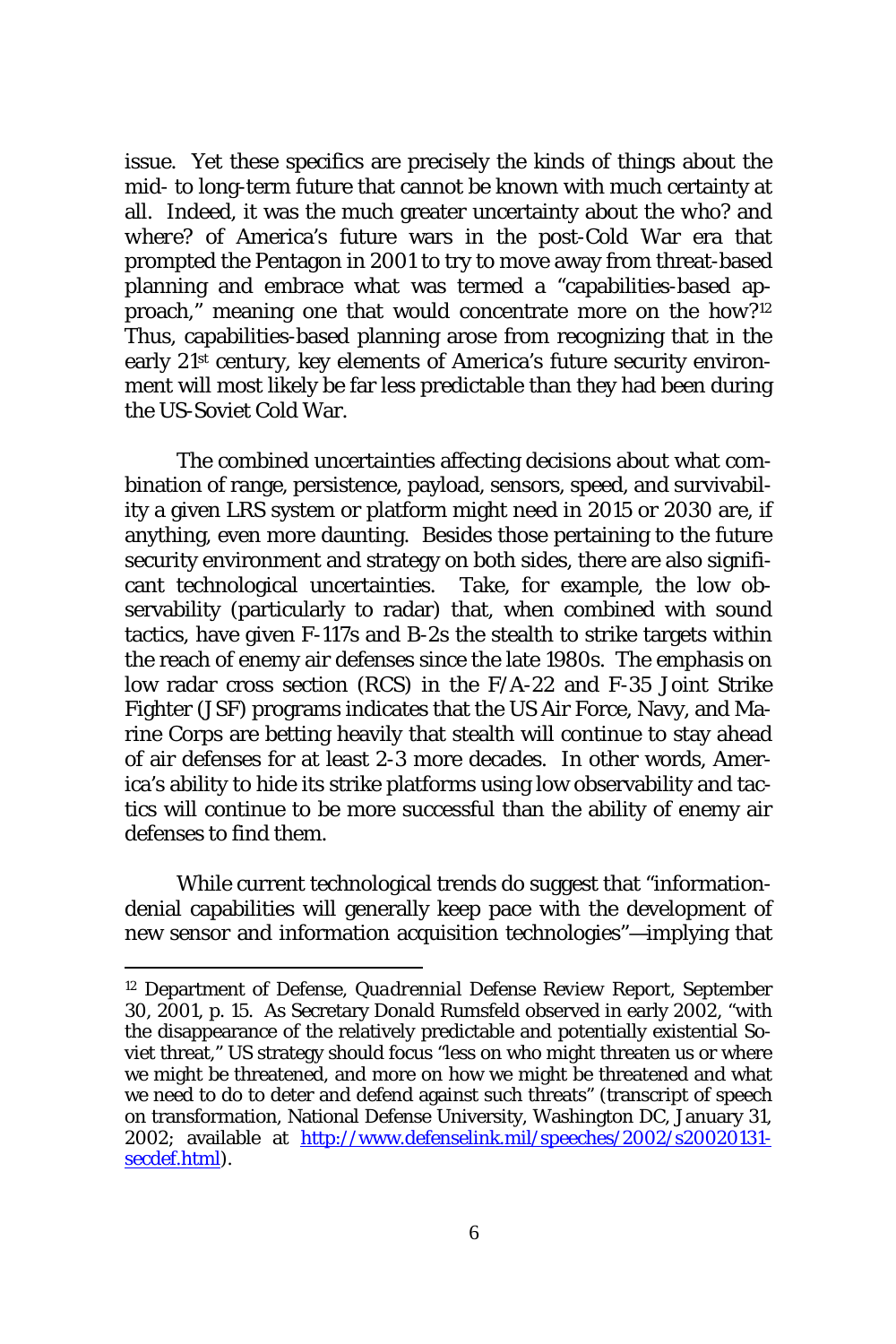"stealth, broadly conceived, will remain practicable and no dimension of the battlespace will become completely transparent by 2025"—one cannot be certain when trying to peer as far into the future as 2030.13 There is, after all, ongoing competition between "hiders" striving to reduce signatures (including platform RCS) and "finders" developing improved means of gaining tactical information (including ever more advanced and capable sensors). The competition between aircraft and radar (radio detection and ranging) dates back to the 1940 Battle of Britain, when the Chain Home Radar System robbed the German air force of tactical surprise and helped the Royal Air Force "compensate for inferiority in numbers."14 Stealth, of course, is the latest move in this ongoing competition by aircraft "hiders." The "finders," though, have not been idle. The Australians, for example, claim that their Jindalee Operational Radar Network (JORN)—an active, over-thehorizon system—has some capability against stealth aircraft.<sup>15</sup> Similar claims have been advanced for the Czech VERA-E passive surveillance system.16 One cannot, therefore, assert with certainty that the balance between hiders and finders in the narrow sense of stealthy strike air vehicles versus integrated air defenses will be as favorable to hiders in 2025 or 2030 as it is today.17

Again, the basic questions underlying this report are easily stated. Answering them, though, is far more difficult task. Merely

16 Tomas Kellner, "Radar Detected," *Forbes*, November 15, 2004, p. 64.

<sup>13</sup> Michael G. Vickers and Robert C. Martinage, *The Revolution in War* (Washington, DC: Center for Strategic and Budgetary Assessments, December 2004), p. 114.

<sup>14</sup> Rebecca Grant, *The Radar Game: Understanding Stealth and Aircraft Survivability* (Arlington, VA: IRIS Independent Research, 1998), p. 8.

<sup>15</sup> Michael Sinclair-Jones, "JORN Assures Early Warning for Australia," *Defence Systems Daily*, February 29, 2000, available online at http://defencedata.com/features/fpage37.htm.

<sup>&</sup>lt;sup>17</sup> The hider-finder competition encompasses more than stealthy air vehicles versus radar-based air defenses. US stealthy strike platforms also seek to find enemy forces and targets to attack them, any competent adversary will strive to hide forces and targets from American air attack using concealment, dispersion, camouflage, placing high-value facilities deep underground, active countermeasures against American sensors, and any other means that might prove effective. Historically weather and darkness greatly aided hiders, but technological advances have severely undercut their effectiveness in recent decades.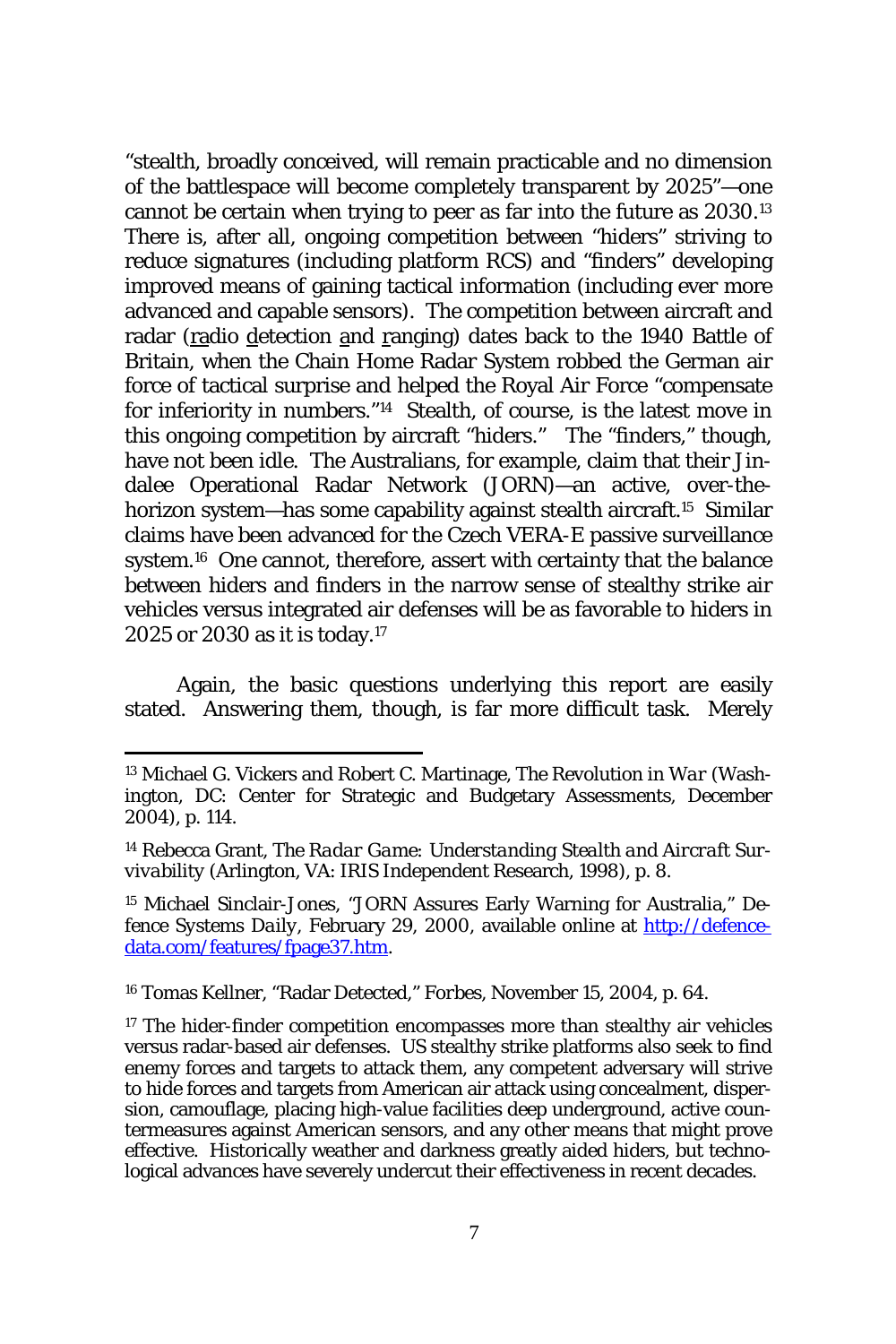trying to choose metrics for deciding what *mix* of capabilities, systems and platforms might best satisfy American needs for LRS over the mid- to long-term at reasonable costs immediately runs into major uncertainties about both the future security environment and future technology.

Nevertheless, some basis for making reasoned choices about LRS has to be embraced despite the uncertainties. The fact is that making no decisions at all in this mission area over the next decade is itself a strategic choice: namely, a decision to do nothing when something probably ought to be done—at least as a hedge against the prospect of the reemergence of one or more near-peer competitors. Since no amount of analytic legerdemain will greatly reduce, much less eliminate, the uncertainties of the mid- to long-term future, it will be necessary to suggest a way forward. Toward this end, a combination of intuition, common sense, understanding of the principal operational challenges facing LRS and, where possible, the underlying physics and aerodynamics probably offer as good a path through the thicket of unknowns as any.

### **LRS DEVELOPMENTS SINCE 1991**

Beyond the need for a sensible approach to evaluating LRS options, there is the antecedent issue of deciding just how urgent it may be to take steps in the near-term to improve existing capabilities in the midto long-term. Because US ICBMs and SLBMs remain nuclear-only systems, the only LRS platforms currently operated by the United States are the Air Force's heavy bombers. It seems appropriate, therefore, to broach the urgency issue by asking: What has the US Air Force been doing over the last decade or so to move ahead in long-range strike? On the evidence, the short answer is: very little beyond some exploration of advanced technologies.

The fall of the Berlin wall in late 1989 and the collapse of the Soviet Union itself two years later ended the US-Soviet Cold War. One obvious military implication of the Cold War's end was a reduction in US needs for intercontinental nuclear forces. Decisions reflecting this new reality quickly followed. In January 1992 President George H. W. Bush terminated B-2 production at 20 aircraft. And, by mid-1992, Strategic Air Command (SAC) was disestablished and its bombers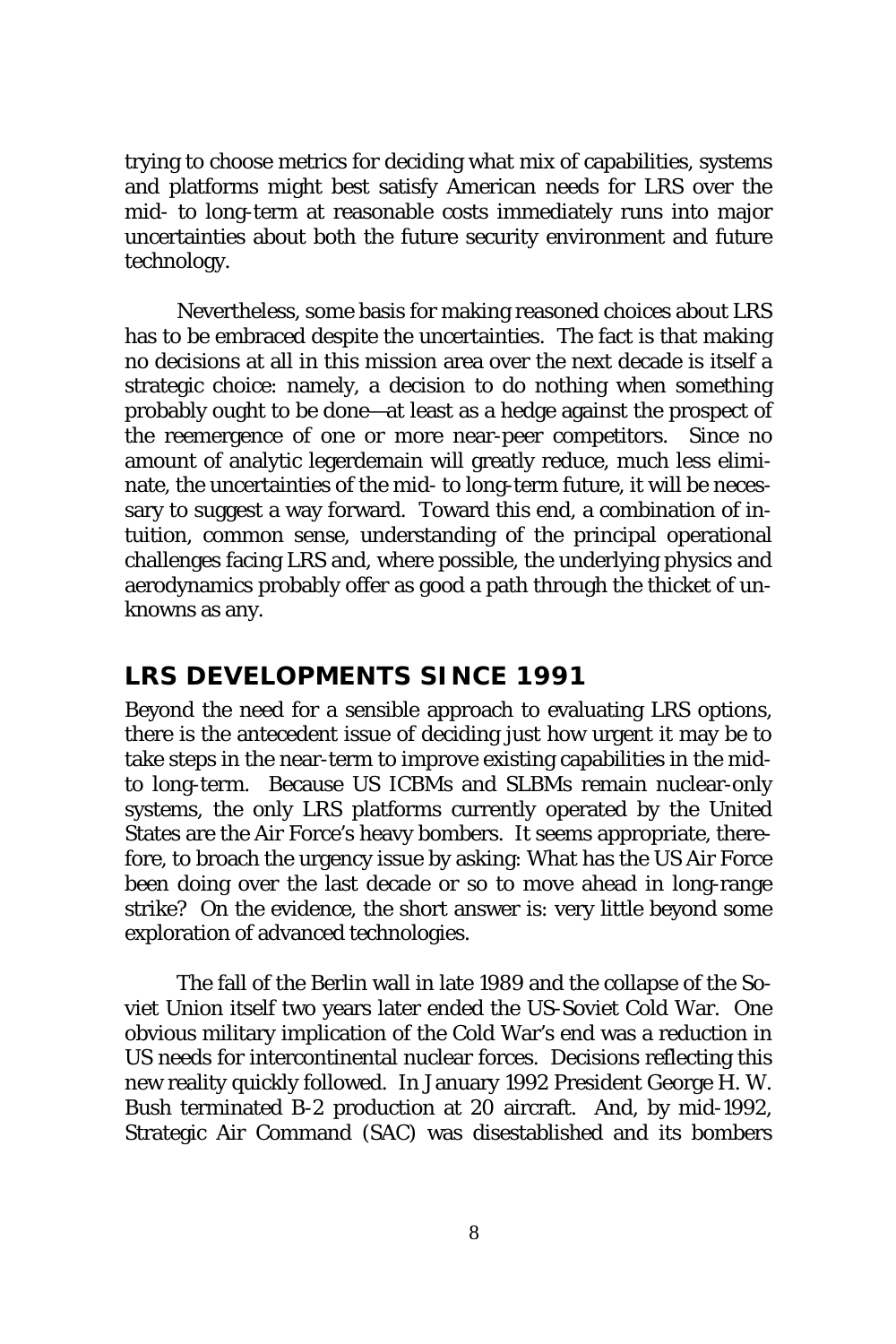transferred to the new Air Combat Command (ACC), the successor to Tactical Air Command.18

Looking back, these decisions, while triggered by the Cold War's abrupt end, should probably also be viewed as reflecting a broader shift within the Air Force. As Phil Meilinger observed in 2003, in the aftermath of the Vietnam War USAF fighter pilots, who had borne the brunt of their service's share of that conflict, began taking over the top leadership positions in the Air Force.19 During this same period, there were force-structure changes that increasingly emphasized fighters and fighter-bombers, thereby putting more fighter pilots into the rated pipeline for senior rank.20 "The backbone of the air fleet, which had been the heavy bombers and ICBMs of SAC, . . . decreased dramatically in numbers and importance," and by 2003 the Air Force had over 2,500 fighters and fighter-bombers compared with around 200 bomb- $\rho$ rs.  $21$ 

Given both the demise of the Soviet threat and this cultural shift within the USAF, from 1992 to early 1998 there was considerable debate within the Air Force about the future of the American heavy bomber fleet. During these years that debate largely focused on whether to buy additional B-2s. Those who advocated doing so stressed the B-2's potential for long-range strike with guided, nonnuclear weapons. The stealthy F-117's success delivering laser-guided bombs (LGBs) during the opening days of the 1991 Persian Gulf War, before Iraq's integrated air defense system had been rolled back, went far to bolster the B-2's potential for "conventional" strike operations against targets deep in defended airspace. LGBs, though, required clear air, and could not be employed through weather or other atmospheric obscurations.

Understandably, those who favored buying additional B-2s began, even before the Cold War had ended, pointing to the promise of

<sup>&</sup>lt;sup>18</sup> Only in the event of a nuclear conflict would any of the long-range bombers revert to the control of the new Strategic Command, the successor to SAC.

<sup>19</sup> Philip S. Meilinger, "A History of Effects-based Air Operations," *The Royal Air Force Air Power Review*, Autumn 2003, p. 20.

<sup>20</sup> Rebecca Grant, "In Defense of Fighters," *AIR FORCE Magazine*, July 2002, p. 41.

<sup>21</sup> Meilinger, "A History of Effects-based Air Operations," p. 20.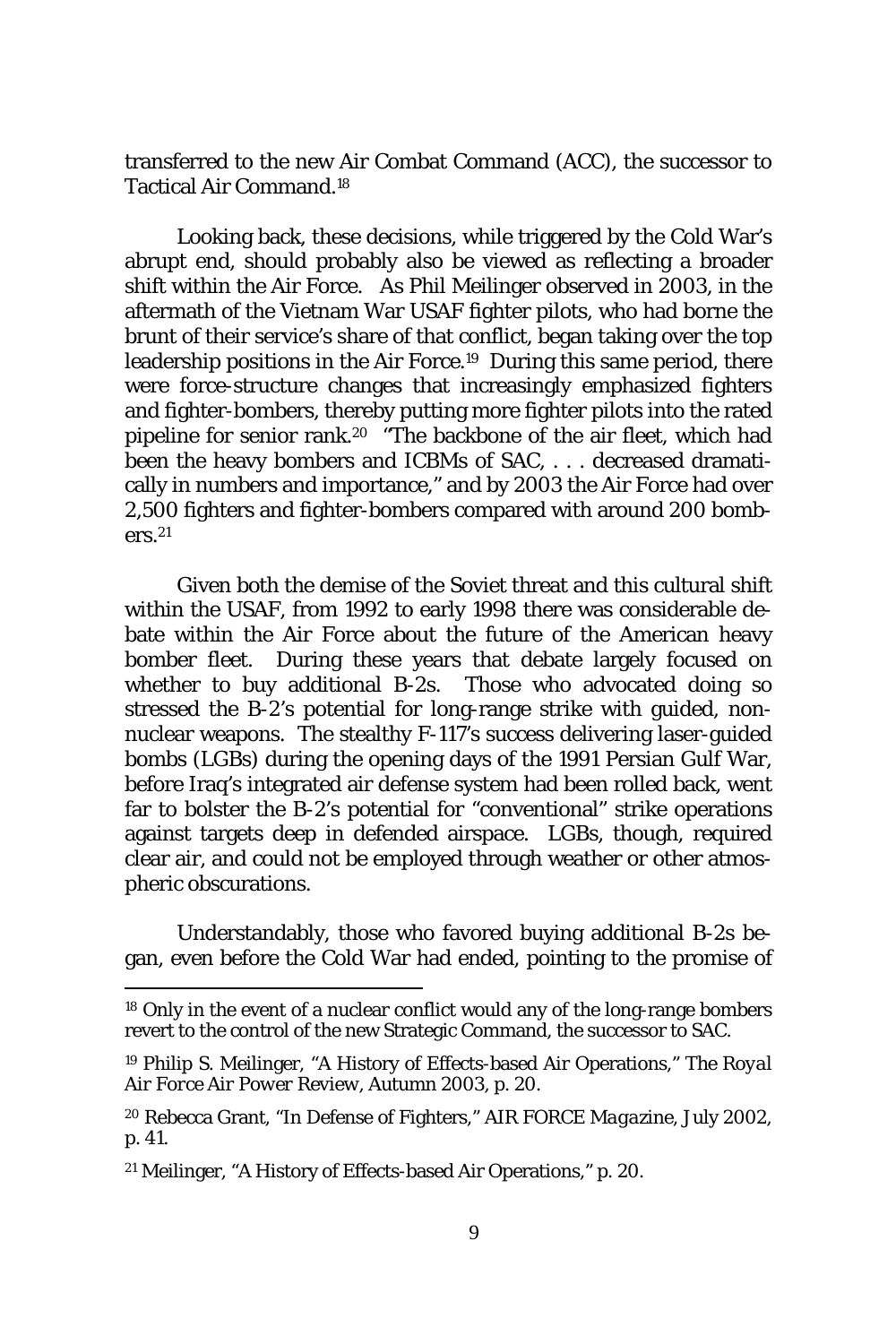add-on kits employing inertial navigation system (INS) guidance to provide through-weather accuracy for ordinary "dumb" bombs.<sup>22</sup> Some advocates of these munitions also began to realize that INS guidance could be improved substantially if augmented with location and timing information from Global Positioning System (GPS) satellites. INS/GPS-aided guidance was first implemented on expensive cruise missiles by SAC.23 Not until the late 1990s was this type of guidance also fielded in kits that could be strapped onto ordinary unguided bombs such as the 2,000-pound (lb) Mark-84 and BLU-109/B.24 These guidance kits opened the door to a class of vastly cheaper, all-weather guided munitions.25

During the North Atlantic Treaty Organization's 1999 air war against Serbia, the B-2 and this new class of INS/GPS-aided bombs more than fulfilled their promise for accurate, long-range, all-weather strike. B-2s operating from their home station at Whiteman Air Force Base (AFB), Missouri, delivered a total of 652 2,000-lb Joint Direct Attack Munitions (JDAM) against Serbian targets.26 In this initial combat trial, JDAM reliability from the B-2 was 97 percent and accuracy was better than either the 13-meter goal of the development program or the 10.3-meter circular error probable (CEP) achieved during the initial 22 test drops in 1996.27 In fact, during late 2001 and early

<sup>&</sup>lt;sup>22</sup> Industry proposals for inertially aided munitions date back to the mid-1980s.

<sup>23</sup> The first combat employment of INS/GPS-aided weapons occurred in 1991 when B-52Gs launched AGM-86C CALCMs against Iraqi targets on the opening night of Operation Desert Storm.

<sup>24</sup> The BLU-109/B was designed to penetrate hardened targets such as bunkers, aircraft shelters, and reinforced concrete structures.

<sup>&</sup>lt;sup>25</sup> The cost differential between JDAM and land-attack cruise missiles such as TLAM or CALCM is in the vicinity of two orders of magnitude (roughly factors of 60-100) when both development and production costs are taken into account.

<sup>26</sup> During Operation Allied Force, B-2s also delivered four 5,000-pound GPS-Aided Munitions (GBU-37s) during 45 effective combat sorties, which used an earlier version of the INS/GPS-aided guidance in JDAM.

<sup>27</sup> Rebecca Grant, *The B-2 Goes to War* (Arlington, VA: IRIS Publications, 2001), p. 95; McDonnell Douglas, "JDAM Gets Go-ahead for Low-Rate Initial Production," press release 97-102, May 6, 1997, available at http://www.boeing.com/news/releases/mdc/97-102.html. CEP is usually ex-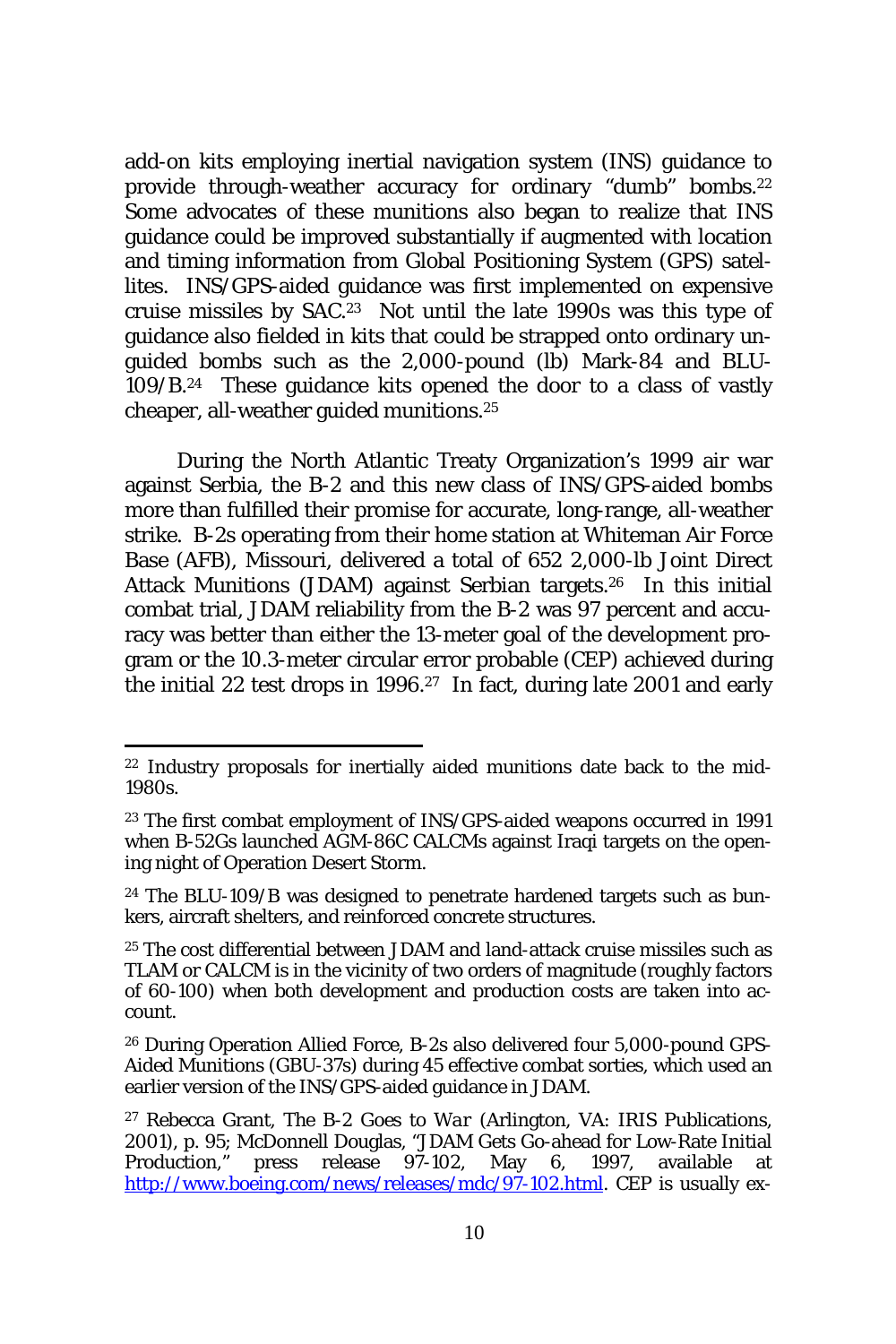2002 in Afghanistan—where JDAM was first heavily used by Air Force and Navy strike aircraft—the munition's CEP was in the vicinity of 6-7 meters<sup>28</sup>

Yet, despite the promise of the B-2/JDAM combination, the B-2 production line was not reopened during the late 1990s.29 In 1994, B-2 supporters mounted an effort to keep the production line in Palmdale, California, intact long enough for the report of the Commission on Roles and Missions (CoRM) to be completed the following year. Congress had tasked the commission to address whether there was a need for additional B-2s. The CoRM, however, chose to sidestep the issue, recommending instead a DoD-wide study to "determine the best mix" of deep-strike capabilities while delaying "a final decision on the B-2 bomber."30 Congress then added \$493 billion to the B-2 program for Fiscal Year (FY) 1996 to convert a flight-test B-2 (Air Vehicle 1) into an operational aircraft. After some wrangling between Congress and the White House, President Bill Clinton acceded to using this money as Congress intended, thus bringing the total B-2 inventory to  $21$  aircraft  $31$ 

The Air Force's initial position on the B-2 during these years was, at best, ambivalent. In 1994, General Merrill McPeak, then USAF chief of staff, stated that while the Air Force would like more B-2s, it

29 Major subassemblies on the last production B-2 were completed in 1994. Dismantlement of the assembly line and break-up of the subcontractor team, which included Boeing and Vought, began soon thereafter.

30 John P. White, *Directions for Defense: Report of the Commission on Roles and Missions of the Armed Forces* (Washington, DC: US Government Printing Office, 1995), p. ES—5.

<sup>31</sup> This aircraft, the 21<sup>st</sup> B-2, was delivered to the Air Force in 1997.

pressed as the radius of a circle, centered on the aim-point, within which 50 percent of the munitions are expected fall.

<sup>28</sup> Interview with Pat "Doc" Pentland, October 24, 2002. Pentland is a retired Air Force colonel and former professor at the School of Advanced Airpower Studies, Maxwell AFB, Alabama. At the time of this interview, he was with the Science Applications International Corporation (SAIC) working under contract to the Air Force on Task Force Enduring Look, which was analyzing Coalition air operations in Afghanistan. Prior to joining SAIC, Pentland was the study-group coordinator for the US Commission on National Security—21st Century.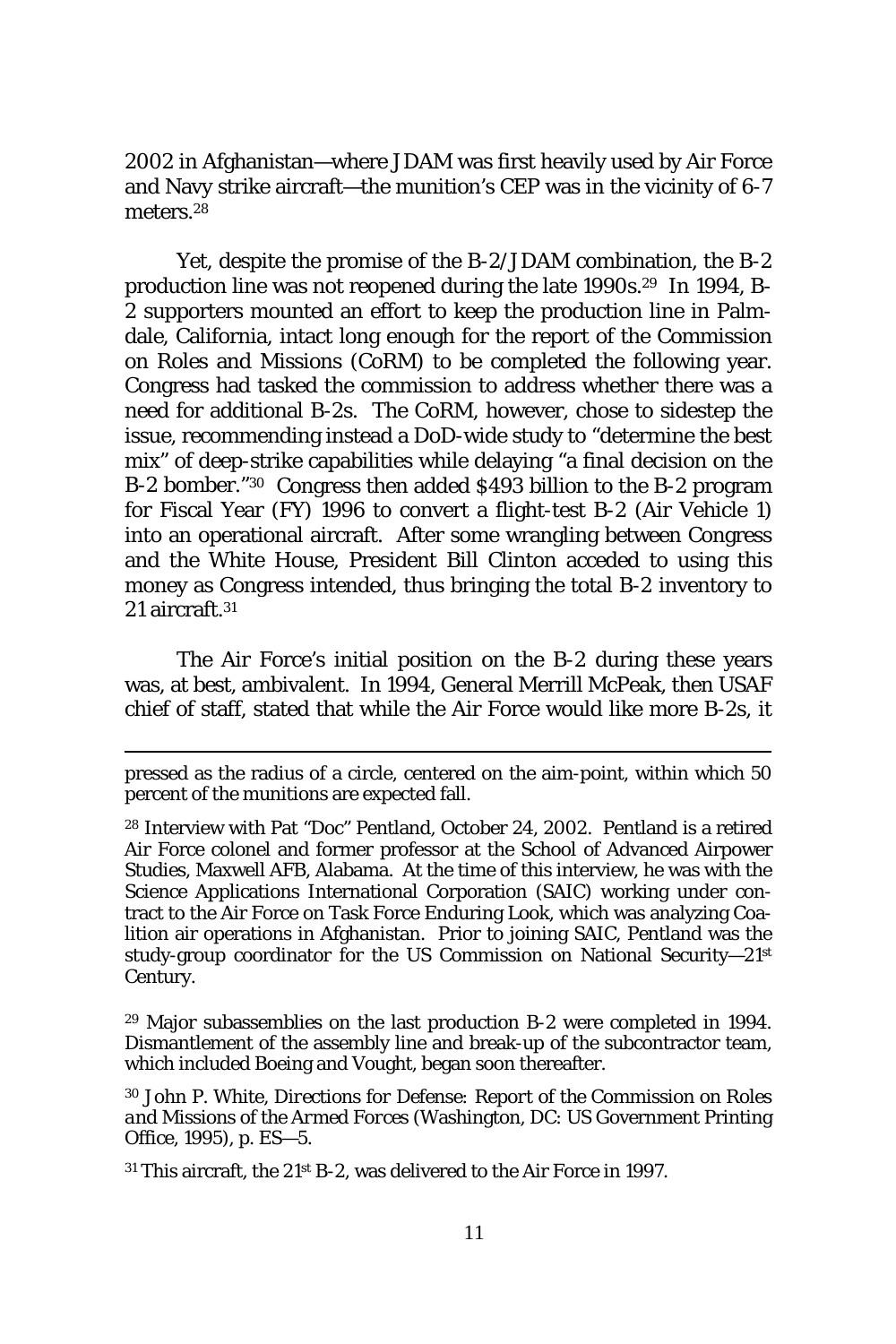could not afford them given other, higher-priority requirements.32 As time went on, this position hardened. By 2001, with low-rate production of the F-22 in the offing, Air Force leaders had grown firmly opposed to buying any additional B-2s. Not only, they insisted, was there no money for more of these airplanes, but neither was there any operational need since the B-2 was limited to attacking fixed targets at night.33

By 2001, then, the chances of restarting B-2 production were virtually nil. Looking back, they probably ended with recommendations of the congressionally mandated panel to review Long-Range Air Power (LRAP), which was chaired by retired USAF General Larry D. Welch.34 The LRAP panel's most fundamental conclusion was that, even though its members believed long-range air power to be "an increasingly important element of US military capability," restarting B-2 production would be "ill-advised"; instead, the panel recommended that any additional funding for the B-2 program be used to improve the bomber's deployability, survivability and maintainability.35 As Welch testified to a House National Security subcommittee on April 1, 1998, you could "more than double" the B-2's sortie rate by making appropriate investments to improve the aircraft, thereby giving combatant commanders the sortie equivalent of operating a larger B-2 force at a far lower cost.36 Even more devastating, he informed the

<sup>34</sup> At the time Welch was head of the Institute for Defense Analyses. He was also a retired USAF chief of staff.

36 John T. Correll, "The B-2 and Beyond," *AIR FORCE Magazine*, July 1998. In his testimony, Welch resisted stating unequivocally that doubling the B-2's

<sup>32</sup> James W. Canaan, "McPeak Sums It Up," *AIR FORCE Magazine*, August 1994, p. 30.

<sup>33</sup> John A. Tirpak, "Bomber Questions," *AIR FORCE Magazine*, September 2001, p. 41; Vago Muradian, "Roche: Air Force Needs New Stealthy, Fast, Long-range Bomber, Not More B-2s," *Defense Daily International*, October 19, 2001. By this time, Air Force Secretary James Roche was shunning any and all proposals to buy more B-2s, whether they came from Northrop Grumman, the Office of the Secretary of Defense, or Capitol Hill (ibid.).

<sup>35 &</sup>quot;Report of the Panel To Review Long Range Air Power," March 1998, unclassified. The LRAP panel also produced a classified report. The other members of the panel were Samuel D. Adcock of Daimler-Benz Corp., former Sen. James J. Exon of Nebraska, John S. Foster Jr. of TRW, Inc., Frederick L. Frostic of Booz·Allen & Hamilton, Inc., former Air Force Chief of Staff Gen. Merrill A. McPeak, Walter E. Morrow Jr. of MIT Laboratory, former Secretary of the Air Force Donald B. Rice, and retired Air Force Gen. Robert L. Rutherford.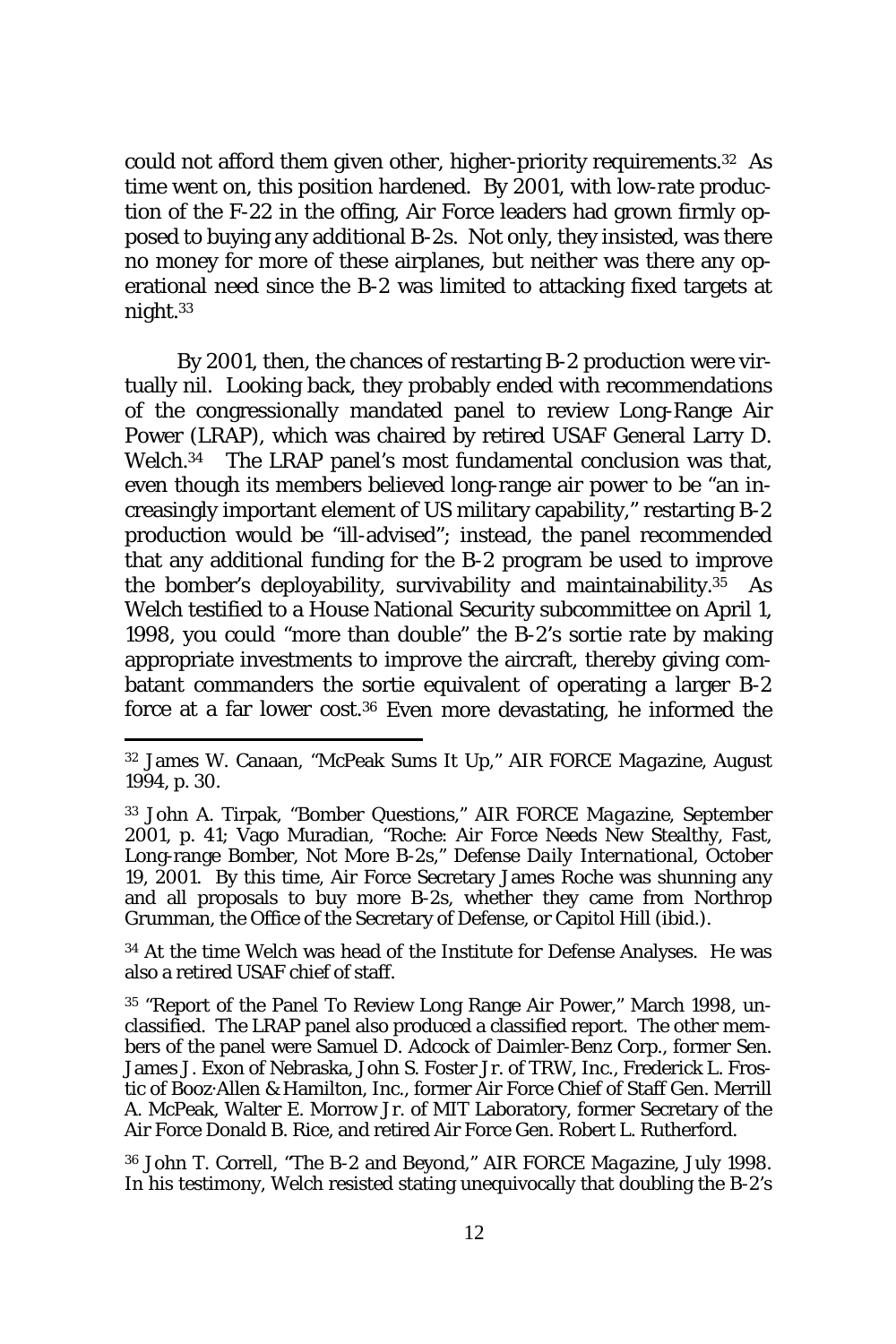subcommittee that "no member" of the LRAP panel, not "even the most avid supporters of the B-2," thought the Air Force should accept Northrop Grumman's offer to reopen the line and build nine more stealthy bombers at a cost of \$14 billion.37

With the B-2 effectively stopped at 21 aircraft, the next logical question was what, if anything, should be done to develop a nextgeneration LRS system. The LRAP panel recommended that "high priority" be given to a "continuing program" to demonstrate the advanced technologies for the B-2's successor, but added that there was "not yet an adequate basis" for choosing a next-generation system.

Congress largely endorsed these recommendations. Both the appropriations bill and the authorization act for the Pentagon's Fiscal Year (FY) 1999 budget directed the Defense Department and the Air Force "to prepare a comprehensive plan for the future of the longrange bomber force," including identifying bomber upgrades and a timeline for acquiring a follow-on platform.38 In response, the Air Force produced a "bomber road map" in March 1999 (Figure 1). The projected bomber inventory in this document, which covered 2000- 2050, did not depict a follow-on system as a pressing priority. Instead, the timeline deferred the mission-area assessment for a new LRS platform to 2013, anticipated the initiation of a new acquisition program in 2019, and indicated the initial operational capability (IOC) for a B-2 follow-on could wait until 2037.39

As Figure 2 makes clear, the Air Force's 1999 roadmap argued, in effect, that the existing mix of B-52Hs, B-1Bs, and B-2s would suffice to satisfy US needs for long-range strike into the late 2030s. If so,

39 DoAF, *U.S. Air Force White Paper on Long Range Bombers*, p. 22.

sortie rate would be equivalent to operating 42 of the stealth bombers as opposed to 21. However, he opined that no combatant commander would be happy with the sortie rate available from the unimproved force of 21 B-2s.

<sup>37 &</sup>quot;Hearings on National Defense Authorization Act for Fiscal Year 1999—H.R. 3636 and Oversight of Previously Authorized Programs Before the Committee on National Security," House of Representatives, April 1, 1998, p. 687, http://commdocs.house.gov/committees/security/has162200.000/has16220 0\_0f.htm.

<sup>38</sup> Department of the Air Force (DoAF), *U.S. Air Force White Paper on Long Range Bombers*, March 1, 1999, p. 21.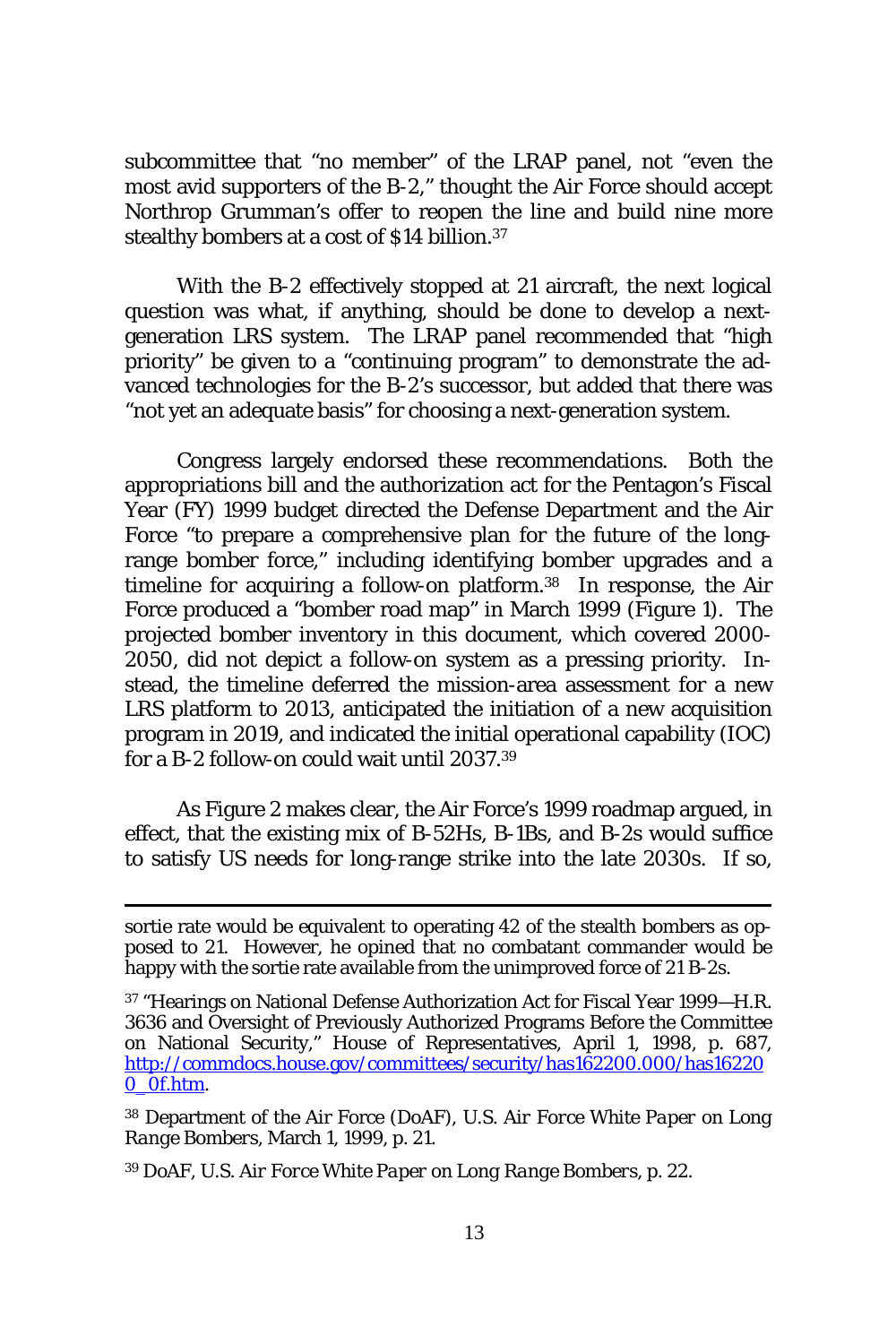then there appeared to be ample time to study the options and decide what sort of follow-on system to choose. Even assuming a two-decade gestation period between the beginning of concept definition and the IOC of a next-generation system, the Air Force position was that the service had at least a decade, if not longer, to study options and develop technologies before any decision need be made.



Figure 2: The Air Force's 1999 Bomber Roadmap<sup>40</sup>

In late 2001, the Air Force issued an update to the 1999 bomber roadmap. This white paper on LRS aircraft sought to incorporate the results of the 2001 Quadrennial Defense Review (QDR), recent operational experience with bombers in Serbia and Afghanistan, and new defense planning guidance.<sup>41</sup> The 2001 document focused on modernization of the existing bomber fleet and did not revise the inventory roadmap in Figure 2. Indeed, it cautioned explicitly that this update "should not be used as a substitute for a detailed bomber roadmap."42

<sup>40</sup> DoAF, *U.S. Air Force Long-Range Strike Aircraft White Paper*, p. 22.

<sup>41</sup> DoAF, *U.S. Air Force Long-Range Strike Aircraft White Paper*, November 2001, p. 1.

<sup>42</sup> DoAF, *U.S. Air Force Long-Range Strike Aircraft White Paper*, p. 1.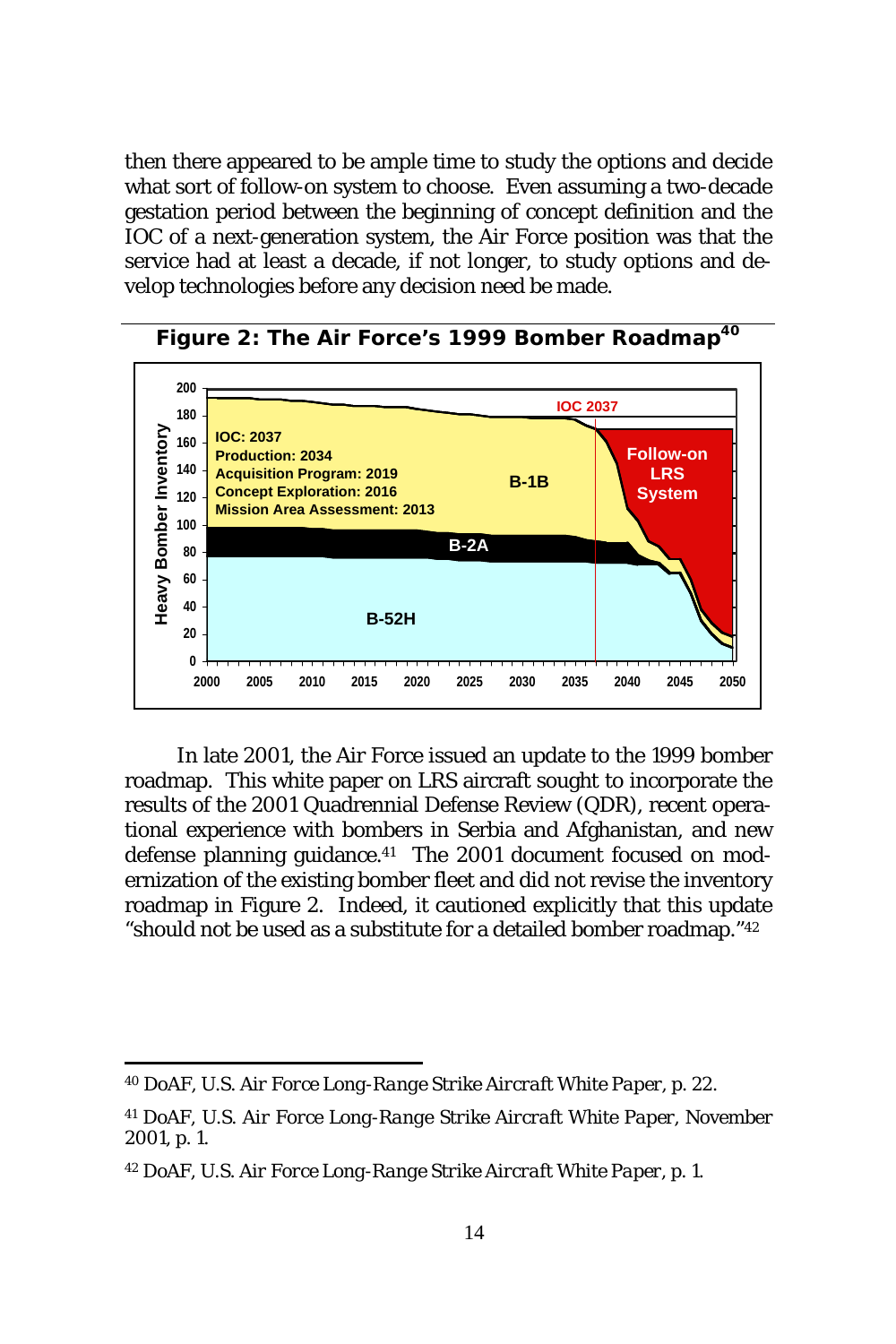No new detailed bomber roadmap has been released publicly since the 2001 white paper.<sup>43</sup> One can, however, update the March 1999 inventory projection based two developments. First, Air Force leaders decided that a total inventory of "150 bombers is the right number."44 Toward this end, a decision was taken to retire 30 B-1Bs, although, after Congressional intervention, the number ended up being 23, which raised the inventory requirement back up to 157.45 Second, in November 2001 Under Secretary of Defense for Acquisition, Technology and Logistics (AT&L) E. C. Aldridge directed the Air Force to "begin now" to position the DoD "potentially to start an acquisition program" for the Next-Generation Bomber (or Future Long-Range Strike Aircraft) "in the 2012-2015 time frame."46 Aldridge felt that the department could not wait until 2019 to initiate an acquisition program for a next-generation LRS system, as suggested in the Air Force's 1999 bomber roadmap. Further, after Aldridge left, his successor, Michael Wynne, reiterated AT&L's commitment to the 2012-15 time frame for a new start. As a result, the ACC commander, General T. Michael Moseley, announced in 2004 that "the next generation system could be ready as early as 2025."47

The updated heavy-bomber inventory in Figure 3 uses these two developments to update the March 1999 projection. Figure 3 also assumes that the B-1B airframe will reach the end of its useful service life before the B-52H, and that even the venerable B-52s will be retired by 2045. In addition, Figure 3 does not reflect any attrition of the bomber force due to combat operations or accidents.

On the one hand, these changes to the 1999 bomber roadmap suggest some willingness on the part of Air Force officials to begin de-

47 Hebert, "Long-Range Strike in a Hurry," p. 27.

<sup>43</sup> Reportedly a revised bomber roadmap was completed by Air Combat Command in August 2002, but it was never released (Adam J. Hebert, "The Long Reach of the Heavy Bombers," *AIR FORCE Magazine*, November 2003, p. 28).

<sup>44</sup> Hebert, "The Long Reach of the Heavy Bombers," p. 27.

<sup>45</sup> Adam J. Hebert, "Long-Range Strike in a Hurry," *AIR FORCE Magazine*, November 2004, p. 30. Most of the 23 B-1Bs retired in 2001 have been cannibalized for structural parts.

<sup>46</sup> E. C. Aldridge, Jr., "Future Long-Range Strike Aircraft (LRSA-X)," memorandum for the Secretary of the Air Force, November 2, 2001.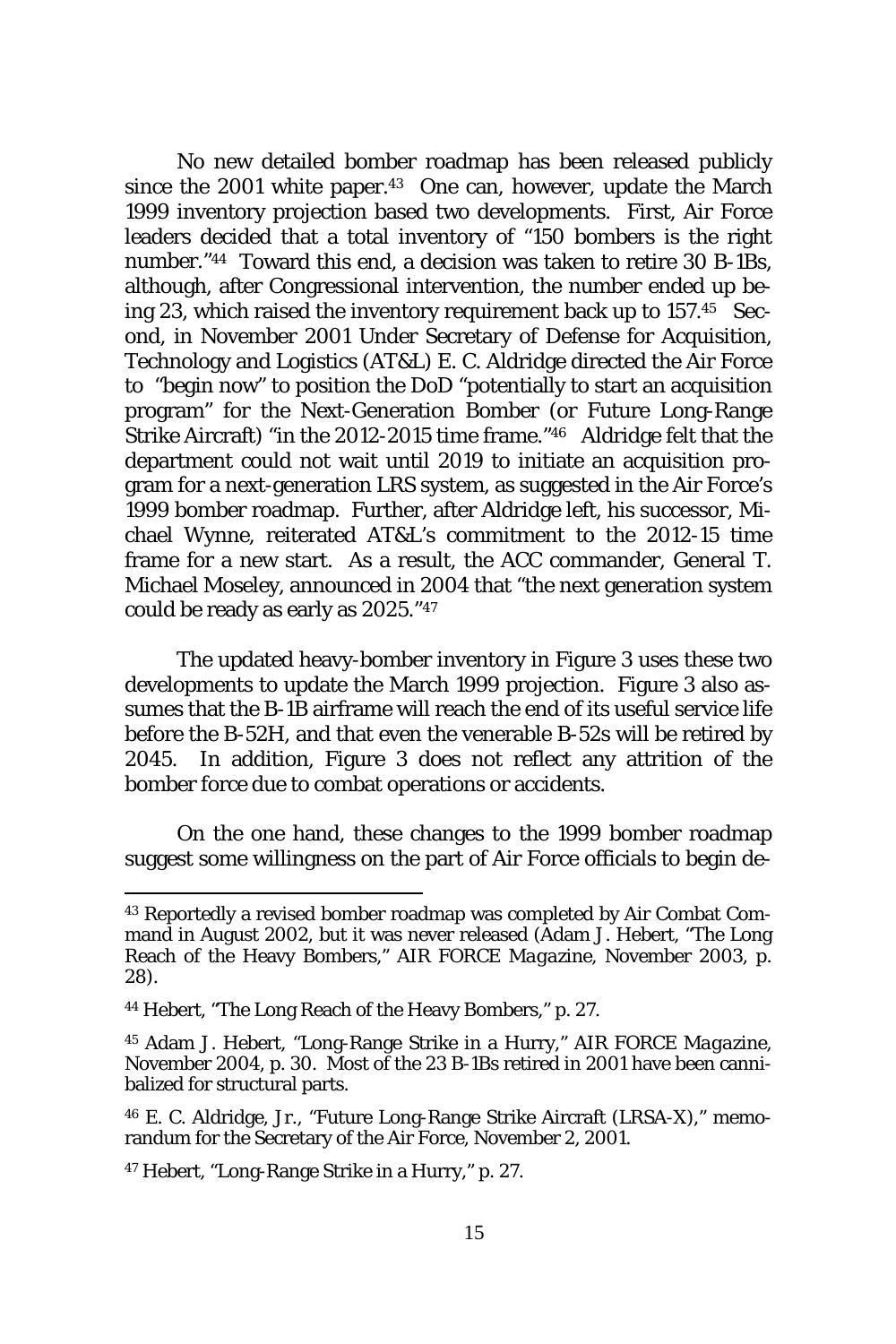veloping a successor to the B-2 earlier than the timeline in Figure 2. On the other hand, there are several reasons for questioning just how serious the Air Force really is about LRS. To begin with, the DSB's February 2004 suggestion that a small number of ICBMs be converted to non-nuclear attack has not found any traction within OSD or the Air Force. The same can be said of CSBA's suggestion in September 2004 that the Pentagon should find the roughly \$2 billion needed to modernize the B-2's avionics.<sup>48</sup> Thus, it is difficult to be sanguine about the commitment of Air Force leaders to making the most of existing LRS assets in the near term.



Next, there is the Air Force's ongoing ambiguity about a nextgeneration LRS system. Since the LRAP effectively ended the B-2 buy at 21 aircraft, the Air Force and its in-house think tanks have been ex-

<sup>48</sup> Again, the B-2's computer architecture uses 1984-vintage processors, which are already operating at 90-99 percent of their dynamic memory capacity (Watts, "Moving Forward on Long-Range Strike," pp. 16-17). Unless the computer architecture is upgraded, the new radar arrays the Air Force has funded will be not be able to provide the 1-foot synthetic aperture radar (SAR) resolution inherent in Active Electronically Scanned Array sensors; instead SAR resolution will remain around 10 feet, Ground Moving Target Indicator (GMTI) will not be implemented, the B-2 will remain tied to a preplanned "blue line," and the plane's capabilities for time-sensitive targets will be limited.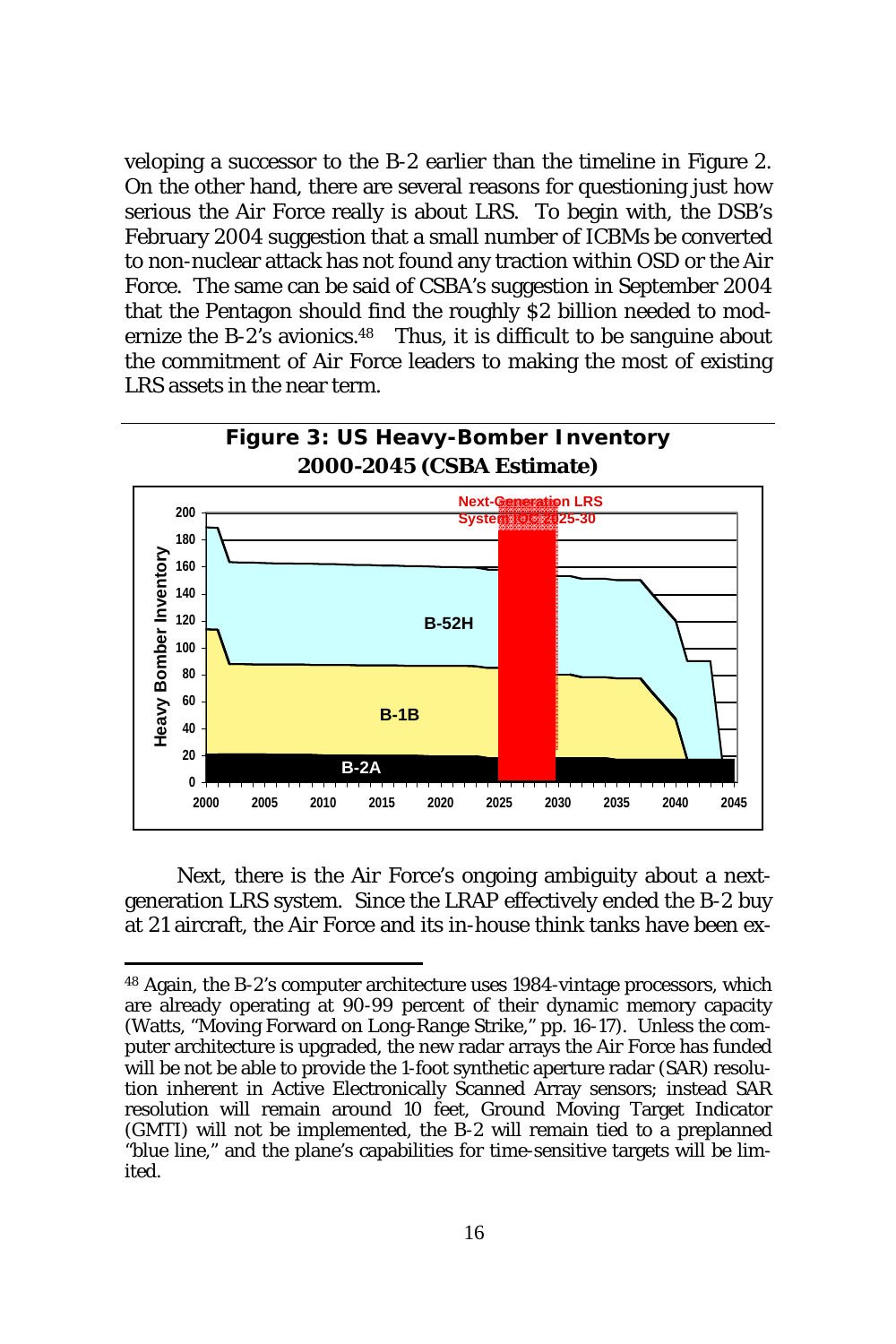ploring every conceivable option for a next-generation platform. The first such study was conducted by USAF engineers at Wright-Patterson AFB, Ohio, in 1999. This effort explored the six different speed options for a "global mission vehicle": (1) subsonic (Mach 0.85), (2) Mach 2.4 (the maximum for aluminum structure), (3) Mach 4.0 (the maximum for uncooled titanium honeycomb), (4) Mach 7 (the maximum for endothermic hydrocarbon fuels), (5) Mach 11 (the maximum for hydrogen fuel), and (6) orbital ("Mach 26").<sup>49</sup> That same year, RAND Corporation analysts investigating the potential anti-access threat to in-theater airbases from enemy ballistic and cruise missiles recommended either an arsenal plane that could launch large numbers of cruise missiles from outside the reach of enemy air defenses, or a Mach 2 bomber with an unrefueled combat radius of 1,625 nm, their preference being for the latter.50 In 2002, ACC conducted a Long-Range Global Precision Engagement Study, but did not advocate a specific choice for a future LRS system (although Major General David Deptula, then ACC's director of plans and programs, speculated that hypersonic research then being conducted at the Air Force Research Laboratory might "hold the key to breakthrough strike capabilities in the future").<sup>51</sup>

Despite all these studies and explorations of options, the Air Force seems little closer to reaching a firm decision on the next LRS system than it was in 1998 or 1999. In 2001 then chief of staff General Michael Ryan indicated that while the USAF wanted to "make a big leap in capability with its next strategic system," he felt that technol- $\log y$  "to do that" had not yet arrived.<sup>52</sup> The implication was that more

<sup>49</sup> Gordon C. Tamplin, John W. Livingston, David L. Hammond, Donald P. Breidenbach, et al., "System and Operational Implications for Choosing the Best Speed for Global Missions," Aeronautical Systems Center, Wright-Patterson AFB, OH, December 1999, p. 2.

<sup>50</sup> John Stillion and David T. Orletsky, *Airbase Vulnerability to Conventional Cruise-Missile and Ballistic-Missile Attacks: Technology, Scenarios, and U.S. Air Force Responses* (Santa Monica, CA: RAND, 1999), MR-1028-AF, pp. 57, 85-93.

<sup>51</sup> Hebert, "The Long Reach of the Heavy Bombers," pp. 28-9. Hypersonic refers to speeds of Mach 5 (five times the speed of sound) or greater.

<sup>52</sup> John A. Tirpak, "Bomber Questions," *AIR FORCE Magazine*, September 2001, p. 43.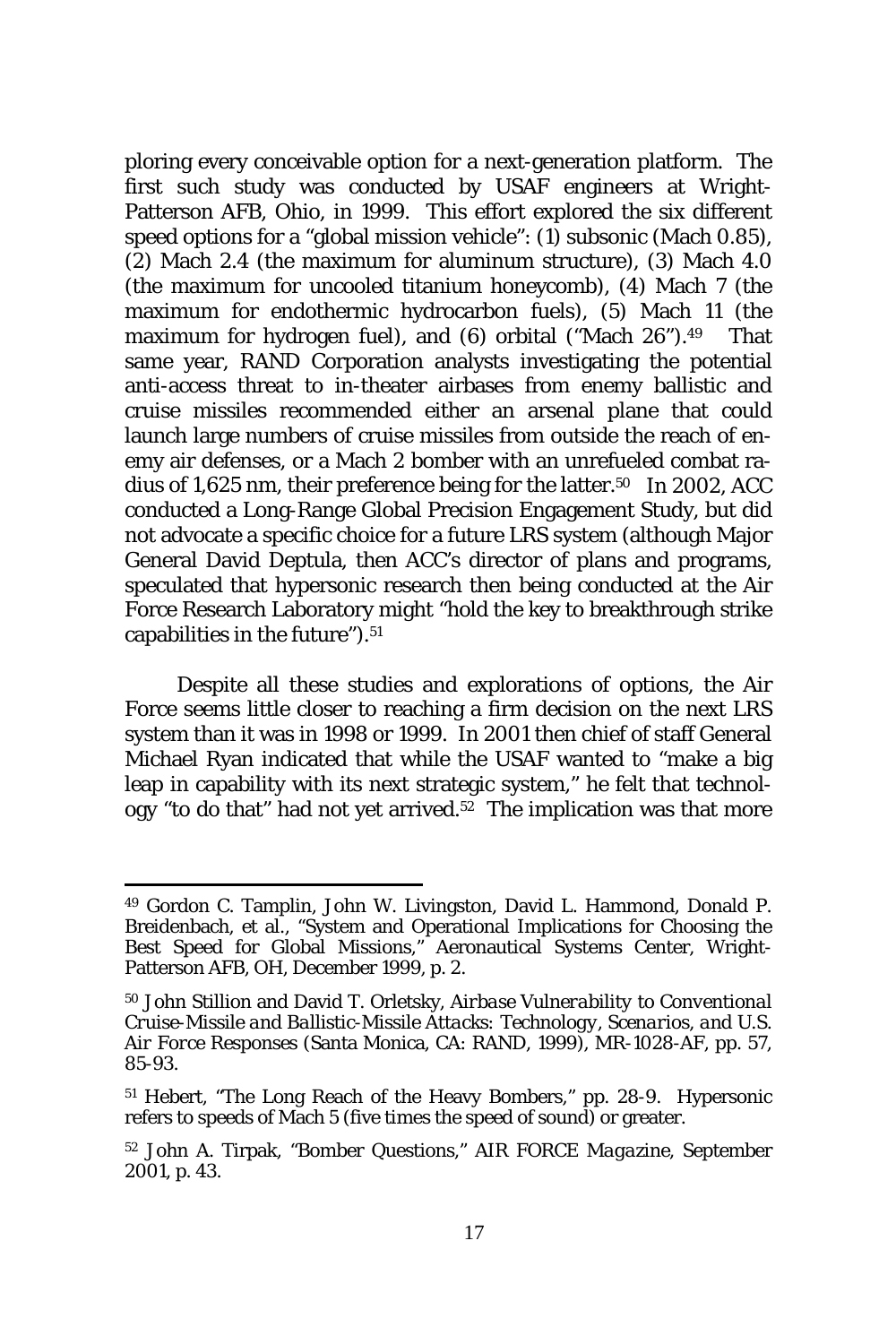study, research, and perhaps some technology development were needed before any decision could be made.

It was not until the end of 2002, though, that a decision was made in the Pentagon to establish a joint program office to begin exploring certain technologies, including a long-range hypersonic-cruise vehicle, that might one day provide the "big leap" forward in LRS Ryan had advocated. Moreover, the direction to establish FALCON (*F*orce *A*pplication and *L*aunch from *CON*US53) under the leadership of the Defense Advanced Projects Research Agency (DARPA) and the Air Force came from the deputy secretary of defense, not the Air Force.<sup>54</sup>

While some observers—particularly in industry—were inclined to the optimistic interpretation that FALCON signaled the commitment of the Air Force leadership to a definite path toward next-generation LRS, the situation was in fact both more complicated and more ambiguous. The better part of a year before the direction to stand up FALCON, Air Force leaders had begun discussing the possibility developing a strike variant of the F/A-22—initially called an FB-22 (now described as a medium-range "regional bomber")—to provide an interim capability to bridge the gap between the current bomber force and next-generation systems.<sup>55</sup> And, while no decision had been by early 2005 to proceed with an FB-22, Air Force secretary James Roche observed that "the idea has great appeal versus going to a new-start

<sup>53</sup> CONUS is the military acronym for Continental United States.

<sup>54</sup> In December 2002, deputy defense secretary Paul D. Wolfowitz directed DARPA and the Air Force to establish a joint program office to accelerate technologies to satisfy "the requirement for rapid conventional strike worldwide to counter the proliferation of weapons of mass destruction and provide a forward presence without forward deployment"—DoAF, *Fiscal Year (FY) 2006/2007 Budget Estimates: Research, Development, Test and Evaluation (RDT&E) Descriptive Summaries*, Vol. II, Budget Activities 4-6, February 2005, p. 801.

<sup>55</sup> By October 2002, the Air Force secretary had an FB-22 model in his Pentagon office (John A. Tirpak, "Long Arm of the Air Force," *AIR FORCE Magazine*, October 2002, p. 33). In depth press coverage of the FB-22 option began in June 2002 (see Bill Sweetman, "Smarter Bomber," *Popular Science*, June 13, 2002), and details on the FB-22 were circulating in Pentagon emails as early as March of that year, indicating that Lockheed Martin had been asked to explore the possibility even earlier.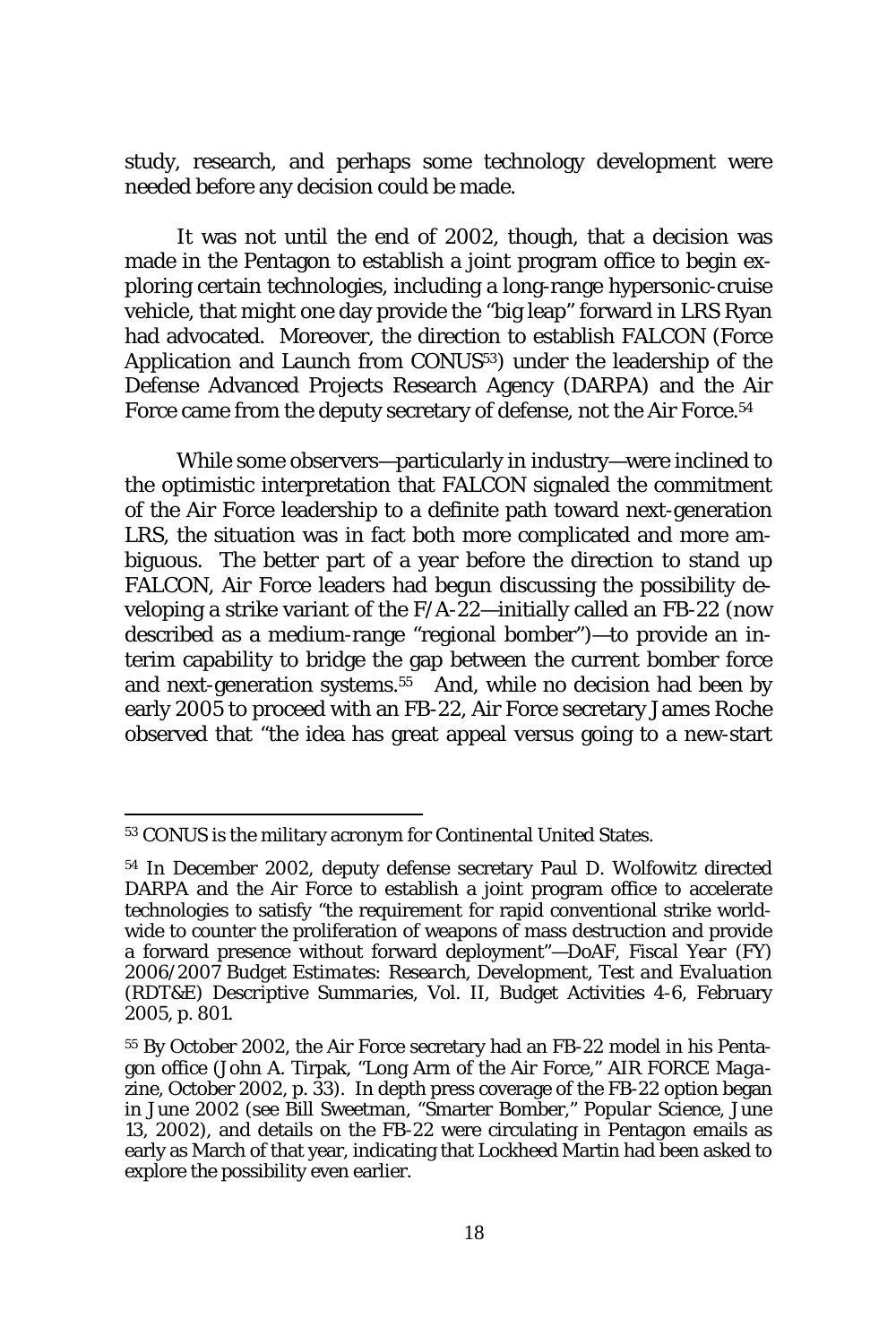program costing as much as \$40 billion."56 By then, Lockheed Martin had offered six different FB-22 variants, and the most promising one had an estimated combat radius of nearly 1,600 nm on a profile that included a Mach 1.5 dash of 50 nm.57

The long-term concern about this regional bomber option is, of course, that if an FB-22 is eventually pursued, it could end up pushing the IOC of the next LRS system back to the 2030s, more or less in line with the Air Force's March 1999 bomber roadmap. It seems highly unlikely that the Air Force will have the resources to field both FB-22s and FALCON's hypersonic cruise vehicle by 2025.

In the meantime, the Air Force's position seems to be studied ambiguity as to what LRS path it will take. In April 2004, the Air Force issued a request for information (RFI) to Boeing, Lockheed Martin, and Northrop Grumman seeking their suggestions for an "interim strike capability" that could be on the ramp within a decade as well as for a much more advanced "next generation" system.58 This RFI elicited responses that ranged from a subsonic "B-2C" and Mach 2.2 "B-1R" to an orbital (Mach 26) space plane dispensing Common Aero Vehicles (maneuverable glide vehicles containing conventional munitions). Unmanned as well as manned solutions were included in industry responses.

What has happened since industry responded to the RFI in mid-2004? As of this writing, the Air Force had not followed the industry submissions with requests for proposals, which might have foreshadowed an institutional consensus to select a definite path forward in long-range strike. To further muddy the waters, Congressional appropriators inserted language for the FY 2005 defense budget that led to the Common Aero Vehicle (CAV) being redesignated the Hypersonic Technology Vehicle and restricted use of the funds to "non-weapons related research."59 The way ahead in LRS, then, is anything but clear

<sup>56</sup> John A. Tirpak, "The Raptor as Bomber," *AIR FORCE Magazine*, January 2005, p. 31.

<sup>57</sup> Tirpak, "The Raptor as Bomber," p. 30. The comparable F/A-22 combat radius with 50 nm of Mach  $1.5+$  dash is 455 nm (ibid.).

<sup>58</sup> Hebert, "Long-Range Strike in a Hurry," p. 27.

<sup>59</sup> DoAF, *Fiscal Year (FY) 2006/2007 Budget Estimates: Research, Development, Test and Evaluation (RDT&E) Descriptive Summaries*, Vol. II, p. 802;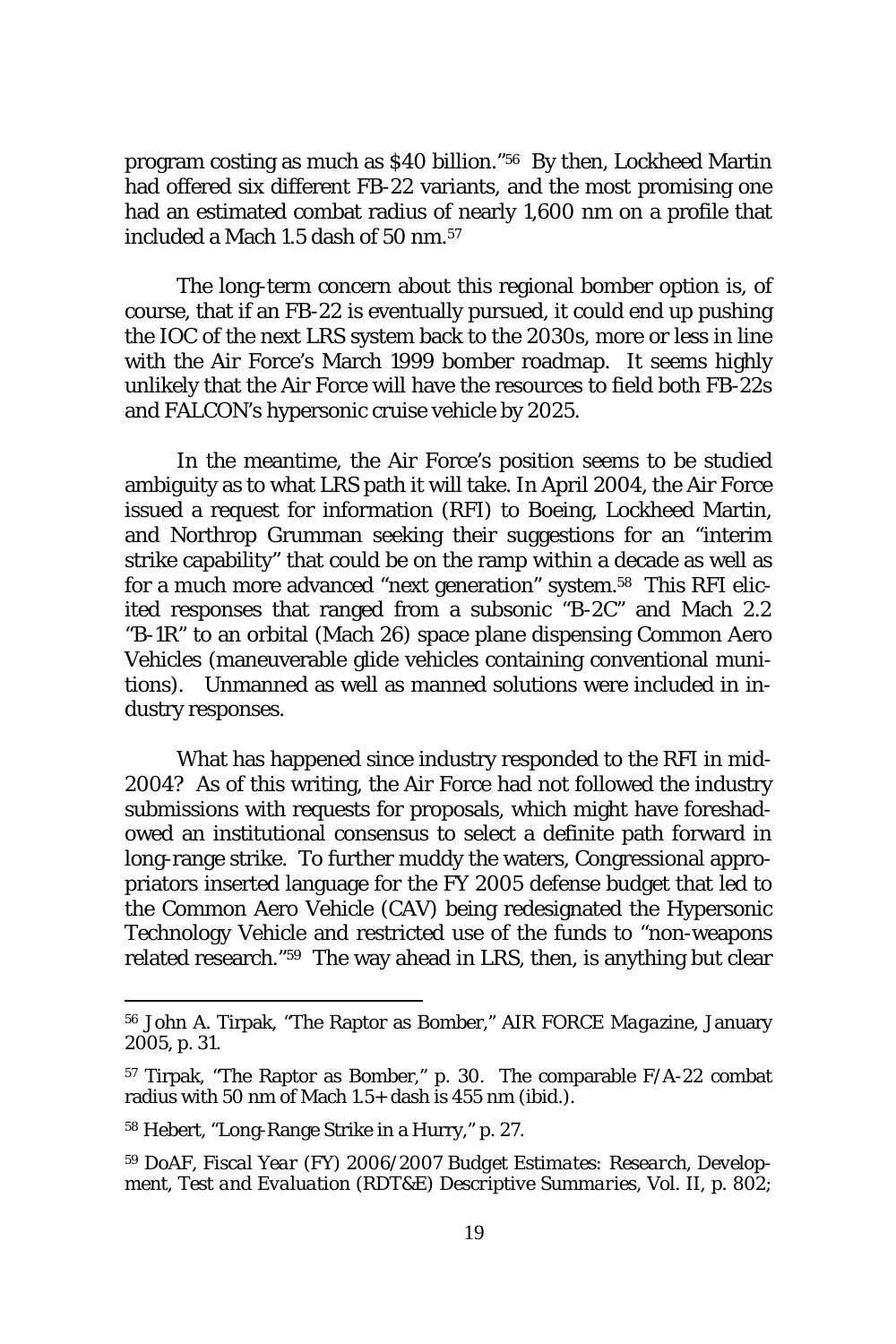and, as will be discussed in the third chapter, there are elements of FALCON that appear not only to be a large leap but a bridge too far.

#### **THE INVESTMENT IMBALANCE**

The preceding review of long-range strike developments since 1991 focused on roadmaps, plans, and visions of the future. An alternative way of thinking about LRS since 1991 is to look at actual investments. Figure 4 depicts Air Force, Navy and Marine Corps investments in short- and long-range strike from 1999 through the president's budget for FY 2006. Investment includes research, development, testing and evaluation (RDT&E) as well as procurement.

The DoD-wide investment total for the short-range systems is over \$89 billion; the comparable total for long-range strike, including the Air Force's next-generation-bomber line, is just over \$5 billion. If RDT&E on unmanned strike systems, including Predator, are added, the short-range investment total climbs to nearly \$92 billion. The ratios of short- to long-range investment are, respectively, 17.6-to-1 and 18.1-to-1.

How much of these totals can be attributed to the Air Force alone? If the JSF and lethal unmanned aerial vehicle (UAV) programs are arbitrarily split down the middle between the Air Force and Navy departments, then the USAF's share of the nearly \$92 billion in investment for short-range strike during FY 1999-2006 is almost \$50 billion. Ignoring Navy and Marine investments on the grounds that LRS is not part of their portfolios, the Air Force alone spent nearly ten times as much in short-range strike as in long-range strike during FY 1999-2005 and the same preference is evident in the recently submitted Air Force budget for FY 2006. Further, even if the Air Force is the only service in the conventional LRS business, from the standpoint of both military strategy and management of the Defense Department, the investment imbalance between short- and long-range strike should probably be viewed as a DoD-wide issue.

Jeffrey Lewis, "Selected Space Programs in the 2005 Appropriations Process," Center for Defense Information, Issue Brief, August 2004, p. 7.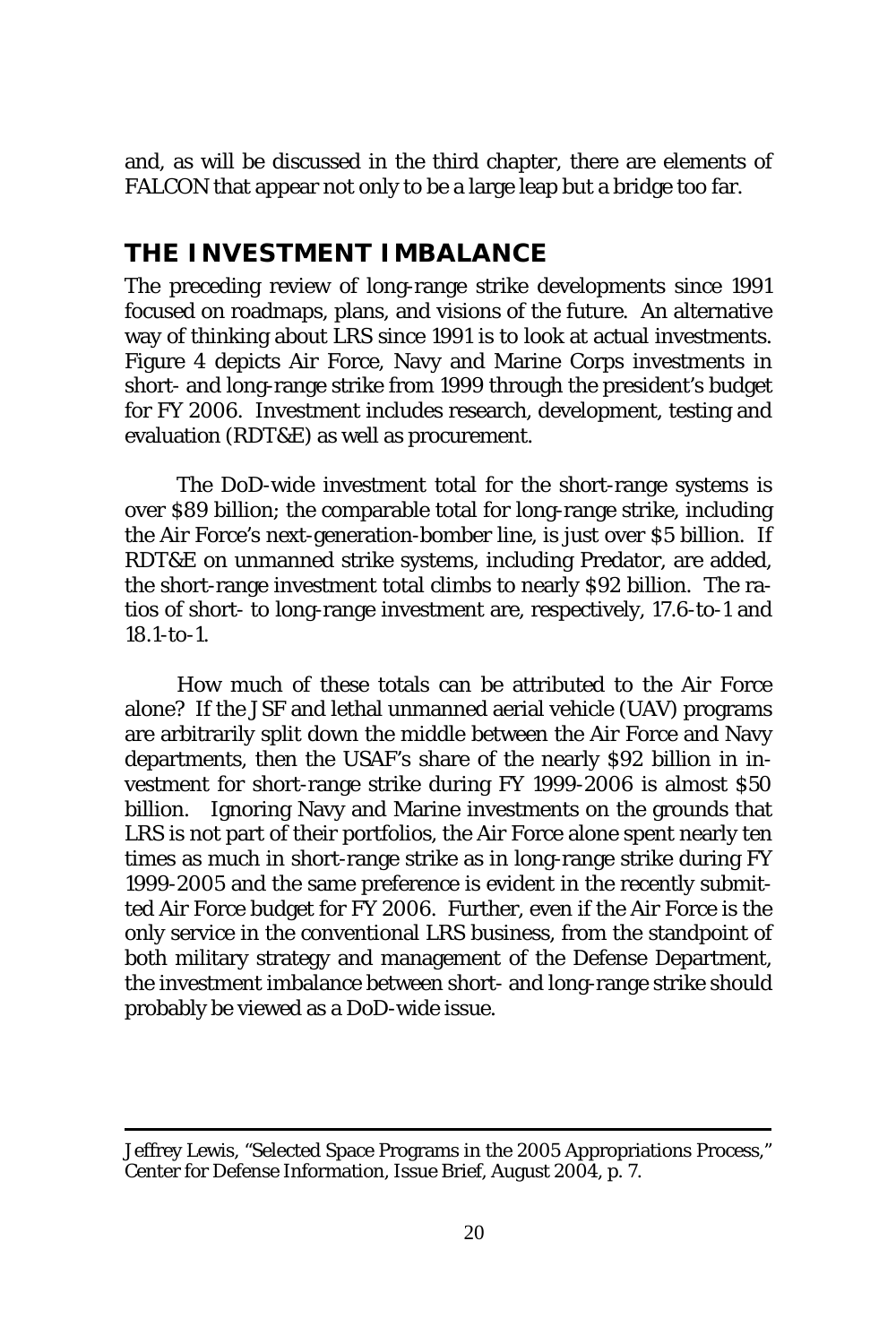

**Figure 4: DoD Investment in Short-Range versus Long-**

Whether one embraces this perspective or not, the investment data have some telling implications. The most obvious is that, whatever Air Force officials may say about their intentions regarding LRS in the mid- to long-term, they have been putting the vast majority of their strike RDT&E and procurement dollars into short-range platforms and capabilities for the better part of a decade. Moreover, there is scant evidence in the Air Force's future-year budget projections that this imbalance is likely to be remedied anytime soon. Air Force budget-justification materials for FY 2006 do contain an RDT&E program element for a next-generation bomber that projects an investment of nearly \$1.3 billion during fiscal years 2006-2011.<sup>61</sup> But, given the growing pressures on the Pentagon's budget, it is doubtful that this money will both materialize and be spent on a new LRS system. Recall that these budget pressures prompted OSD to issue Program Budget Decision (PBD) 753 two days before Christmas 2004, and that a major decision in PBD 753 was to terminate F/A-22 production after FY 2008, thereby eliminating the last 91 planes from the planned buy 279

<sup>60</sup> Source: DoD budget documents at http://www.defenselink.mil/ comptroller. The main ones used were: National Defense Budget Estimates, RDT&E Programs (R-1), and Procurement Programs (P-1). Spending on unmanned strike systems has not been included in Figure 4.

<sup>61</sup> DoAF, *Fiscal Year (FY) 2006/2007 Budget Estimates: Research, Development, Test and Evaluation (RDT&E) Descriptive Summaries*, Vol. II, p. 771.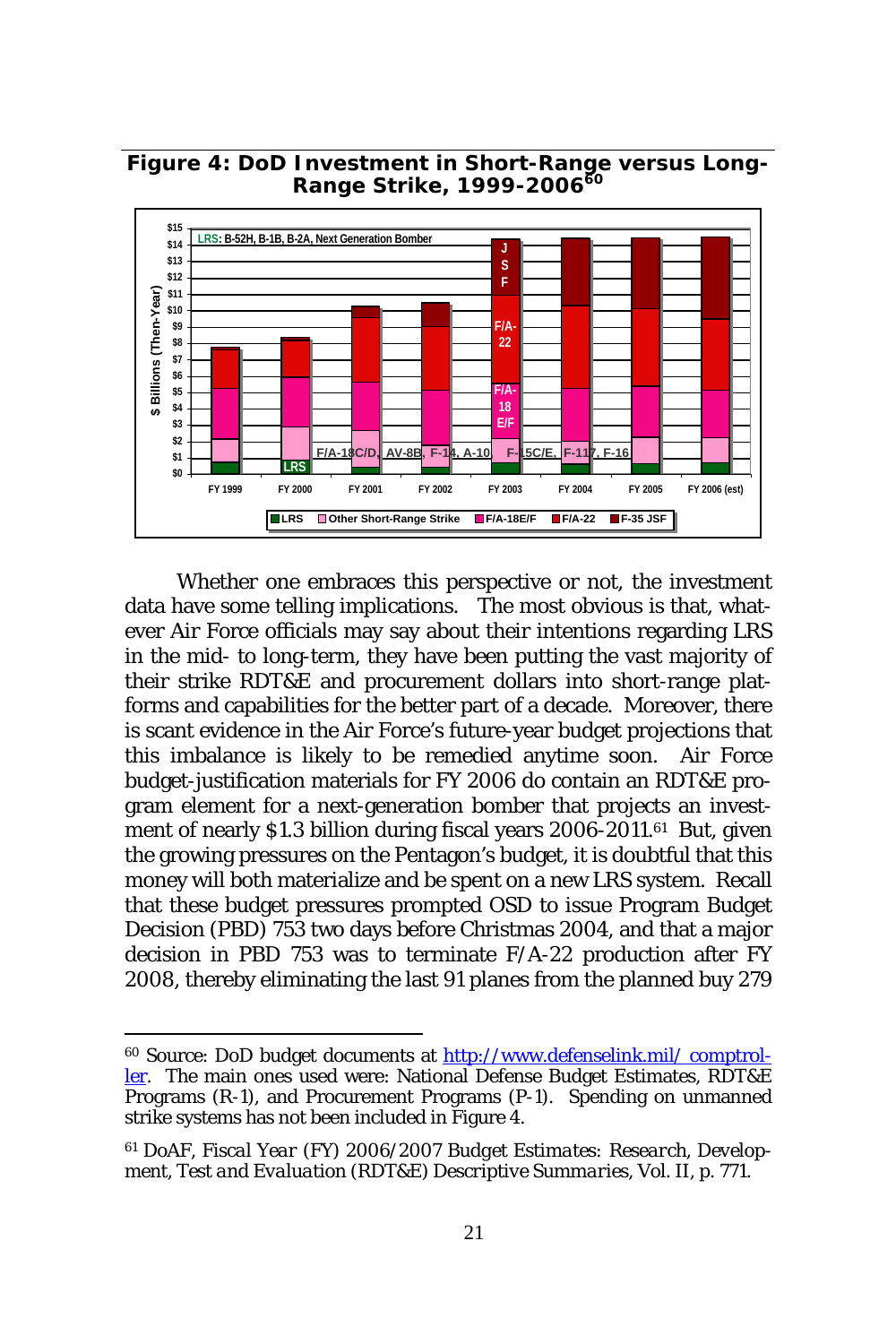Raptors.62 While it remains to be seen whether this decision will stand, one cannot help but suspect that the next-generation bomber wedge in FY 2008-09 is more likely to be spent on a medium-range regional bomber, based on the F/A-22, than on a new long-range strike system.

The other implication of the investment imbalance is that it has been so lop-sided in favor of short-range systems as to undermine the Air Force's implicit claim that it has not had the money to do more to improve the existing bomber force. The fact that the Air Force has not been able to find \$1-2 billion to upgrade the B-2's avionics reflects less a paucity of investment funds than a strong preference for fighters and short-range strike systems. As noted at the end of CSBA's September 2004 backgrounder, the avionics of the B-2 fleet could be probably be modernized for less than half of the \$5.4 billion cost overrun in the production portion of the F/A-22 program that the Air Force managed to cover in 2001.63 Avionics modernization would include upgrading the plane's computer architecture and recoding software into  $C+ / C++$ as well as adding 1-foot SAR image resolution, Ground Moving Target Indicator (GMTI), a fiber-optic bus, freeing the plane from a preplanned blue-line with an auto-router, and providing a capability against moving targets. With regard to these sorts of near-term choices, the issue is not money but priorities—especially in view of the fact that comparable upgrades are underway for the other two bombers.64

<sup>62</sup> The source of the 279 total for the F/A-22 buy is: OUSD(AT&L), *Selected Acquisition Report (SAR) Summary Tables*, September 30, 2004, p. 5. The USAF, of course, wants to procure at least 381 F/A-22s. 381 is the total Air Force officials estimate would have to be procured to sustain a combat-coded force of ten 24-aircraft Raptor squadrons, one for each of the Air Force's ten Air and Space Expeditionary Forces (AEFs), over the plane's service life (Robert S. Dudney, "The Fighter Force You Have," *AIR FORCE Magazine*, February 2005, p. 2). The 141 F/A-22s above the 240 in ten AEFs would cover such things as attrition, a "school-house" for pilots transitioning into the Raptor, the USAF weapons school, additional developmental testing, and a float for depot maintenance.

<sup>63</sup> Watts, "Moving Forward on Long-Range Strike," p. 23.

<sup>64</sup> In-progress B-52H and B-1B computer upgrades are described in the next chapter.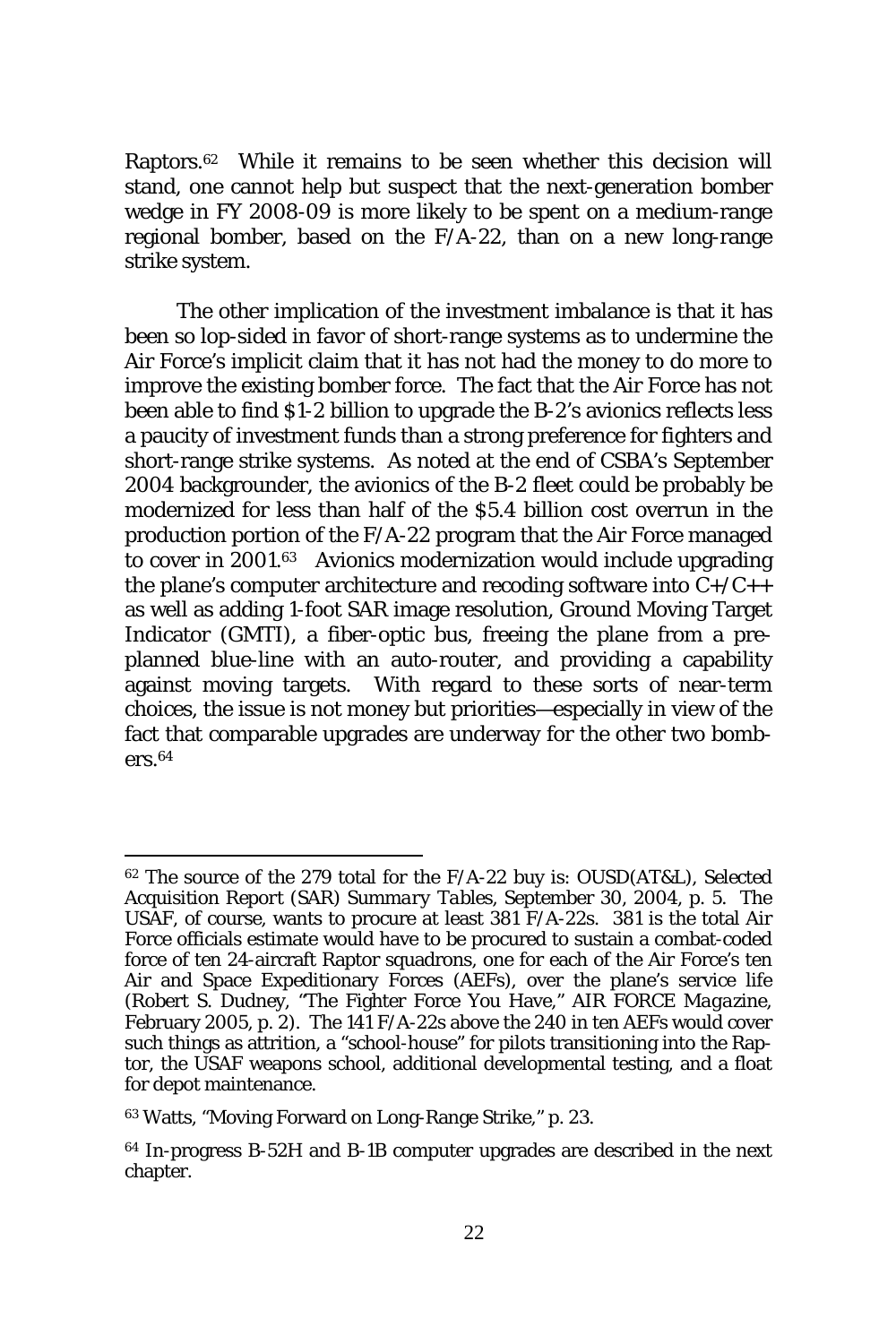# **II. The Case for Near-Term Action**

Having addressed how to think about LRS, the next order of business is to examine the opportunities and the challenges in the mid- to longterm that might justify committing resources in the near-term to fielding next-generation capabilities, systems, and platforms. The basic argument of this chapter is that there are a series of mutually reinforcing reasons for moving forward sooner rather than later. These arguments range from imposing costs on prospective adversaries and closing significant gaps in America's LRS capabilities, to hedging against the emergence of a near-peer or peer competitor with strategic depth and staying power. Before taking up these arguments, however, the likely longevity of the existing bombers needs to be considered.

## **THE INEVITABILITY OF A FORCE MIX**

In light of the history reviewed in the previous chapter, it seems reasonable to anticipate that American LRS capabilities are likely to remain an untidy mixture of legacy and next-generation platforms and systems for the foreseeable future. In the first place, there is no reason to think that the Air Force will retire its entire heavy-bomber fleet anytime soon. ACC insisted in late 2003 that the existing bombers would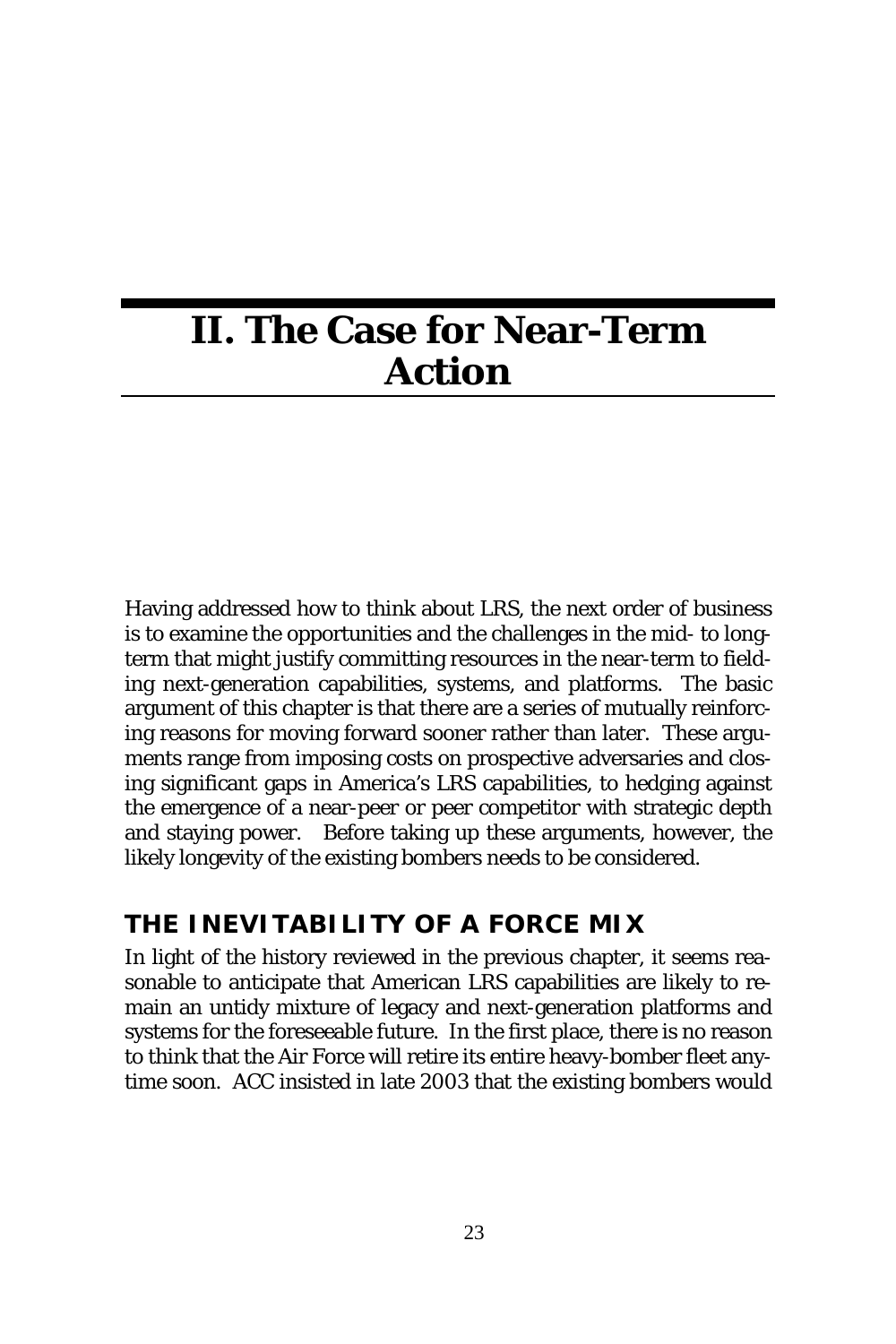be "viable through 2025," and there is no indication that the Air Force has retreated from this position.<sup>65</sup>

How reasonable are Air Force plans to retain current bombers into the 2030s or longer? In the B-2's case, improvements to the bomber's RCS signature and, more importantly, to the ease of maintaining that signature have been funded by the Air Force under the Alternative High Frequency Materials and related initiatives. The main outstanding issue regarding the B-2 is modernizing its avionics, especially the plane's early 1980s computers with their antiquated, overburdened, Intel-286 era microprocessors. Presuming the plane's computer architecture is eventually modernized and its software rewritten to take advantage of the new Active Electronically Scanned Array (AESA) radars, the B-2 is likely to retain some ability to operate in defended airspace—at least at night—for some time to come.66 Indeed, it is the only long-range system with a significant capability to utilize stealth to hide from enemy air defenses.

The B52H is also likely to remain serviceable either as a standoff platform or in undefended airspace well into the 2030s. The last of the 102 B-52Hs produced was delivered to the Air Force in October 1962.67 The B-52 was built in the era of slide-rule engineering and the airframe was "over-designed for its initial, high altitude bombing mission."68 The result was a very strong, durable aircraft, which, combined with structural modifications made in the mid-1980s, is now estimated to be structurally serviceable through the late 2030s. As of 1999, the average B-52H had accumulated 14,700 flight hours, but the airframe service life was estimated to average 32,500-37,500 hours based on traditional mission profiles.<sup>69</sup>

<sup>65</sup> Hebert, "The Long Reach of the Heavy Bombers," p. 29.

<sup>66</sup> AESA radars are programmed to replace the B-2's original radars to shift their operating frequency out of a commercial-use band.

<sup>67</sup> Walter J. Boyne, *Boeing B-52: A Documentary History* (Washington, DC: Smithsonian Institution Press, 1981), pp. 146, 149.

<sup>68</sup> Gail Kulhavy, "B-52 Maps Its Way into New Century," Air Force News Service, November 19, 1999.

<sup>69</sup> General Michael P. C. Carns, *Defense Science Board Task Force on B-52H Re-Engining*, revised and updated June 2004, p. ES3.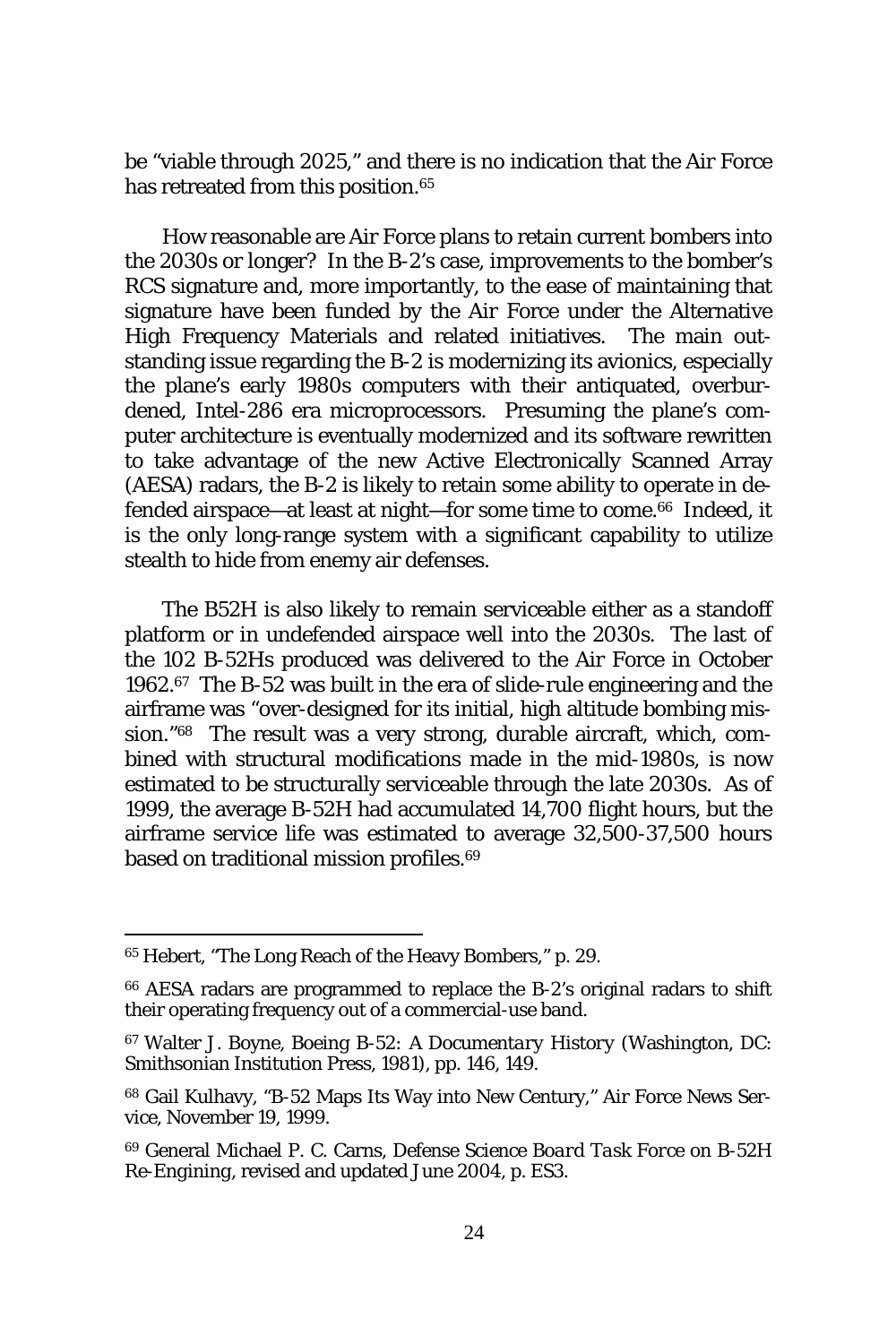Further, in contrast to the B-2's situation, the Air Force has funded a major avionics upgrade of the B-52H. This program, which is now underway, includes replacing Commodore-type processors with Pentium IIs and an open architecture that should facilitate future upgrades as computer technology advances.70 The principal modernization issue outstanding on the B-52 is whether to re-engine the aircraft. While three earlier Air Force studies since 1996 had concluded that "re-engining was not economically justifiable," a DSB task force, commissioned in 2002, "concluded that taken together, the economic and operational benefits far outweigh the program cost," and the task force unanimously recommended that "the Air Force proceed with B-52H re-engining without delay."71 If this recommendation is implemented, the B-52H should remain a viable element of US LRS capabilities into the late 2030s both for direct-attack inside airspace not defended by enemy fighters or radar-guided surface-to-air missiles (SAM), as well as for the standoff employment of cruise missiles from positions outside the reach of enemy air defenses.

The B-1B, too, has been upgraded over the last decade to improve its non-nuclear capabilities. These upgrades have been carried out under the Conventional Mission Upgrade Program (CMUP), which began in the mid-1990s.72 The latest Block E improvements, which should begin entering service in 2005, include new mission computers using 300 MHz PowerPC microprocessors and updated avionics software (rewritten in Ada95).<sup>73</sup> Among other things, these changes permit the B-1B to employ three different munitions simultaneously.<sup>74</sup>

<sup>70</sup> Kulhavy, "B-52 Maps Its Way into New Century"; also Captain Catie Hague, "B-52 Launches Avionics Midlife Improvement Program," January 22, 2003, available online at http://www.edwards.af.mil/archive/2003/2003-archiveb52\_midlife.html.

<sup>71</sup> Carns, *Defense Science Board Task Force on B-52H Re-Engining*, p. ES1. The driver behind the DSB's position was a more realistic estimate of fuel prices. The three prior Air Force studies had all valued fuel at about one dollar per gallon, whereas a 2001 DSB calculated the cost of fuel delivered in-flight to be \$17.50 per gallon, excluding the capital cost of tankers (ibid.).

<sup>72</sup> As of June 30, 2004, B-1B CMUP still appeared in OSD's latest Selected Acquisition Report as a \$647.7 million program, but the number of planes involved had been reduced from 95 to 60.

<sup>73</sup> Charlotte Adams, "Building Blocks To Upgrade the B-1B," *Avionics Magazine*, August 2002 (available online at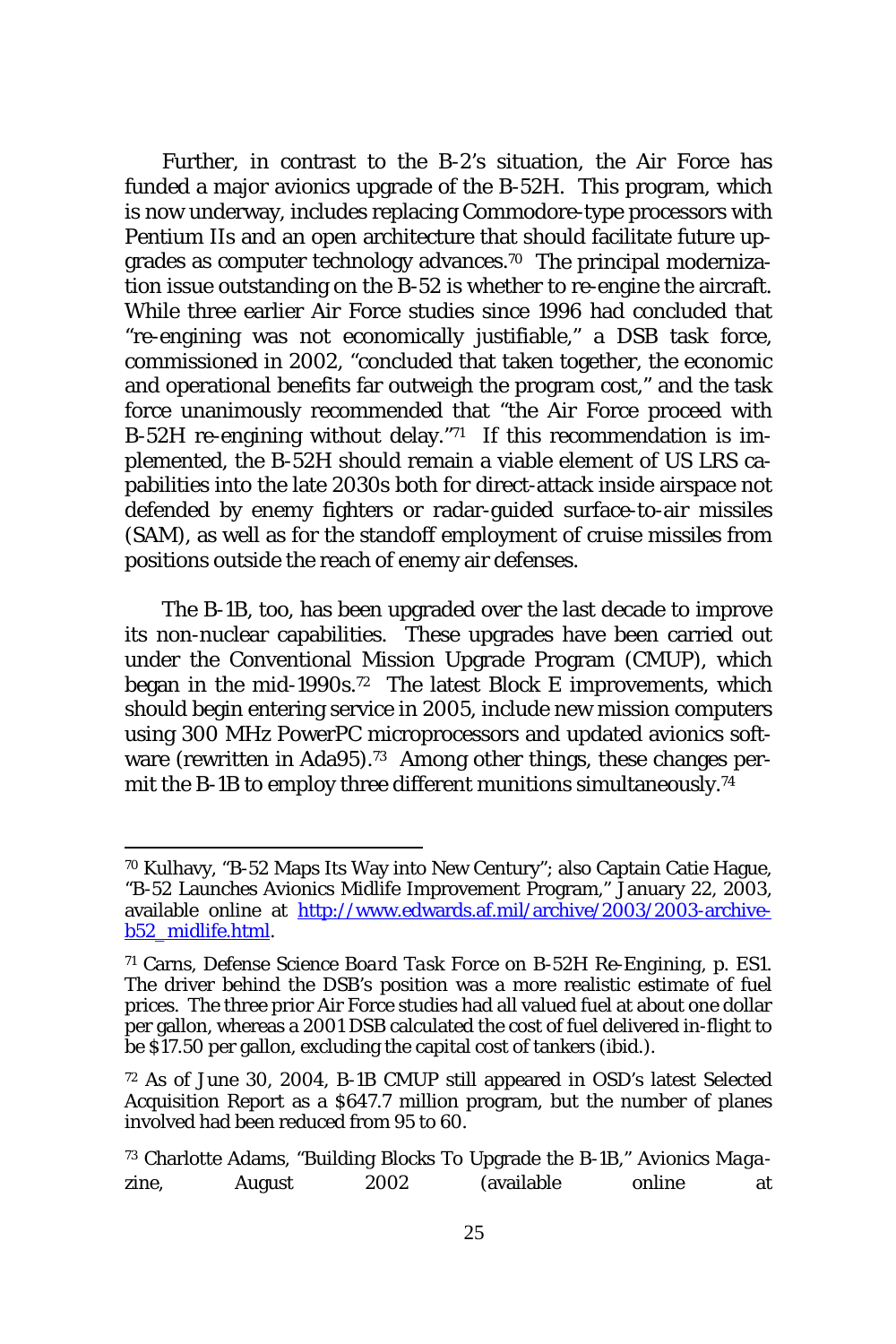Beyond these sorts of platform-modernization improvements, the most important capability enhancement to the current heavy bomber force since the 1991 Persian Gulf War has been making all the bombers capable of employing inexpensive, unpowered guided munitions such as the through-weather JDAM and, in the case of two B-52s in 2003, LGBs. During the Operation Desert Storm air campaign, B-52Gs flew about 3.6 percent of the US strike sorties, but delivered almost 32 percent of the American air-to-surface tonnage. But of the roughly  $26,000$  tons of ordnance dropped by B-52s in ODS, only the  $35$ CALCMs launched on the opening night—less than 53 tons—were guided.75

By comparison, during Operation Iraqi Freedom in 2003, B-1Bs were typically loaded with 24 JDAMs and used as "roving linebackers" to provide on-call fire support for US ground forces.76 In addition, the two B-52Hs equipped with Litening targeting pods were able to employ LGBs from altitudes of 39,000 feet, in one instance delivering laser-guided bombs on a target on 1,000 feet in front of friendly ground forces.<sup>77</sup> The capability of the two older bombers to carry JDAM also provided a limited capability against time-sensitive targets (TSTs), a capability the B-2/JDAM combination first demonstrated in 1999 against relocatable Serbian radars and SAMs under what was termed "flex targeting." For example, on April 7, 2003, Coalition forces received an intelligence tip that top Baathist leaders, possibly including Saddam Hussein, were meeting in a bunker in Baghdad's al-Mansour district. It took some 35 minutes to verify the tip, make a decision to strike it, select a platform to make the attack, and pass the

http://www.aviationtoday.com/cgi/av/show\_mag.cgi?pub=av&mon=0802&fi le=0802b1b.htm); and, Boeing, "B-1B Background" available at http://www.boeing.com/defense-space/military/b1-lancer/b1binfo.html). The B-1 software upgrade replaces Jovial with Ada code.

74 Also worth noting is that the B-1B's SAR-image resolution is 3 meters (as compared with 10 meters for the B-2's current radar), and the Air Force has considered a Block F upgrade that would improve the B-1's resolution to one foot.

75 Thomas A. Keaney "Gulf War Airpower," *Joint Force Quarterly*, Autumn 1993, p. 32.

76 Hebert, "The Long Reach of the Heavy Bombers," p. 24.

77 Hebert, "The Long Reach of the Heavy Bombers," p. 26.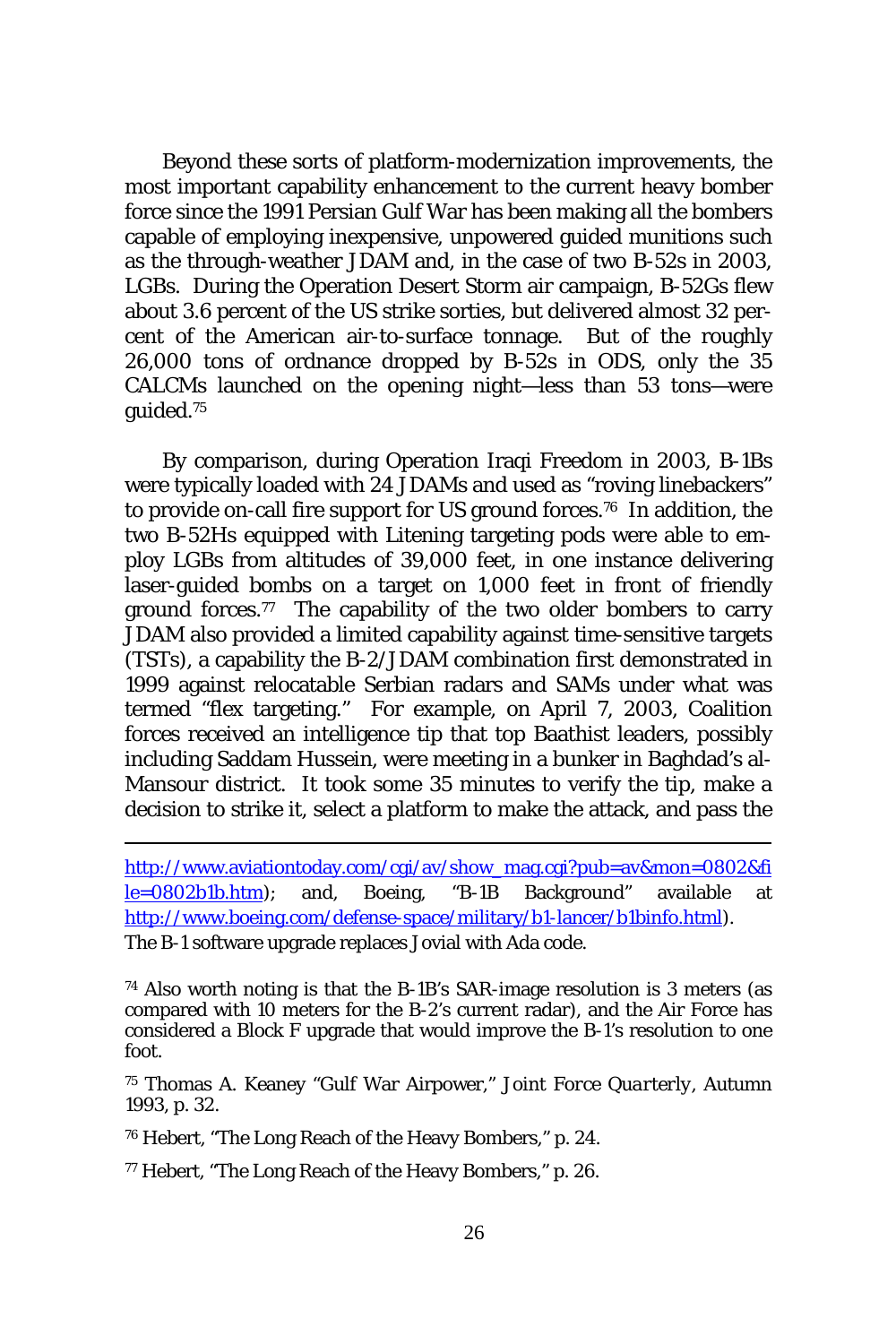target information to an E-3 AWACS (Airborne Warning and Control System). Twelve minutes later, a B-1B delivered four JDAMs on the bunker, reducing it to a smoking crater.78

By 2003 all the US heavy bombers in operational units were capable of delivering inexpensive, through-weather guided bombs. True, a squadron of Barksdale AFB B-52Gs had acquired a capability for conventional precision attack with CALCM back in 1988, and 35 of these multi-million-dollar rounds were expended against Iraqi targets in January 1991. But it was not until the B-2 achieved IOC in April 1997 with the predecessor to JDAM—the GPS-Aided Munition (or GAM) that comparatively inexpensive guided bombs first appeared on a US heavy bomber, and it took a few more years for this capability to migrate to the B-52 and B-1. Only after it had, and after JDAMs became available in large numbers (thousands as opposed to hundreds), does it seem plausible to suggest that the US bomber force as a whole had finally transitioned into the guided-munitions era. And with that transition came a large increase in conventional effectiveness. In 1993 a DSB task force concluded that in Desert Storm guided weapons (principally LGBs) had improved effectiveness by factors of 12-20 on a "tonnage per target kill basis."79 The proliferation of JDAM across the combat-coded fleet of US heavy bombers presumably entailed a similar increase in effectiveness.

It appears both feasible and sensible, then, to keep at least a portion of the existing bomber inventory in the active inventory for several more decades. If their sensors, command-and-control (C2) linkages, and computational capabilities are kept up to date with timely modernization, these "legacy" platforms can also be expected to provide the US military with useful LRS capabilities through 2025 or longer. The B-52s and B-1s cannot, of course, survive in defended enemy airspace. They are vulnerable even to older radar-guided SAMs such as the Russian-built SA-2, -3, -6, -8, to say nothing of more advanced SAMs such as the Russian SA-10 and SA-20. Nevertheless, in

<sup>78 &</sup>quot;B-1 Pilot Telephone Interviews," DoD news transcript, April 8, 2003, http://www.defenselink.mil/transcripts/2003/tr20030408-t408phin.html; Adam J. Hebert, "The Baghdad Strikes," *Air Force Magazine*, July 2003, pp. 49-50.

<sup>79</sup> Alexander H. Flax and John S. Foster, Jr., *Report of the Defense Science Board Task Force on Tactical Air Warfare* (Washington, DC: OUSD/AT&L, November 1993), p. 17.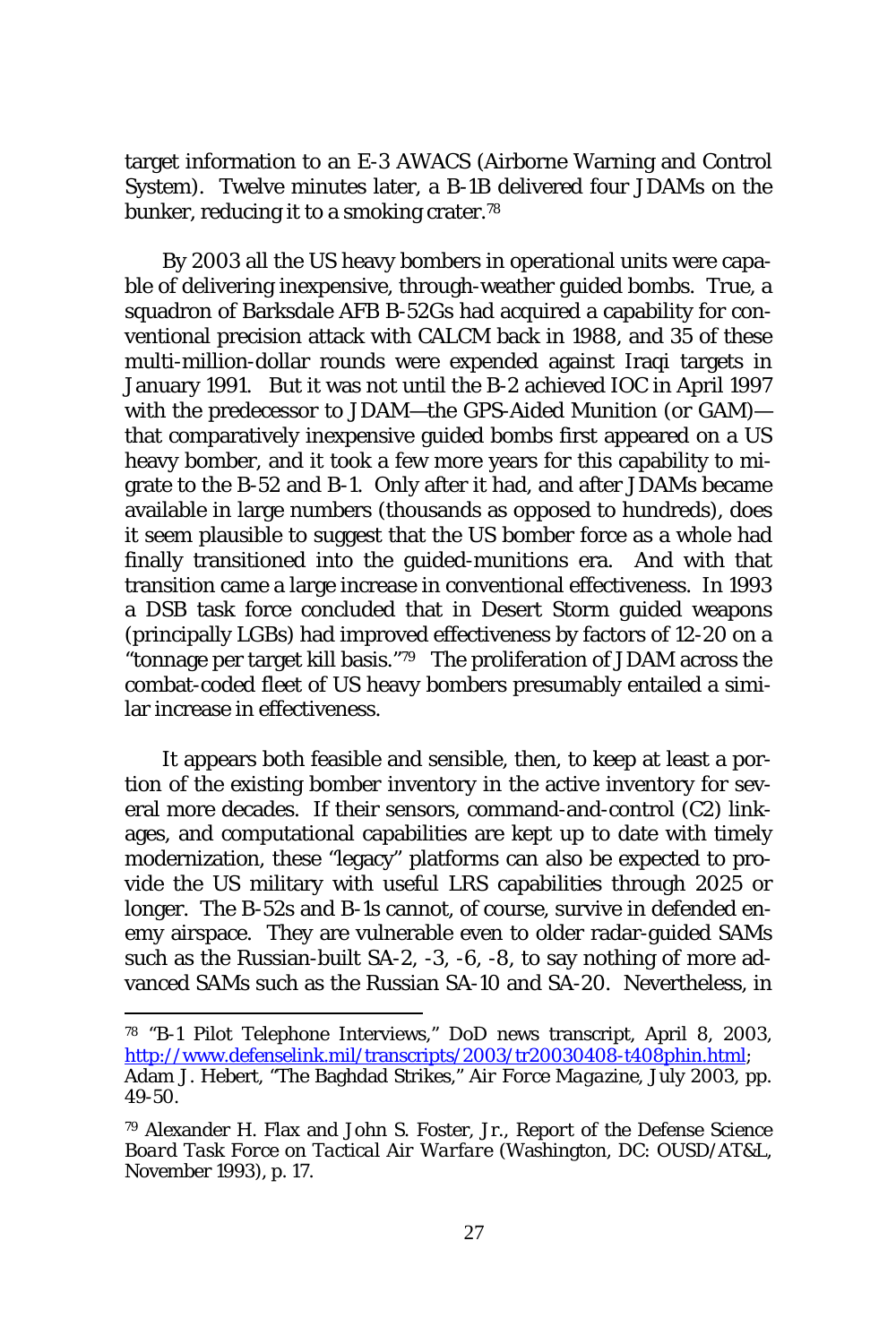benign airspace, the long ranges and large payloads of the two older bombers can provide hours of on-station time in the vicinity of friendly surface forces, just as the B-1Bs did during the drive of the US 3<sup>rd</sup> Infantry Division (ID) and 1<sup>st</sup> Marine Division to Baghdad in 2003. Especially in the case of the 3rd ID, the ability of platforms such as the B-1B to provide round-the-clock, all-weather fire support with precision weapons proved to be a lethal combat multiplier. As the 3rd ID noted in its after-action report:

> Throughout OIF, air support had a major impact on the battlefield. Air support proved highly successful both in shaping operations as well as in the close fight. The division utilized air support for a number of different missions including shaping, armed recce [reconnaissance], counterfire, and CAS [close air support].

> Joint direct attack munitions (JDAM) repeatedly proved . . . [their] value as an all weather weapon. JDAM was the weapon of choice for troops in contact and to destroy structures in an urban environment.<sup>80</sup>

During OIF, B-1Bs are reported to have flown only about one percent of the sorties while delivering some 22 percent of the guided weapons.81

There are two other reasons for supposing that some of the existing heavy bombers will remain on active service into the 2030s, if not longer: (1) the prospective RDT&E cost of developing a nextgeneration LRS system, and (2) the likelihood that a follow-on system will not be procured in large numbers. Based on the B-2 and F/A-22 programs, and JSF development so far, most observers believe that the RDT&E bill for developing a next-generation LRS platform would be in the neighborhood of \$20-35 billion. The upper end of this estimate reflects the fact that, if the vehicle is designed to sustain Mach numbers of 3-4, a new class of radar-absorbing materials will have to

<sup>80</sup> *Third Infantry Division (Mechanized) After Action Report: Operation IRAQI FREEDOM*, July 2003, pp. 29, 30.

<sup>81 &</sup>quot;B-1B Background," on Boeing's website. B-1s expended over 4,000 JDAMs during OIF.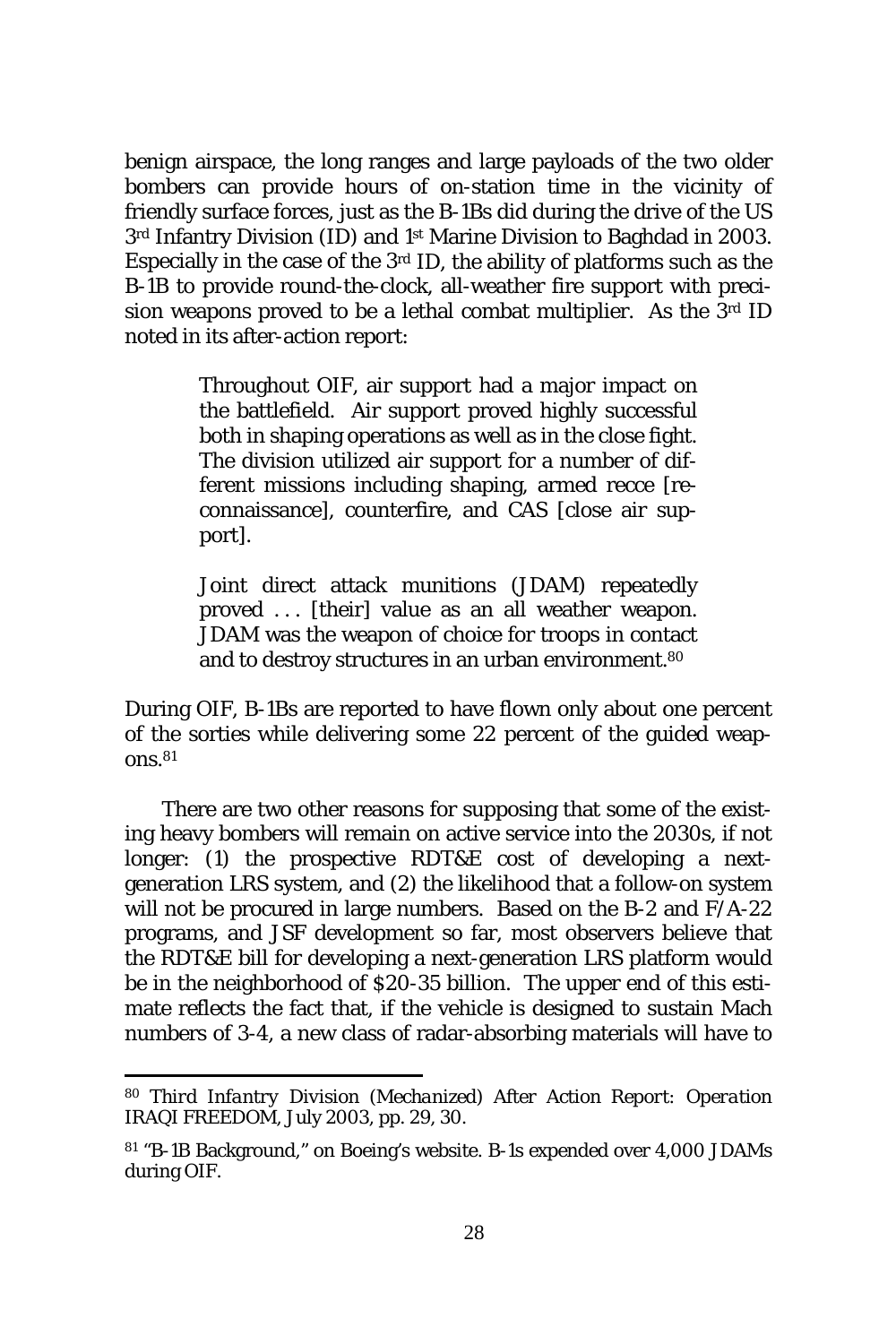be developed. As for likely procurement quantities of a nextgeneration LRS system, the broad trend since the B-52 has been that the numbers of each new bomber procured, whether long- or mediumrange, have been declining. Boeing produced 744 B-52s; the Mach 3 XB-70 was cancelled after a crash following a mid-air collision in 1966; a total of 100 B-1Bs were produced in the 1980s; and the B-2 buy, originally planned for 132 aircraft, was reduced to 21. The same downward trend in quantities procured has occurred with mediumrange bombers. Over 1,600 B-47s were produced for SAC, but only 86 Mach 2.0 B-58s and 76 FB-111s.

These observations suggest two points about any future LRS system. First, developing a next-generation platform is likely to be costly, regardless of whether the system is manned or unmanned. Second, the upper limit on the number of platforms that might be procured is probably no more than 100, and as few as 50 would be a more plausible number. Hence, like the B-2, the unit cost of any next-generation LRS platform is likely to be high. The driver underlying these dour conclusions is the strong preference, since the Vietnam War, of an Air Force dominated by fighter generals for short-range systems.<sup>82</sup> And, barring a profound change in the dominant Air Force culture, there is no good reason to think this preference will change anytime soon.

American LRS systems appear destined to be, at best, a mixture of older and, at most, a small number of newer systems for some decades to come. Even if actions are taken in the near-term to begin developing a next-generation platform, that new system is unlikely, barring a disruptive technological breakthrough that cannot yet be foreseen, to be fielded in sufficient numbers to justify wholesale retirement of the current heavy-bomber inventory.

Keeping many of the existing bombers in service for decades to come is an entirely bad outcome. Much like a diversified stock portfolio, each platform in the bomber force provides a different paring of likely "risks" and expected "returns," which means that some elements in the mix may be more adaptable to the next contingency than oth-

<sup>82</sup> See Colonel Mike Worden, *Rise of the Fighter Generals: The Problem of Air Force Leadership 1945-1982* (Maxwell AFB, AL: Air University Press, March 1988), especially pp. 211-28.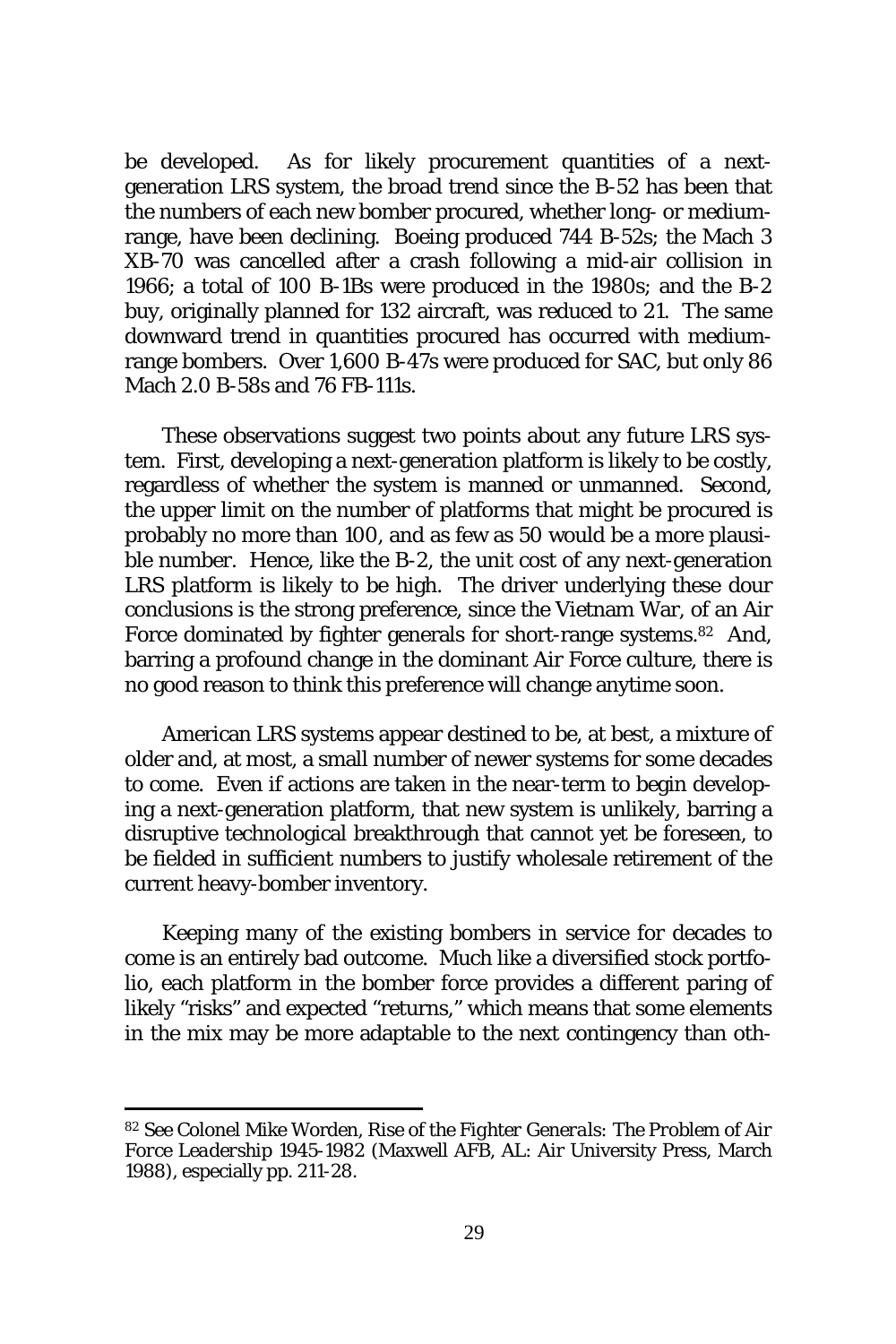ers.83 The use B-1Bs as roving linebackers in Operation Iraqi Freedom is a case in point. By removing the front-bay fuel tank, the plane could be loaded with 24 JDAMs. Having fully loaded B-1Bs loiter at slow speeds and medium altitudes gave them on-station times of several hours and reduced airframe wear and tear. But when a B-1 needed to respond to a time-sensitive target, the afterburner-equipped bomber could fold its wings, accelerate, and get to the release point faster than either of the other bombers.

Nonetheless, neither the inevitability of a mixed LRS force, nor the benefits of having a diversified portfolio of platforms, argues that the United States can afford to defer moving forward to develop a nextgeneration system. The remainder of this chapter will lay out the broad case for the continuing importance of LRS and the need to begin moving ahead sooner rather than later. The first part of the argument is about maintaining strategic advantage by denying enemies sanctuaries and imposing costs on them.

## **NON-NUCLEAR STRATEGIC ATTACK, DENYING SANCTUARIES, IMPOSING COSTS**

In 1993 the historian Geoffrey Perret concluded that, although the long-range bomber had justified the establishment of an independent American air force, they had become "irrelevant," the "essential combat aircraft of the 1990s" being the fighter-bomber.84 This fightercentric attitude ignores the strategic advantages LRS can provide the United States in the 21st century.

Ever since the World War II bombing campaigns against Germany and Japan, LRS has been an area of considerable American advantage. One need not, for instance, embrace the controversial and questionable claim that the Anglo-American Combined Bomber Offensive (CBO) of 1943-45 defeated Nazi Germany, much less ignore the enormous contributions to Allied victory in Europe of the USSR's prodigious efforts on the Eastern Front during 1941-45, to recognize that

<sup>83</sup> For an understandable account of modern portfolio theory, see Burton G. Malkiel, *A Random Walk Down Wall Street* (New York: W. W. Norton, 1999), pp. 199-212.

<sup>84</sup> Geoffrey Perret, *Winged Victory: The Army Air Forces in World War II* (New York: Random House, 1993), pp. 463-64.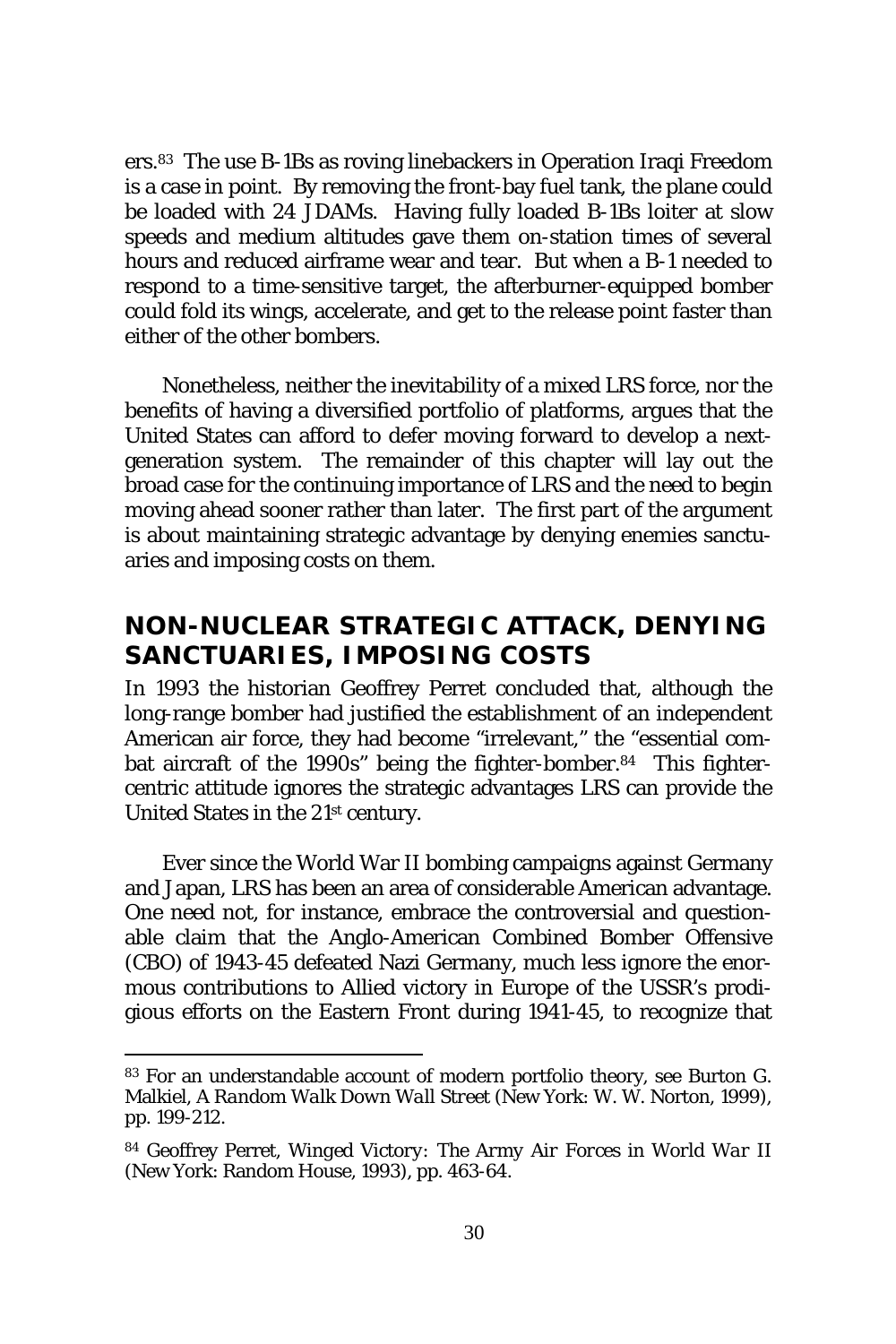the CBO precluded continental Europe from being a Nazi sanctuary and imposed rising air-defense and other costs on the German war machine. As Richard Overy concluded on the 50<sup>th</sup> anniversary of Allied victory World War II:

> There has always seemed something fundamentally implausible about the contention of bombing's critics that dropping almost 2.5 million tons of bombs on tautly-stretched industrial systems and war-weary urban populations would not seriously weaken them. Germany and Japan had no special immunity. Japan's economy was devoured in the flames; her population desperately longed for escape from the bombing. German forces lost half of the weapons needed at the front, millions of workers absented themselves from work, and the economy gradually creaked almost to a halt. . . . For all the arguments over the morality or effectiveness of the bombing campaigns, the air offensive was one of the decisive elements in Allied victory.85

Looking ahead, the question those inclined to let US capabilities for long-range strike atrophy must answer is: Given the uncertainties of the future, including the possibility of the People's Republic of China (PRC) emerging as a military rival by the 2020s, why would the United States *not* retain a robust capability to hold targets deep in the enemy heartland at risk and impose the costs of trying to defend targets there?

During the US-Soviet Cold War, the standard answer was, of course, that the main function of "strategic" arms—which were equated by American strategists with long-range, offensive, nuclear systems virtually from the outset—was to avert or deter their use because nuclear weapons could serve "almost no other useful purpose."86

<sup>85</sup> Richard Overy, *Why the Allies Won* (New York: W. W. Norton, 1995), p. 133.

<sup>86</sup> Bernard Brodie, "Implications for Military Policy," *The Absolute Weapon: Atomic Power and World Order*, Frederick S. Dunn, Bernard Brodie, Arnold Wolfers, Percy E. Corbett and William T. R. Fox, ed. Bernard Brodie (New York: Harcourt, Brace, 1946), p. 76; also Bernard Brodie, "The Development of Nuclear Strategy," *International Security*, Spring 1978, p. 65.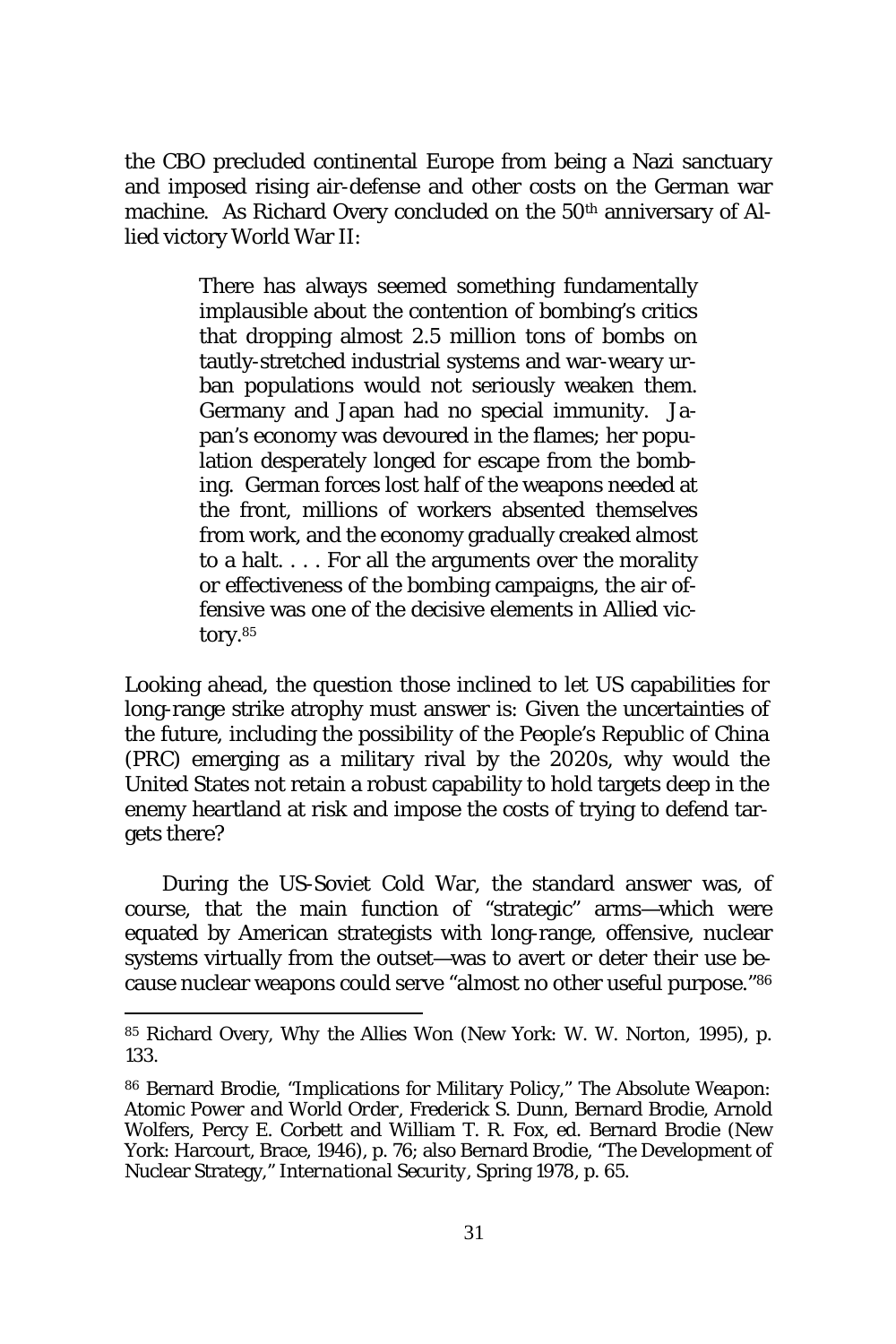In an important sense, the Soviets never embraced this view. Whereas American thinking about nuclear use tended to stop when the first nuclear weapons were used in Europe or against either superpower's homeland, the Soviets, who viewed the failure of nuclear deterrence as a real possibility, were far more serious in preparing to deal with the consequences, including how to maximize their political and economic position in the aftermath of nuclear war. Nevertheless, post-Cold War interviews with senior Russian defense officials makes it clear that by the early 1970s the Soviet General Staff had concluded that nuclear employment "had to be avoided if at all possible," and by 1981 that nuclear use in Europe would be "catastrophic as well as counterproductive to combat operations."87

In the current era of conventional guided munitions, however, effective attacks against "strategic" targets (in the pre-Hiroshima or Clausewitzian sense of using military force to achieve ultimate political ends) are again possible without necessarily or automatically incurring the widespread destruction of nuclear war.88 The idea that "nonnuclear weapons with near zero miss" could provide the "National Command Authority with a variety of strategic response options as alternatives to massive nuclear destruction" was advanced as far back as 1975 by the report of the Long Term Research and Development Planning Program (LRRDPP).89 Albert W. Wohlstetter, who chaired one of the three LRRDPP working panels and was largely responsible

<sup>87</sup> John G. Hines, Ellis M. Mishulovich, and John F. Shill, *Soviet Intentions 1965-1985*, Vol. I, *An Analytic Comparison of U.S.-Soviet Assessments during the Cold War* (McLean, VA: BDM Federal, September 22, 1995), pp. 23-4. According to General-Colonel Andrian A. Danilevich, at a 1972 exercise General Secretary Leonid Brezhnev was visibly shaken when asked to authorize a retaliatory nuclear strike against the United States, even though the General Staff assessed the US first strike as having killed 80 million Soviet citizens, destroyed 85 of the USSR's industrial capacity, and decimated Soviet ground forces and non-strategic aviation (ibid.).

<sup>88 &</sup>quot;According to our classification, then, tactics teaches *the use of armed forces in the engagement*; strategy, *the use of engagements for the object of the war*"—Carl von Clausewitz, *On War*, eds. Michael Howard and Peter Paret (Princeton, NJ: Princeton University Press, 1976), p. 128. "The original means of strategy is victory—that is, tactical success; its ends, in the final analysis, are those objects which will lead directly to peace" (ibid., p. 143).

<sup>89</sup> D. A. Paolucci, *Summary Report of the Long Range Research and Development Planning Program* (Falls Church, VA: Lulejain and Associates, February 7, 1975), DNA-75-03055, pp. iii, 45.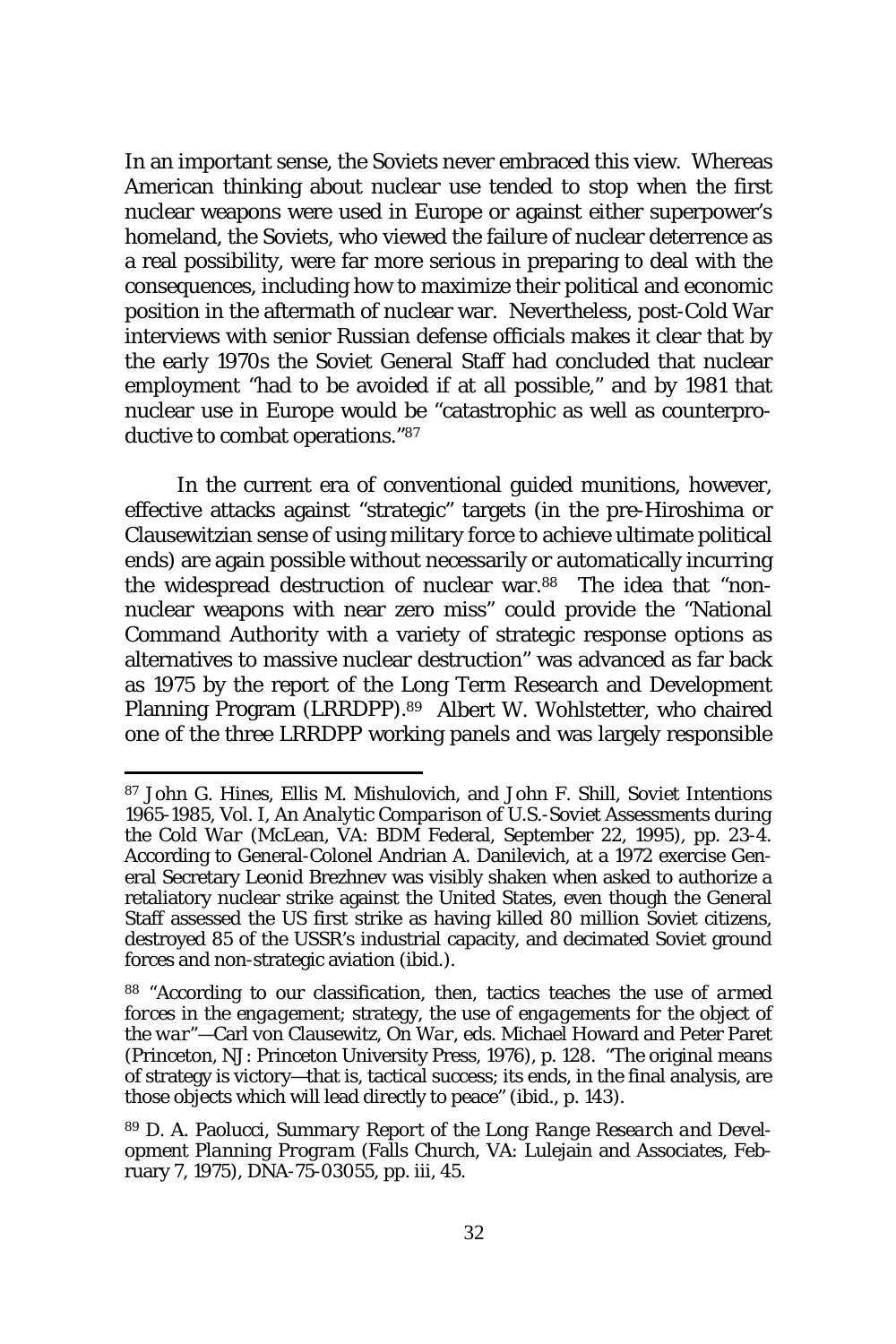for drafting the summary report, was especially adamant about finding alternatives to nuclear use. By then the Air Force had expended over 28,500 LGBs in Southeast Asia.90 These new guided munitions had not only proven accurate and reliable from their initial combat use in 1968, but had been an important factor in the defeat of North Vietnam's massive conventional invasion of South Vietnam in the spring of 1972.



One of the notions the LRRDPP report explored was possibility of combining surveillance of enemy territory from remotely piloted vehicles with conventional munitions, possibly delivered by missiles and using INS/GPS-aided guidance to achieve circular error probables (CEPs) under 15 feet, in order to attack targets in rear areas. $91$  Three years later the Defense Advanced Research Projects Agency established the Assault Breaker program with the aim of exploiting the kinds of technologies explored by the LRRDPP to offset the superiority of Warsaw Pact (WP) conventional forces in tanks, armored personnel carriers, and artillery. The Assault Breaker concept (Figure 5) was to use these technologies to attack follow-on echelon forces before they

<sup>90</sup> Headquarters US Air Force, Management Information Division, *United States Air Force Statistical Digest: Fiscal Year 1974*, 29th Edition, April 15, 1975, Table 37, p. 73.

<sup>91</sup> Paolucci, *Summary Report of the Long Range Research and Development Planning Program*, pp. 29-30, 32, 44.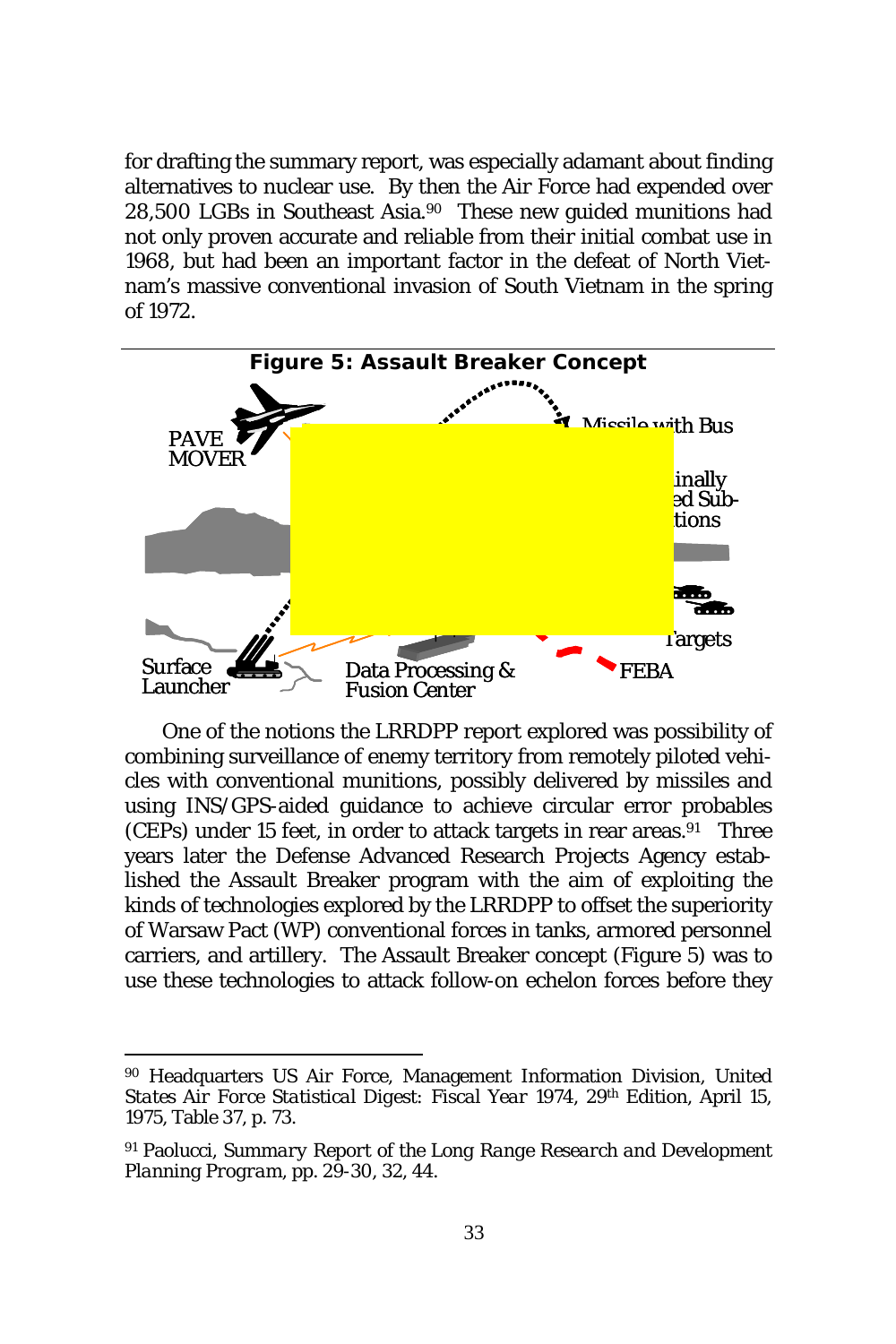could be brought to bear against North Atlantic Treaty Organization (NATO) forces in the event of a WP attack on NATO.92

On the one hand, while NATO embraced a version of this concept under the rubric of Follow-On Forces Attack (FOFA), a comprehensive Assault Breaker system was not fielded by Cold War's end. On the other hand, the prospect that American technology might offset the massive Soviet investment in conventional forces begun after the 1962 Cuban missile crisis caused acute concern within the Soviet General Staff about the USSR's capacity to hold up its end of the military competition with the United States. As Marshal N. V. Ogarkov, then head of the General Staff, stated in 1984:

> . . . rapid changes in the development of conventional means of destruction and the emergence in the developed countries of automated reconnaissance-andstrike complexes, long-range high-accuracy terminally guided combat systems, unmanned flying machines, and qualitatively new electronic control systems make many types of weapons global and make it possible to sharply increase (by at least an order of magnitude) the destructive potential of conventional weapons, bringing them closer, so to speak, to weapons of mass destruction in terms of effectiveness.<sup>93</sup>

The broad implication of these developments is that, by the 1980s, the maturation of non-nuclear guided munitions—when integrated with the sensors,  $C^2$ , data linkage, and computational capacity to inform "smart munitions" with "precision information"—promised to

<sup>92</sup> William J. Perry, "Perry on Precision Strike," *AIR FORCE Magazine*, April 1997; online at http://www.afa.org/magazine/April1997/0497perry.html This article reports remarks Secretary of Defense Perry addressed to the Precision Strike Association in Washington, DC, on January 15, 1997; Richard H. Van Atta, Michael J. Lippitz, et al., *Transformation and Transition: DARPA's Role in Fostering an Emerging Revolution in Military Affairs*, Vol. 1, *Overall Assessment* (Alexandria, VA: Institute for Defense Analyses, April 2003), p. 19.

<sup>93</sup> Marshal of the Soviet Union N. V. Ogarkov, "The Defense of Socialism: The Experience of History and the Present Day," *Krasnaya Zvezda [Red Star]*, May 9, 1984, pp. 2-3; trans. Foreign Broadcast Information Service, *Daily Report: Soviet Union*, vol. III, no. 4, annex no. 054, May 9, 1984, p. R19.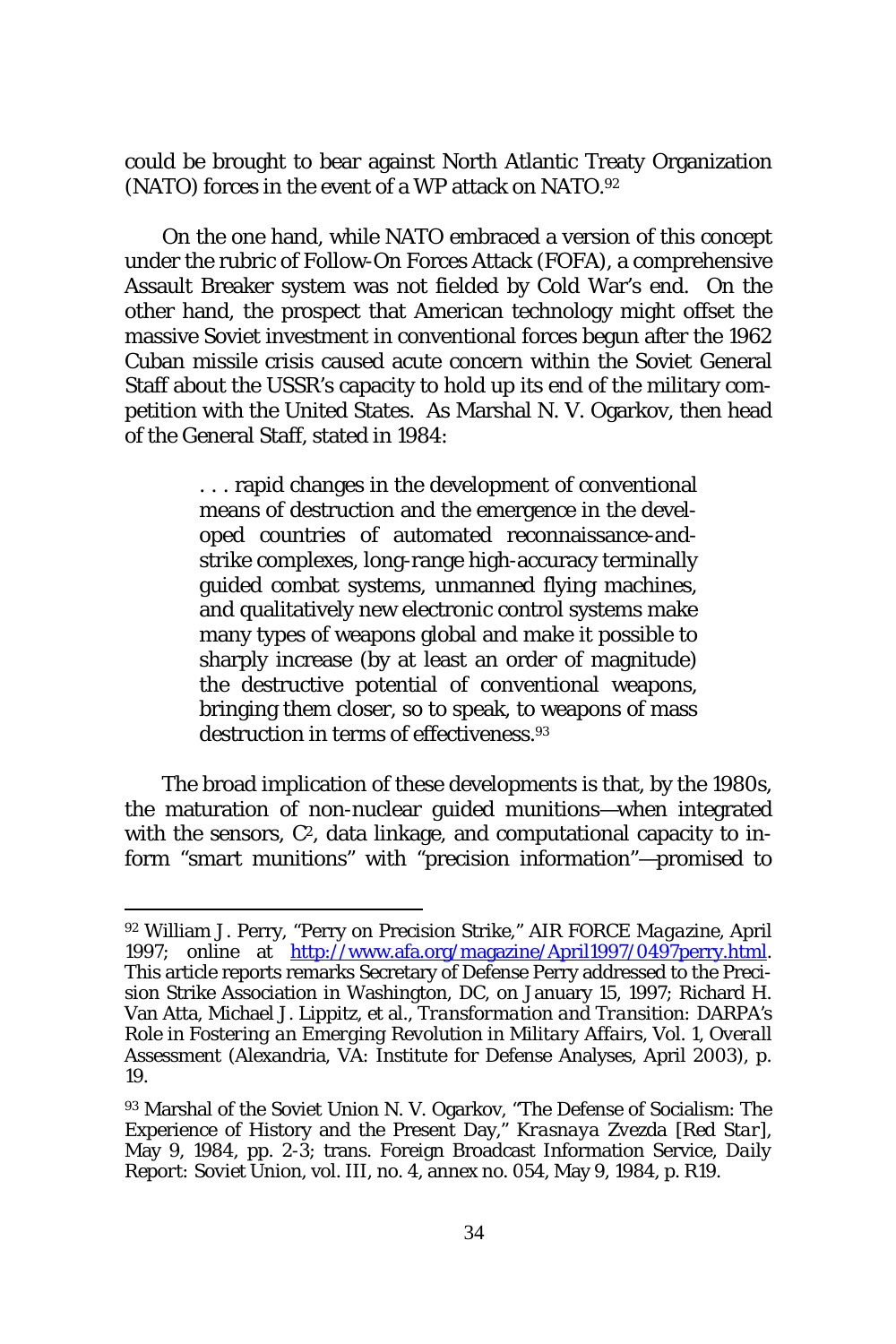change modern warfare in some fundamental ways. For one thing, the growing lethality of laser-guided and INS-GPS aided munitions promised to render close battle so deadly that combatants would begin to move away from traditional close battle. Interestingly, even the improvised explosive devices (IEDs) widely used since 2003 by Islamic insurgents in Iraq since 2003 can be understood as a means of avoiding close battle against American forces. Another possibility, as already mentioned, is that guided munitions will make strategic attack, once again, a usable military option. In contrast to the Cold War, strategic attack need no longer be limited to deterrence.





<sup>&</sup>lt;sup>94</sup> The main sources for Figure 6 are: Gulf War Air Power Survey (GWAPS), Vol. V, *A Statistical Compendium and Chronology*, Part 1, *A Statistical Compendium* (Washington, DC: US Government Printing Office, 1993), pp. 553- 554; USAF, "Air War over Serbia (AWOS) Fact Sheet," Washington, DC, January 31, 2000; HQ USAF/XOOC (Checkmate), "ISO Joint Staff 'Quick Look' After-Action Review Panel," December 15, 1999; William Arkin, "Weapons Total from Afghanistan Includes Large Amount of Cannon Fire," *Defense Daily*, Vol. 213, No. 42, March 5, 2002; and, Lieutenant General T. Michael Moseley, *Operation IRAQI FREEDOM—By the Numbers* (Prince Sultan Air Base, Kingdom of Saudi Arabia: US Central Air Forces, April 30, 2003).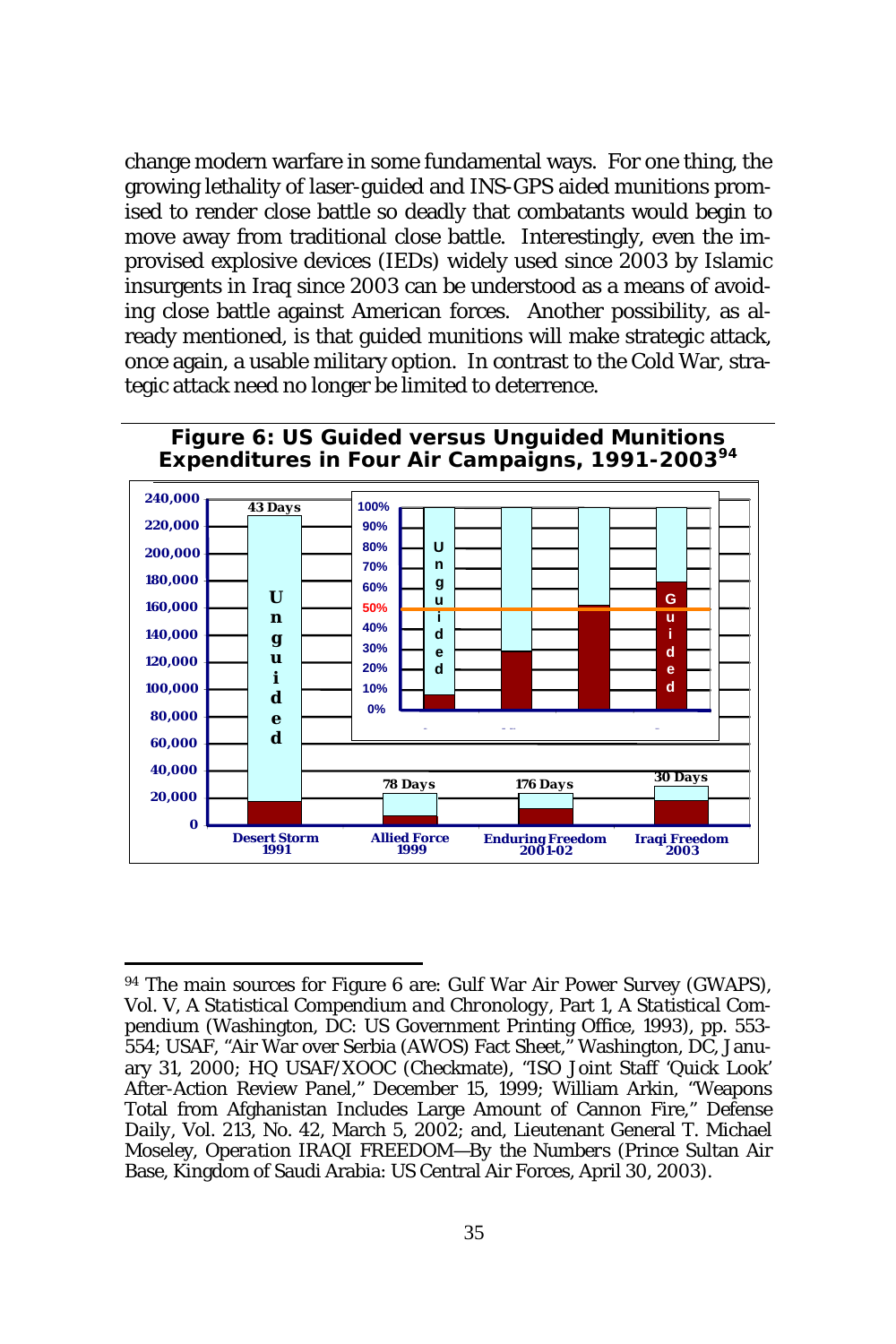Because the US military is currently so far ahead of any other nation in moving into the guided-munitions era, these implications mostly apply to American forces. As Figure 6 indicates, even the American military did not embrace precision warfare at the campaign level going into the 1991 Persian Gulf War, although guided munitions were concentrated against certain key target sets (Iraqi air defenses, nuclear program, leadership targets, airfields, etc.). While a shift in this direction was evident by 1999, not until 2001-02 did guided munitions constitute the majority of American expenditures in a major air campaign. Nevertheless, the broad trend in US munition expenditures since 1991 is clear, particularly the order-of-magnitude reduction in unguided expenditures after Desert Storm.

The 2001 Quadrennial Defense Review committed the Department of Defense to seeking transformational changes in American military capabilities. But the 2001 QDR also recognized that not all changes in military capabilities are transformational in the sense of maintaining or improving "U.S. military preeminence in the face of potential disproportionate discontinuous changes in the strategic environment."95 Within this context, the report identified six operational goals for DoD's transformation efforts—goals that were judged transformational because they focused on emerging challenges and the opportunities they created. One of those six goals was characterized as:

> Denying enemies sanctuary by providing persistent surveillance, tracking, and rapid engagement with high-volume precision strike, through a combination of complementary air and ground capabilities, against critical mobile and fixed targets at various ranges and in all weather and terrains.96

In discussing this goal, the 2001 QDR added that pursuing it would demand emphasis on "manned and unmanned long-range precision strike assets, related initiatives for new small munitions, and the ability to defeat hard and deeply buried targets."97

<sup>95</sup> DoD, *Quadrennial Defense Review Report*, p. 30.

<sup>96</sup> DoD, *Quadrennial Defense Review Report*, p. 30.

<sup>97</sup> DoD, *Quadrennial Defense Review Report*, p. 44.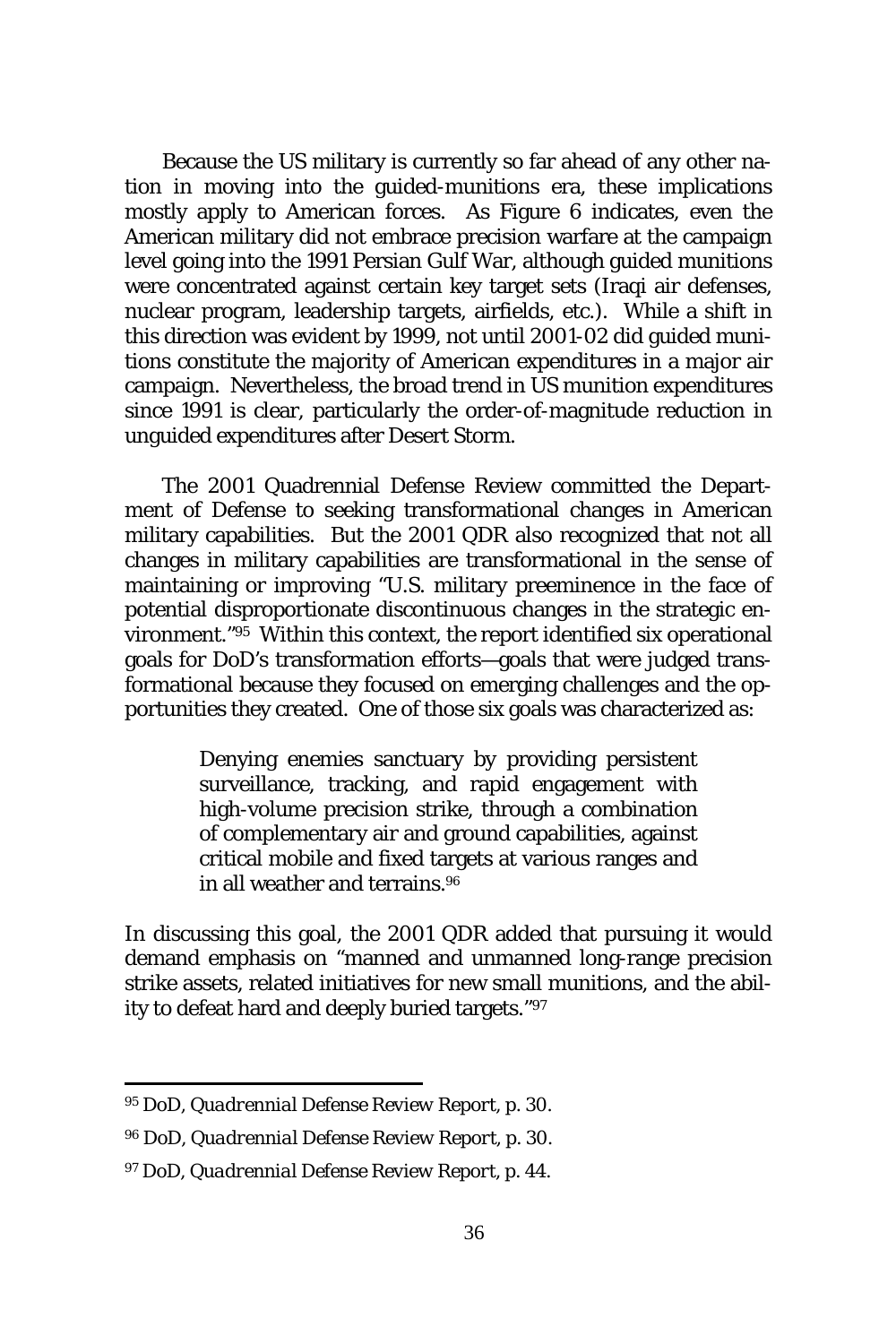Given the preceding chapter's review of LRS developments since 1991, one can argue that OSD has done little—at least in the "white world" of openly acknowledged programs—to focus the Air Force on the long-range aspects of denying enemies sanctuary. There is the possibility, of course, that the next long-range system is being developed as an unacknowledged "black" program. Recall that Lockheed's Skunk Works received a full-scale engineering-development contract for the F-117 in November 1978 and the first F-117 squadron was activated at Tonopah within the Nellis AFB range complex in 1982, but the existence of the F-117 was not officially announced until November 1988.98 Hence it is possible that criticizing OSD for the apparent absence of any progress on long-range strike beyond the Air Force's next-generation bomber funding wedge is unwarranted.

Why such a system would need to be developed entirely unacknowledged is, however, far from obvious, especially in light of Air Force discussions since 2001 of a regional bomber as an interim solution. From the standpoints of dissuading the emergence of high-end military competitors and imposing costs on any who cannot be dissuaded, hiding the development of LRS capabilities focused on denying enemies sanctuary deep in their own territories appears questionable as a matter of effective strategy. The most plausible conclusion, therefore, is that, even though the 2001 QDR rightly identified denying sanctuary as both a strategic goal and an area in which the United States should seek enduring preeminence, little has been done to move forward since that time.

That said, the broad strategic reasons for maintaining, if not expanding, American capabilities for conventional LRS should, by now, be reasonably apparent. First, the combination of long-range platforms and guided munitions not only provides an alternative to nuclear use but a capability that can be used for warfighting as opposed to deterrence. In fact, the very usability of conventional LRS may exert a more dissuasive effect on some adversaries than nuclear weap-

<sup>98</sup> Lockheed Corporation, "We Own the Night," *Lockheed Horizons*, No. 30, May 1992, pp. 9, 19, 24. *Lockheed Horizons* was an irregular magazine published by Lockheed before the company's merger with Martin Marietta. The May 1992 issue was the next-to-last one published and was devoted entirely to the F-117. Officially the Skunk Works is the Advanced Development Programs of the Lockheed Martin Aeronautics Company.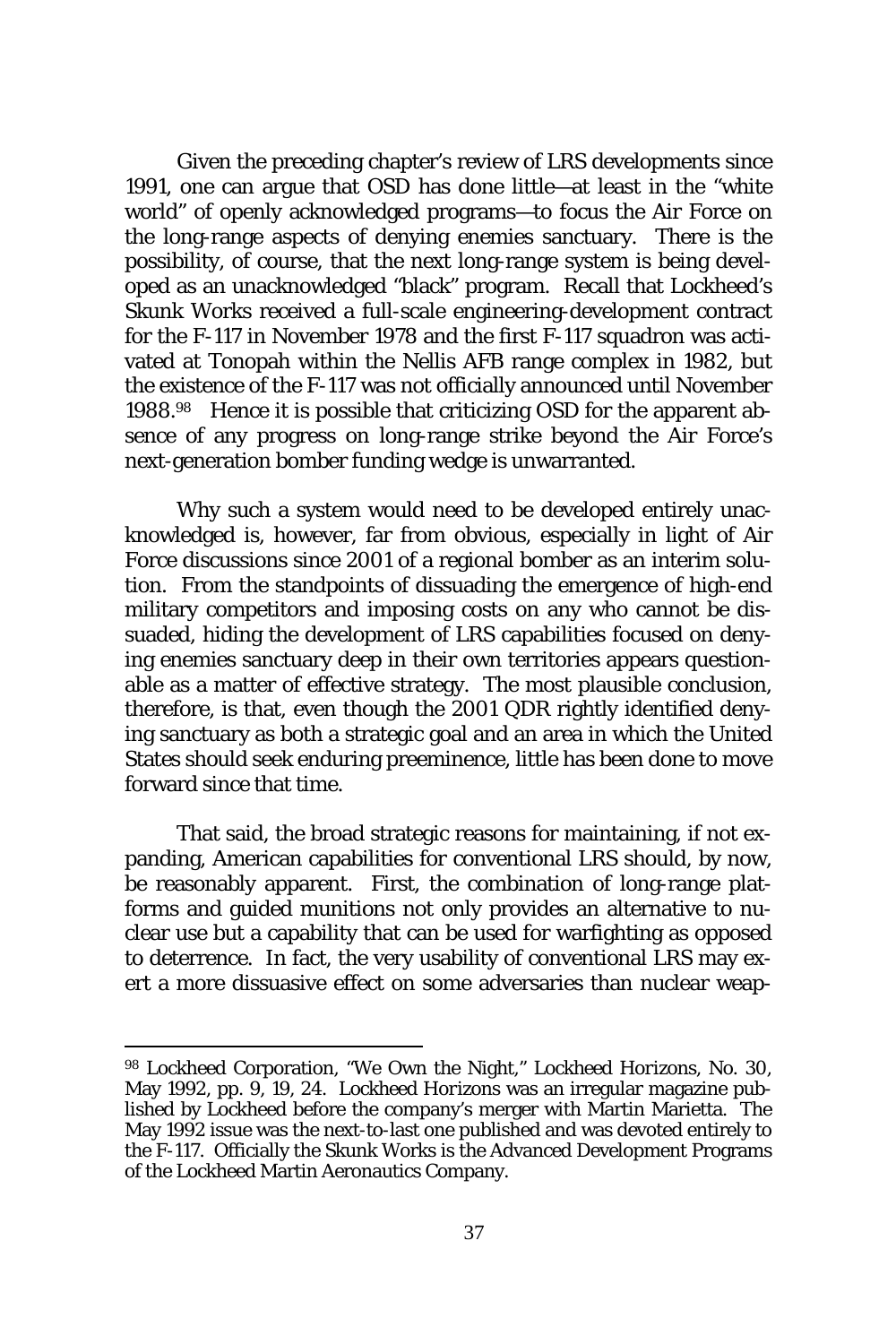ons. Again, one is hard pressed to understand why the United States military should allow its advantage in LRS erode.

Second, non-nuclear LRS can deny enemies sanctuaries deep in their own territory. Insofar as the United States has inherited the role of a global policeman, however uncomfortably this responsibility may sit on American shoulders, the perception on the part of opponents that the US military can strike targets throughout their homeland should, in most (but not all) cases, have dissuasive and deterrent value.

Third, the US ability to hold targets in the enemy heartland at risk promises to impose costs on any adversary nation whose leaders decide to try to defend their deep targets. During the Cold War, one of the main arguments for going ahead with the B-1 (and, later, the B-2) was to impose the huge costs of maintaining territorial air defenses on the Soviets. The Troops of the National Air Defenses (originally *PVO Strany*, later *Voyska PVO*) were established as a separate service in 1948. This service persisted to the Cold War's end whereas the United States began deemphasizing continental air defenses in the mid-1970s to reduce costs—a decision that certainly made sense given the lack of effective defenses against Soviet ballistic missiles.99 The point emphasized to senior US defense officials in 1976 was that the B-1, by posing a stressing challenge to the USSR's air defenses, would maximize US leverage over Soviet military expenditures, channeling them into defense rather than offense, thereby posing the least direct threat to the United States.100 Thus, whereas the US defense establishment was able to decrease its territorial air defense burden by the early 1980s due to a greater willingness to rely on deterrence, the USSR's defense establishment chose to continue bearing the full burden of territorial air defenses.

<sup>99</sup> Lt. Col. Lester W. Grau and Jacob W. Kipp, "Maintaining Friendly Skies: Rediscovering Theater Aerospace Defense," *Aerospace Power Journal*, Summer 2002, pp. 38-42.

<sup>100 &</sup>quot;B-1 DSARC [Defense Systems Acquisition Review Council] III Decision," draft memorandum to the secretary of defense from Robert Ellsworth, 1976, p. 2. This memorandum was drafted in the Office of Net Assessment by A.  $\hat{W}$ . Marshall and James G. Roche. At the time Roche was one of Marshall's military assistants, and Ellsworth was one of two deputy secretaries of defense under Rumsfeld.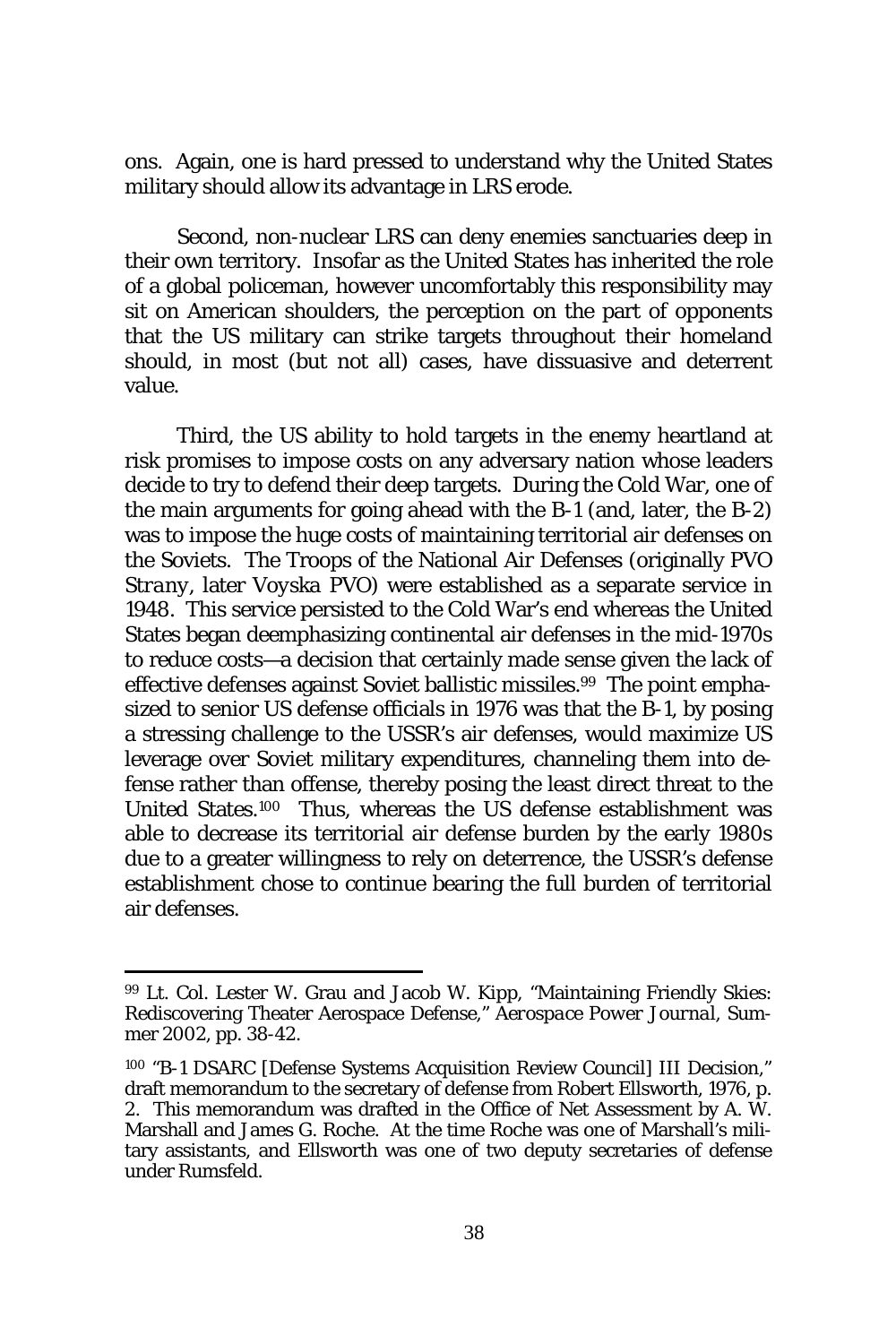Obviously there is no guarantee that a disproportionate burden could be imposed upon future US adversaries by continuing improvements in American capabilities for non-nuclear LRS. What can be said, though, is in the absence of such improvements the possibility of imposing disproportionate costs on a major military competitor will be lost. Beyond the costs of forcing the opponent to hide key military facilities and systems, the Russian S-300 (SA-1o using the NATO designation) has been an expensive system to procure, demands skilled personnel to operate to its full potential, and is costly to maintain. In fact, these characteristics go far to explain why this SAM never proliferated as rapidly or widely outside Russia as many Western analysts feared. While the S-400 follow-on is presently still in development, a single battalion with 32 ready-to-fire missiles has been estimated to run over \$150 million a copy.101

These, then, are the basic strategic grounds for concluding that the United States should retain or expand its current preeminence in non-nuclear long-range strike. The next part of the argument is to begin addressing the timing and urgency of actions aimed at moving forward.

#### **HEDGING AGAINST A SECOND NUCLEAR AGE AND ASIAN GEOGRAPHY**

Given the degree to which the United States has become bogged down in a bloody insurgency inside Iraq since the president declared major combat over in May 2003, is there any pressing need to begin investing in new LRS capabilities in the near-term? Conventional strike aircraft, whether long- or short-range, can contribute little beyond providing fire support to US soldiers and marines on the ground in Iraq and Afghanistan. Bombers and fighter-bombers are not the ideal military instruments for achieving such goals as penetrating the networks of Iraqi insurgents, finding Osama bin Laden, or winning the war of ideas in the Islamic world. As American casualties continue to mount, are there not more urgent priorities than LRS?

<sup>101</sup> Yegor Belous, trans. Dmitry Sudakov, "Russian To Sell Strategic Bomber Planes to China," *On-line Pravda*, January 17, 2005; John A. Tirpak, "The Double-Digit SAMs," *AIR FORCE Magazine*, June 2001, p. 49.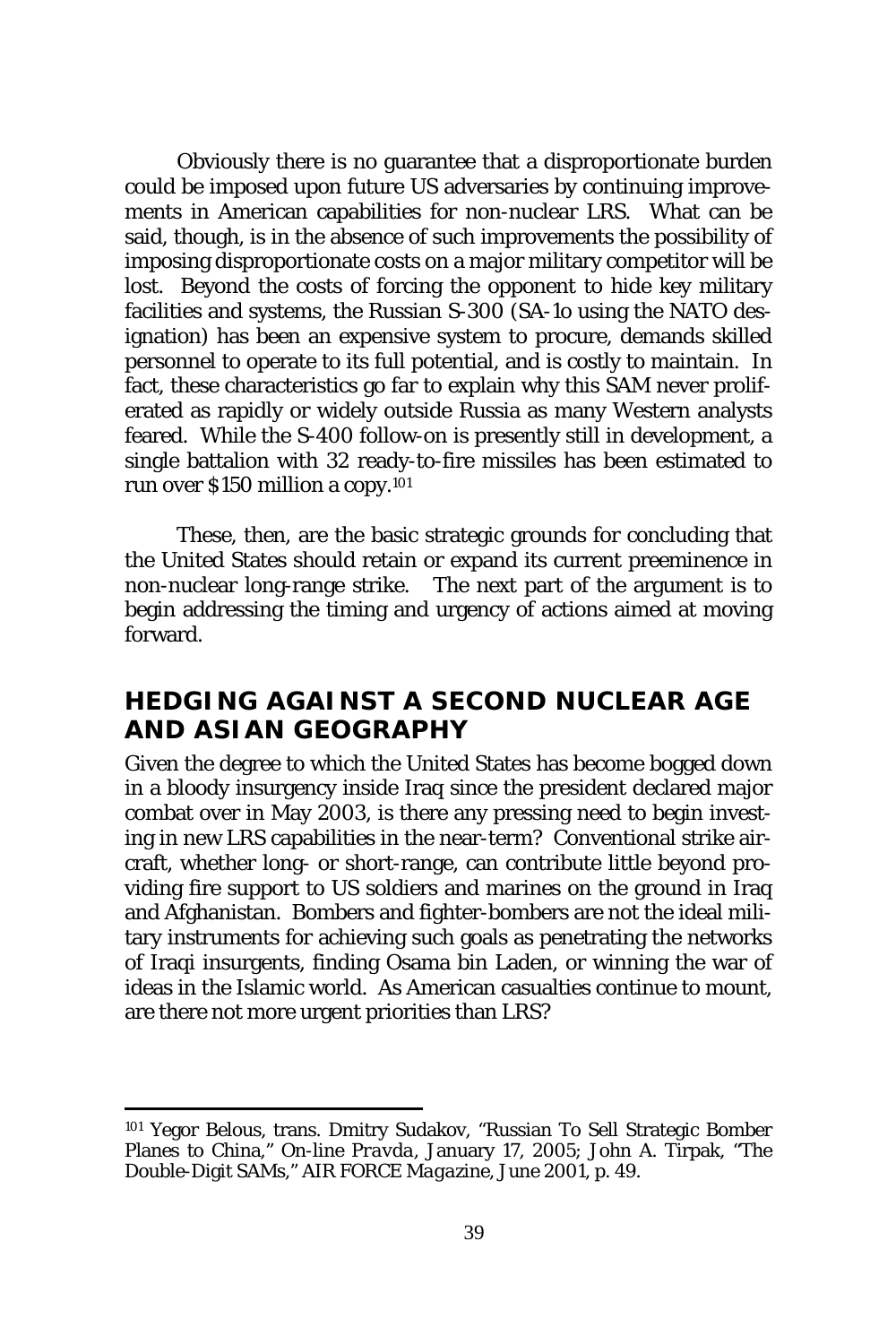The answer, of course, is that however much of a "long, hard slog" the "global war on terrorism" in Afghanistan and Iraq has become, the Defense Department still has to maintain a prudent balance between the needs of the moment and the foreseeable challenges of the mid- to long-term.102 A point to remember is that al Qaeda, its affiliates, and the insurgents in Iraq have been forced to resort to such measures as suicide attacks against innocent civilians and IEDs precisely because they cannot take on the American military in open battle. It would surely be short-sighted for the United States to neglect the high-end military capabilities, including long-range strike, that have left Islamic jihadists and insurgents with so limited and desperate a range of options.

As for the challenges of the mid- to long-term, is it very likely that America's position of political, economic and military preeminence will persist indefinitely? China is the one nation with the economic resources to field advanced military capabilities that could directly oppose those of the United States, and there is mounting evidence that modernization by People's Liberation Army (PLA) is not only moving in this direction but developing capabilities specifically designed to counter American power-projection capabilities. One example is the fielding of an anti-radiation version of the SA-10, the FT-2000, which is designed to target US standoff surveillance assets such as the E-3 AWACS (Airborne Warning and Control System) as well as standoff jamming aircraft. Other examples can be seen in the purchase of a wide range of advanced Russian equipment for technological exploitation and incorporation into Chinese forces. "Beijing's purchase of advanced Russian weapon systems . . . has included Su-27 and Su-30 fighter aircraft; AA-12 air-to-air missiles; SA-10, SA-15, and SA-20 surface-to-air missiles; 3M-54E Novator Alpha antiship cruise missiles; KILO submarines; SOVREMENNYY destroyers; and associated weapon systems."103

Admitting that China is making across-the-board investments in advanced military capabilities is not tantamount to predicting that the United States and China will become military rivals. "An increasingly

<sup>102</sup> Donald H. Rumsfeld, "Global War on Terrorism," memorandum to Gen. Dick Myers, Paul Wolfowitz, Gen. Pete Pace, Doug Feith, October 16, 2003.

<sup>103</sup> *Report to Congress on PRC Military Power* (Washington, DC: DoD, 2004), p. 30.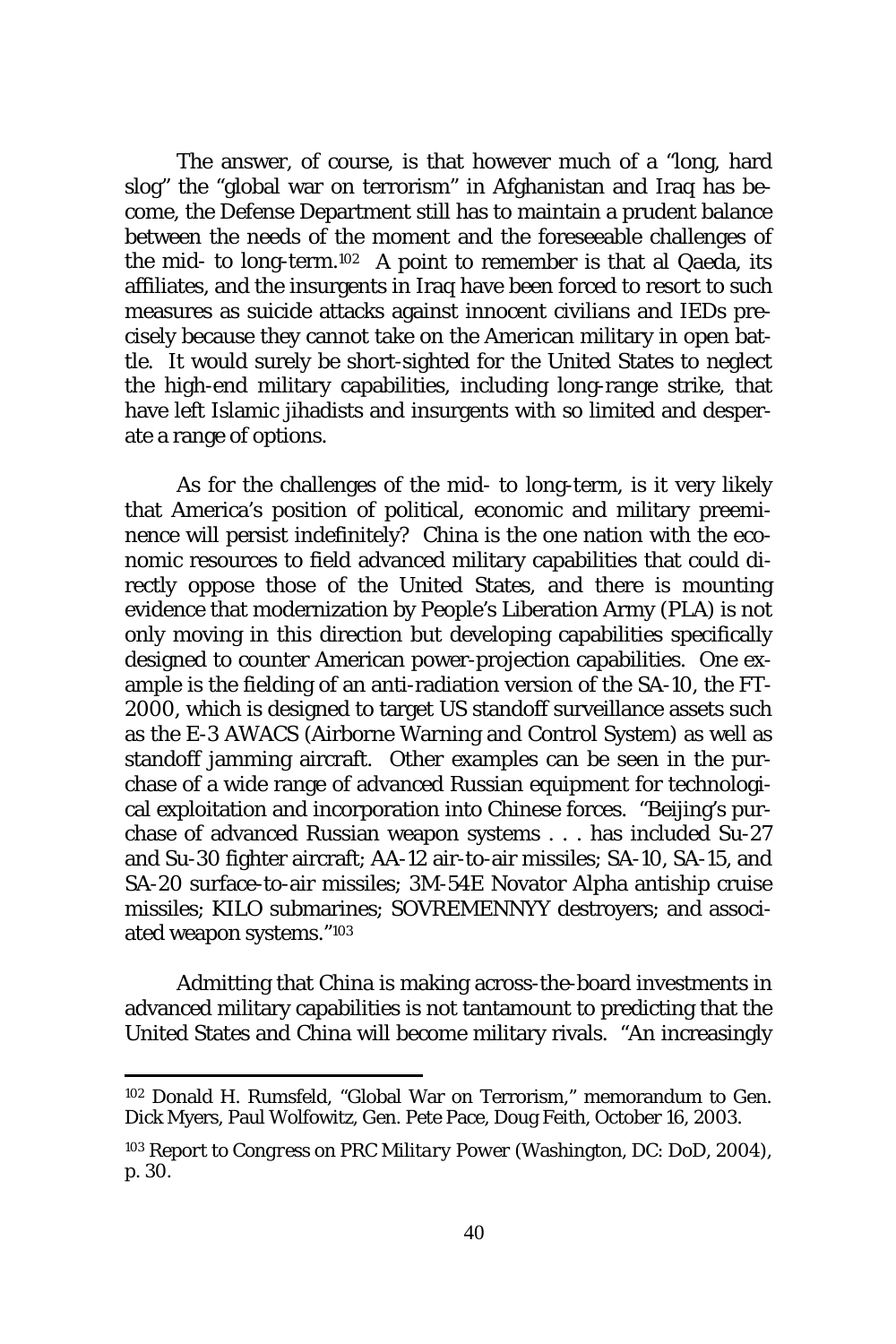capable PLA does not necessarily mean China is an emerging threat."104 Indeed, a goal of American foreign policy is to dissuade China's leaders from moving the PRC toward becoming a military rival to the United States in coming decades, and it remains entirely possible that they can be convinced that being a cooperative and transparent member of the international community is in China's best interests.

However, it is also true that China's leaders are highly secretive, have staked their legitimacy on high rates of continuing economic growth, and that transparency is anathema to the PLA's "doctrinal emphasis on concealment and deception."<sup>105</sup> Chinese authors "consistently express suspicions about foreign powers, especially the United States, Japan, and India," and they fear that foreign powers "would prefer to divide China if given the opportunity."106 Chinese foreignpolicy experts see the world moving toward a new multi-polar order in which the current hegemon, the United States, will decline, becoming roughly equal in power with China, the European Union, Japan and Russia in the 2020s.107 In the meantime, they foresee danger for China comparable to that the smaller Chinese states faced during the Warring States era (475-221 B.C.) when the Qin hegemon subdued all its weaker rivals.108 On this view, China's strategic goal is to continue gaining national power until it can assume its rightful place in the emerging, multi-polar world order while avoiding being crushed by a predatory and dangerous United States.

Again, although this decidedly Chinese outlook does not necessitate eventual confrontation or conflict between the United States and the PRC, the *potential* for misunderstanding and military rivalry certainly exists. There are, after all, many prospective flash points that

<sup>104</sup> Mark A. Stokes, *China's Strategic Modernization: Implications for the United States* (Carlisle, PA: Strategic Studies Institute, September 1999), p. 140.

<sup>105</sup> Stokes, *China's Strategic Modernization*, p. 145.

<sup>106</sup> Michael Pillsbury, *China Debates the Future Security Environment* (Washington, DC: National Defense University Press, 2002), p. xvii.

<sup>107</sup> Pillsbury, *China Debates the Future Security Environment*, p. xl.

<sup>108</sup> Pillsbury, *China Debates the Future Security Environment*, pp. xxxv, xxxix, xl, 7, 9-10, 55-6.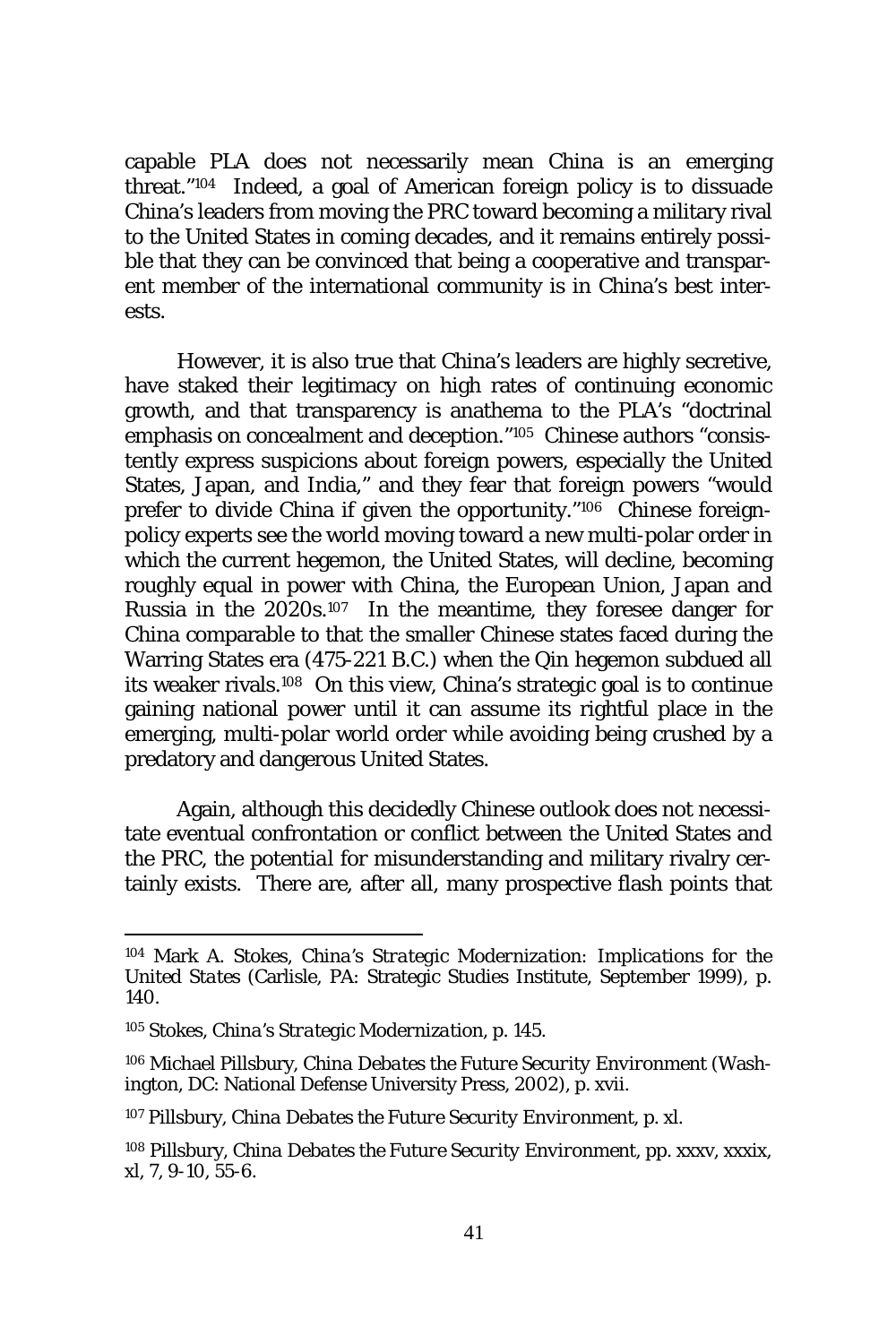could lead to confrontation and conflict. One is access to natural resources such as oil and natural gas; China has gone from being a net oil exporter to a net oil importer over the last decade, and its need for imported oil (and oil products) is expected to "increase sharply over the next two decades."109 Further, projections of PRC energy demands, to include Persian Gulf sources, presume continued high rates of economic growth. During 2001-03, China accounted "for one-third of global economic growth (measured at purchasing-power parity), twice as much as America."110 According to official statistics, China's economy grew 9.5 percent in 2004, slightly faster than the 9.3 percent reported the previous year.111 But Chinese economic growth is a twoedged sword. On the one hand, continued economic growth at this pace will increase China's needs for foreign oil. On the other hand, a significant economic slow down in China could imperil other economies, particularly in Asia, and raise questions about the legitimacy of the Chinese Communist Party to govern. In short, there are great uncertainties about the path China will end up following over the next two or three decades.

Until American leaders can be reasonably confident that US-PRC military competition or conflict can be avoided, there is little choice other than to hedge against these possibilities. A robust capability for long-range strike is one area of military competence in which the United States ought to hedge against the prospect of a hostile China with strategic depth and staying power. Furthermore, because major American weapon systems such as the F/A-22 have taken two decades to get from concept validation to IOC, it appears prudent to begin moving forward in the very near-term.

The eventual emergence of a hostile China armed with advanced weaponry is by no means the only development that could lend further

<sup>109</sup> Ronald Soligo and Amy Jaffe, "China's Growing Energy Dependence: The Costs and Policy Implications of Supply Alternatives," Baker Institute Working Paper, February 11, 2004, p. 3. During 1994-2004, China's oil demand doubled, but its domestic production grew more slowly ("A Hungry Dragon," *The Economist*, A Survey of the World Economy, October 2, 2004, p. 12).

<sup>110 &</sup>quot;The Great Fall of China?" *The Economist*, May 13, 2004, at http://www.economist.com/opinion/displayStory.cfm?story\_id=2668015.

<sup>111 &</sup>quot;China's Economy Grows 9.5% in 2004," *China Daily*, January 25, 2005, online at http://www.chinadaily.com.cn/english/doc/2005- 01/25/content\_412097.htm.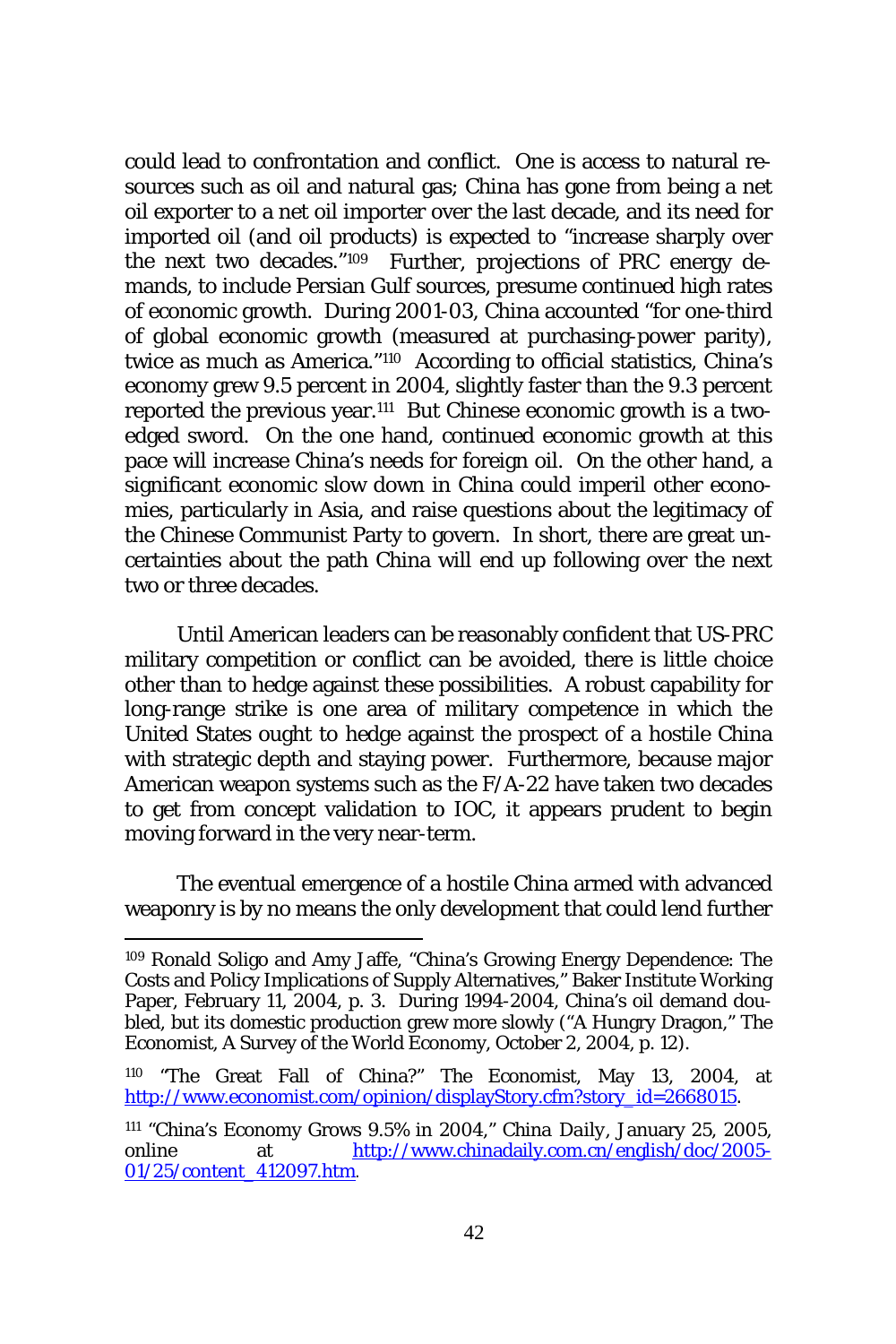urgency to the need to begin developing next-generation LRS systems. One all-too-likely possibility is the further proliferation of nuclear weapons. The Indians first tested a nuclear device in 1974, making India a "threshold" nuclear power until May 1998, when it conducted five more underground tests (including at least one thermo-nuclear detonation). Pakistan responded with its own nuclear tests in September 1998, and by 2002 both states were assessed to have small inventories of nuclear weapons (up to 50 weapons) and delivery means. In addition, Pakistan is now known to have provided assistance via a "private" proliferation network to North Korea, Libya and Iran.

Iran and North Korea appear to be two other countries in which nuclear non-proliferation has been breaking down, despite Libya's willingness to abandon its nuclear program. Iran's leaders appear determined to acquire nuclear weapons as do North Korea's. By 2002 the Central Intelligence Agency (CIA) estimated North Korea to have two nuclear bombs and the current estimate—subject to the usual uncertainties—is that the North Koreans now have a greater capability than CIA's 2002 estimate.112

Unless North Koreans can be convinced to give up their nuclear weapons and Iran's ayatollahs to abandon their efforts to acquire them, the likely consequences for the international order are not encouraging. As Henry Kissinger recently wrote:

> In the American view—which I share—the spread of nuclear weapons, especially in regions of revolutionary upheaval, will produce a qualitatively different world whose perils will dwarf the worst nuclear nightmares of the Cold War. Such a world is all too likely to culminate in a cataclysm followed by an imposed international regime for nuclear weapons.113

Paul Bracken had, of course, written in 2000 about the consequences for the balance of power in Asia that could arise from the un-

<sup>112</sup> Glenn Kessler, "N. Korean Estimate To Rise," *The Washington Post*, April 28, 2004; "Goss: North Korea's Nuclear Capability Grows," CNN.com, posted February 17, 2005.

<sup>113</sup> Henry A. Kissinger, "Iran: A Nuclear Test Case," *The Washington Post*, March 8, 2005, p. A15.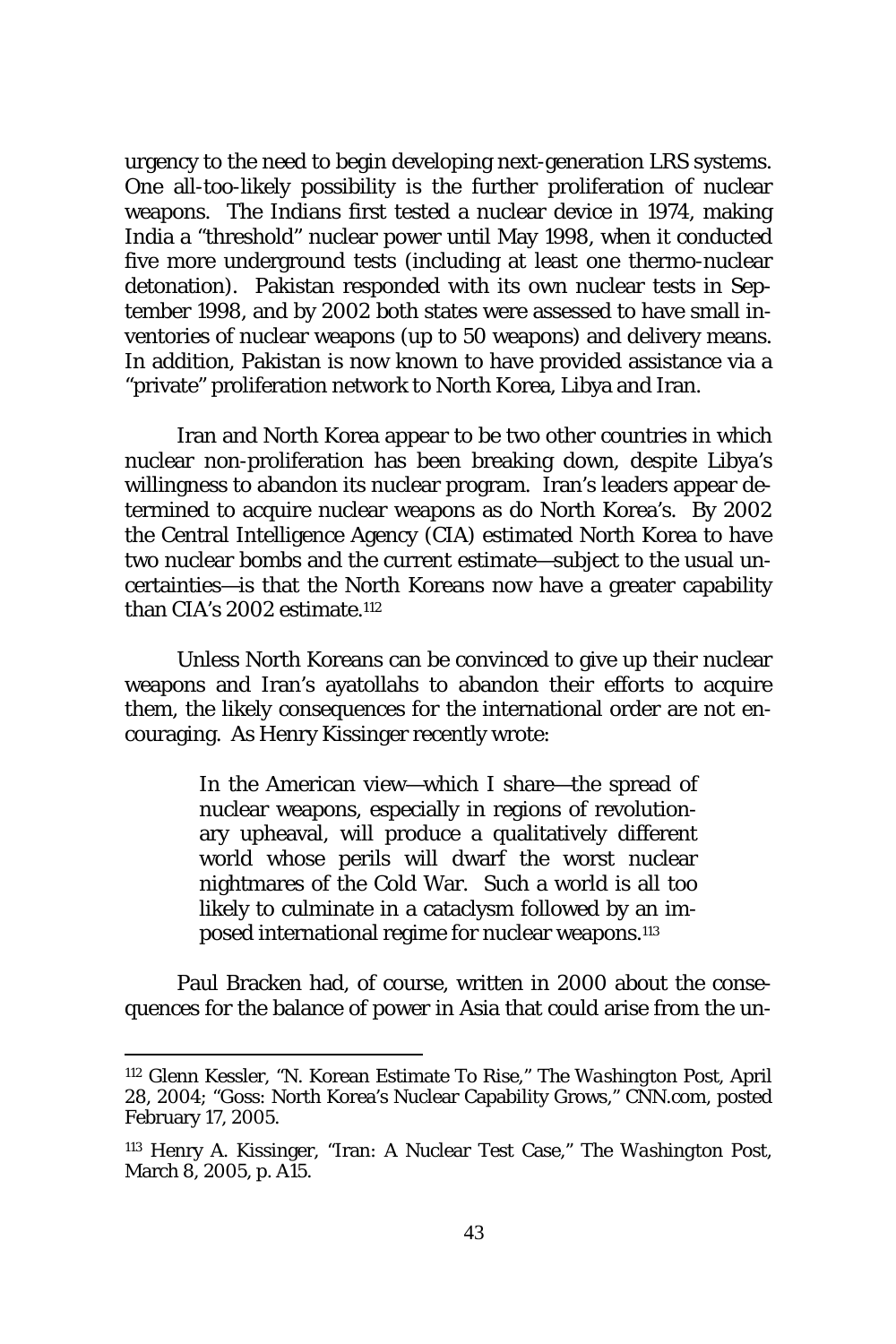checked proliferation of nuclear weapons by a growing number of Asian countries. In fact, he broached a broader challenge than nuclear proliferation, even though he tied them together under the rubric of a "second nuclear age." His broader concern was the prospect that Asian nations, having asserted themselves economically in the late 20th century, would now begin seeking nuclear and other cutting-edge weaponry as "disruptive technologies" whose eventual effect would be to "thwart" Western—first and foremost American—military preeminence in Asia.114 On the view that Western domination of Asia dates from the landing of Vasco da Gama in India in 1498, Bracken suggested that the world after 1991 was not entering "a post-Cold War era but a post-Vasco da Gama era" in which the main trend would be growing resistance by rising Asian "economic tigers" to Western military dominance.<sup>115</sup>

Nevertheless, at the heart of this prospective trend was the issue of nuclear proliferation. Bracken's "second nuclear age" described a situation regarding weapons of mass destruction very different from the essentially two-player nuclear balance that dominated the Cold War era of the "first nuclear age."116 Thus, Bracken's 2000 article, "The Second Nuclear Age," fully supported Kissinger's judgment that "as nuclear weapons spread into more and more hands, the calculus of deterrence grows increasingly ephemeral," deterrence "less and less reliable," and it becomes "ever more difficult to decide who is deterring whom and by what calculations."117

As much as the United States and its NATO allies would prefer to talk North Korea, Iran and other nuclear aspirants out of their programs, the fact is that countries such as Iran have strong incentives for

117 Kissinger, "Iran: A Nuclear Test Case," p. A15.

<sup>114</sup> Paul Bracken, "The Second Nuclear Age," *Foreign Affairs*, January/February 2000, pp. 146-47.

<sup>115</sup> Bracken, "The Second Nuclear Age," p. 148.

<sup>116</sup> Paul Bracken, "The Second Nuclear Age: How Much Has Changed, How Much Remains the Same?" November 17, 2002 [Draft 2], pp. 6-8. This paper focused on nuclear weapons. That said, Bracken observed that whereas game theory supported a "waiting" strategy in the case of two nuclear rivals, with three players "there are no known satisfactory solutions . . . that do not take account of communication, trusts, and commitment," all which may be lacking in real-world situations in Asia in coming decades (ibid., p. 7).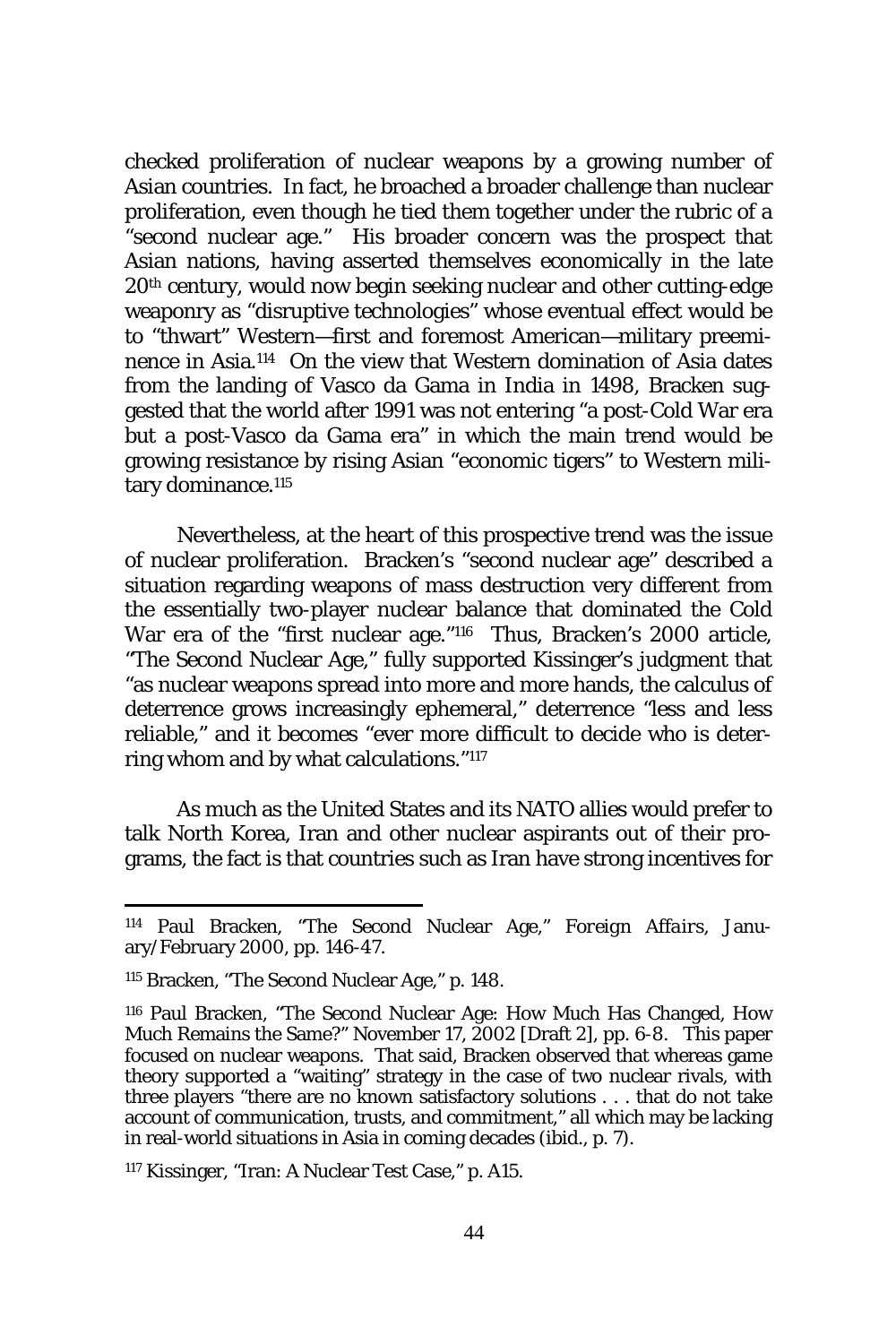seeking weaponry that will undermine Western influence and military dominance. The Iranian ayatollahs have now had two opportunities to witness directly across their western border the effectiveness American conventional arms and, in contrast to the Chinese, they surely must realize that their chances of developing symmetric military capabilities with which to oppose American forces in open battle are slim. As Kissinger put it in 2005, nuclear weapons offer Iran "a shield to discourage intervention by outsiders in its ideologically based revolutionary foreign policy," which includes support for terrorist organizations such as Hezbollah.118 This view of why Iran's ayatollahs are seeking nuclear weapons certainly fits with Bracken's worries about a post-Vasco da Gama era in Asia. As Fred C. Iklé told a senate subcommittee immediately after the May 1998 Indian nuclear tests, "the global spread of technology is a force far too powerful, too elemental, to be stopped with dikes and dams built with the parchment of arms control treaties."119

Long-range strike, by itself, is unlikely to solve the challenges of Bracken's post-Vasco da Gama era. At the same time, a robust capability to find and attack nuclear facilities and forces worldwide, regardless of enemy air defenses, might help the United States to navigate the dangers of a nuclear "arc of instability" stretching from Israel to North Korea. If nothing else, the ability to strike anywhere on the globe within minutes from the continental United States might be particularly valuable since it would greatly reduce the time within which nuclear facilities or forces, once found, could be moved or hidden.

The final challenge against which improved long-range strike can hedge is to mitigate the risks and vulnerabilities of dependence on theater bases. Theater basing for short-range systems faces two basic challenges: first, the political issue of gaining access to overseas bases in the territories of nations in proximity to the theater of operations; and, second, the military problems of sustaining operations from these

<sup>118</sup> Kissinger, "Iran: A Nuclear Test Case," p. A15.

<sup>119</sup> Available online from the website of the Federation of American Scientists (FAS) at http://www.fas.org/spp/starwars/congress/1998\_h/s980513 ikle.htm. A more recent observation is that the US invasion of Iraq in 2003 may have had the unintended consequence of encouraging nations such as Iran "to redouble their bombing-building" efforts ("Win Some, Lose Some," *The Economist*, June 5, 2004, p. 25).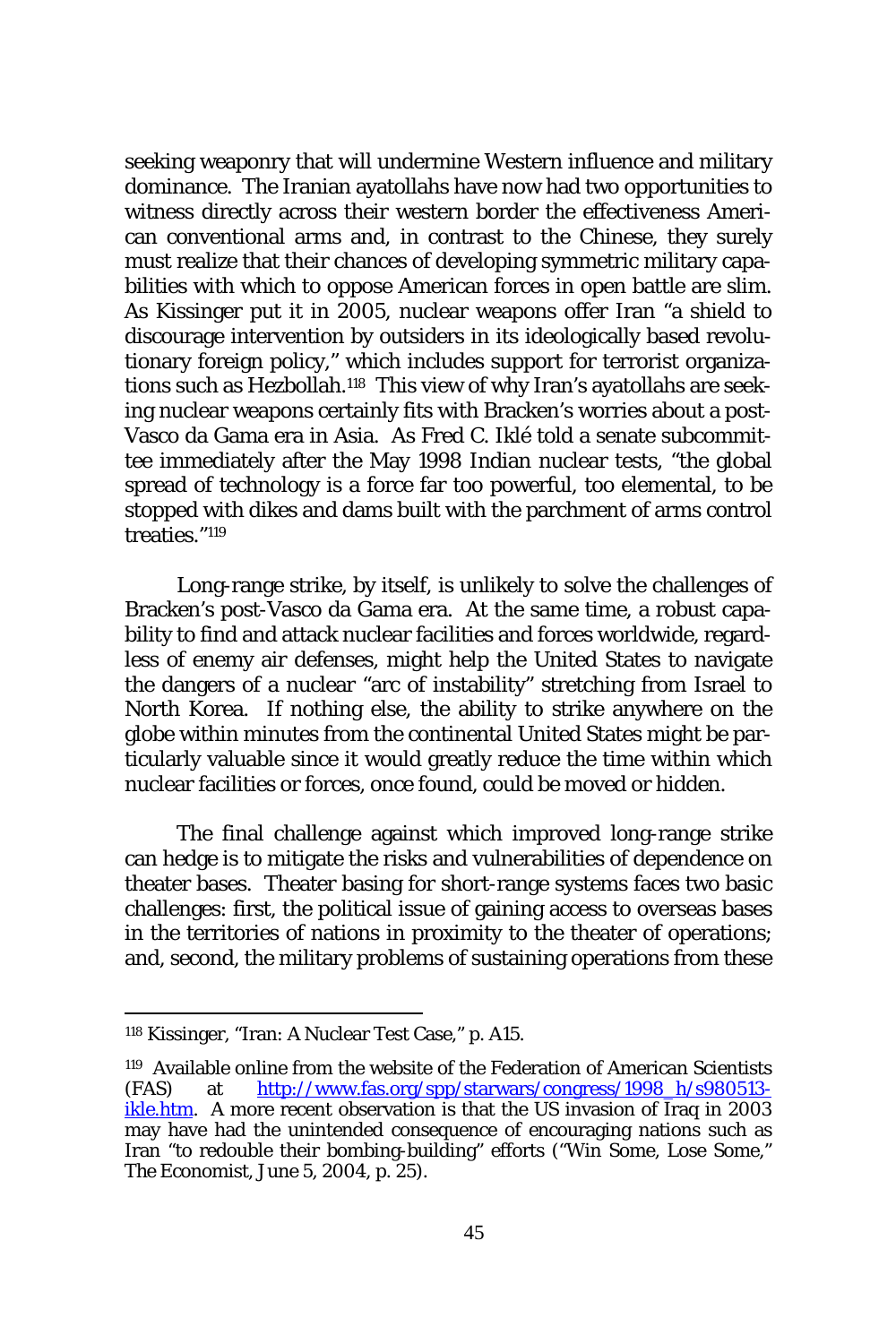bases should the enemy attack them.120 For whatever reasons, nations with bases close enough for short-range systems might refuse to grant access.121 In 2003, even though Turkey permitted some Coalition operations from within its borders, the Turkish government was unwilling to allow the American 4th Infantry Division to utilize its sovereign territory to mount a thrust into northern Iraq.

The military problem is the growing vulnerability of in-theater bases to enemy attack. For instance, a 1999 study by two RAND analysts, John Stillion and David Orletsky, found that even small nations could afford the weaponry to disrupt US operations from nearby air bases. In the case of US land-based strike aircraft operating from four airfields lacking shelters, they estimated that for about \$1 billion an adversary could buy enough cruise and ballistic missiles with guided submunitions to attack all the aircraft at these bases "between 6 and 12 times each" with results so destructive to equipment and disruptive of sortie generation that the USAF might be forced abandon bases within the enemy's reach.<sup>122</sup> They concluded, therefore, that continued dependence primarily on short-range platforms operating from bases as much as 1,500-2,000 nm from enemy territory might not be viable in the long-term against smart, determined adversaries. Stillion and Orletsky recommended shifting, instead, to greater reliance "on a fleet of long-range aircraft operating from permanent bases" beyond the reach of affordable adversary ballistic and cruise missiles with modern submunitions.123

<sup>120</sup> These problems were first highlighted as a major operational challenge for future US force projection in 1997: see National Defense Panel, *Transforming Defense: National Security in the 21st Century* (Arlington, VA: National Defense Panel, December 1997), pp. 1, 11, 12, 21, 35.

<sup>121</sup> In 2002, Chris Bowie's judgment was that when one took "into account the inter-related factors of aircraft characteristics, aircrew fatigue, combat mission profiles, aerial refueling requirements, sortie rates, and aircrew to aircraft ratios," land-based, short-range aircraft typically required "bases within 1,000 to 1,500 nautical miles of enemy borders to conduct effective operations"— Christopher J. Bowie, *The Anti-Access Threat and Theater Air Bases* (Washington, DC: CSBA, 2002), p. ii.

<sup>122</sup> Stillion and Orletsky, *Airbase Vulnerability to Conventional Cruise-Missile and Ballistic-Missile Attacks*, p. 27.

<sup>123</sup> Stillion and Orletsky, *Airbase Vulnerability to Conventional Cruise-Missile and Ballistic-Missile Attacks*, p. 60.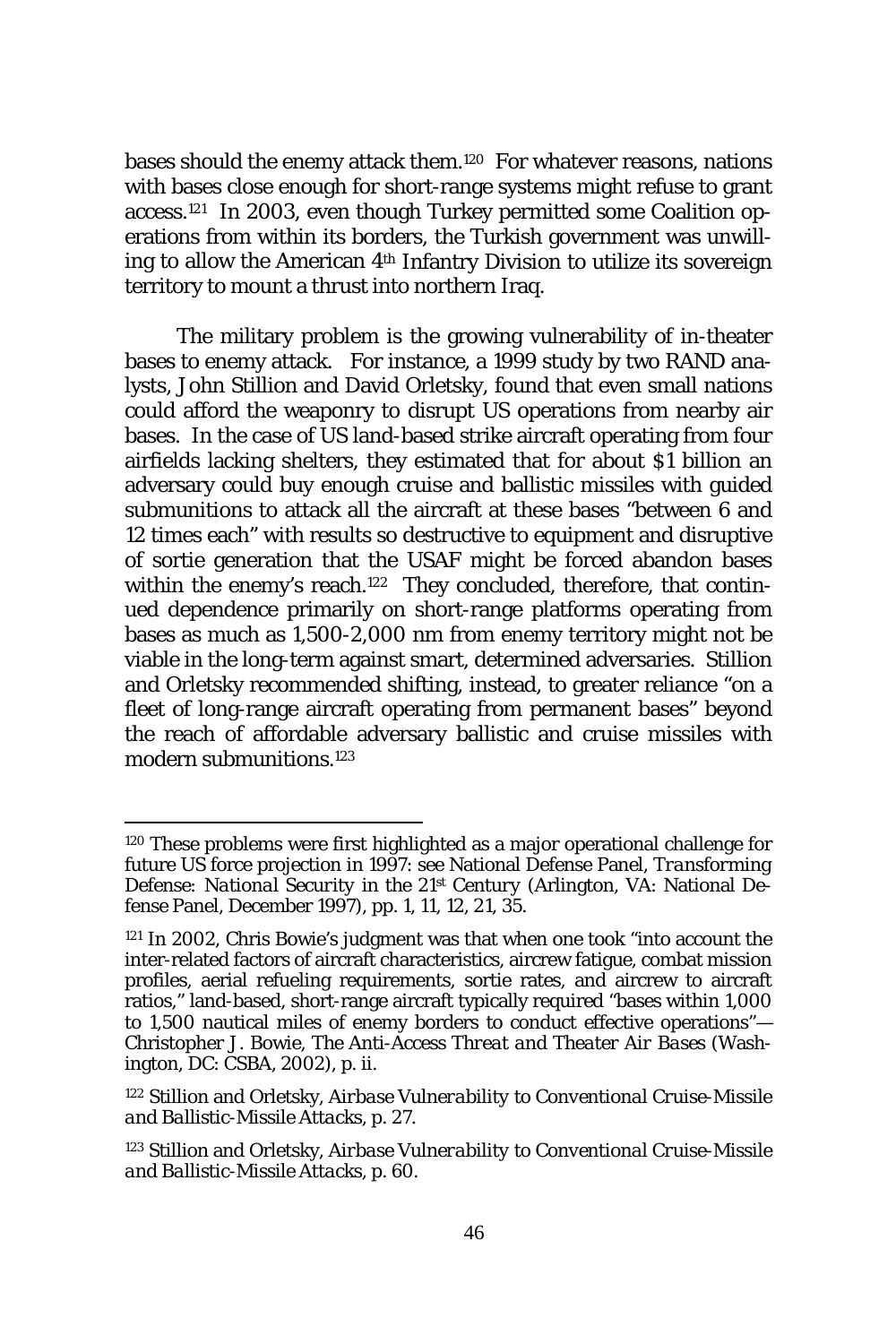In 2002, Christopher Bowie explored a wide range of possible counters to the emerging problems of access to theater bases close enough for short-range strike aircraft. These countermeasures included diplomatic engagement to ensure political access, developing available bases and prepositioning consumables, dispersal, rapid suppression of anti-access threats, large man-made sea bases, active defenses, and increased reliance on long-range systems that could be based outside the reach of the opponent's anti-access systems. After examining all these options, Bowie reached two fundamental conclusions. First, the growing risks to US global power projection due to over-reliance on large, fixed theater bases is a problem of the joint force, not just of the Air Force. OEF and OIF both underscored the increasing dependence of the joint force on precision strike, and land and naval forces also have dependencies on forward bases.124 Second, the investment patterns in Figure 4 argue that the Air Force is betting too heavily on short-range strike. Hence Bowie suggested that OSD would be wise re-evaluate the reliance in the plans of the military services—especially the Air Force—to hedge against the possibility of having to operate from long ranges in future anti-access environments.125

In sum, the possibility of military competition or conflict with China or other rising Asian powers, the prospect of nuclear weapons in the hands of unstable Asian states with links to terrorist organizations, and the emerging risks to US force projection of heavy dependence on theater basing argue that the need to begin moving forward in LRS is more urgent than most in the US defense establishment have been willing to admit. Insofar as defended airspace is concerned, the only survivable long-range platforms are the 21 B-2s, of which no more than 16 are available for combat operations at any one time. Sixteen airframes are not much of a hedge. Further, even one or two nuclear weapons delivered by short-range missiles could pose an unprecedented threat to theater bases and forward-deployed forces. The United States has never mounted combat operations against a nuclearcapable opponent.

Last but not least, there is the geography of Asia. Theaters of operations in Asia present distances that are at least double those over

<sup>124</sup> Bowie, *The Anti-Access Threat and Theater Air Bases*, p. 66. Naval aviation, even when operating from aircraft carriers, is dependent on the Air Force's land-based tankers.

<sup>125</sup> Bowie, *The Anti-Access Threat and Theater Air Bases*, p. 66.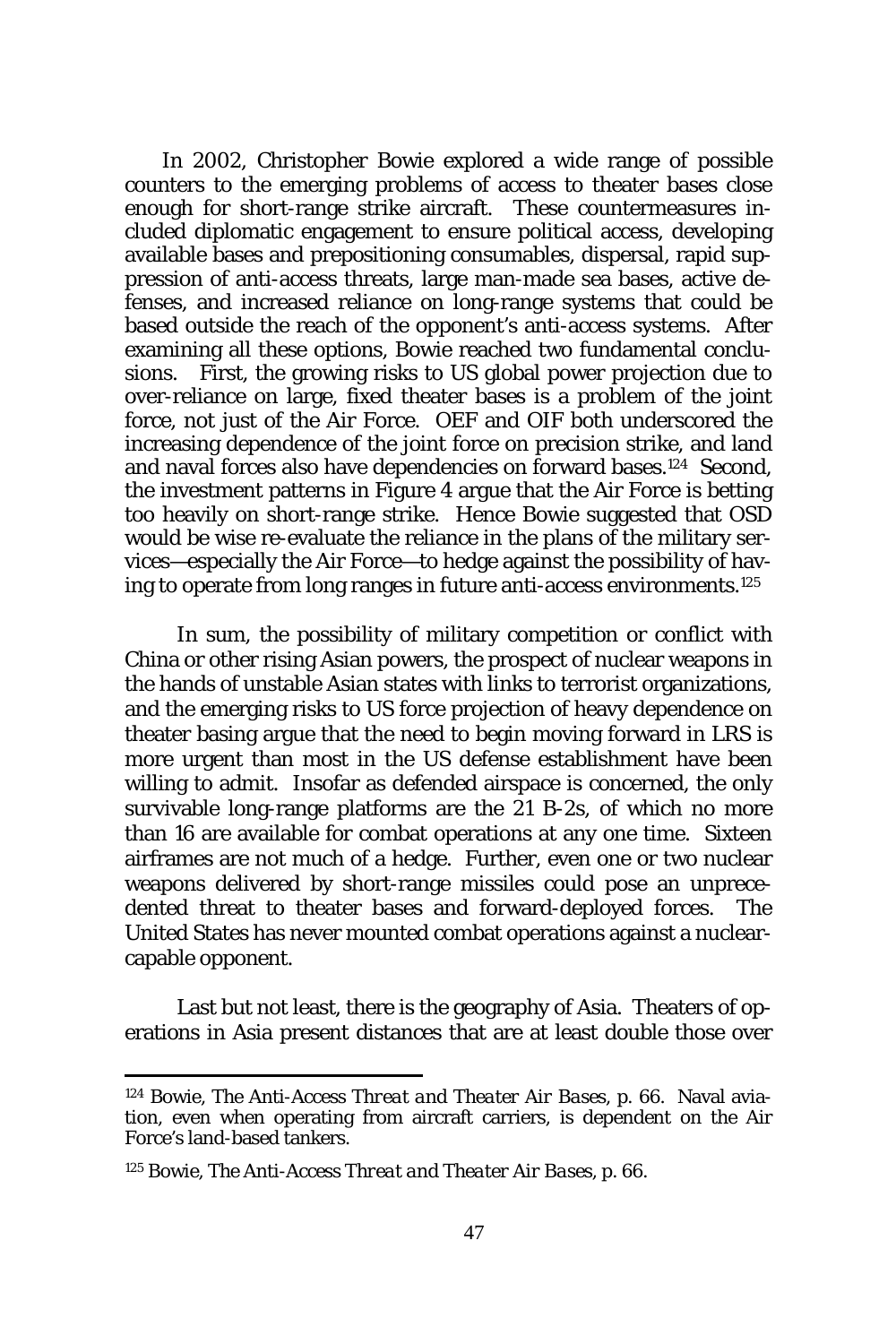which short-range strike aircraft operated during the major air campaigns of 1991, 1999, 2001-02 and 2003. Table 1 contrasts US operational experience starting in 1991 with the one-way strike distances American forces could face in coming decades. Consider Ahmed Al Jaber Air Base (AB) in Kuwait. The great-circle distance from Al Jaber to Kabul in Afghanistan is under 1,200 nm, although during OEF USAF fighter-bombers based there had to fly somewhat longer distances to avoid Iranian airspace. But with multiple air refuelings and "pep pills" (stimulants) to keep aircrews alert during sorties lasting 6-7 hours, short-range platforms were able to conduct strike operations over these distances. Nevertheless, the combat radii to strike targets in Afghanistan from Kuwait did not approach long-range as characterized in Figure 1. At most an F-16 or F-15E sortie from Al Jaber to Afghanistan in October 2001 would fall in the gray area between short and medium-range.

**Table 1: One-Way Distances for Strike Operations in OEF and OIF versus Prospective Future Asian Contingencies126**

| Route                                                           | <b>Nautical Miles</b> | <b>Kilometers</b> |
|-----------------------------------------------------------------|-----------------------|-------------------|
| Distances Encountered during ODS, OEF and OIF                   |                       |                   |
| Al Jaber, Kuwait, to Kabul                                      | $1,175$ nm            | 2,175 km          |
| Thumrait, Oman, to Kabul                                        | 945 nm                | 1,750 km          |
| Al Jaber to Baghdad                                             | 315 nm                | 585 km            |
| Diego Garcia to Baghdad                                         | 2,910 nm              | 5,390 km          |
| Possible One-Way Strike Distances for Future Operations in Asia |                       |                   |
| Kadena, Okinawa, to Fujian Province                             | 540 nm                | 1.000 km          |
| Kadena to Yongbyon, NK                                          | 810 nm                | 1,505 km          |
| <b>Kadena to Beijing</b>                                        | 990 nm                | 1.835 km          |
| Thumrait to Tehran                                              | 1,090 nm              | 2,025 km          |
| Thumrait to Karachi                                             | $2.660$ nm            | 4,925 km          |
| <b>Guam to Fuijian Province</b>                                 | $1.650$ nm            | 3.055 km          |
| Guam to Yongbyon, NK                                            | 1,870 nm              | 3,460 km          |
| <b>Guam to Beijing</b>                                          | 2,180 nm              | 4,035 km          |
| Diego Garcia to Tehran                                          | 1,715 nm              | 3.175 km          |

In 1991, B-52Gs did fly sorties from the British airfield at Diego Garcia in the Indian Ocean, as well as from bases in England and Spain. In all three of these cases, the combat radius involved was in the neighborhood of 3,000 nm, and the distance had a significant ef-

<sup>126</sup> All distances shown are great-circle routes without adjustments for political boundaries, and have been rounded to the nearest 5 nm or 5 km.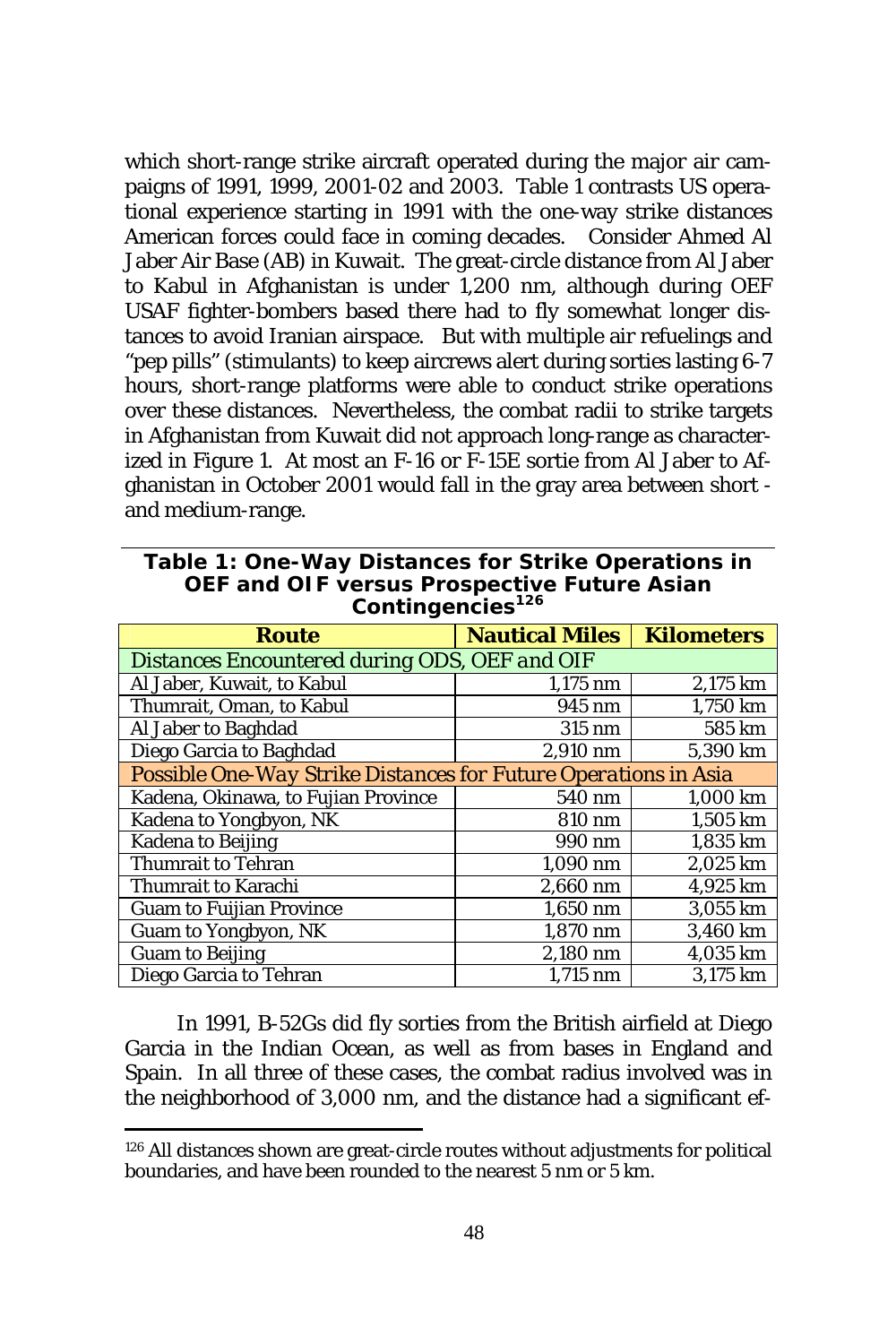fect on sortie rates when compared with those achieved by B-52Gs operating out of Jeddah in Saudi Arabia during Desert Storm. The Jeddah B-52s faced a mission radius of around 700 nm and achieved a sortie rate of nearly 1.3 missions/day, whereas the same bomber operating from Diego Garcia, Spain and England averaged less than 0.5 missions/day.127 This comparison illustrates the impact long mission distances can have on sortie rates and, consequently, on the ability to concentrate, or mass, the effects of precision strikes in time.

Looking ahead to future military operations in Asia in Bracken's post-Vasco da Gama era, it is instructive to consider the North Korean nuclear facility at Yongbyon. With Kadena AB on Okinawa, Yongbyon is within the reach of short-range aircraft. Without Kadena, the nearest field could be as far away as Anderson on Guam, which would add another 1,000 nm to the one-way, great-circle distance to the target. Even greater increases occur in the case of targets located deep in China, as opposed to conveniently arrayed along the PRC's coast. Further, a base such as Kadena could eventually be lost either for political reasons or due to enemy attack. Either way, dealing with a China contingency using strike assets based as far away as Guam looks like a task for long-range, as opposed to short-range, systems.

Hedging sufficiently against mid- to long-term challenges is always difficult when involved in on-going military operations in the present. It is not at all clear, however, that the Defense Department as a whole recognizes the urgency of moving ahead on LRS. And, as indicated in the previous chapter, the problem is not money but priority and focus.

## **GAPS: EMERGING OR TIME-SENSITIVE TARGETS AND 24/7 STEALTH**

The last part of the argument identifies gaps in current American LRS capabilities. The most important of these concerns the US capacity to attack emerging, time-sensitive, fleeting, or moving targets.

Prior to the 1991 Persian Gulf War, there was little appreciation for the revolutionary potential of guided air-to-ground munitions out-

<sup>&</sup>lt;sup>127</sup> The primary source for the sortie-rate comparison is GWAPS, Vol. V, Part 1, *A Statistical Compendium*, pp. 346, 556-97.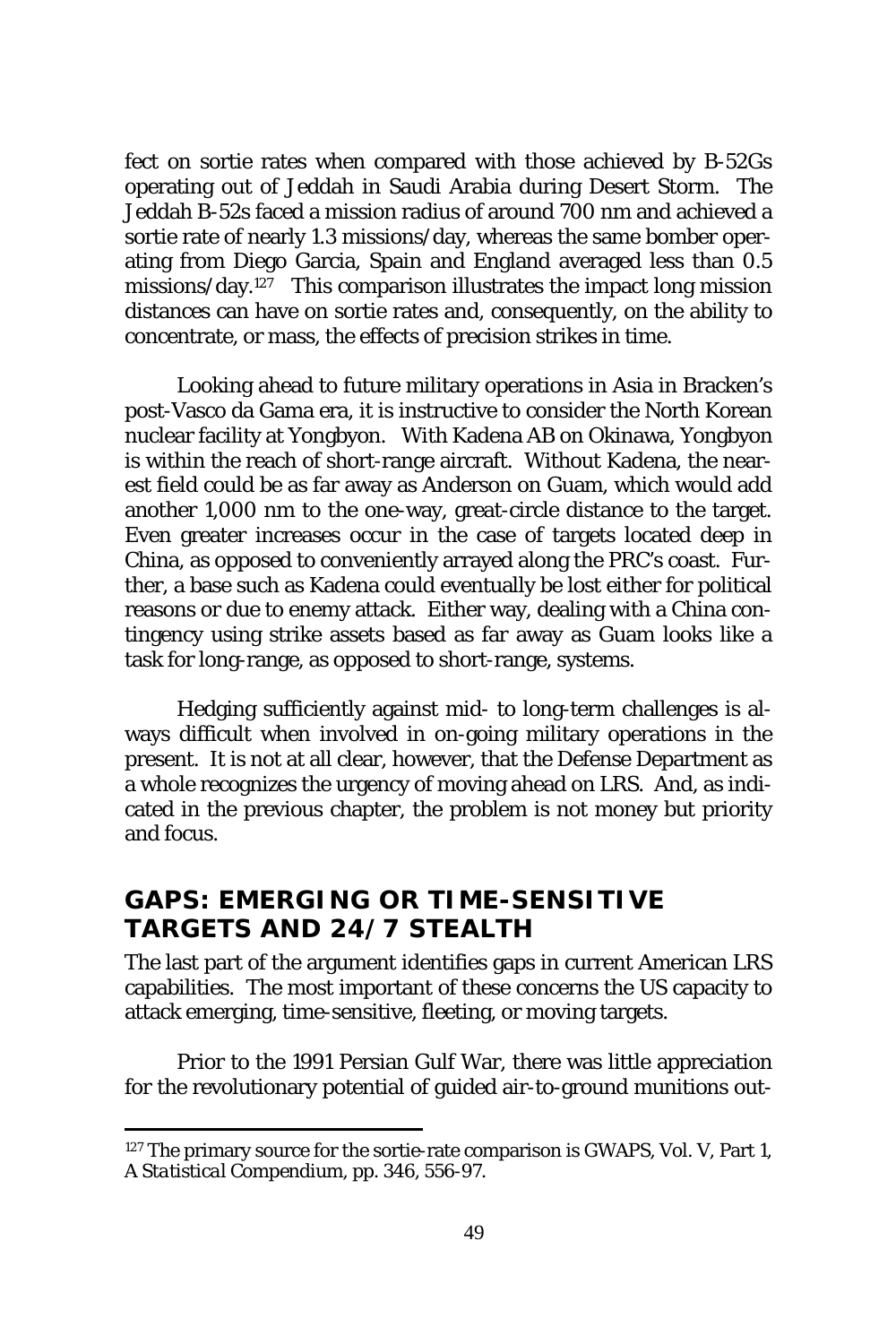side a few proponents in the US Air Force, including those who had witnessed the effectiveness of LGBs in Southeast Asia during 1968-73. As an indication of just how accurate and reliable LGBs proved during this period, from February 1, 1972, to February 28, 1973, the USAF dropped over 10,500 LGBs in Southeast Asia; of this total more than 5,100 (49 percent) were assessed as direct hits and an additional 4,000 (38 percent) achieved estimated CEPs of 25 feet.128 RAND analysts who reviewed this data assessed the results as having been "spectacularly good."129

Impressive as the 1972-73 results were, after the Vietnam War few in the Air Force believed that LGBs or other guided munitions could supplant large quantities of "dumb" bombs in extended air campaigns. There were a number of reasons for this attitude. LGBs could only be employed through clear air; laser illumination of the target was required to impact as opposed to being fire-and-forget (or even launch-and-leave); and, the advent of improved bombing computers in fighters such as the F-16 led many to see the "smart jet" accurately delivering "dumb bombs" as a superior solution given the perceived high cost of LGB guidance kits.

In light of this history, it was not unreasonable for Iraqi Air Force leaders to presume prior to 1991 that hardened aircraft shelters would allow its aircraft to survive airfield attacks by US forces. The best-known successes of LGBs in Southeast Asia had been against lines-of-communications targets, notably the Paul Doumer and Thanh Hoa bridges. Prior to January 1991 LGBs had not been employed on any significant scale against hardened aircraft shelters, and there was ample evidence to suggest that unguided bombs would rarely be accurate enough to penetrate the modern shelters on Iraqi airfields. Statistically, if unguided bombs were employed in large quantities against hardened shelters, there might be an occasional lucky hit, but no systematic destruction of sheltered aircraft.

<sup>128</sup> Major Donald L. Ockerman, *An Analysis of Laser Guided Bombs in SEA (U)* (Thailand, 7th Air Force Tactical Analysis Division, June 28, 1973), Air Operations Report 73/4, pp. ii and 2.

<sup>129</sup> R. L. Blachly, P. A. CoNine and E. H. Sharkey, *Laser and Electro-Optical Guided Bomb Performance in Southeast Asia (LINEBACKER 1): A Briefing* (Santa Monica, CA: RAND Corporation, October 1973), R-1326-PR, p. v.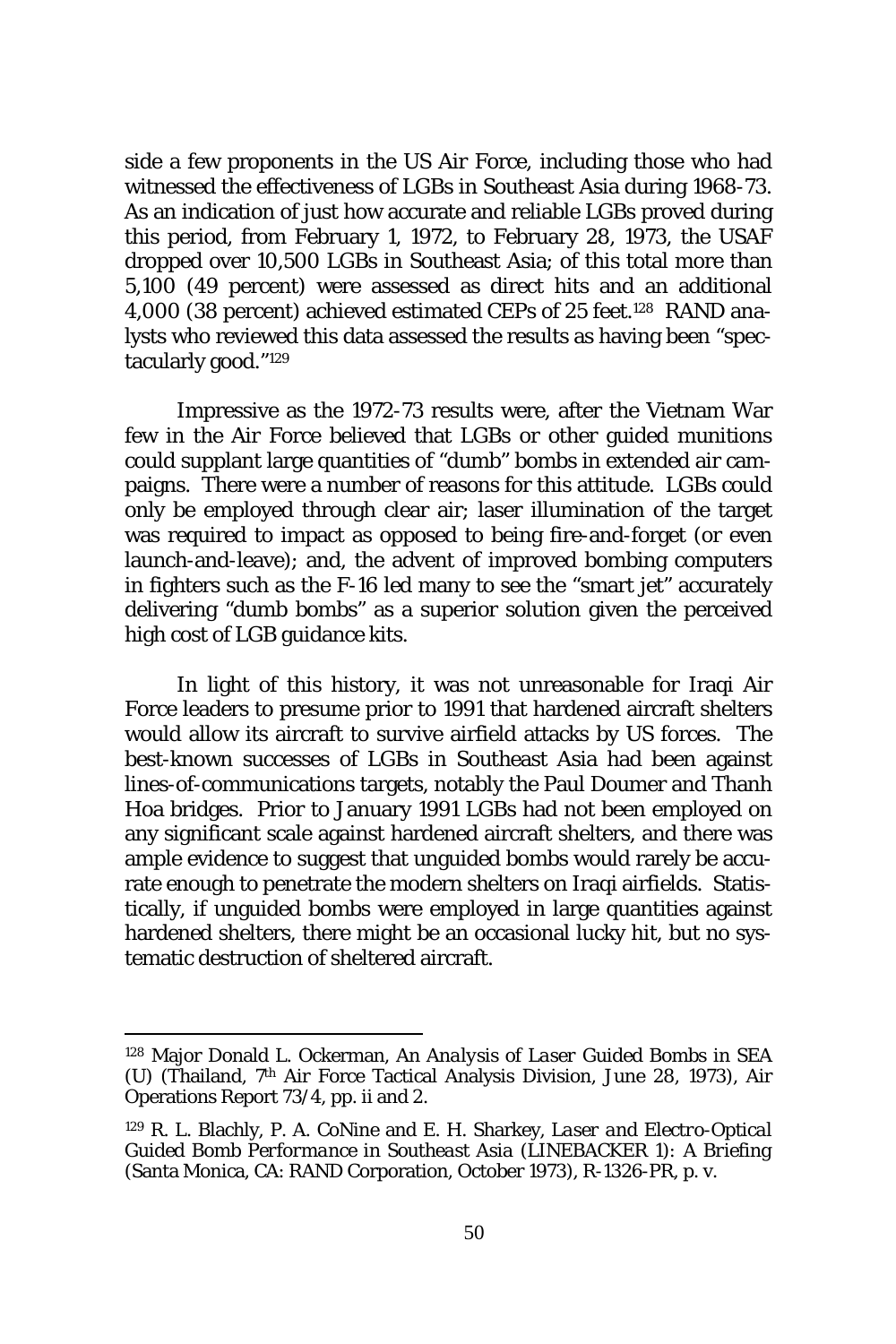Toward the end of the first week of Operation Desert Storm, Coalition air forces had succeeded in gaining effective air control, but the majority of the Iraqi Air Force remained a force-in-being, its aircraft hunkered down inside hardened shelters. This situation prompted a Coalition decision to begin a systematic shelter-busting campaign against Iraqi airfields relying primarily on F-111Fs equipped with Pave Tack laser-designation pods.<sup>130</sup> Pave Tack's imaging infrared detectors enabled F-111F crews to acquire, recognize, and attack point targets day or night. This unexpected use of 2,000-pound-class hard-target-penetrating LGBs to bust Iraqi aircraft shelters soon prompted the Iraqis to begin attempting to fly their advanced aircraft to refuge in Iran.<sup>131</sup>

Nor was the vulnerability of aircraft shelters the only surprise that guided munitions inflicted on for the Iraqis in 1991. Later in the campaign Coalition air power provided Iraqi ground forces with a similar shock by demonstrating that main battle tanks and other heavy ground-force equipment could be destroyed by 500-pound LGBs even when protected by deep sand berms.

Iraqi mobile launchers for extended-range variants of Russian SS-21 (Scud B) ballistic missiles, however, proved to be a different matter in Desert Storm. The Iraqis deployed their mobile launchers to concealed locations or "hides" before the Coalition air campaign kicked off on January 17. Once loaded with a missile, an individual launcher emerged just long enough to drive, usually at night, to a presurveyed launch position, set up, fire, and then race back to a hide. Since most of the hides were not located by the war's end, these mobile launchers provided the paradigm of an emergent, time-sensitive target. Moreover, despite wartime aircrew and special operations forces (SOF) kill claims totaling some 100 Iraqi mobile launchers, Gulf War Air Power Survey researchers concluded that "few, if any" were actu-

<sup>130</sup> The first F-111F attacks on Iraqi aircraft shelters with LGBs occurred the night of January 23, 1991, and were against Al Asad airfield. Gulf War Air Power Survey data indicated that 19 F-111Fs dropped GBU-24A/Bs on shelters at Al Asad that night. The GBU-24A/B consisted of a Paveway III guidance kit and a BLU-109/B hard-target warhead.

<sup>&</sup>lt;sup>131</sup> After Desert Storm, however, the Iranians did not return any of the aircraft that managed to avoid US F-15Cs and reach safety at Iranian fields.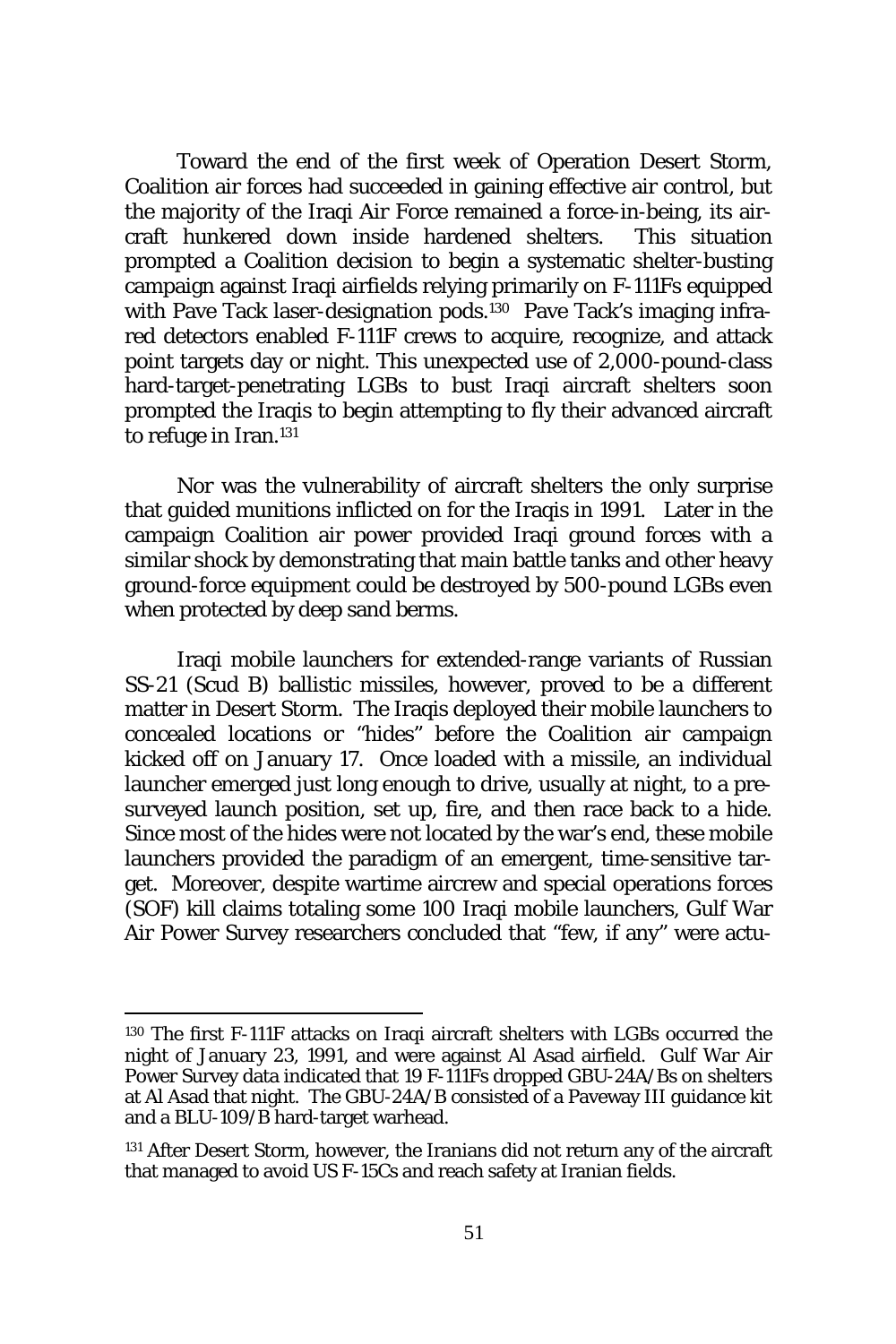ally destroyed by Coalition aircraft or SOF (although numerous decoys, both high and low quality, were eliminated).132

The contrast with guided-weapon effectiveness in 1991 against Iraqi aircraft shelters and heavy ground-force equipment is striking. The Iraqis made extensive efforts to hide their mobile-missile launchers from Coalition forces. In addition, once a missile had been fired, launcher and crew began driving away from the launch site within minutes. Even the F-15E, which had the best sensor suite of any Coalition aircraft in 1991, lacked the resolution to give the crew much chance of acquiring a mobile launcher racing toward its hide. A revealing statistic is that while nearly half of 88 total launches were observed by aircrews orbiting nearby on night time "Scud patrols," these crews only managed to prosecute their response to the point of ordnance release in eight of the 42 observed launches.<sup>133</sup>

Looking back, LGBs provided the accuracy and reliability to attack fixed targets in clear air; JDAMs added the capability for fire-andforget attack of fixed targets even through adverse weather. Except for very hard or deeply buried targets, these two munitions rendered the air attack of fixed targets a largely "solved" problem. 134

By comparison, emergent, time-sensitive, and moving targets appear to remain a work-in-progress. Their status, moreover, depends on the state of the hider-finder competition at any point in time. Because that competition centers on information, and because there will always be ways for hiders to deny crucial targeting information to finders through concealment, deception and numerous other stratagems, this class of targets gives every indication of being an inherently

<sup>132</sup> Keaney "Gulf War Airpower," p. 30. This GWAPS finding remains disputed. Wayne Downing, who commanded US Special Operations Forces (SOF) in Desert Storm, stated in 2002: "I know that SOF took out six to eight Scuds" ("The Tip of the Spear," *Newsweek*, November 25, 2002). Also to be stressed is that even if no launchers were destroyed, Coalition efforts to locate and destroy them suppressed launch rates and contributed to more important goals such as keeping Israel from entering the war.

<sup>133</sup> Gulf War Air Power Survey, Vol. II, *Operations and Effects and Effectiveness*, Part 2, *Effects and Effectiveness* (Washington, DC: US Government Printing Office, 1993), pp. 335-36.

<sup>134</sup> John A. Tirpak, "Roche Plots a Course," *AIR FORCE Magazine*, October 2001, p. 67; "Roche Sorts It Out," *AIR FORCE Magazine*, March 2002, p. 39.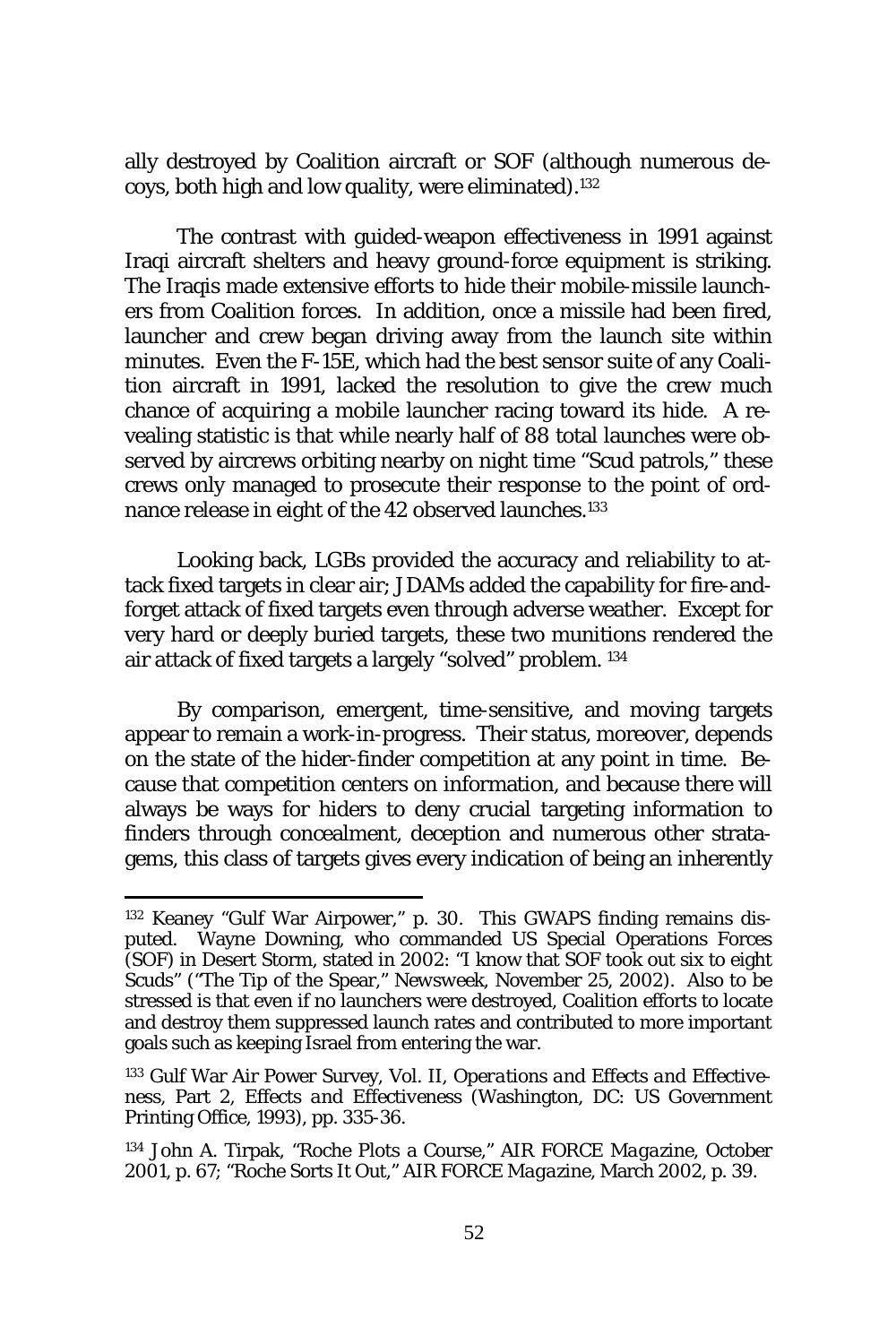open-ended, if not intractable, problem. It follows, then, that emergent, time-sensitive and moving targets present the attacker with an information problem that is unlikely to be solved once and for all especially by purely technological advances such as bringing laser or INS/GPS-aided guidance to maturity.

This situation has far-reaching implications for LRS. Consider targets that are hidden most of the time, only vulnerable to attack during brief intervals when must expose themselves to fire on or otherwise engage US forces. It is possible that such targets will always be located in littoral areas or close enough national borders for their fleeting moments of vulnerability to be observed by standoff surveillance platforms such as the E-8 Joint Surveillance Target Attack Radar System (Joint STARS) orbiting outside defended airspace. However, it is difficult to believe that military planners of countries with the geographic depth of China or Russia would fail to grasp the advantages of placing at least some important assets deep inland, well beyond the reach of American standoff surveillance short-range strike systems. Nor, given both demonstrated American proficiency against fixed targets and the difficulties US forces have experienced with more fleeting targets such as Iraq "Scud" launchers in 1991, is it plausible that future adversaries will neglect doing everything possible deny "precision" targeting information to American forces.

Rather, trends over at least the last decade indicate that the competition between hiders and finders is intensifying, with particular attention being paid by prospective American adversaries to mitigating or neutralizing US capabilities for precision strike. For example, after the Cold War ended the Russians continued deploying SS-25 road-mobile, single-warhead ICBMs, building to an estimated peak of 360 operational missiles. They are currently estimated to have 315 SS-25s in service based at locations as deep in Russia as Novosibirsk and Irkutst.135 When field deployed, these mobile ICBMs can be dispersed over wide areas and readily hidden from surveillance.

<sup>135 &</sup>quot;Russian Strategic Nuclear Forces," Russian Nuclear Forces Project, January 3, 2005, online at http://russianforces.org/eng/missiles). This project was started in 1991 by a group of young Russian scientists at the Center for Arms Control Studies.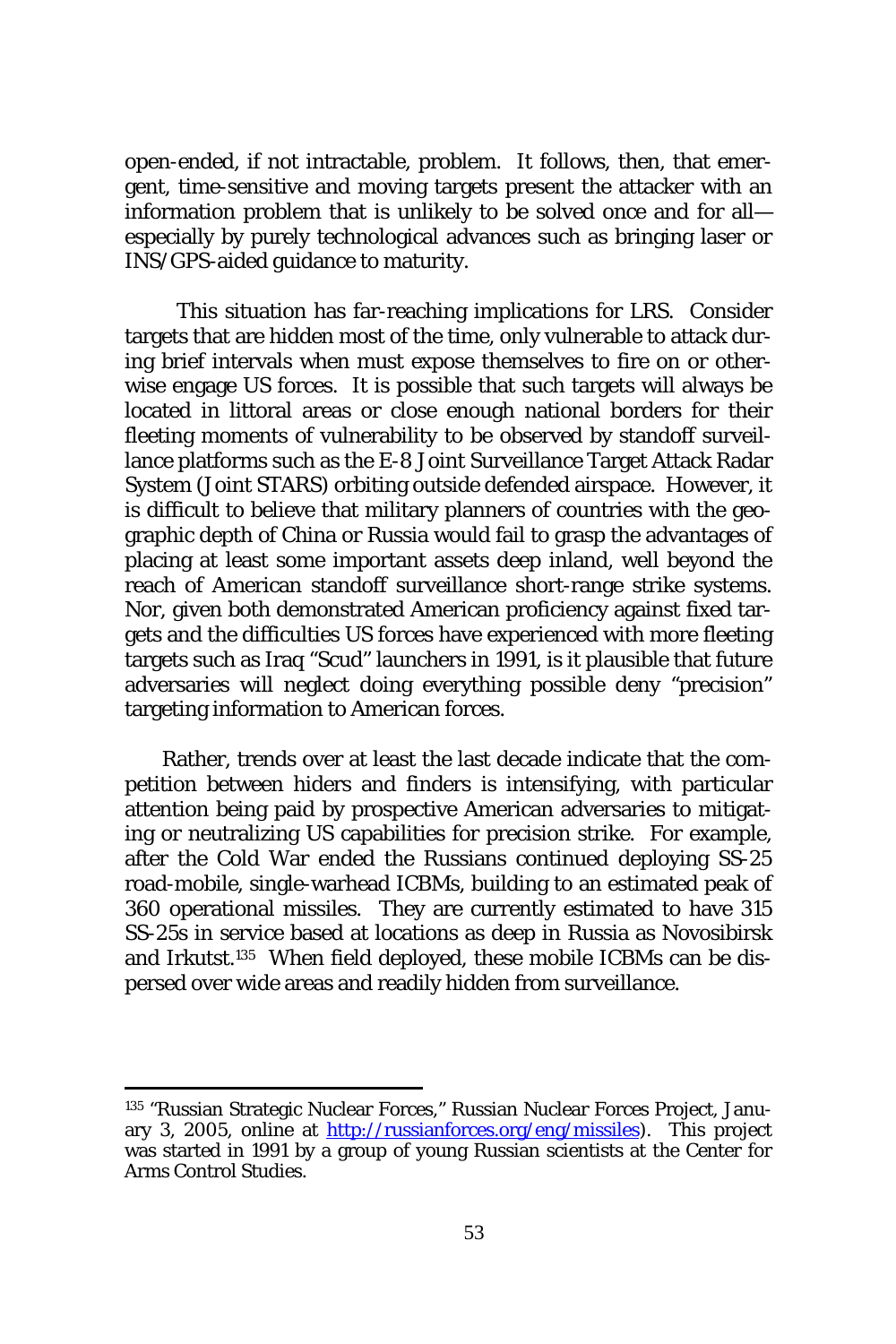Road-mobile Launcher of SS-25 ICBM with Missile, Version "A"

**Figure 7: Russian SS-25 "Topol" Road-Mobile ICBM<sup>136</sup>**

While the Chinese have rarely been forthcoming about their missile programs, there are indications that they are also pursuing concealment and mobility to enhance survivability. Typical of the Chinese approach to nuclear forces, their DF-4 (CSS-3) ICBMs are hidden in caves, and their DF-21A (CSS-5) medium-range ballistic missiles are road mobile.137 In addition, much of the infrastructure for Chinese nuclear-weapon production is concentrated in the center of the country in Sichuan and Gansu provinces.138 As for PRC conventional ballistic missiles, the short-range CSS-6s (DF-15s) fired near and over Taiwan during 1995-96 are launched from wheeled transporter erector launchers (TELs), have been deployed in large numbers (600+) opposite Taiwan by the PLA's Second Artillery Corps, and may have CEPs of 30-45 meters.139 Indeed, so extensive has been the build-up of PRC

<sup>136</sup> Sources: Russian Federation photos online at the FAS website (http://www.fas.org/nuke/control/start1/text/image/rfphotos); also at Global Security's website (http://www.globalsecurity.org/wmd/world/russia/rt- $(\text{http://www.globalsecurity.org/wmd/world/russia/rt-}$ 2pm.htm).

<sup>137 &</sup>quot;Table of Chinese Nuclear Forces, 2002," Natural Resources Defense Council, online at http://www.nrdc.org/nuclear/nudb/datab17.asp.

<sup>138</sup> Rodney W. Jones and Mark G. McDonough with Toby Dalton and Gregory Koblentz, *Tracking Nuclear Proliferation: A Guide in Maps and Charts, 1998* (Washington, DC: Carnegie Endowment for International Peace, 1998), p. 62.

<sup>139</sup> In the mid-1990s firings, the Dong Feng-15 (East Wind) demonstrated a CEP of around 300 meters. The lower CEP of 30-45 assumes terminal guidance. By 1999, the Chinese had flight tested a GPS trajectory reference system, developed an integrated NAVSTAR GPS and GLONASS receiver (GLON-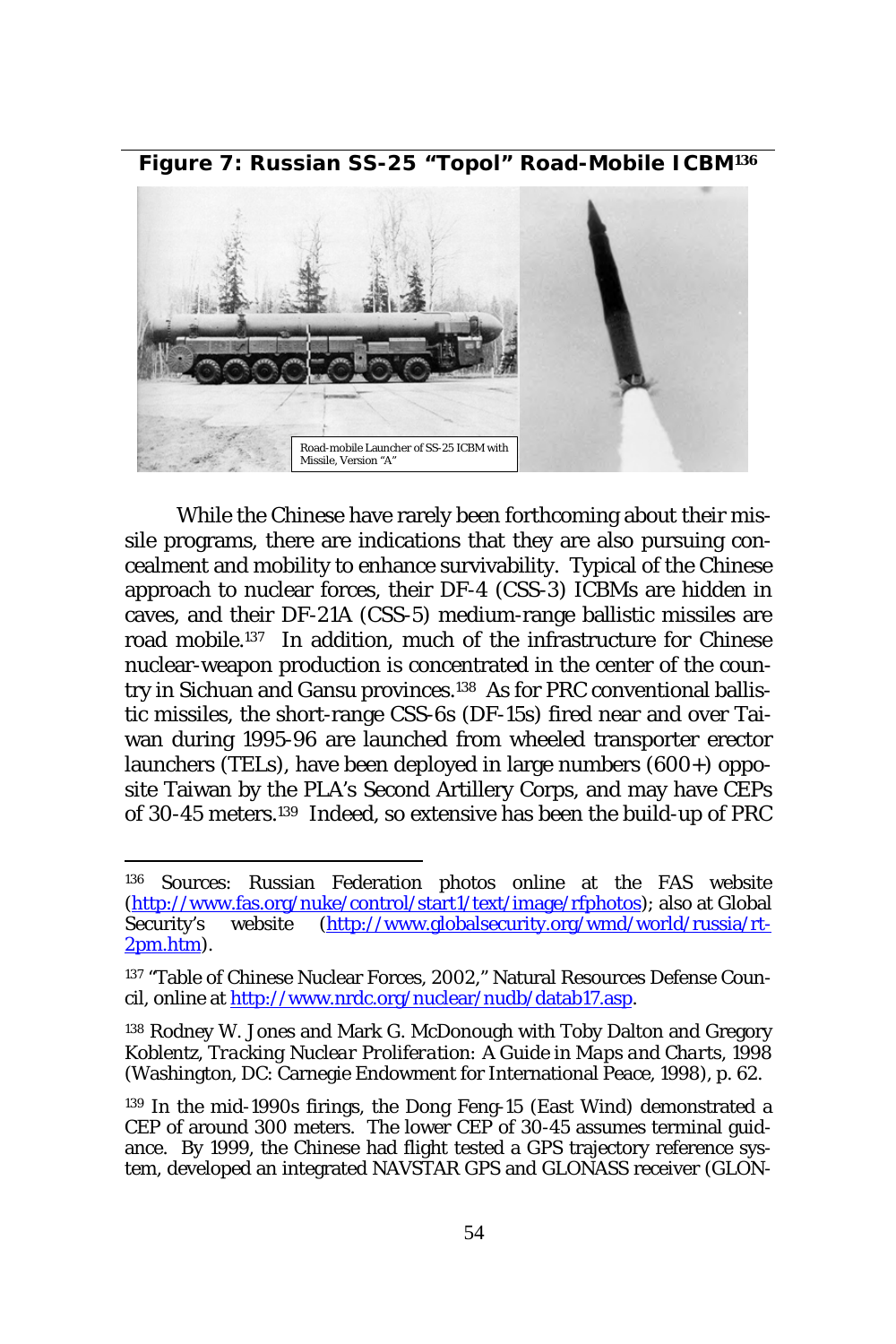conventional ballistic-missile forces opposite Taiwan that one longtime observer of Chinese military programs described it as the "most daunting . . . in the world," adding that this threat will only grow as the PLA adds first-generation land-attack cruise missiles.<sup>140</sup>

The broad trend evident in these force developments is that foreign militaries that been paying close attention to evolving US conventional capabilities and are moving toward mobility, periodic relocation, camouflage and concealment, hardening, underground facilities, geographic dispersal, and positioning deep inside defended airspace to improve the survivability of their military systems and facilities. A telling example was the success the Serbs had in 1999 in keeping relocatable elements of their air defense system alive by displacing SAM launchers and radars as little as a few hundreds of yards overnight. These small displacements blurred the precise coordinates of these targets inside the cycle time of the NATO air-tasking-order (ATO) process, which meant that they could survive strikes by systems such as TLAM that targeted coordinates.141

The mix of capabilities the US military will need to cope with this adverse trend will vary from opponent to opponent and from conflict to conflict. Once again, the underlying dynamic is a hider-finder competition, one that will continue to be played out on two distinct levels for the foreseeable future. On one level, American strike aircraft use stealth to hide from enemy air defenses; on the other, the opponent exploits such counters as mobility, concealment and geographic dispersal to try to hide forces and facilities from US strike systems.

Given the open-ended character of the underlying hider-finder competition, it is not difficult to discern growing gaps in American

ASS being the Russian version of GPS), and conducted research on digital scene-matching terminal guidance that could provide 5-12 meter accuracy for PRC ballistic missiles (Stokes, *China's Strategic Modernization*, p. 92).

<sup>140</sup> Mark A. Stokes, "The Growing PRC Missile Threat: Options for Taiwan Missile Defense," US-Taiwan defense-industry conference, San Antonio, TX, February 12-14, 2003, slide 4. Stokes was an assistant air attaché in Beijing during 1992-95.

<sup>&</sup>lt;sup>141</sup> Author's notes from discussion with Colonel Tony Imondi, 509<sup>th</sup> Bomb Wing, Whiteman AFB, MO, August 13, 1999. Imondi was the Operations Group commander of the B-2 wing at Whiteman during Operation Allied Force.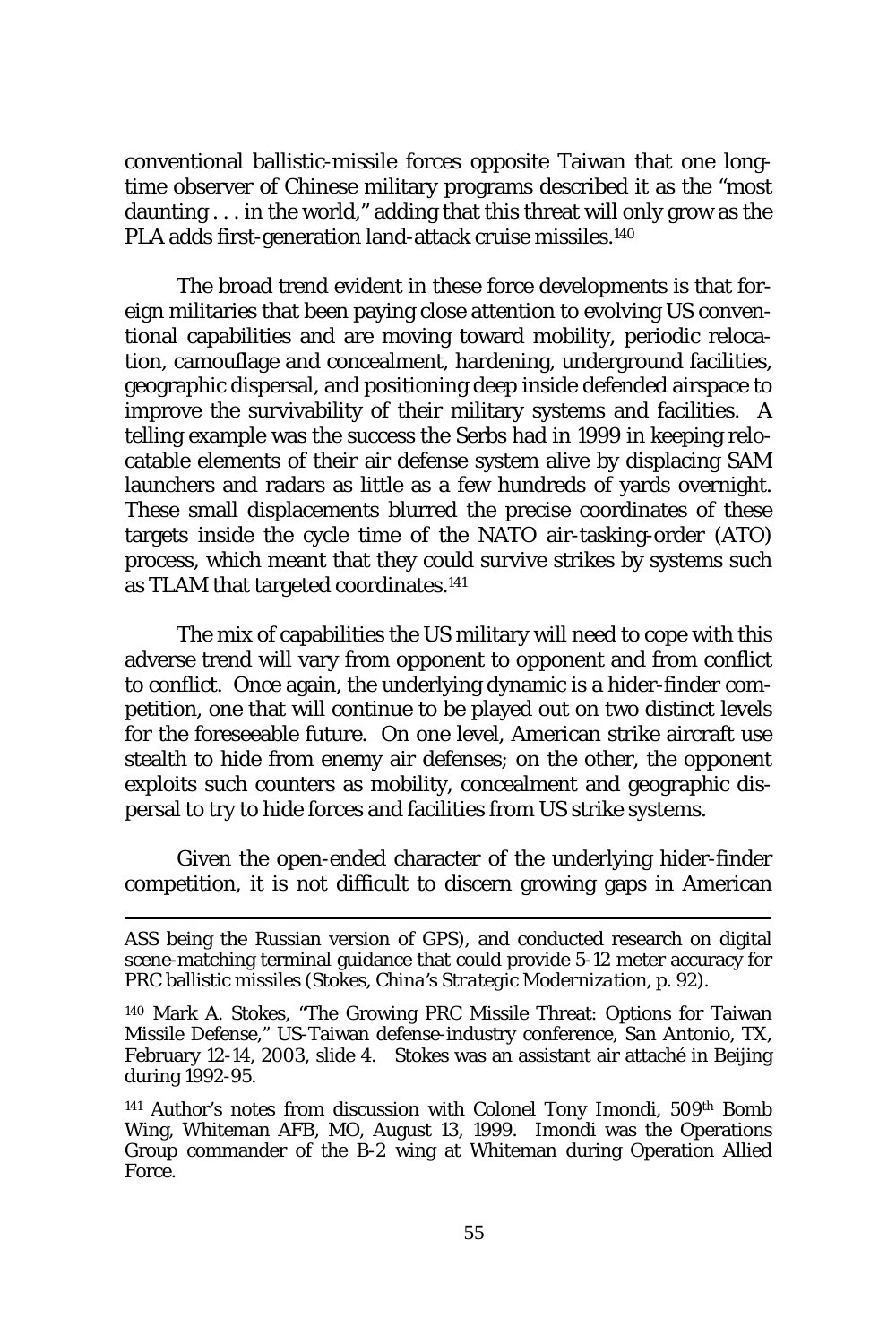LRS capabilities as adversaries become more skilled in denying targeting information on their military forces and infrastructure. If adversaries are likely to confront US forces more and more with emergent, time-sensitive, fleeting, or even moving targets, then the ability to persist relatively deep inside enemy airspace while waiting for such targets to reveal themselves will be at a premium. The resulting need is not *just* for long range, although this attribute can always be converted to loiter time in areas wherein such targets are expected. Beyond persistence, the sensor resolution to identify targets and the means to put munitions on them quickly, before they disappear, are also needed. Further, if either surveillance or guided munitions are provided by air vehicles operating inside defended enemy airspace, then the survivability of those platforms is also an important requirement.



Adequate sensor resolution is perhaps the easiest of these interlocking requirements to assess. Prior to Desert Storm, flight tests in the United States against a Russian-built Scud TEL revealed that with the vehicle parked at a location whose coordinates were known to aircrews prior to takeoff, even the F-15E had a limited chance of acquir-

<sup>142</sup> Source: Raytheon.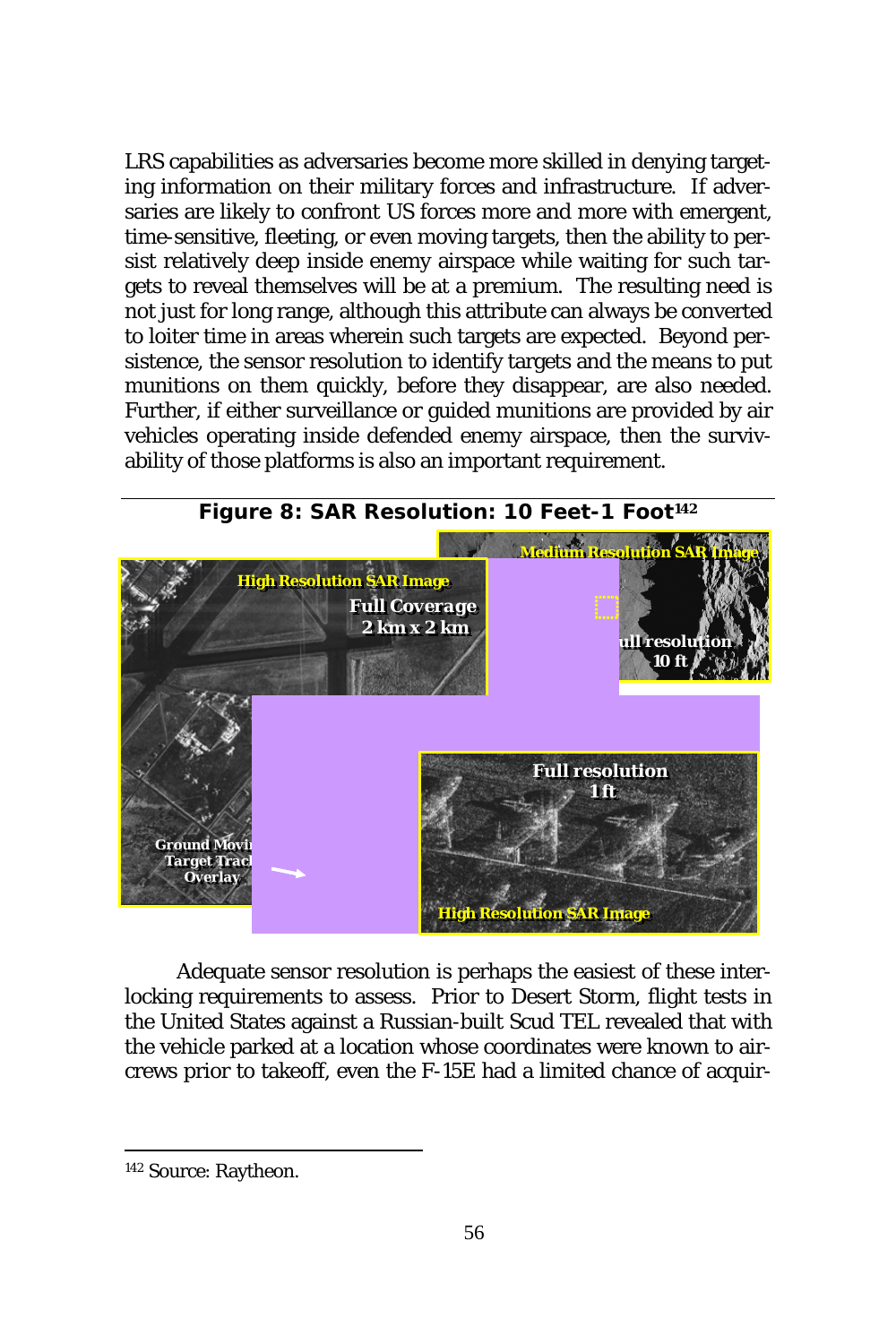ing the target unless the missile was erected.143 Sensor technology has, of course, advanced since 1991. However, in light of justifiable American sensitivity to collateral damage based on misidentifying targets, SAR resolutions of 1-foot or less are probably a minimum for the longterm if attack radars and other imaging sensors are to supplant "eyes on target." The B-2's current SAR resolution of 10 feet (see the upper righthand image in Figure 8) is an order-of-magnitude short of this goal (Figure 8, lower righthand image).

Turning to survivability, the only strike platforms now capable of operating inside defended airspace are the long-range B-2 and the short-range F-117 and F/A-22. The F/A-22 Raptor's combination of stealth, "supercruise" (non-afterburning sustained speed of Mach 1 or higher in level flight), and air-to-air capability undoubtedly make it "the most survivable airplane ever to fly." $144$  As F/A-22 proponents have stressed, its low observability plus its "capability to fight" enemy interceptors will "put stealth in the daytime."145 The inability of the F-117 and B-2, if located by enemy fighters, either to outmaneuver or to engage them with air-to-air missiles explains why the Air Force has only been willing to operate these planes inside enemy airspace at night. In the B-2's case, however, this limitation could be mitigated by adding a capability to target enemy fighters with radar-guided missiles such as the AIM-120 Advanced Medium-Range Air-to-Air Missile (AMRAAM).146

While tradeoffs between speed of attack and persistence are not as easy to evaluate, it is far from evident that speed wins out overall. Consider, as a brief thought experiment, a B-2 and F/A-22 each being appraised of a time-sensitive target 100 nm away. Assuming both platforms are at high altitude and equipped with small diameter bombs (SDBs) that can be released by either plane at least 40 nm from the target, then the B-2 will need just over seven minutes to get to the

<sup>143</sup> GWAPS, Vol. II, Part 2, *Effects and Effectiveness*, pp. 334-35. The Touted Gleem test involved an F-15E, F-111F, and a LANTIRN-equipped F-16.

<sup>144</sup> Grant, "In Defense of Fighters," p. 42.

<sup>145</sup> Tirpak, "The Raptor as Bomber," p. 33.

<sup>146</sup> As noted in CSBA's September 2004 backgrounder, if the B-2 was upgraded with a modern computer architecture, an AMRAAM capability could be added (Watts, "Moving Forward on Long-Range Strike," p. 17). In the case of the F-117, adding radar–guided missiles would probably not be feasible.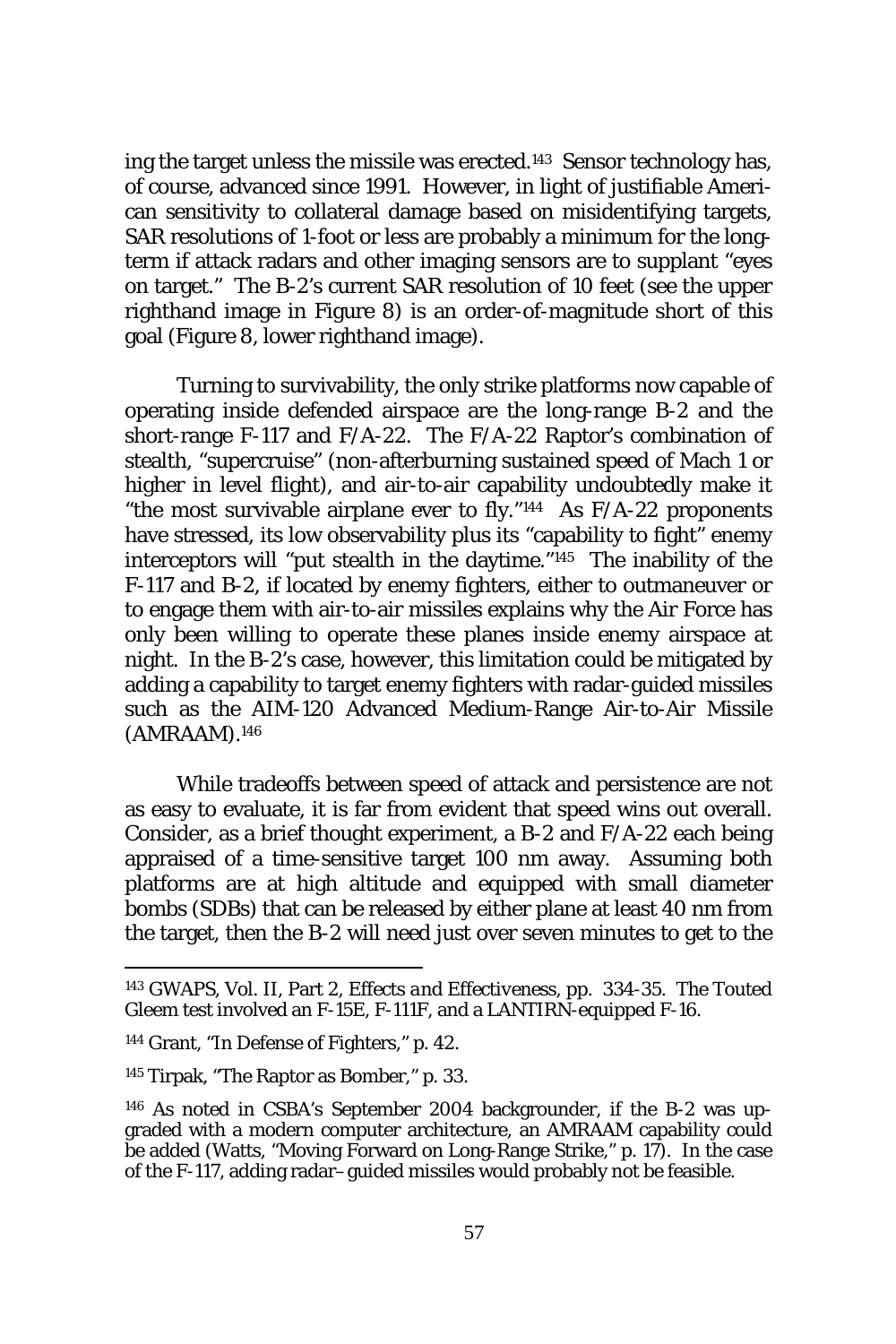release point. If the F/A-22 is supercruising at Mach 1.5-plus, it should be able to reach the release point in half that time. The question then becomes: how often is the difference between seven and 3.5 minutes to weapon release likely to allow the target to escape?

One can, of course, imagine tactical circumstances in which this time differential would spell the difference between a successful strike and a missed opportunity. However, if the TSTs in question are only 600 nm inside defended airspace, the F/A-22 would have to have come off a tanker, headed straight for the target at a subsonic speed, and only accelerated to supercruise for the last 100 nm of the profile in order to complete the strike with enough fuel make it back to the tanker. True, aerial refueling can extend the reach of short-range fighter-bombers so long as the portion of the profile inside enemy airspace does not exceed their unrefueled combat radii. But in the absence of stealthy tankers that permit aerial refueling inside defended airspace, the distance any strike platform can reach into airspace protected by enemy fighters and SAMs is limited to the aircraft's unrefueled combat radius.<sup>147</sup> In the case of the F/A-22, this distance is 400-600 nm, depending on how much of the profile is flown supercruising at Mach 1.5.148 Nor, in this situation, would the F/A-22 have much persistence in the vicinity of targets at depths of 500-600 nm inside defended airspace. A B-2 with the computational capacity to be freed from a preplanned blue line and armed with AMRAAM for self defense, on the other hand, could conceivably provide persistence at this depth—especially if F/A-22s and other systems were able to put pressure on enemy fighters.

The argument has been made by those defending short-range fighters that the greater reach and persistence of long-range systems is only valuable in "a narrow class of scenarios where basing concerns and extreme inland ranges" stretch out the combat radius required and air defenses are so light as to "take attrition out of the equation," as was the case with the B-1 in OEF.149 If, however, exploiting mobil-

<sup>&</sup>lt;sup>147</sup> In 2004, Lockheed Martin proposed low-observable airframe that could be used for a number of missions, including aerial refueling (David A. Fulghum, "Striking Concepts," *Aviation Week & Space Technology*, November 29, 2004, pp. 26-7).

<sup>148</sup> Tirpak, "The Raptor as Bomber," p. 33. This article gives the unrefueled combat radius of the F/A-22 as 595 nm on an all-subsonic mission profile.

<sup>149</sup> Grant, "In Defense of Fighters," p. 43.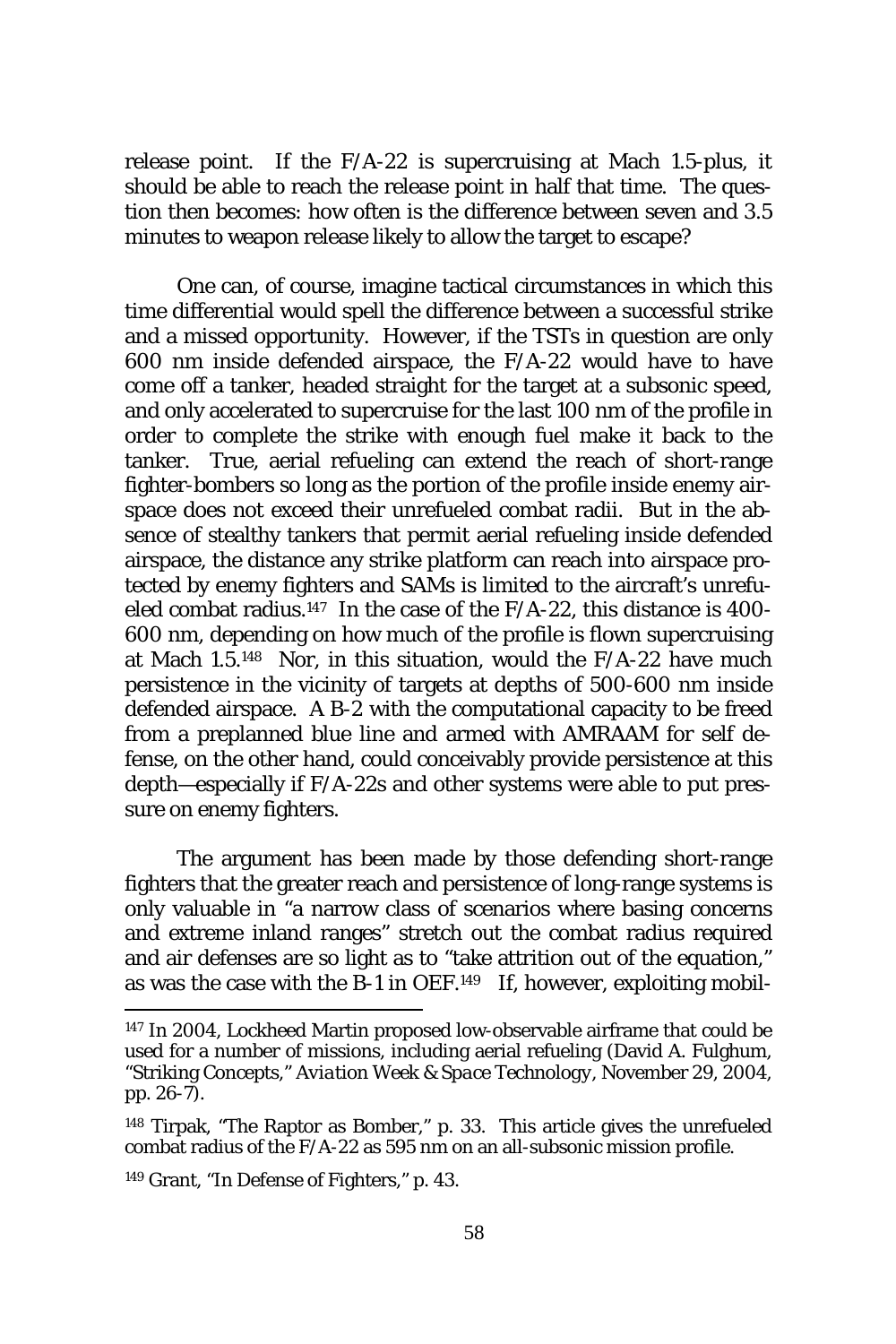ity, concealment, underground facilities and strategic depth to frustrate US strike capabilities is where potential US adversaries are headed, then this argument collapses. Ballistic and cruise missiles can be positioned considerable distances inside defended airspace; increased adversary exploitation of emergent and time-sensitive targets appears to demand greater American capacity for being able to loiter in the vicinity of those targets; and while the deep targets may not be huge in numbers, they may turn out to be those the other side is most concerned to preserve or, in the case of "loose nukes," the one US political leaders will be most concerned to strike.

In the mid- to long-term, the United States faces growing gaps not merely in being able to strike deep but to have the persistence to find and prosecute emergent and time-sensitive targets deep inside defended airspace beyond the reach of short-range systems. Survivability there being part of the equation, the lack of "24/7 stealth" may argue in the long run for favoring unmanned as opposed to manned LRS solutions. Nevertheless, the Air Force's inclination to bank so heavily on short-range, manned solutions appears fundamentally short sighted.

To be as clear and hard to misinterpret as possible, the capability gaps highlighted in this discussion are neither an argument for ending  $F/A-18E/F$  or  $F/A-22$  production, nor for canceling the F-35 Joint Strike Fighter or the Joint Unmanned Combat Attack Systems (J-UCAS). To the contrary, these gaps argue for better balance between long- and short-range strike in DoD's investment portfolio for the mid- to long-term. Even if one is persuaded that long-range strike is a strictly Air Force issue, and that the Navy should be accorded a free pass on this matter from a resource standpoint, the investment data in Figure 4 documents that the portfolio has been unbalanced since the late 1990s, and there is every reason to expect that it will remain so unless some hard decisions about priorities and balance are made in the near-term. That, in short, is the strategic question raised by the overall argument of this chapter. Without some adjustment of the Defense Department's default priorities, it is difficult to see how the United States can retain its current preeminence in LRS, reduce reliance on nuclear weapons, deny prospective enemies sanctuaries, shape their investments by forcing them to spend more on defending against American LRS capabilities, hedge against a second nuclear age and Asian geography, or close the LRS capability gaps just identified.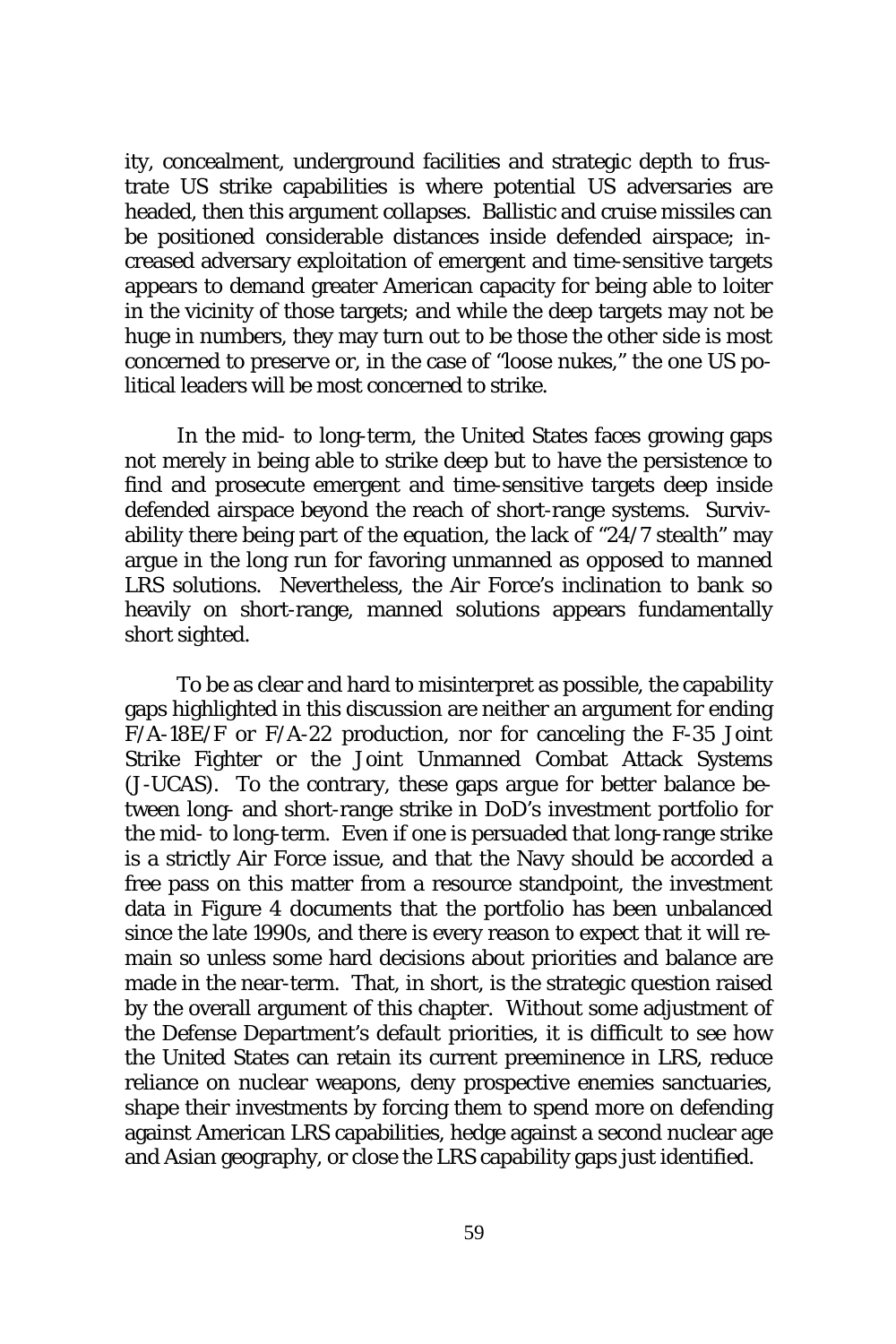Finally, by way of transitioning to the next chapter's task of narrowing the bewildering array of LRS options, the operational requirement to be able to loiter inside defended airspace and use "staring" surveillance to acquire fleeting targets when they reveal themselves, while remaining close enough to strike them in minutes, warrants further elaboration. Even a cursory review of TST problems during OEF and OIF reveals instances of lengthy delays between target acquisition and munitions impact. In some notable instances, these delays were not minutes but "hours to days" due to the insistence of the secretary of defense and combatant commander on avoiding collateral damage and attaining high certainty about the target prior to the decision to strike.150 The reasons for these long delays varied, but included having lawyers vet the legitimacy of targets and insisting that the target be verified visually by SOF rather than relying on Global Hawk or Predator imagery. What these problems reveal is that the largest source of delays in sensor-to-shooter timelines stems from human decision making, not from the speed of the delivery platform or the munition being employed. For political and cultural reasons, it is unlikely that the possibility of human decision makers introducing delays of hours to days into strike operations will disappear anytime in the foreseeable future. If so, then the inclination of some to seek hypersonic cruise vehicles or missiles in order to reduce sensor-to-shooter timelines is unlikely to justify either the cost or technical risks of developing them. Instead, long-dwell inside defended airspace appears to be a much more sensible criterion for sorting through LRS options than platform or munition speed.

<sup>150</sup> Major General David Deptula, "Operation Enduring Freedom—Highlights, Challenges, and Potential Implications: Some Observations from the First 60 Days," December 2001, slide 3. Deptula was the director of the Combined Air Operations Center for OEF from September 23 to November 23, 2001.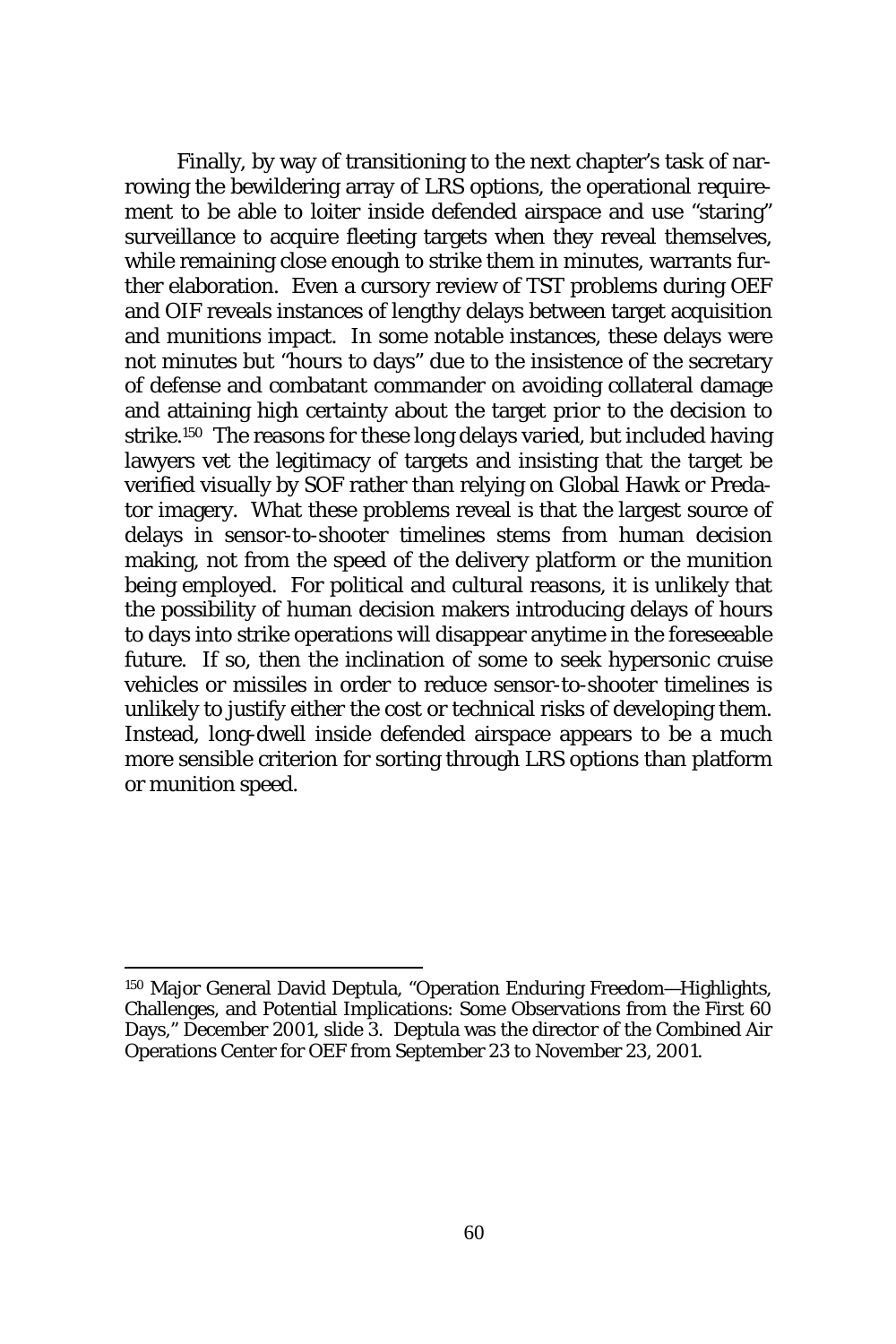# **III. Narrowing the Options**

This final chapter addresses a simple question. Assuming the decision is made to begin developing one or more new LRS systems sooner rather than later, what sort of options make sense? There are aspects of making such choices—notably the survivability tradeoffs between cruise speed and signature—that cannot be resolved by the kinds of analyses offered in this report. In such cases, the best that can be done is to identify areas in which some hard-nosed operational and engineering analysis will be required.

With this caveat in mind, the direction of this chapter will be to utilize the strategic imperative to maintain the American advantage in LRS, the operational challenges stemming from emergent and timesensitive targets, affordability, and technical feasibility to narrow the range of near-term options. The goal is to move beyond the bewildering array of choices the Air Force has been exploring—everything from new variants of existing bombers to hypersonic cruise vehicles and orbital space "planes"—and neck down to a few plausible candidates.

#### **PROMPT GLOBAL STRIKE**

The goal of "prompt" global strike from the continental United States (CONUS) has long appealed to the US Air Force. Arguably, in the 1950s Strategic Air Command achieved a capability for global strike with nuclear weapons directly from CONUS bases as B-52s and KC-135 tankers entered operational service in numbers. As ICBMs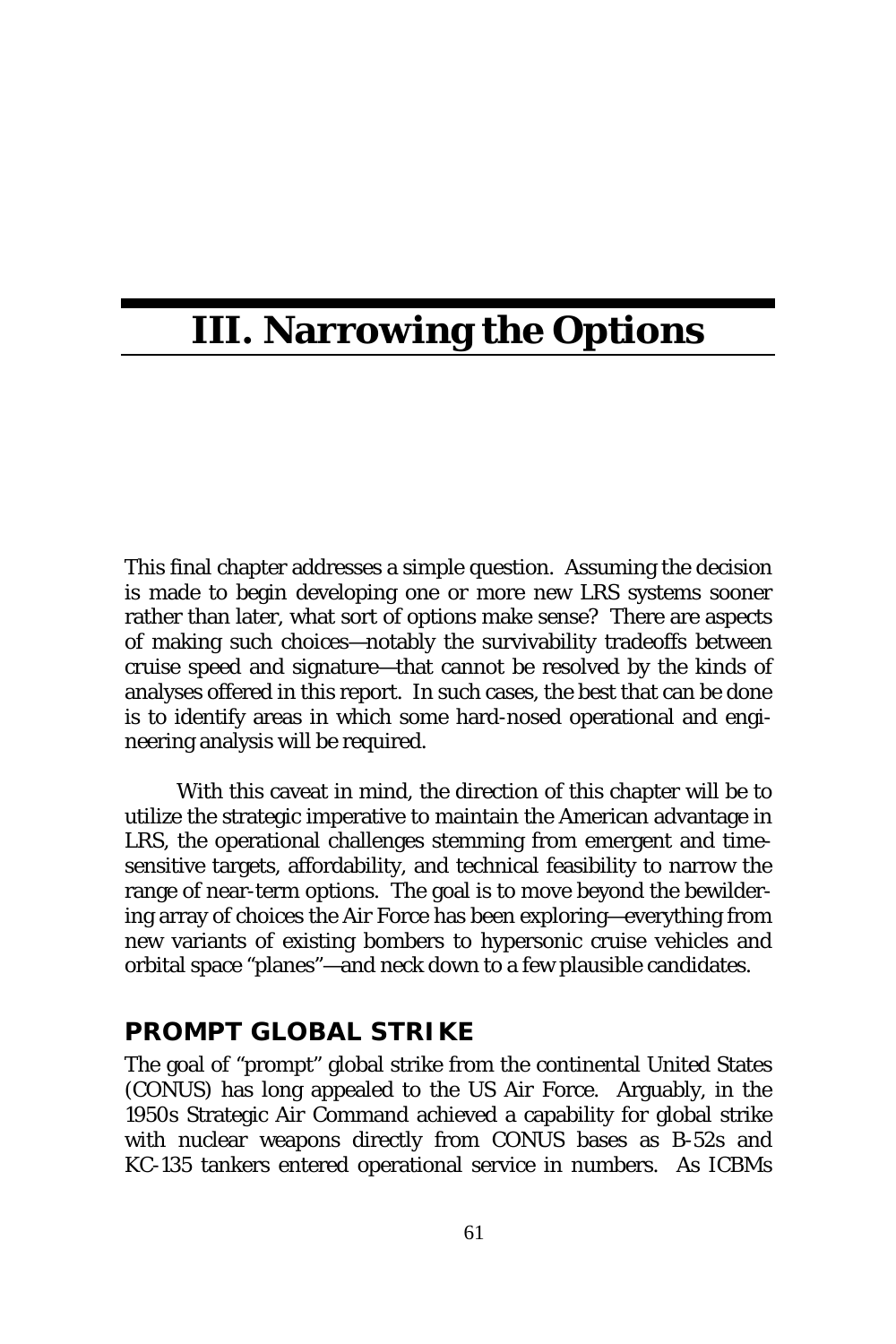began to come on line in the early 1960s, SAC's nuclear-strike capability became prompt (that is, its land-based ICBMs were able to strike targets in the USSR within 35 minutes) even though the bomber leg of the Cold War nuclear triad provided over half of the US nuclear warheads until 1971.151

Since then, the Air Force has explored various ways of achieving prompt non-nuclear global strike, including basing weapons in space and using intercontinental ballistic missiles with conventional warheads. One of the earliest possibilities explored was the idea of placing small space vehicles ("buses") containing 15-20 long, dense, inert rods in elliptical orbits around the earth; once there, rods could be "deorbited" on command and their kinetic energy on impact used to destroy terrestrial targets such as Soviet hardened missile silos.152 With orbital apogees perhaps 40,000 miles above the earth's surface, the velocity change ("delta vee") required to put these rods on trajectories that would intersect the GPS coordinates of terrestrial targets would have been low. But the kinetic energy the rods could have transferred to targets on impact was tremendous given terminal velocities in neighborhood of 6 kilometers/second. In addition, the down-range footprint on the earth's surface of a given bus from apogee could extend several thousand miles, and the prospects of effective defense against rods on their way down was virtually nil.

From 1978 to 1988, a total of perhaps \$70-80 million was spent exploring this concept, including test shots against the Kwajalein Atoll from Vandenberg AFB in California.153 In the end, however, the program met staunch opposition from Air Force fighter generals who were not interested in seeing SAC develop a non-nuclear global-strike capability. As a result, the program was terminated in 1988. More-

<sup>151</sup> According to the National Resources Defense Council's historical data, 1971 was the first year in which the number of nuclear warheads on US ICBMs and SLBMs exceeded the total from SAC's fully generated bomber force (online at http://www.nrdc.org/nuclear/nudb/datainx.asp).

<sup>&</sup>lt;sup>152</sup> Gerry Sears, interview, May 30, 2000. Sears was the program manager during the decade this program existed. During the Cold War it was a black program. Not until a 1998 did open discussion of employing hyper-velocity rods from orbit against surface targets begin occurring.

<sup>153</sup> Sears, interview, May 30, 2000.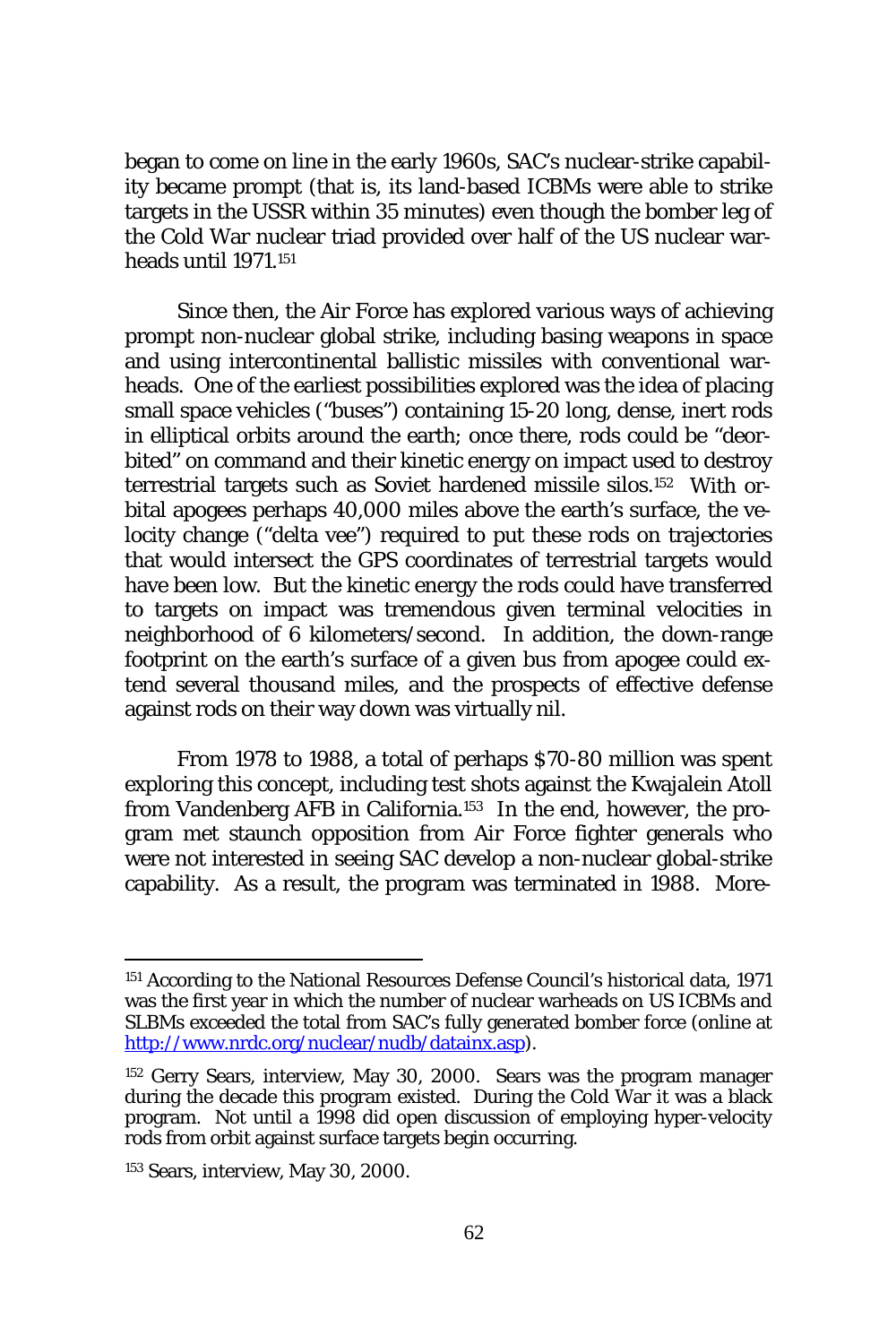over, the response time was not as prompt as most who heard about the program were inclined to assume.

The latest global-strike program aimed at prompt, non-nuclear, global strike is a DARPA-Air Force demonstration known as FALCON (*F*orce *A*pplication and *L*aunch from *CON*US). FALCON is a basket of things, including maneuverable glide vehicles (CAVs), a small launch vehicle, and a hypersonic cruise vehicle. The broad agency announcement (BAA) issued for FALCON in mid-2003 offered this overview of its aims and approach:

> DARPA and the Air Force share a vision of a new transformational capability that would provide a means of delivering a substantial payload from within the continental United States (CONUS) to anywhere on Earth in less than two hours. This capability would free the U.S. military from reliance on forward basing to enable it to react promptly and decisively to destabilizing or threatening actions by hostile countries and terrorist organizations.

> The Government's vision of an ultimate prompt global reach capability (circa 2025 and beyond) is engendered in a reusable Hypersonic Cruise Vehicle (HCV). It is envisioned that this autonomous aircraft would be capable of taking off from a conventional military runway and striking targets 9,000 nautical miles distant in less than two hours. It could carry a 12,000 pound payload consisting of Common Aero Vehicles (CAVs), cruise missiles, Small Diameter Bombs (SDBs) or other munitions. HCVs as part of the future U.S. force structure will provide the country dominant capability to wage a sustained campaign from CONUS on an array of time-critical targets that are both large in number and diverse in nature while providing aircraft-like operability and mission recall capability.154

<sup>154</sup> DARPA, "FALCON *F*orce *A*pplication and *L*aunch from *CON*US," Broad Agency Announcement (BAA), Phase I, Proposer Information Pamphlet (PIP) for BAA Solicitation 03-35, July 29, 2003, p. 1.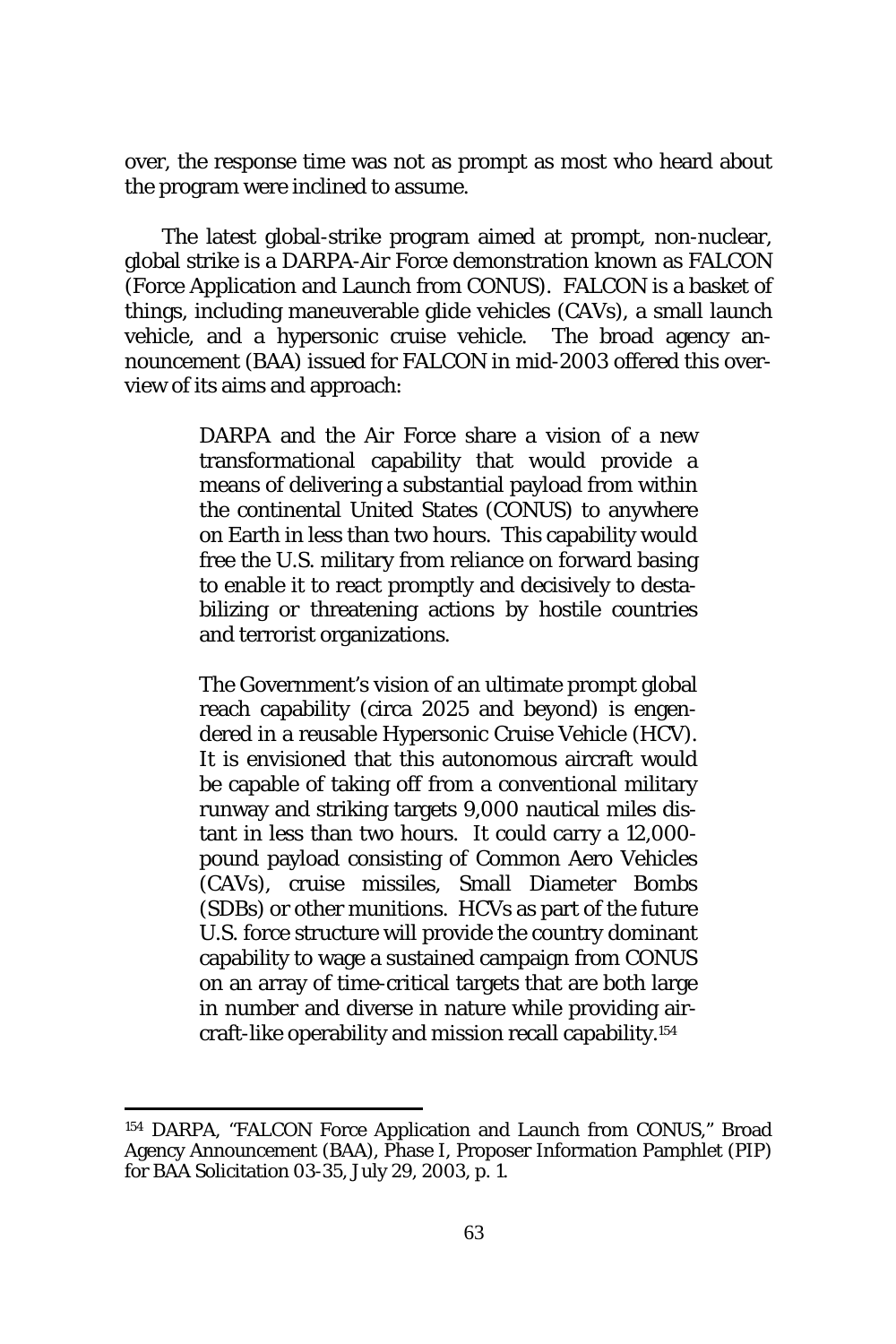Although FALCON's aim of achieving a dominant position in LRS is certainly a plausible strategic goal, its hypersonic cruise vehicle is, to say the least, ambitious. To achieve a strike distance of 9,000 nm in a flight time of two hours requires a cruise speed around Mach 8, which is a considerable leap beyond the Mach 3 SR-71. The cruise altitudes for a Mach 8 HCV are likely to be around 100,000 feet literally on the edge of space (the sky overhead turns black by 80,000 feet and the earth's curvature is visible). The requirement to be able to take off from conventional runways adds further complexity: most likely the vehicle would have to have two separate propulsion systems.

The CAV mentioned in the FALCON BAA is to have a total weight of 2,000 pounds with approximately 1,000 pounds of munitions payload, and is to be able to achieve impact speeds of approximately 4,000 feet per second in order to be able to defeat hard and deeply buried targets (HDBTs).155 Likely payloads include a single rigid penetrator for HDBTs, six Wide Area Autonomous Search Munitions, or four SDBs. While CAVs could be delivered from the HCV, they were portrayed in the 2003 BAA as a separate LRS option when married to a Small Launch Vehicle (SLV). The goal for the SLV is to be able to place small satellites "into a diverse family of low Earth orbits (including Sun synchronous orbits)".156 DARPA and the Air Force hope the mature SLV will be capable of boosting an Enhanced CAV to a global range of 9,000 nm (with approximately 3,000 nm cross range) at a total launch cost of less than \$5 million.157 Again, these are extraordinarily ambitious goals.

As noted in the first chapter, however, Congress has developed concerns about FALCON. Apparently worried about how the Russians and Chinese might "misinterpret" American efforts to develop conventional munitions that could be delivered "worldwide from and through space," Congressional appropriators inserted language in the FY 2005

<sup>155</sup> DARPA, "FALCON *F*orce *A*pplication and *L*aunch from *CON*US," pp. 5, 7.

<sup>156</sup> DARPA, "FALCON *F*orce *A*pplication and *L*aunch from *CON*US," p. 4. "Sun-synchronous orbits are retrograde low-Earth orbits (LEO) inclined 95º to  $105^{\circ}$  and typically used in remote-sensing missions to observe Earth"— Jerry Jon Sellers, ed. Wiley J. Larson, *Understanding Space: An Introduction to Astronautics* (New York: McGraw-Hill, 1994), p. 150.

<sup>157</sup> DARPA, "FALCON *F*orce *A*pplication and *L*aunch from *CON*US," pp. 8-9.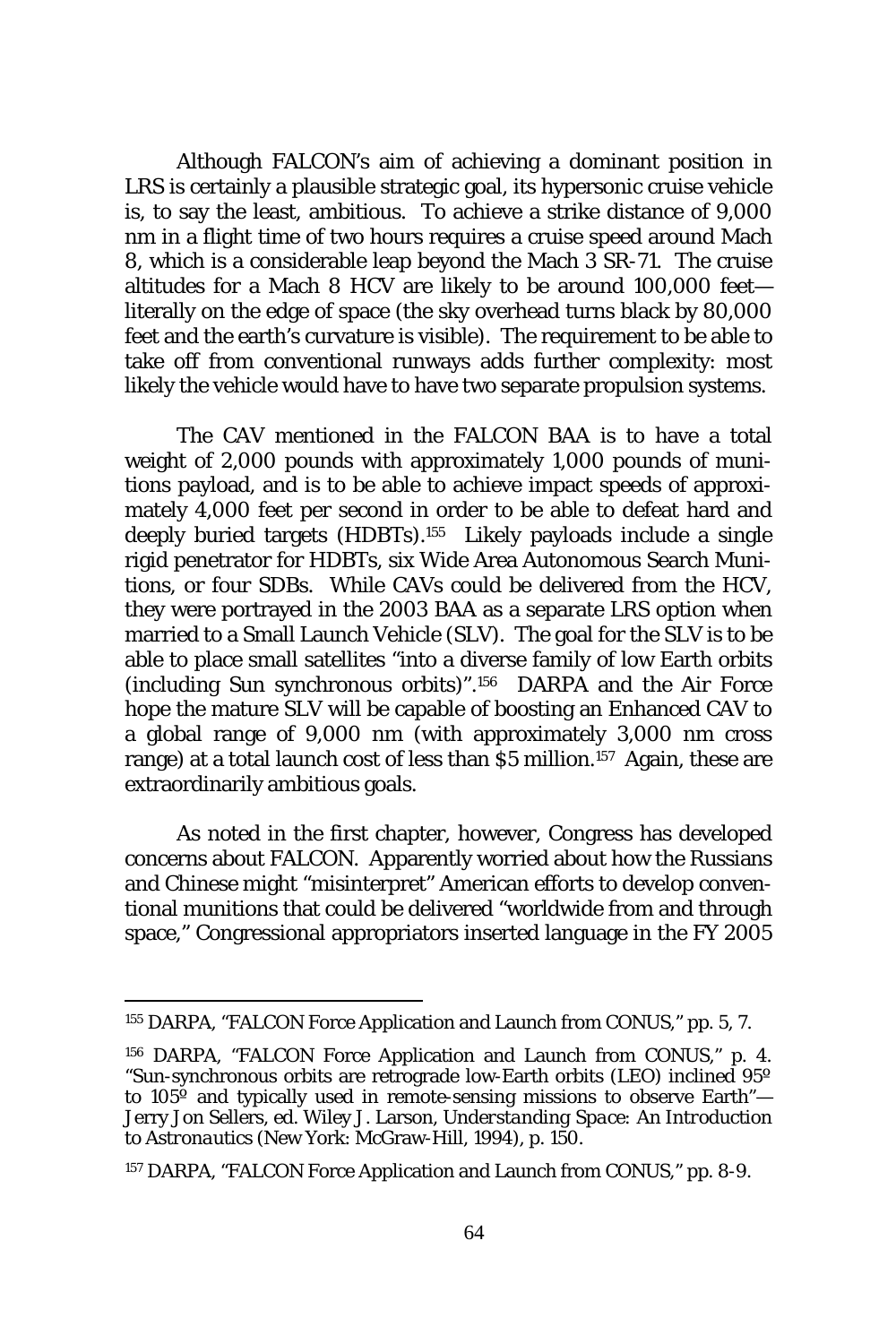defense budget that led to all weaponization activities being excluded from the FALCON program.158

 To put these Congressional concerns in context, while Article IV of the 1967 treaty on the use of outer space prohibited placing "in orbit around the Earth any objects carrying nuclear weapons or any other kinds of weapons of mass destruction," it made no mention of placing conventional munitions in orbit.159 Nor did the treaty, which entered into force in October 1967, mention, much less ban, intercontinental ballistic missiles that had to travel through space to deliver nuclear warheads against the United States or the Soviet Union. Nevertheless, at least some Congressional appropriators in 2004 were clearly concerned about how FALCON and CAV would be perceived by other nations.160

How should these sorts of options for LRS in the mid- to longterm future be assessed? The notion from the late Cold War of placing conventional munitions in orbit—even ones as relatively benign as dense, inert rods that would concentrate kinetic energy against terrestrial targets when deorbited—faces several problems when viewed from the perspective of early 21st century requirements for prompt global strike. At the operational level, elliptical orbits with apogees well above the geosynchronous altitude of 36,000 kilometers (19,865 nm) were needed to give each bus a large attainable footprint on the earth's surface. But one consequence of using orbits as high as 40,000 nm was that the response times from apogee would be typically 6-8 hours, which is not even as prompt as FALCON's Mach 8 HCV.161 As

161 Sears, interview, May 30, 2000.

<sup>158</sup> DoAF, *Fiscal Year (FY) 2006/2007 Budget Estimates: Research, Development, Test and Evaluation (RDT&E) Descriptive Summaries*, Vol. II, pp. 801-02; Lewis, "Selected Space Programs in the 2005 Appropriations Process," p. 7.

<sup>159</sup> The "Treaty on Principles Governing the Activities of States in the Exploration and Use of Outer Space, Including the Moon and Other Celestial Bodies," 1967, available online at http://www.state.gov/t/ac/trt/5181.htm.

<sup>160</sup> Despite Congressional concerns over FALCON in 2004, the head of Air Force Space Command endorsed the program in his March 2005 Senate testimony as an "incredible capability" to provide the warfighter with global reach "against high payoff targets" (General Lance W. Lord, Statement before the Senate Armed Services Committee, Strategic Forces Subcommittee, March 16, 2005, p. 19).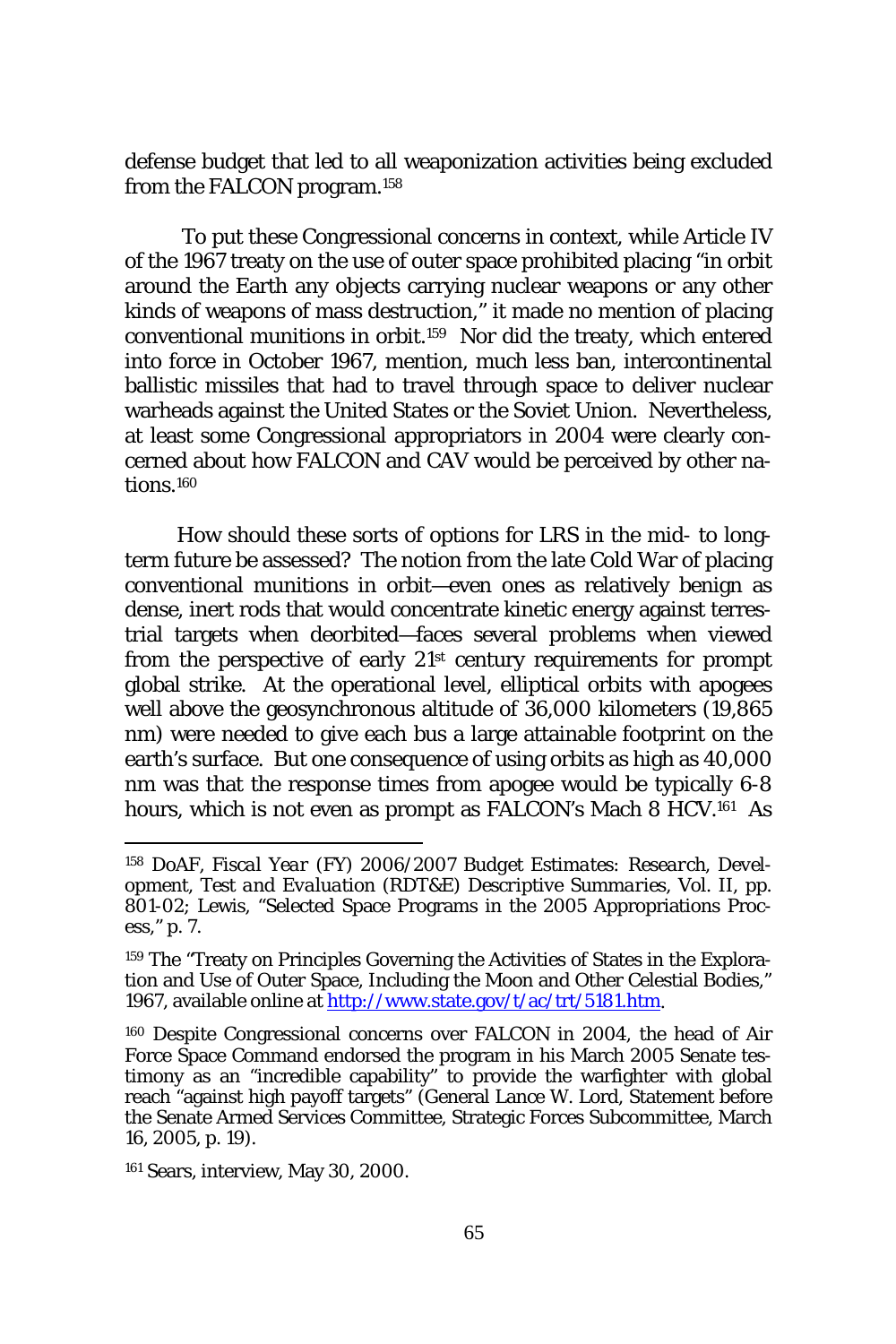for political drawbacks, the prospects that fielding such a system would increase significantly the chances of making a military competitor or adversary out of the Chinese—or the Russians—argue that it is not a very attractive option today. If RDT&E on CAV raises Congressional concerns about Russian or Chinese misinterpretation of US intentions, then orbiting a constellation of inert rods would surely be seen as highly provocative and counterproductive as far as the foreignpolicy goal of not making a military rival of the PRC is concerned.

However, if the broader aim is to begin moving forward in the near-term on LRS, then the more immediate concerns with a Mach 8 HCV are the technical risks and likely high development costs of such a platform, even if it could have commercial utility. Unquestionably a Mach 8 cruise vehicle able to operate from existing runways and strike targets 9,000 nm away within two hours would be tremendous leap forward in platform performance and propulsion.

Some progress in the required propulsion technology has been made. In late 2004, after eight years of development and \$230 million of investment, the National Aeronautics and Space Administration (NASA) succeeded in achieving Mach 10 with its scramjet-powered X-43A research vehicle.162

Whether an operational version able to meet the range, payload, and other requirements in the original FALCON vision could be fielded by 2025 is another question. In NASA's scramjet successes in 2004, the X-43A only separated from its Pegasus booster rocket and began free hypersonic flight after the Pegasus/X-43A "stack" had been dropped from a B-52 at 40,000 feet and the Pegasus had ascended to around 100,000 feet. Moreover, the scramjet engine at the heart of these tests only produced forward thrust for about 10 seconds.163 Fielding a vehicle that can take off from a current military runway, climb to a high enough altitude with sufficient velocity for hypersonic flight, sustain Mach 8 for two hours on internal fuel, and deliver a 12,000-lb payload to a range of 9,000 nm represents an enormous

<sup>162 &</sup>quot;NASA's X-43A Scramjet Breaks Speed Record," NASA Release 04-373, November 16, 2004.

<sup>163 &</sup>quot;NASA Hyper-X Program Demonstrates Scramjet Technologies: X-43A Flight Makes Aviation History," NASA, FS-2004-10-98-LaRC, October 20, 2004, p. 3.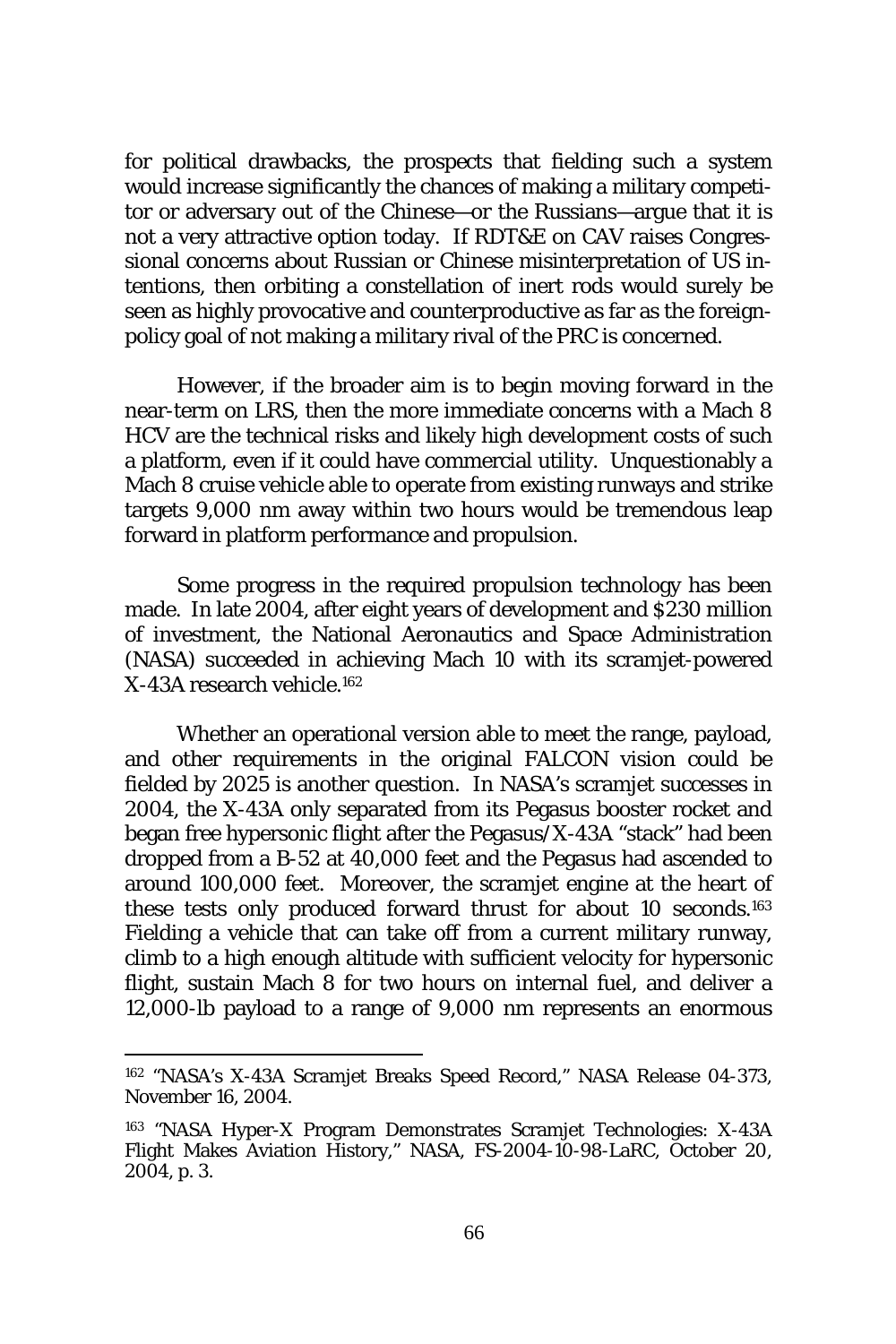challenge. Even former Air Force secretary Hans Mark cautioned in 1999 that an aircraft this exotic would probably be "far in the future."164 The 9,000 nm strike-range requirement is especially daunting when compared with existing turbojet engine technology.

Betting that such a vehicle can be developed and delivered to operational service within reasonable funding constraints by 2025 appears, therefore, to be a huge gamble. In the meantime, should Bracken's second nuclear age dawn in full force and the post-Nagasaki taboo on nuclear use be broken, future American presidents might very well need a capability for prompt, global, non-nuclear strike before 2025. From this perspective, an intercontinental ballistic missile with a conventional payload offers the shortest time from launch to impact—under 35 minutes—along with the least technical risk. In considering the FALCON program as articulated in the 2004 BAA, the prudent thing to do would be to accelerate work on CAV to bring it to IOC well before 2015. Should Bracken's second nuclear age materialize within the next 10-15 years, CAVs could be placed on Peacekeepers and furnish the prompt global strike envisioned in FALCON. If time permits, then perhaps the SLV/CAV alternative could be fielded instead.

To ally fears in other capitals—Moscow, Beijing, and Pyongyang, among others—about US intentions, any Peacekeeper/CAV or SLV/CAV systems placed on alert could be relocated well away from CONUS locations containing nuclear-tipped ICBMs. Vandenberg AFB in California might be a sensible choice. If the deployment of either system was accompanied by appropriate declaratory statements, the prospect that actual use might be misconstrued as a nuclear attack could be minimized even for those with the missile-warning and threat-assessment capabilities to detect the launch and compute the impact area in real time. At the end of the day, even these measures might not suffice to allay worries about US intentions or any actual use of such a capability being misconstrued. Nevertheless, should the post-1945 taboo against nuclear use be broken—even once, and even if not used against the United States or American forces—one suspects that the sorts of concerns that led Congressional appropriators to constrain FALCON in 2004 would be quickly forgotten.

<sup>164</sup> John A. Tirpak, "Mission to Mach 5," *AIR FORCE Magazine*, January 1999.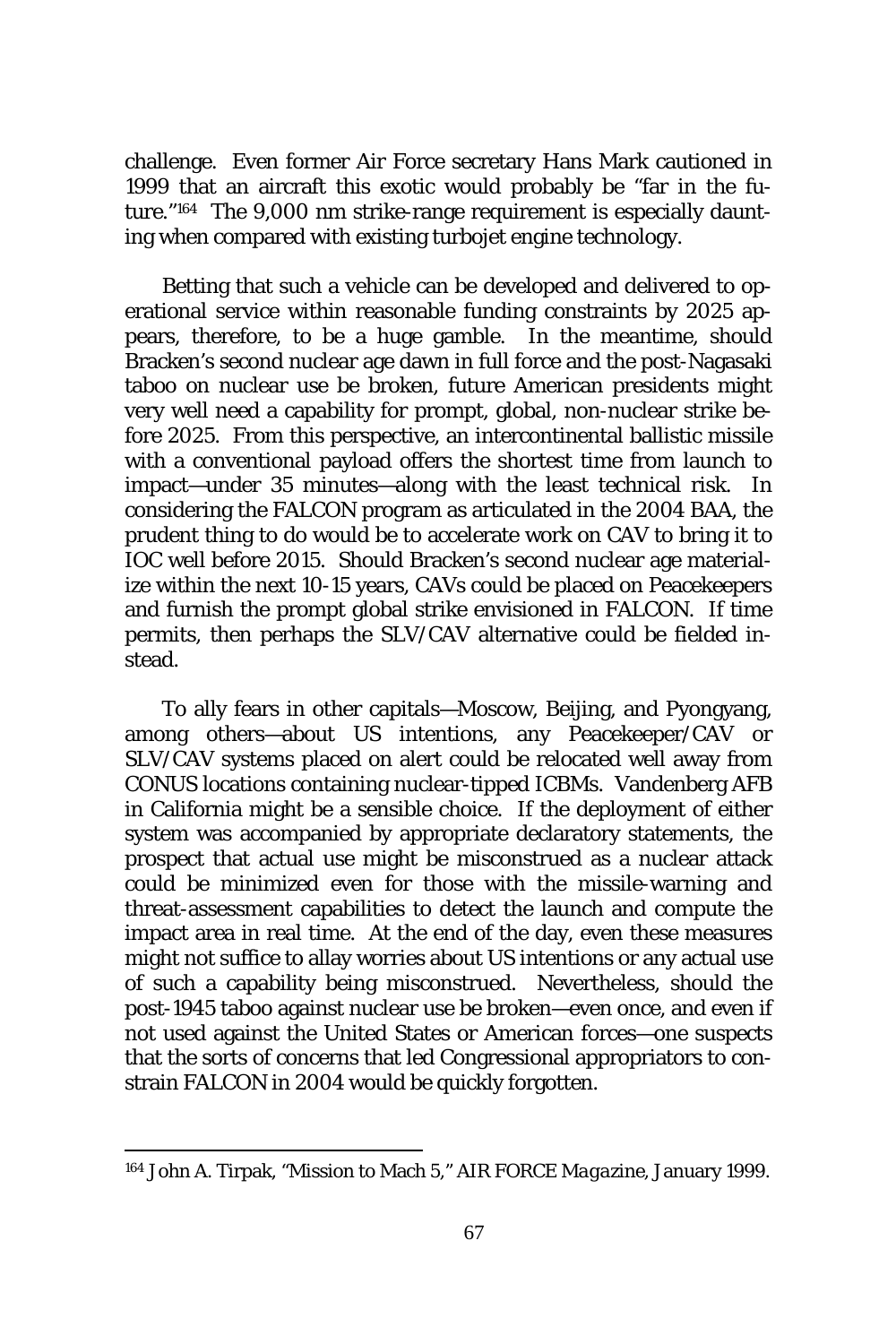In any event, a prompt global response capability constitutes, at best, a niche capability. The promptness of systems such as Peacekeeper/CAV or the FALCON hypersonic cruise vehicle might well be invaluable in a narrow class of situations. Strong indications of imminent nuclear use by a state with a small nuclear force is one. Loose nuclear or other weapons of mass destruction in a failed state might be another. Notice, though, how dependent both ballistic missiles and Mach 8 cruise vehicles are likely to be on targeting information from off-board sources. Launched from CONUS, they provide little or no capability to address the central problem surfaced in the preceding chapter of both being able to dwell in the target area long enough to wait for emergent targets to reveal themselves or to be close enough to strike them within a few minutes as opposed to 30-35 minutes or a couple hours. Consequently, the situations in which it will be imperative to get from launch to impact-on-target in 35 minutes, or even two hours, are likely to occur rarely—once in blue moon.

### **PAYLOAD FRACTIONATION**

The B-1B and B-2A were both designed with the capacity to deliver large, heavy payloads. A B-2 loaded with 80 500-lb JDAMs has a munitions payload around 40,000 pounds; the deliverable payload of a B-1 with 24 2,000-lb JDAMs approaches 50,000 pounds. In both cases, these loads can be carried in internal weapon bays.

Prior to the advent of modern guided munitions, these large payloads made eminent sense. Most unguided bombs—particularly those dropped from bombers flying straight-and-level at medium or high altitude—missed. As a result large numbers of bombs had to be used in order to achieve the desired effects against many, if not most, targets. Hence the understandable desire for large payload capacities in heavy bombers.

One option for future LRS systems would be to insist on payload capacities comparable to those found in the B-1 or the B-2. In an era in which guided munitions have made it possible for American airmen to think in terms of targets-per-plane rather than planes-per-target, internal munitions payloads as large as those available with the B-1 and B-2 no longer appear necessary. Not only were both aircraft designed years—in the B-1's case, more than two decades—before inexpensive guided munitions such as JDAM were available for American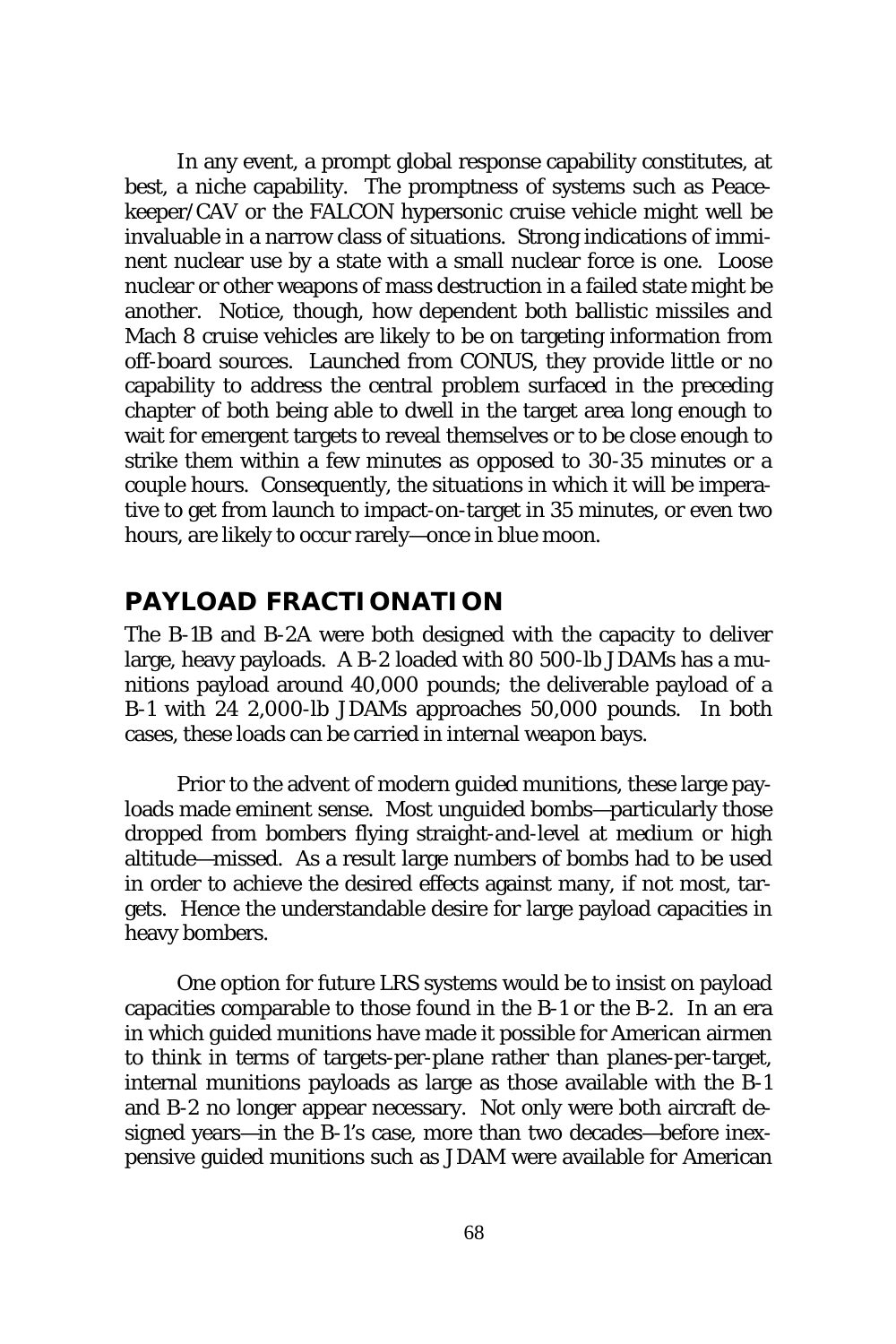heavy bombers, but ongoing developments are underway to reduce substantially the size and weight of individual guided bombs.

The Air Force's GBU-39/B Small Diameter Bomb program is the most obvious example of this evolving trend toward payload fractionation, meaning being able to substitute several smaller munitions for each larger munition a strike platform would carry today. The aims of the SDB development include "providing increased kills per sortie on current and future aircraft platforms," facilitating "multiple kills per pass," and minimizing the "potential for collateral damage."165 To illustrate the increase in the number of aim-points an individual aircraft could target on a single strike sortie due to substituting 250-lb class SDBs for larger munitions, consider the F/A-22.166 The plane's two center weapon bays can accommodate two 1,000-lb JDAMs or eight SDBs. The Small Diameter Bomb, therefore, will increase the number of aim-points the plane could cover on a single sortie with internal carriage by a factor of four when the new munition becomes available.167

This gain is not, of course, cost free. With a fourfold or more reduction in the explosive weight of the munition, greater accuracy may be required to achieve the same kill probability against a particular target as compared with a 2,000-lb JDAM or LGB. In addition, as the number of guided munitions a platform can carry increases, so does the amount of targeting information it requires per sortie. Again, in the case of the F/A-22 shifting from two 1,000-lb JDAMs to eight SDBs, the increase in targeting information/sortie grows by a factor of four.

The principal implication of the payload fractionation trend is that munitions payloads of 40-50,000 pounds probably are no longer

<sup>165</sup> DoAF, *Fiscal Year (FY) 2006/2007 Budget Estimates: Research, Development, Test and Evaluation (RDT&E) Descriptive Summaries*, Vol. II, p. 939.

<sup>166</sup> Boeing, the manufacturer of the GBU-39/B Small Diameter Bomb, gives its weight as 285 pounds (http://www.boeing.com/defensespace/missiles/sdb/sdb\_back.htm). The Air Force plans to field the SDB on the F-15E in FY 2006, and the current estimate for the SDB's procurement is 24,000 munitions and 2,000 racks, each of which can take four SDBs.

<sup>167</sup> Lockheed Martin engineers, among others, believe that stealthy external carriage of additional munitions or fuel tanks is also feasible.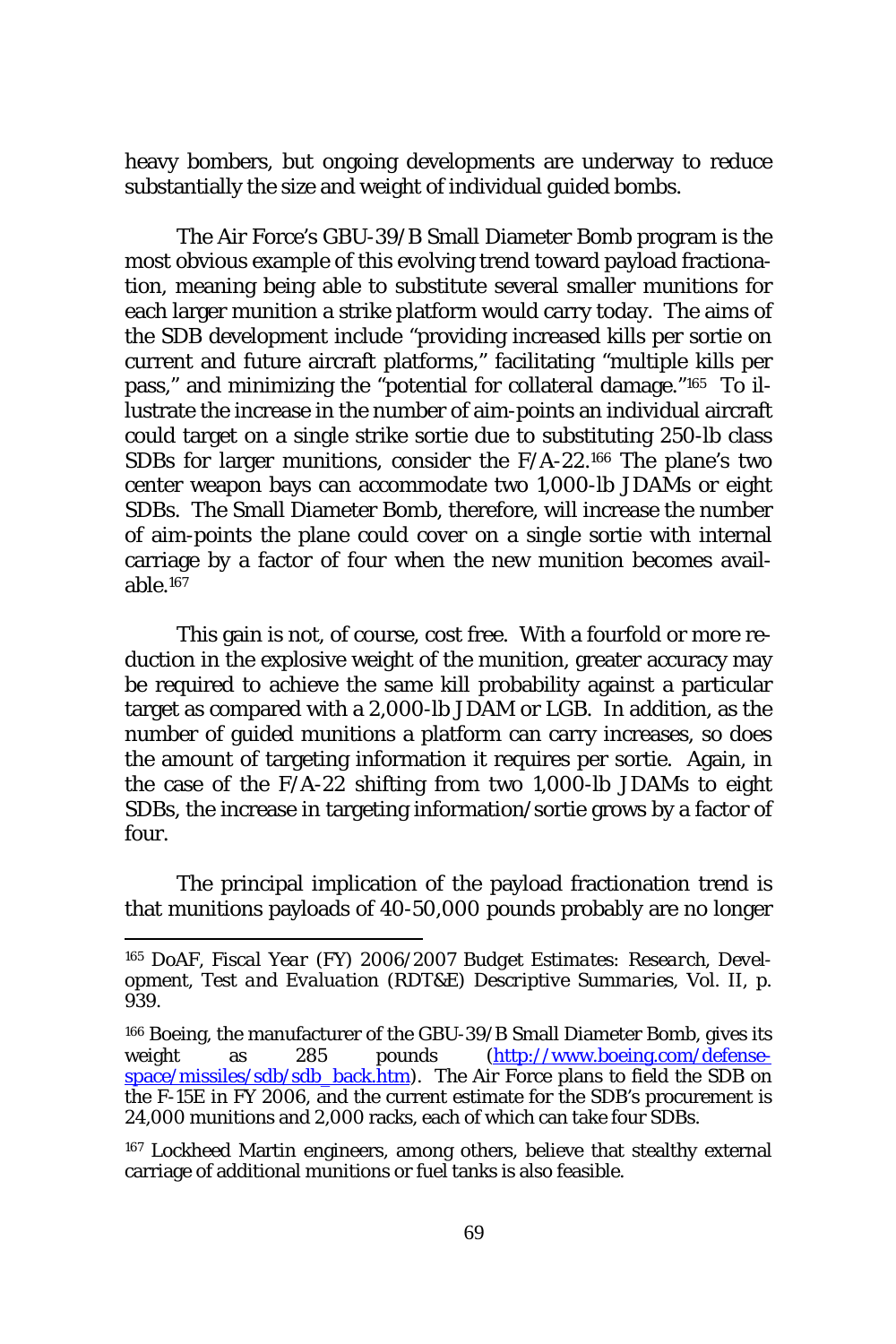necessary in LRS platforms. Payloads of 10-20,000 pounds will probably suffice. One consequence of this fact is that the platform itself can be substantially smaller. For example, a subsonic unmanned strike platform with the same range as the B-2 but designed around a 20,000-lb payload could conceivably have gross-takeoff and empty weights no more than 40 percent of the B-2's. Besides making the smaller strike platform cheaper, smaller size could also help to reduce its signature.

## **THE RELATIVE COSTS OF STANDOFF VERSUS DIRECT ATTACK**

A decade or two ago, standoff air-to-ground munitions, which were powered, and direct-attack munitions, which were not, could be easily distinguished on the basis of whether they provided the aircraft employing them some standoff distance from the target at release or launch. A cruise missile such as CALCM could reach targets hundreds of miles away, whereas direct-attack munitions such as LGBs simply fell to earth, following ballistic trajectories, which meant that they generally had to be released within, at most, a mile or two from the target—well within the reach of anti-aircraft artillery (AAA) and infrared (IR) SAMs concentrated there.

The AGM-65 Maverick and the laser-guided bomb, both of which were first used by US fighter-bombers in Southeast Asia, readily illustrate this traditional distinction between standoff and direct-attack air-to-surface munitions. The Maverick had a television or imaging-IR sensor in the nose whose image was displayed in the pilot's cockpit via a datalink. Once the AGM-65 had been fired, the pilot could begin maneuvering away from the target, but could still acquire it and lockon as the Maverick got closer and closer. While maximum AGM-65 ranges varied considerably depending on the altitude and speed of the launch aircraft, 8-9 nm was, and remains, feasible for a fighterbomber flying nap-of-the-earth. Maverick, therefore, enabled pilots to stand off from point defenses at or near the target. By comparison, LGBs offered no appreciable standoff as generally employed by Air Force F-4s in Southeast Asia. LGBs were delivered using divebombing passes directly at and over the target, and laser illumination was required until bomb impact. Although highly accurate, LGBs did not provide any significant standoff distance from the target.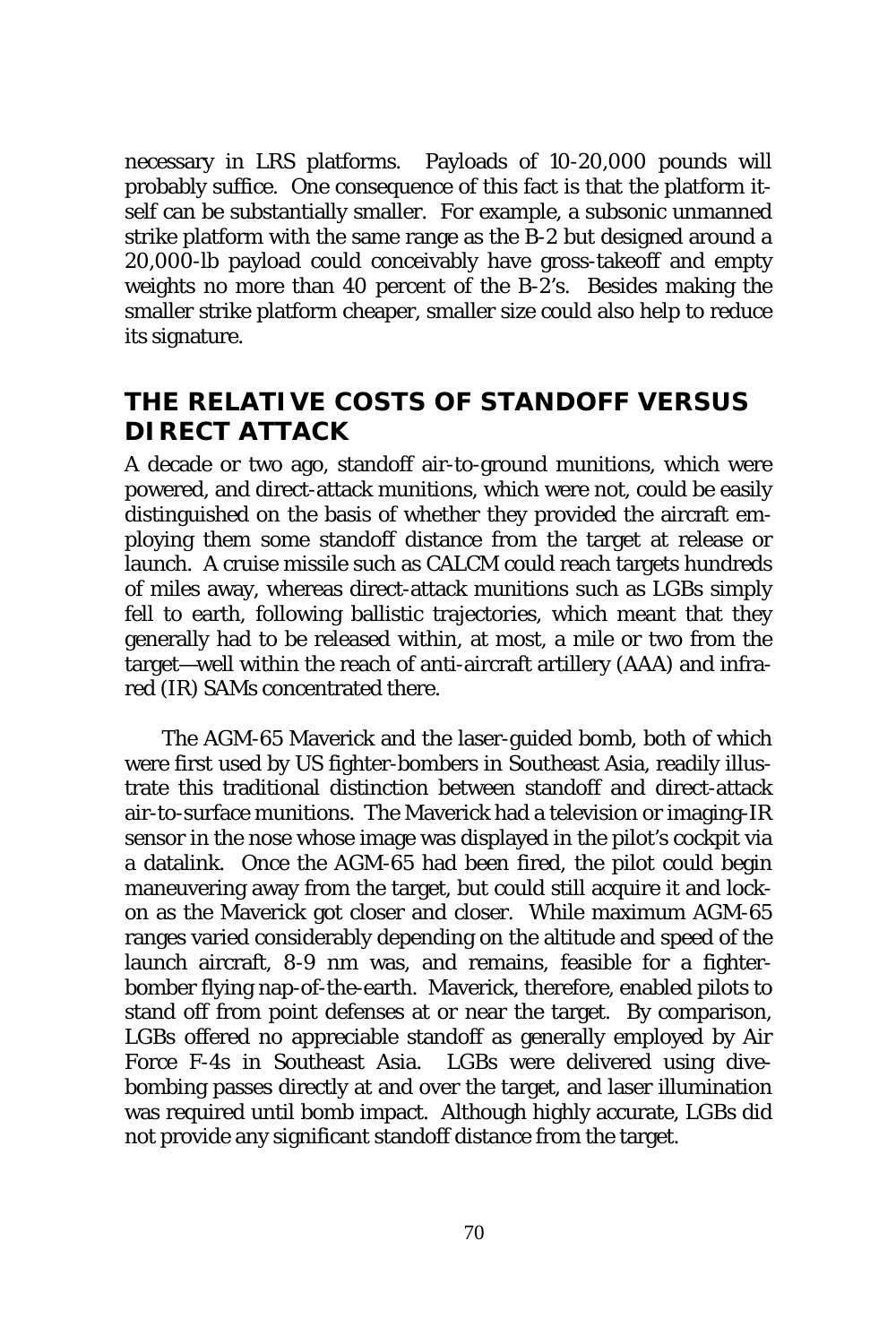Today, this classic distinction between standoff and direct-attack air-to-ground munitions is rapidly breaking down. The clearest example is the GBU-39/B Small Diameter Bomb. The GBU-39/B is an unpowered guided munition. While still in development, the Air Force expects it to achieve IOC on the F-15E, the SDB's threshold platform, before the end of FY 2006.168 Although unpowered, the SDB comes equipped with a range extension system consisting of thin wings that open into a diamond configuration after release. Range varies, of course, with the altitude and speed of the delivery aircraft, but Boeing currently gives the SDB's reach as greater than 60 nm.169 Needless to say, 60 nm gives any air vehicle employing SDB ample room to maintain a substantial distance from the target area. The munition is also true fire-and-forget (as opposed to launch-and-leave as in the case of Maverick). Given the long standoff distances afforded by the SDB, one can begin to understand why it may be the one weapon system capable of attacking advanced SAMs such as the SA-20. SDB, in short, shatters the traditional distinction between standoff and direct-attack airto-ground munitions.

There is, however, another longstanding difference between standoff weapons such as TLAM or CALCM and direct-attack munitions such as JDAM or, in the near future, SDB that seems likely to persist: namely, the much higher unit cost of land-attack cruise missiles compared to smart bombs. There are many reasons why the unitacquisition prices (RDT&E plus procurement) of cruise missiles such as CALCM and TLAM have been \$2-3 million per round, whereas the comparable cost for the INS/GPS-aided JDAM has been less than \$30,000 per round.170 These cruise missiles, due in part to their high price tags, are procured in much smaller quantities, include propulsion systems that free-fall munitions lack, and have required more expensive overhead infrastructures to keep them ready for operations.

<sup>168</sup> DoAF, *Fiscal Year (FY) 2006/2007 Budget Estimates: Research, Development, Test and Evaluation (RDT&E) Descriptive Summaries*, Vol. II, p. 944.

<sup>169</sup> Boeing Integrated Defense Systems, "Small Diameter Bomb, or SDB" at http://www.boeing.com/defense-space/missiles/sdb/sdb\_back.htm.

<sup>&</sup>lt;sup>170</sup> The average unit-procurement price of the 4,201 TLAMs the Navy has bought is \$1.965 million each. TLAM's successor, Tactical Tomahawk, and the Joint Air-to-Surface Standoff Missile (JASSM) are achieving unitprocurement prices well under \$1 million per round. Even so, they are likely to remain an order-of-magnitude more expensive than the JDAM or the SDB.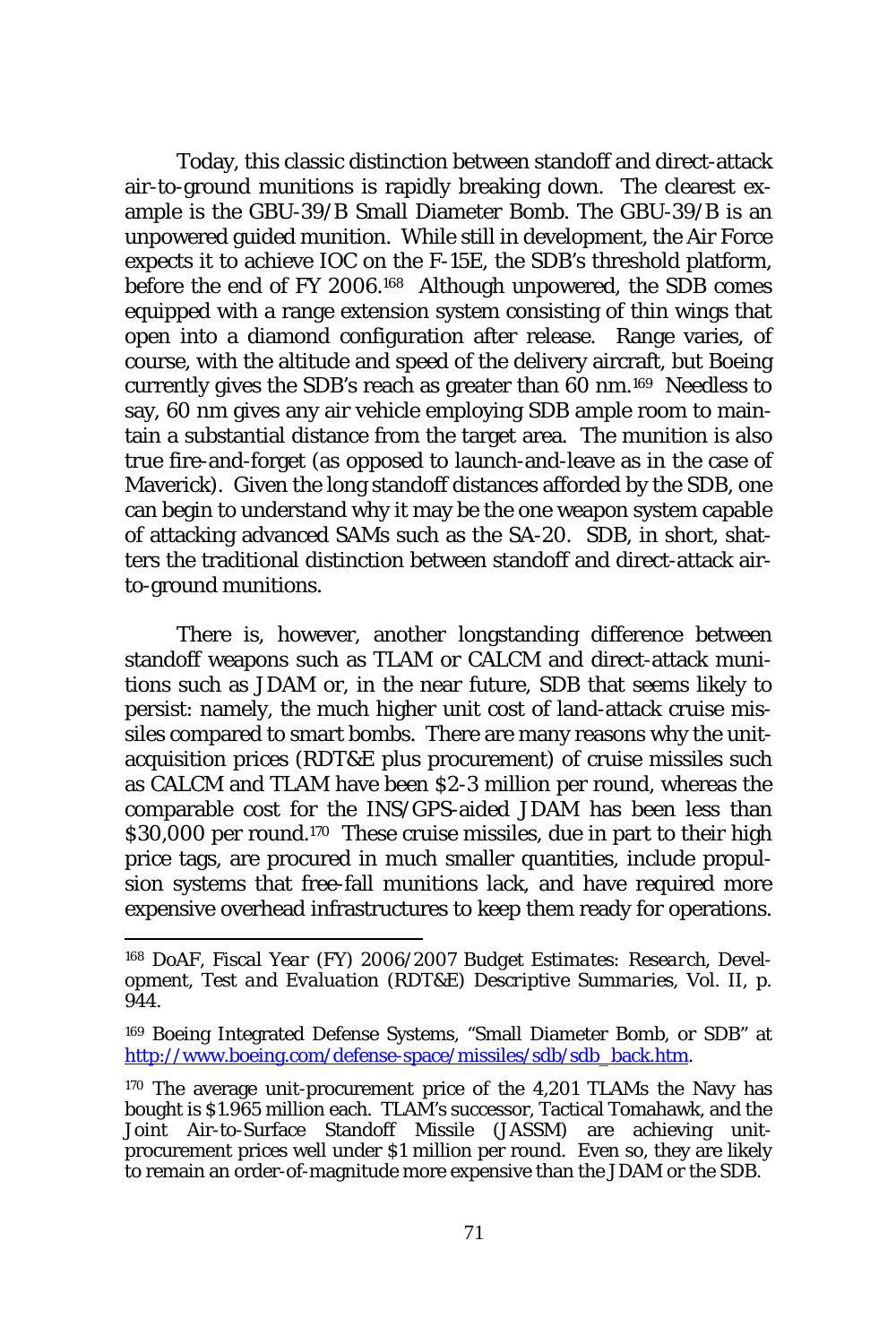There are also cultural reasons embedded in US flight-test practices. The American test community has spent decades developing standards and procedures biased toward being able to get a new manned aircraft through developmental and operational testing with losing any planes or test pilots. Applying these practices to cruise missiles has inevitably added to their costs. In the cases of Tacit Rainbow and the Tri-Service Standoff Attack Missile, intolerance of test failures played a role in the eventual cancellation of both programs.171 In addition, the US defense acquisition system has shown remarkable resistance to efficiency improvements or to substantial reductions in the time required to field major military systems.172 Demonstration and validation for what was then the Advanced Tactical Fighter began in 1986, but it still remains to be seen whether the first F/A-22 squadron will achieve IOC by December 2005, as planned.173 For all these reasons, one suspects that American land-attack cruise missiles will remain an order-ofmagnitude more expensive and fewer in numbers than direct-attack munitions like the JDAM and SDB for the foreseeable future.

This conclusion has at least one important implication for LRS options. A recurring suggestion for future LRS is to abandon penetrating platforms and, instead, rely on standoff cruise missiles fired from an "arsenal" plane orbiting outside the reach of enemy air defenses.174

<sup>&</sup>lt;sup>171</sup> In fairness, as military systems have become more complex and integrated, testing has become more challenging: see William B. Scott, A New Dawn," *Aviation Week & Space Technology*, November 29, 2004, pp. 54-7.

<sup>&</sup>lt;sup>172</sup> While many of the acquisition-reform recommendations made by David Packard's 1986 blue ribbon commission on defense management have been implemented, the cycle time for fielding major weapon systems has shown no sign of shrinking. For the commission's views on acquisition reform, see *A Quest for Excellence: Final Report to the President by the President's Blue Ribbon Commission on Defense Management* (Washington, DC: June 1986), pp. xxi-xxvii.

<sup>173</sup> Christopher Bolkcom, "F/A-22 Raptor," Congressional Research Service, updated January 6, 2005, pp. 1-2.

<sup>174</sup> The missile likely to be available soonest for such an aircraft is the subsonic, radar-evading JASSM. However, if a decision was made to field an arsenal plane, one would undoubtedly want to develop a hypersonic standoff missile. DARPA, for example, did show interest in developing an "affordable" hypersonic missile in 1999 and Ron Sega, the Pentagon's director of defense research and engineering, told industry in 2003 that "hypersonics research could yield a swift-moving, air-breathing cruise missile within a decade" (Tir-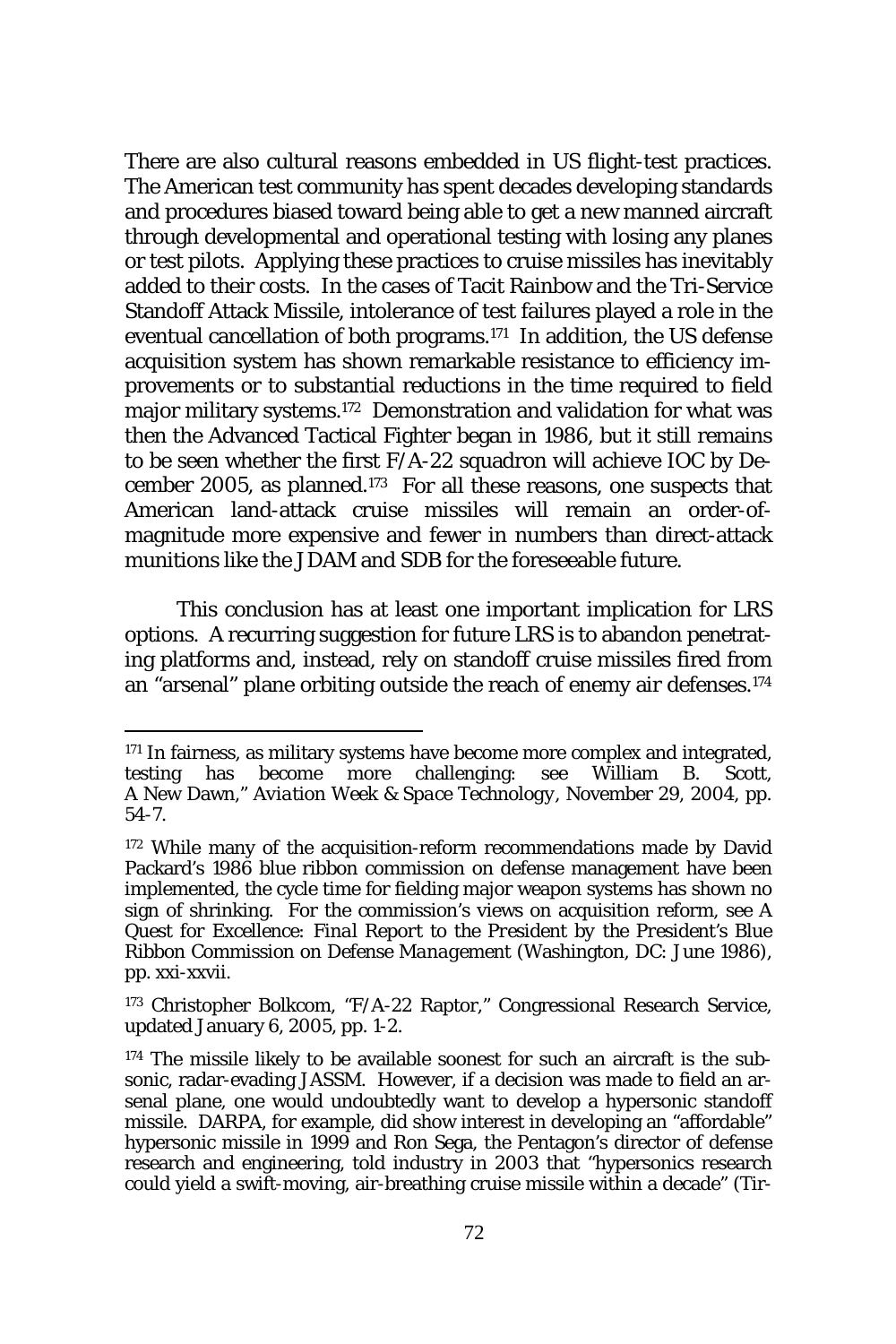As recently as November 2003, the Air Force proposed an extendedrange strike aircraft in its transformation "flight plan" based on a modified 747-400 that would employ land-attack missiles to strike hardened and deeply buried, chemical-biological-radiological-nuclear, and air-defense targets from beyond the range of theater air defenses.175

This option, however, appears to suffer from at least two fatal flaws. First, fielding a new platform for the standoff employment of long-range cruise missiles (even hypersonic ones) could only be a niche capability that would address no more than a tiny fraction of the aim-points and targets encountered in major air campaigns. The total expenditure of guided munitions in the four conflicts summarized in Figure 6 (page 37) comes to over 53,600 rounds. Of this total, TLAMs and CALCMs made up just over 3 percent; much cheaper LGBs and GPS-aided munitions (of which the vast majority were JDAMs), accounted for over 78 percent of the guided expenditures in these four campaigns. Based on these facts, it seems difficult to believe that a LRS platform along the lines of the Air Force's extended-range strike aircraft could be more than a bit player in a major campaign.176

Second, modifying a commercial transport to provide another set of platforms from which to fire land-attack cruises missiles from outside the reach of enemy defenses is simply unnecessary if older bombers such as the B-52 are going to remain in the active inventory into the 2030s or beyond. This redundancy swells to monumental proportions when one remembers that the US Navy already has a fleet-wide total of some 6,000 vertical launch system (VLS) cells, each of which is capable of launching a TLAM or Tactical Tomahawk, and is building toward a total of perhaps 10,000.177 Moreover, the four Trident-class ballistic missile submarines (SSBNs) slated for conversion

pak, "Mission to Mach 5"; Brian Berger, "Hypersonic Efforts Get an Extra Boost," October 20, 2003, available online at http://msnbc.com/id/3226817).

<sup>175</sup> DoAF, *The U.S. Air Force Transformation Flight Plan* (Washington, DC: HQ USAF/XPXC, November 2003), pp. 60, D-5.

<sup>176</sup> Interestingly, the extended-range strike aircraft was dropped from the 2004 edition of the Air Force's *Transformation Flight Plan*.

<sup>&</sup>lt;sup>177</sup> These total are based on the VLS cells in Improved Ticonderoga cruises, Arleigh Burke destroyers, nuclear attack submarines, and the four SSBNs programmed for conversion to SSGNs.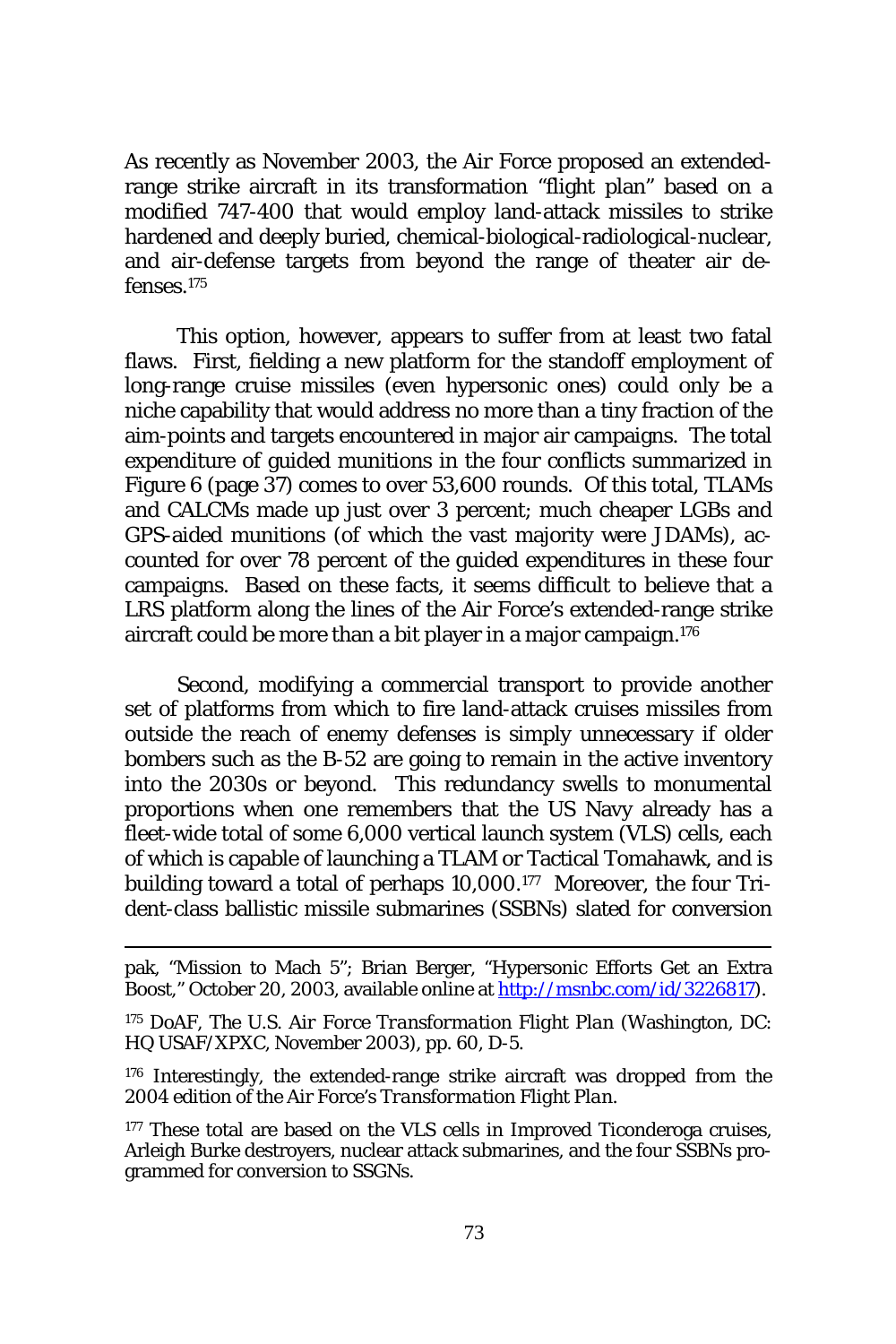to guided-missile submarines (SSGNs) will be able to launch TLAMs and other standoff missiles from a covert posture. In light of both the standoff missile capacity in the US Navy and the two older Air Force bombers, there appears to be no good reason for fielding an arsenal plane as well. This LRS option is one that should be mercifully laid to rest.

#### **SPEED AND SURVIVABILITY**

The final issue this chapter will raise is the tradeoff between speed and survivability. Supporters of the F/A-22 have stressed the plane's Mach 1.5-plus supercruise speed as an important tactical advantage for getting quickly within range of time-sensitive or other surface targets. If, however, the more central need is to be able to loiter deep inside defended airspace waiting for emergent or time-sensitive targets to emerge, then survivability against enemy SAMs and fighters seems to be the issue that should drive tradeoffs between signature and cruise speed.

In this regard, hypersonic cruise speeds, meaning Mach numbers of 5 or greater, do not offer appreciable dwell, regardless of the vehicle's range. When coupled, with the great technical risks facing a vehicle such as FALCON's Mach 8 HCV, the emergent/time-sensitive target problem suggests focusing on cruise speeds below Mach 5. Granted, a strike platform cruising at altitudes of 100,000 feet and speeds of Mach 7 or 8 would be extremely difficult to shoot down, and it might not even be necessary to invest much in signature reduction. Still, as attractive as hypersonic cruise may be to advance the state of aerodynamics and engine technology, a vehicle traveling at Mach 8 does not provide meaningful dwell or loiter. Bluntly stated, hypersonic offers little operational utility against problem of emergent/time-sensitive targets. These observations argue that the operationally useful speed regime for a future LRS system can be reduced to somewhere between Mach 0.7-0.9 (high subsonic) and less than Mach 5.

This speed range, in turn, can be further narrowed based on the likely high RDT&E costs of cruise speeds from Mach 2.5 to 5.0. Within this regime low observability will still be required for survivability, but the proven radar-absorbing materials used to make the F/A-22 the most survivable plane that has ever flown are limited to Mach numbers of 2.4-2.5. To insist upon cruise speeds between there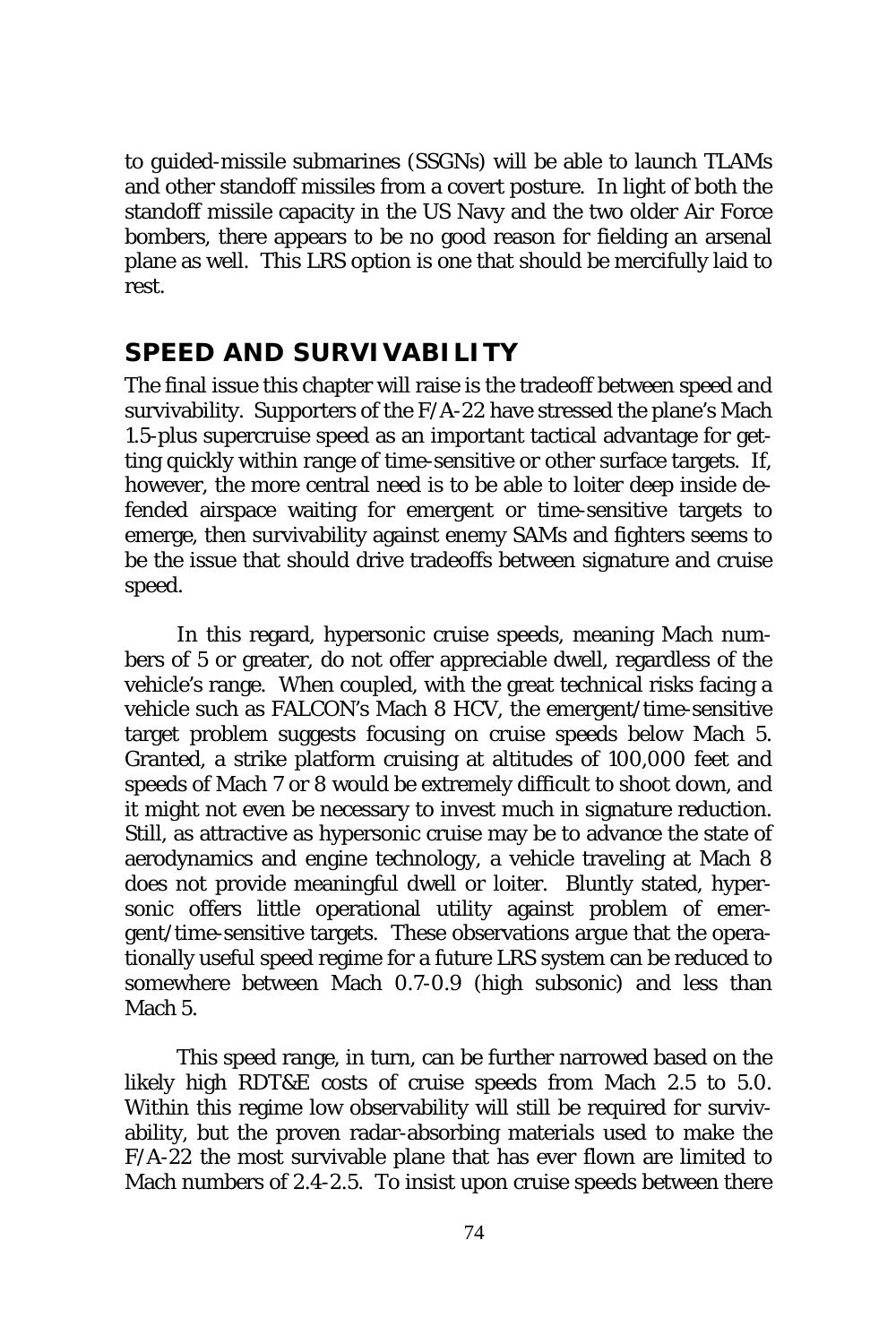and Mach 5 will require developing a whole new class of radarabsorbing materials and coatings. For this challenge, an RDT&E bill of even \$40 billion might not suffice. Thus, the most sensible cruise regime for a next-generation LRS system which the Air Force could developing in the near-term would be Mach 0.7-0.9 to perhaps Mach 2.5.

Mach 0.7 to Mach 2.5 still leaves a lot of room for choice. Can a subsonic platform hope to survive in the mid- to long-term? If not, will a cruise speed around Mach 1.5 be adequate to survive enemy fighters and SAMs 24/7? Or is it necessary to push right to the limit of proven radar-absorbing materials and coatings and opt for Mach 2.4- 2.5? As suggested at the beginning of this chapter, these are questions best left to hard-nosed operators and design engineers. They are certainly not matters that can be answered in this report beyond noting that there is genuine disagreement within industry over the answer. Nonetheless, the crucial point to recognize is that tradeoffs between stealth and cruise speeds below Mach 2.5 are about maximizing survivability, not being able to sprint to an individual target in a shorter period of time.

As a final observation about future LRS options, this chapter has not explicitly broached distributed solutions. An example might be to utilize a spaced-based radar (SBR) constellation to acquire targets deep in enemy airspace, pass the targeting information from SBR through a network to strike aircraft within the atmosphere, and have those airborne assets complete the rest of the kill chain. FALCON's HCV, instance, would probably operate in this distributed mode most of the time, although targeting information could come from a variety of sources, not just SBR. Here it is worth recalling that in OEF, targeting information against Taliban and al Qaeda forces was regularly supplied by SOF and controllers on the ground.

Why has there been no discussion of these sorts of spatially distributed solutions? The answer goes back to the thesis that the central problem facing LRS is being able to dwell or loiter deep in defended airspace for long enough periods of time for emergent and timesensitive targets to reveal themselves. Once these fleeting targets are acquired, the tactical imperative would appear to be to strike them very quickly—within a very few minutes—hopefully before they can either engage US forces or disappear. For these situations, in which the desired sensor-to-shooter timelines are very short, calling in a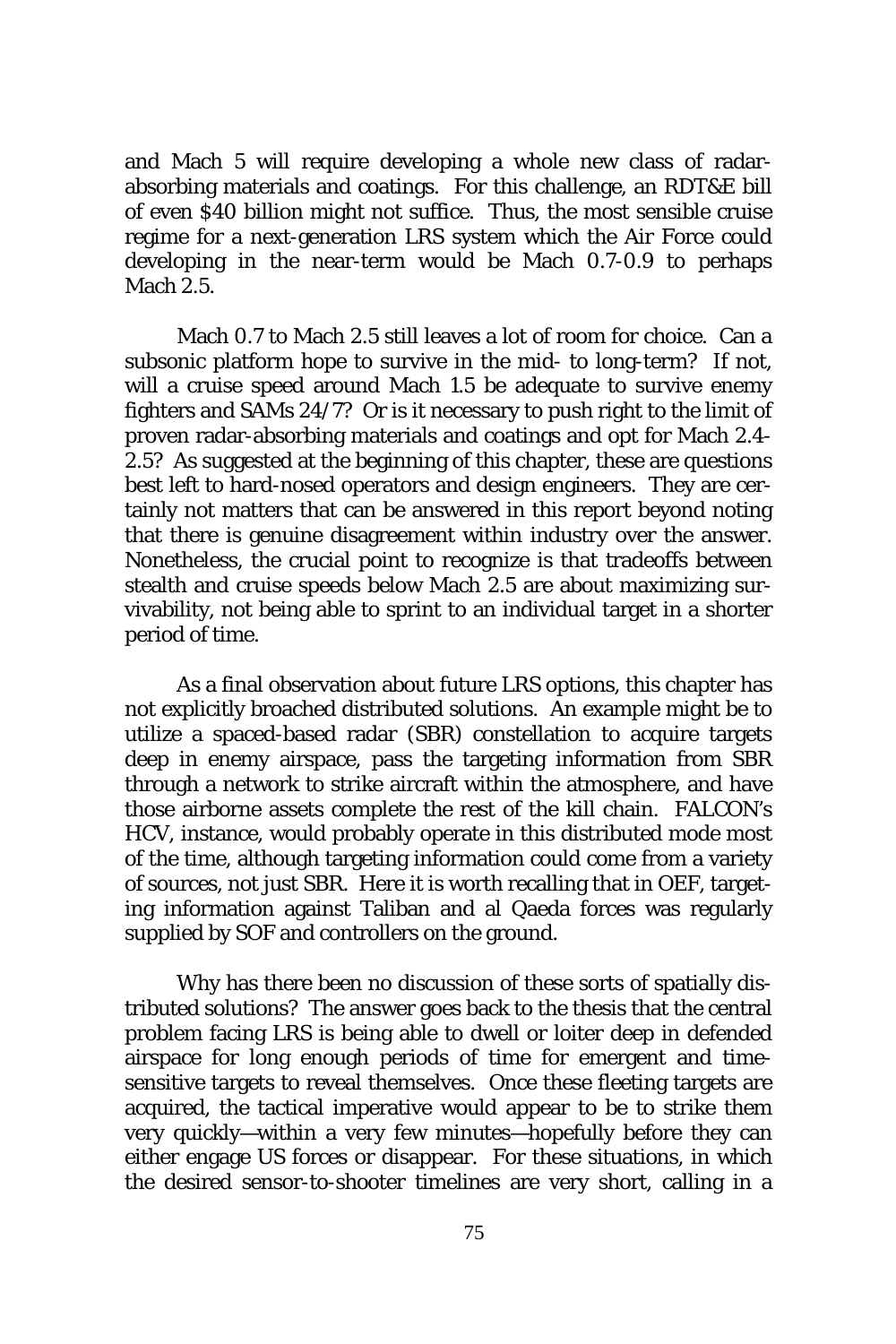strike platform from a long distance away does not seem to be the best solution. In such circumstances, one would want to be able to release munitions such as SDBs within minutes of acquiring the targets. Even a ballistic missile with CAVs could give fleeting target enough time to escape.

One could, of course, take the view that emergent and timesensitive targets located deep in airspace defended by enemy SAMs and fighters is not the central problem facing LRS. In that case, distributed solutions would be more appealing. The second chapter of this report, however, identified emergent and time-sensitive targets as a central and growing gap in US LRS capabilities. On this view, distributed solutions are far less attractive and that is why they have not been offered as an attractive alternative.

## **IMPLICATIONS FOR MOVING AHEAD IN LRS**

As discussed in the opening chapter, since the late 1990s the balance of DoD investments in short- and long-range strike systems has been heavily weighted in favor of the former. This bias is evident both for the Department of Defense as a whole and for the Air Force as the only service nominally in the LRS business. Notwithstanding the FALCON program and a next-generation-bomber wedge in the Air Force's outyear spending plans, there is little evidence that the junior service, now dominated by fighter generals, accords adequate priority or urgency to LRS. By all indications, Air Force leaders would far prefer to retain the existing bombers into the late 2030s or longer, and attempt to satisfy any increased demands for longer-range strike that may emerge between now and 2025-30 with a medium-range variant of the F/A-22 (the so-called regional bomber).

The first objection to these inclinations is that they give every sign of allowing an area of traditional American military advantage to atrophy. By failing to take steps in the near-term to expand US advantages in non-nuclear strike, particularly at long-range, they concede sanctuaries to prospective adversaries even though the 2001 QDR called specifically for denying enemies sanctuaries as a transformational goal. By neglecting the opportunity to expand American preeminence in non-nuclear long-range strike by being able to hold the full spectrum of potential adversary targets at risk, the United States forfeits the leverage to impose costs on prospective adversaries and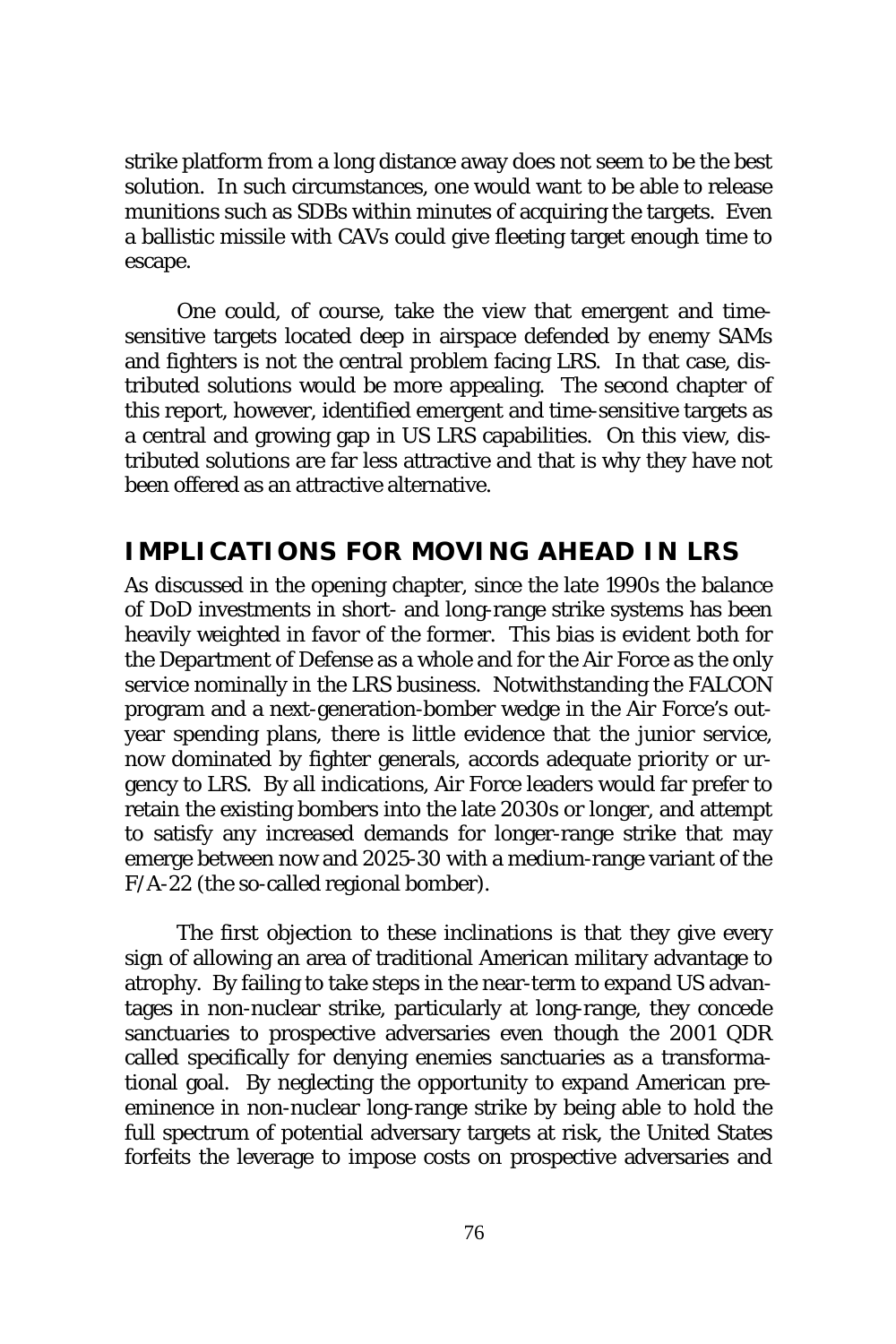channel some of their investments toward homeland defense as opposed to offensive capabilities.

Second, much of the urgency to begin in the near-term to move ahead in LRS, rather than coasting on the existing bomber fleet, stems from the need to hedge against Paul Bracken's second nuclear age and Asian geography. One of the foremost outcomes American foreign policy should seek to avoid is the emergence of China as a military competitor and rival to the United States in Asia. But this outcome may come to pass nonetheless, and prudent steps should be taken in the near-term to hedge against this possibility in the mid- to far-term. Similarly, the United States and its NATO allies should make every effort to prevent further nuclear proliferation, particularly among Asian powers with the economic strength and technology to field antiaccess and area-denial capabilities that could greatly limit US ability to project military power from theater bases in Asia, where prospective one-way distances for future strike operations may be two or more times greater than American forces have faced in the military campaigns conducted since the terrorist attacks on the World Trade Center and the Pentagon in September 2001. Again, pressing ahead on long-range strike will certainly not preclude these problems, but doing so can build hedges to cope with them, and some rebalancing of US priorities between short- and long-range strike appears both necessary and urgent.

Last but not least, there are gaps in US LRS capabilities that need to be mitigated, if not closed. Increasing efforts by potential adversaries to exploit strategic depth, concealment and camouflage, mobility, periodic relocation, hardening, and deeply buried facilities to deny US forces targeting information is one gap—indeed, perhaps the most crucial to close in the long-term. Of course, this challenge's underlying dynamic is an ongoing competition between hiders and finders. The open-ended nature of this competition suggests that American technology is unlikely to close this gap once and for all. Instead, like the Cold War competition between acoustic detection and acoustic quieting waged under the seas by US and Soviet submariners, ongoing efforts will be needed to maintain a significant margin of advantage. Much the same can be said regarding the American need to move stealth into the daytime. Future advances in air defenses could gain enough of an upper hand to preclude 24/7 strike operations deep in defended airspace. What is clear, however, is that unless decisions are taken in the near-term to give greater priority and more resources to